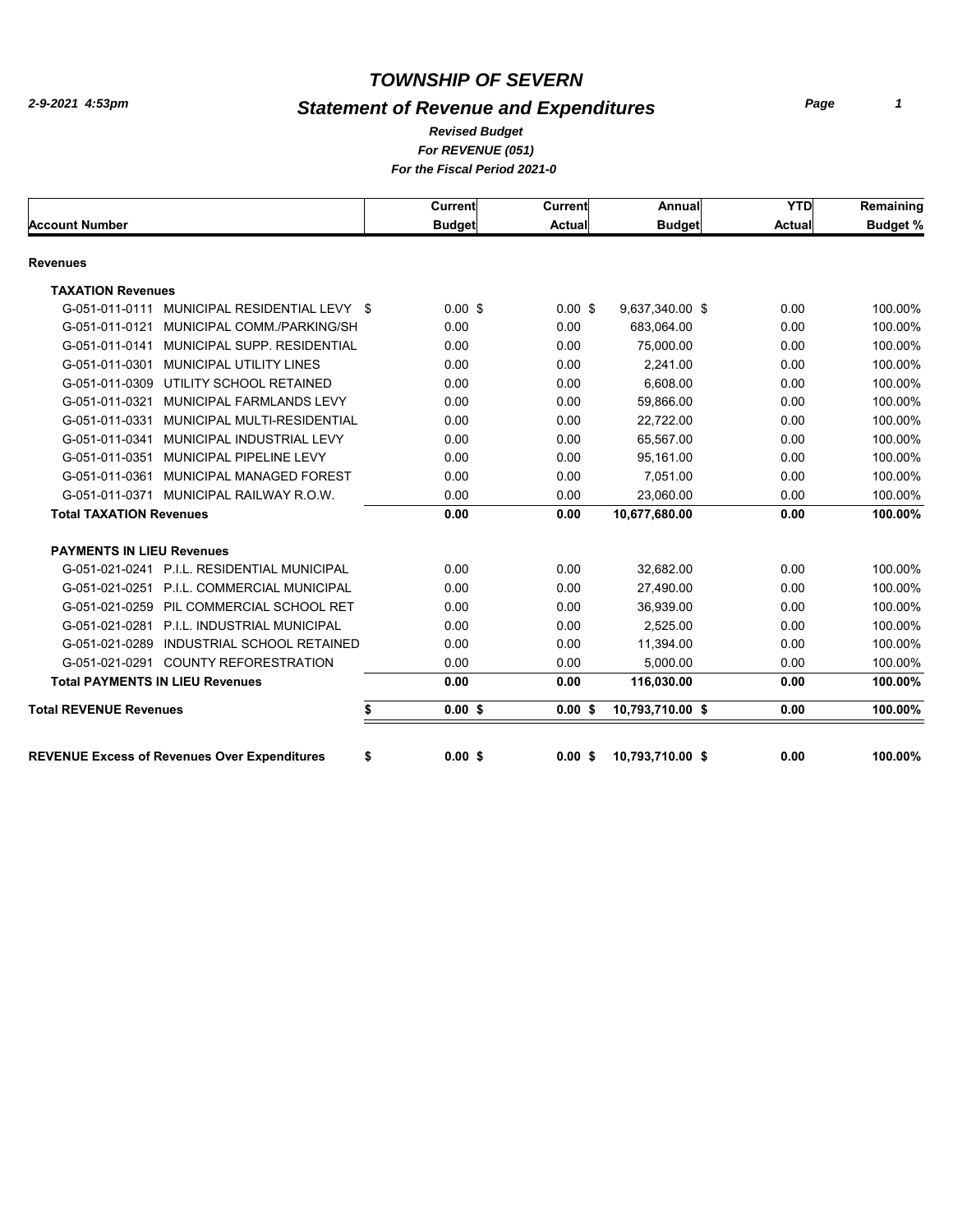# *Statement of Revenue and Expenditures*

*Page 2*

#### *For SURPLUS/DEFICIT (052) For the Fiscal Period 2021-0 Revised Budget*

|                                                             | Current                  | Current            | Annual        | <b>YTD</b>    | Remaining       |
|-------------------------------------------------------------|--------------------------|--------------------|---------------|---------------|-----------------|
| <b>Account Number</b>                                       | <b>Budget</b>            | <b>Actual</b>      | <b>Budget</b> | <b>Actual</b> | <b>Budget %</b> |
| <b>Revenues</b>                                             |                          |                    |               |               |                 |
| <b>SURPLUS/DEFICIT Revenues</b>                             |                          |                    |               |               |                 |
| G-052-052-0052 SURPLUS/DEFICIT                              | \$<br>$0.00 \text{ }$ \$ | $0.00 \text{ }$ \$ | 2,500.00 \$   | 0.00          | 100.00%         |
| <b>Total SURPLUS/DEFICIT Revenues</b>                       | 0.00                     | 0.00               | 2.500.00      | 0.00          | 100.00%         |
| <b>Total SURPLUS/DEFICIT Revenues</b>                       | $0.00$ \$                | 0.00S              | 2,500.00 \$   | 0.00          | 100.00%         |
| <b>SURPLUS/DEFICIT Excess of Revenues Over Expenditu \$</b> | 0.00S                    | 0.00S              | $2.500.00$ \$ | 0.00          | 100.00%         |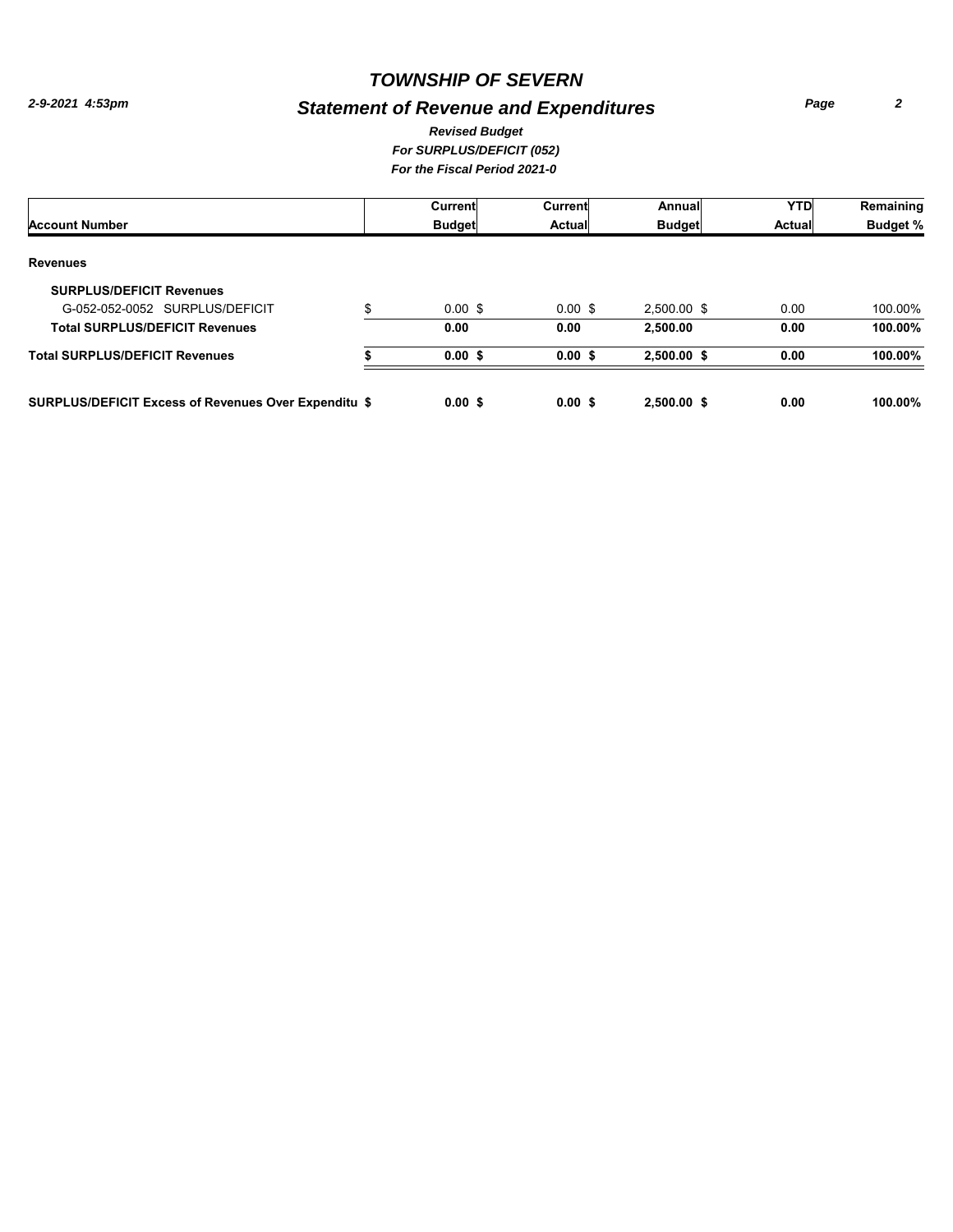# *Statement of Revenue and Expenditures*

#### *For COUNCIL (111) For the Fiscal Period 2021-0 Revised Budget*

|                                      |                                                     |     | <b>Current</b>     | Current       | Annual             | <b>YTD</b>    | Remaining       |
|--------------------------------------|-----------------------------------------------------|-----|--------------------|---------------|--------------------|---------------|-----------------|
| <b>Account Number</b>                |                                                     |     | <b>Budget</b>      | <b>Actual</b> | <b>Budget</b>      | <b>Actual</b> | <b>Budget %</b> |
| <b>Expenditures</b>                  |                                                     |     |                    |               |                    |               |                 |
| <b>COUNCIL EXPENSES Expenditures</b> |                                                     |     |                    |               |                    |               |                 |
|                                      | G-111-101-1110 REGULAR SALARIES & WAGES             | -\$ | $0.00 \text{ }$ \$ | $0.00$ \$     | 195,600.00 \$      | 0.00          | 100.00%         |
| G-111-101-1149                       | PER DIEMS                                           |     | 0.00               | 0.00          | 3.000.00           | 0.00          | 100.00%         |
| G-111-101-1151                       | LUMP SUM/HONORARIUM                                 |     | 0.00               | 0.00          | 6.000.00           | 0.00          | 100.00%         |
|                                      | G-111-101-1161 EMPLOYER HEALTH TAX                  |     | 0.00               | 0.00          | 2.550.00           | 0.00          | 100.00%         |
| G-111-101-1162 C.P.P.                |                                                     |     | 0.00               | 0.00          | 8.600.00           | 0.00          | 100.00%         |
|                                      | G-111-101-1165 GROUP LIFE INSURANCE                 |     | 0.00               | 0.00          | 34.100.00          | 0.00          | 100.00%         |
| G-111-101-2996                       | <b>SIGN POLICY</b>                                  |     | 0.00               | 0.00          | 5.000.00           | 0.00          | 100.00%         |
| G-111-101-3110                       | MILEAGE                                             |     | 0.00               | 0.00          | 15,000.00          | 0.00          | 100.00%         |
| G-111-101-3120                       | <b>CONFERENCE EXPENSES</b>                          |     | 0.00               | 0.00          | 9,000.00           | 0.00          | 100.00%         |
| G-111-101-3150                       | <b>TRAINING COURSE EXPENSES</b>                     |     | 0.00               | 0.00          | 1.000.00           | 0.00          | 100.00%         |
| G-111-101-3155                       | PROMOTION/PUBLIC RELATION                           |     | 0.00               | 0.00          | 3,000.00           | 0.00          | 100.00%         |
| G-111-101-3220                       | <b>TELEPHONE</b>                                    |     | 0.00               | 0.00          | 8.000.00           | 0.00          | 100.00%         |
| G-111-101-7970                       | INTERNAL DEPT EXPENDITURE                           |     | 0.00               | 0.00          | (4,461.00)         | 0.00          | 100.00%         |
|                                      | <b>Total COUNCIL EXPENSES Expenditures</b>          |     | 0.00               | 0.00          | 286.389.00         | 0.00          | 100.00%         |
| <b>Total COUNCIL Expenditures</b>    |                                                     |     | $0.00$ \$          | $0.00$ \$     | 286,389.00 \$      | 0.00          | 100.00%         |
|                                      | <b>COUNCIL Excess of Revenues Over Expenditures</b> | \$  | 0.00S              | 0.00S         | $(286, 389.00)$ \$ | 0.00          | 100.00%         |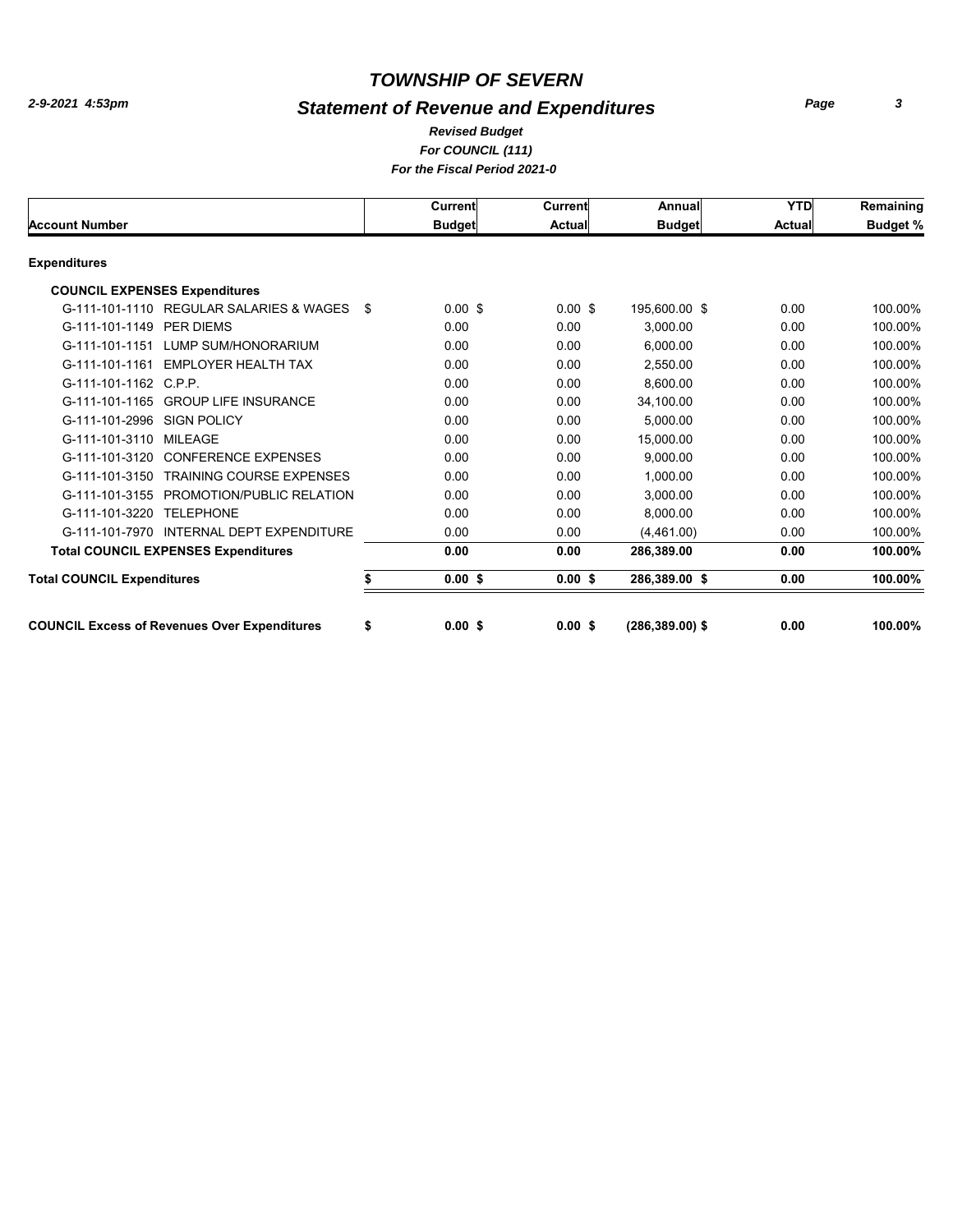# *Statement of Revenue and Expenditures*

*Page 4*

#### *For GENERAL ADMIN (121) For the Fiscal Period 2021-0 Revised Budget*

|                                                    | Current            | <b>Current</b> | Annual          | <b>YTD</b>    | Remaining       |
|----------------------------------------------------|--------------------|----------------|-----------------|---------------|-----------------|
| <b>Account Number</b>                              | <b>Budget</b>      | <b>Actual</b>  | <b>Budget</b>   | <b>Actual</b> | <b>Budget %</b> |
| <b>Revenues</b>                                    |                    |                |                 |               |                 |
| <b>FEDERAL GOVERNMENT Revenues</b>                 |                    |                |                 |               |                 |
| G-121-025-0412 FEDERAL GASOLINE REVENUE<br>-\$     | $0.00 \text{ }$ \$ | $0.00$ \$      | 427,425.12 \$   | 0.00          | 100.00%         |
| <b>Total FEDERAL GOVERNMENT Revenues</b>           | 0.00               | 0.00           | 427,425.12      | 0.00          | 100.00%         |
| <b>ONTARIO UNCONDITIONAL GRANTS Revenues</b>       |                    |                |                 |               |                 |
| G-121-031-0422 PROVINCIAL GRANT                    | 0.00               | 0.00           | 1.126.900.00    | 0.00          | 100.00%         |
| <b>Total ONTARIO UNCONDITIONAL GRANTS Revenu</b>   | 0.00               | 0.00           | 1,126,900.00    | 0.00          | 100.00%         |
| <b>REVENUE Revenues</b>                            |                    |                |                 |               |                 |
| G-121-051-0314 P.O.A.                              | 0.00               | 0.00           | 50.000.00       | 0.00          | 100.00%         |
| G-121-051-0701<br><b>TAX CERTIFICATES</b>          | 0.00               | 0.00           | 10,000.00       | 0.00          | 100.00%         |
| PHOTO COPIES/PRINTED MATE<br>G-121-051-0721        | 0.00               | 0.00           | 500.00          | 0.00          | 100.00%         |
| G-121-051-0826<br><b>LICENCES</b>                  | 0.00               | 0.00           | 2.500.00        | 0.00          | 100.00%         |
| <b>INTEREST ON CURRENT TAXES</b><br>G-121-051-0851 | 0.00               | 0.00           | 400.000.00      | 0.00          | 100.00%         |
| <b>CURRENT ACCOUNT INTEREST</b><br>G-121-051-0861  | 0.00               | 0.00           | 250.000.00      | 0.00          | 100.00%         |
| G-121-051-0862<br><b>RESERVE ACCOUNT INTEREST</b>  | 0.00               | 0.00           | 100.000.00      | 0.00          | 100.00%         |
| G-121-051-0891<br><b>SUNDRY REVENUE</b>            | 0.00               | 0.00           | 7,500.00        | 0.00          | 100.00%         |
| <b>COMMISSIONING FEES</b><br>G-121-051-0898        | 0.00               | 0.00           | 500.00          | 0.00          | 100.00%         |
| <b>CONTR. FROM RESERVE FUND</b><br>G-121-051-0941  | 0.00               | 0.00           | 25.000.00       | 0.00          | 100.00%         |
| G-121-051-0944 CONTRIBUTION FROM RESERVE           | 0.00               | 0.00           | 520,000.00      | 0.00          | 100.00%         |
| <b>Total REVENUE Revenues</b>                      | 0.00               | 0.00           | 1,366,000.00    | 0.00          | 100.00%         |
| <b>Total GENERAL ADMIN Revenues</b>                | $0.00$ \$          | 0.00S          | 2,920,325.12 \$ | 0.00          | 100.00%         |

#### **Expenditures**

|                           | <b>ADMINISTRATION-GENERAL Expenditures</b> |     |           |                    |                 |      |         |
|---------------------------|--------------------------------------------|-----|-----------|--------------------|-----------------|------|---------|
|                           | G-121-103-1110 REGULAR SALARIES & WAGES    | -\$ | $0.00$ \$ | $0.00 \text{ }$ \$ | 1,003,500.00 \$ | 0.00 | 100.00% |
| G-121-103-1120            | <b>PART-TIME SALARIES &amp; WAGES</b>      |     | 0.00      | 0.00               | 5,000.00        | 0.00 | 100.00% |
| G-121-103-1161            | EMPLOYER HEALTH TAX                        |     | 0.00      | 0.00               | 19,600.00       | 0.00 | 100.00% |
| G-121-103-1162 C.P.P.     |                                            |     | 0.00      | 0.00               | 33,500.00       | 0.00 | 100.00% |
| G-121-103-1163 E.I.       |                                            |     | 0.00      | 0.00               | 11.400.00       | 0.00 | 100.00% |
| G-121-103-1164 O.M.E.R.S. |                                            |     | 0.00      | 0.00               | 110,700.00      | 0.00 | 100.00% |
| G-121-103-1165            | <b>GROUP LIFE INSURANCE</b>                |     | 0.00      | 0.00               | 110,800.00      | 0.00 | 100.00% |
| G-121-103-1167            | <b>WORKPLACE SAFETY INSURAN</b>            |     | 0.00      | 0.00               | 28,300.00       | 0.00 | 100.00% |
| G-121-103-2220            | <b>BUILDING &amp; PROPERTY MAINT</b>       |     | 0.00      | 0.00               | 60,000.00       | 0.00 | 100.00% |
|                           | G-121-103-2610 OFFICE SUPPLIES             |     | 0.00      | 0.00               | 35,000.00       | 0.00 | 100.00% |
| G-121-103-2670            | <b>SUBSCRIPTIONS</b>                       |     | 0.00      | 0.00               | 2,500.00        | 0.00 | 100.00% |
| G-121-103-2810 HYDRO      |                                            |     | 0.00      | 0.00               | 30,000.00       | 0.00 | 100.00% |
| G-121-103-2830            | <b>NATURAL GAS</b>                         |     | 0.00      | 0.00               | 6,000.00        | 0.00 | 100.00% |
| G-121-103-2995            | <b>MISCELLANEOUS</b>                       |     | 0.00      | 0.00               | 2,500.00        | 0.00 | 100.00% |
| G-121-103-3110 MILEAGE    |                                            |     | 0.00      | 0.00               | 3,000.00        | 0.00 | 100.00% |
| G-121-103-3120            | <b>CONFERENCE EXPENSES</b>                 |     | 0.00      | 0.00               | 14,000.00       | 0.00 | 100.00% |
| G-121-103-3140            | <b>MEMBERSHIPS</b>                         |     | 0.00      | 0.00               | 16,500.00       | 0.00 | 100.00% |
| G-121-103-3150            | <b>TRAINING COURSE EXPENSES</b>            |     | 0.00      | 0.00               | 20,000.00       | 0.00 | 100.00% |
|                           | G-121-103-3155 PROMOTION / PUBLIC RELATIO  |     | 0.00      | 0.00               | 10,000.00       | 0.00 | 100.00% |
|                           | G-121-103-3156 ECONOMIC DEVELOPMENT        |     | 0.00      | 0.00               | 44,600.00       | 0.00 | 100.00% |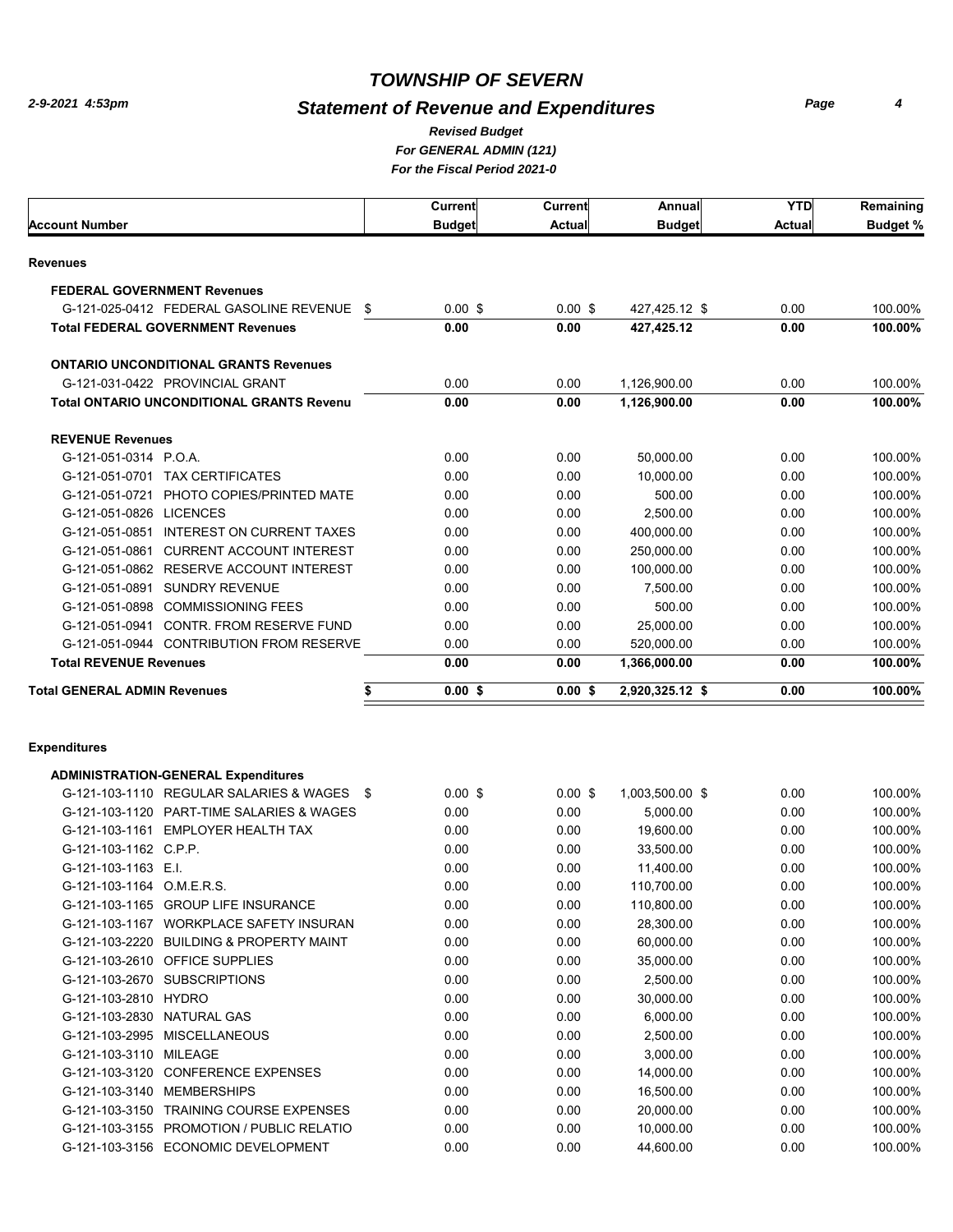# *Statement of Revenue and Expenditures*

*For GENERAL ADMIN (121) For the Fiscal Period 2021-0 Revised Budget*

| <b>Account Number</b>                                      | <b>Current</b><br><b>Budget</b> | Current<br><b>Actual</b> | Annual<br><b>Budget</b> | <b>YTD</b><br><b>Actual</b> | Remaining<br><b>Budget %</b> |
|------------------------------------------------------------|---------------------------------|--------------------------|-------------------------|-----------------------------|------------------------------|
| G-121-103-3170 MEETING EXPENSE                             | 0.00                            | 0.00                     | 1,000.00                | 0.00                        | 100.00%                      |
| G-121-103-3205 JOINT HEALTH & SAFETY                       | 0.00                            | 0.00                     | 3,500.00                | 0.00                        | 100.00%                      |
| G-121-103-3210 POSTAGE                                     | 0.00                            | 0.00                     | 37,000.00               | 0.00                        | 100.00%                      |
| G-121-103-3215 COURIER AND DELIVERY CHAR                   | 0.00                            | 0.00                     | 200.00                  | 0.00                        | 100.00%                      |
| G-121-103-3220 TELEPHONE                                   | 0.00                            | 0.00                     | 16,000.00               | 0.00                        | 100.00%                      |
| G-121-103-3225 MOBILE TELEPHONE                            | 0.00                            | 0.00                     | 2,500.00                | 0.00                        | 100.00%                      |
| G-121-103-3230 ADVERTISING                                 | 0.00                            | 0.00                     | 10,000.00               | 0.00                        | 100.00%                      |
| G-121-103-3310 AUDITING                                    | 0.00                            | 0.00                     | 26,500.00               | 0.00                        | 100.00%                      |
| G-121-103-3320 LEGAL                                       | 0.00                            | 0.00                     | 20,000.00               | 0.00                        | 100.00%                      |
| G-121-103-3360 CONSULTANTS                                 | 0.00                            | 0.00                     | 20,000.00               | 0.00                        | 100.00%                      |
| G-121-103-3366 SEVERN SOUND RAP                            | 0.00                            | 0.00                     | 102,732.00              | 0.00                        | 100.00%                      |
| G-121-103-3392 M.O.E. TESTING                              | 0.00                            | 0.00                     | 500.00                  | 0.00                        | 100.00%                      |
| G-121-103-3510 CLEANING CONTRACT                           | 0.00                            | 0.00                     | 22,000.00               | 0.00                        | 100.00%                      |
| G-121-103-3511 911 CONTRACT ORILLIA                        | 0.00                            | 0.00                     | 12,000.00               | 0.00                        | 100.00%                      |
| G-121-103-3551 SOFTWARE MTCE CONT                          | 0.00                            | 0.00                     | 48,000.00               | 0.00                        | 100.00%                      |
| G-121-103-3584 SERVER LEASE                                | 0.00                            | 0.00                     | 6,000.00                | 0.00                        | 100.00%                      |
| G-121-103-3587 PHOTOCOPIER MTNCE CONTRA                    | 0.00                            | 0.00                     | 6,000.00                | 0.00                        | 100.00%                      |
| G-121-103-3910 INSURANCE PREMIUMS                          | 0.00                            | 0.00                     | 85,000.00               | 0.00                        | 100.00%                      |
| G-121-103-4810 CASH OVERAGE/SHORTAGE                       | 0.00                            | 0.00                     | 200.00                  | 0.00                        | 100.00%                      |
| G-121-103-4920 INTEREST WRITTEN OFF                        | 0.00                            | 0.00                     | 1,000.00                | 0.00                        | 100.00%                      |
| G-121-103-4930 A/R WRITTEN OFF                             | 0.00                            | 0.00                     | 500.00                  | 0.00                        | 100.00%                      |
| G-121-103-4950 BANK CHARGES                                | 0.00                            | 0.00                     | 20,000.00               | 0.00                        | 100.00%                      |
| G-121-103-4990 CONTINGENCY                                 | 0.00                            | 0.00                     | 50,000.00               | 0.00                        | 100.00%                      |
| G-121-103-5155 CAPITAL EXPENDITURES                        | 0.00                            |                          |                         | 0.00                        |                              |
|                                                            |                                 | 0.00                     | 545,000.00              |                             | 100.00%                      |
| G-121-103-5410 TRANSFER TO RESERVE FUND                    | 0.00                            | 0.00                     | 827,425.12              | 0.00                        | 100.00%                      |
| G-121-103-5412 TRFR TO RESERVE FUND-INTER                  | 0.00                            | 0.00                     | 100,000.00              | 0.00                        | 100.00%                      |
| G-121-103-5414 TRANSFER TO CAPITAL RESER                   | 0.00                            | 0.00                     | 1,126,900.00            | 0.00                        | 100.00%                      |
| G-121-103-5515 TRANSFER TO CAPITAL FUND                    | 0.00                            | 0.00                     | 1,000,000.00            | 0.00                        | 100.00%                      |
| G-121-103-5521 TRANSFER TO PHOTOCOPIER R                   | 0.00                            | 0.00                     | 3,000.00                | 0.00                        | 100.00%                      |
| G-121-103-6130 GRANT/DONATION                              | 0.00                            | 0.00                     | 20,000.00               | 0.00                        | 100.00%                      |
| G-121-103-7970 INTERNAL DEPT EXPENDITURE                   | 0.00                            | 0.00                     | (83, 431.00)            | 0.00                        | 100.00%                      |
| G-121-103-W111 W/O RES. GENERAL EXPENSE                    | 0.00                            | 0.00                     | 25,000.00               | 0.00                        | 100.00%                      |
| G-121-103-W115 W/O RES. COUNTY EXPENSE                     | 0.00                            | 0.00                     | 6,000.00                | 0.00                        | 100.00%                      |
| G-121-103-W251 W/O P.I.L. COMM - MUNICIPAL                 | 0.00                            | 0.00                     | 7,000.00                | 0.00                        | 100.00%                      |
| <b>Total ADMINISTRATION-GENERAL Expenditures</b>           | 0.00                            | 0.00                     | 5,634,426.12            | 0.00                        | 100.00%                      |
| 2009 FORD RANGER TRUCK (OLD BL1) Expenditu                 |                                 |                          |                         |                             |                              |
| G-121-AD1-2311 FUEL - GASOLINE                             | 0.00                            | 0.00                     | 1,500.00                | 0.00                        | 100.00%                      |
| G-121-AD1-2340 LICENSES                                    | 0.00                            | 0.00                     | 150.00                  | 0.00                        | 100.00%                      |
| G-121-AD1-3420 EQUIPMENT REPAIR & MAINTE                   | 0.00                            | 0.00                     | 1,500.00                | 0.00                        | 100.00%                      |
| G-121-AD1-3910 INSURANCE PREMIUMS                          | 0.00                            | 0.00                     | 525.00                  | 0.00                        | 100.00%                      |
| Total 2009 FORD RANGER TRUCK (OLD BL1) Exp                 | 0.00                            | 0.00                     | 3,675.00                | 0.00                        | 100.00%                      |
| \$<br><b>Total GENERAL ADMIN Expenditures</b>              | $0.00$ \$                       | $0.00$ \$                | 5,638,101.12 \$         | 0.00                        | 100.00%                      |
|                                                            |                                 |                          |                         |                             |                              |
| <b>GENERAL ADMIN Excess of Revenues Over Expenditur \$</b> | $0.00$ \$                       | $0.00$ \$                | $(2,717,776.00)$ \$     | 0.00                        | 100.00%                      |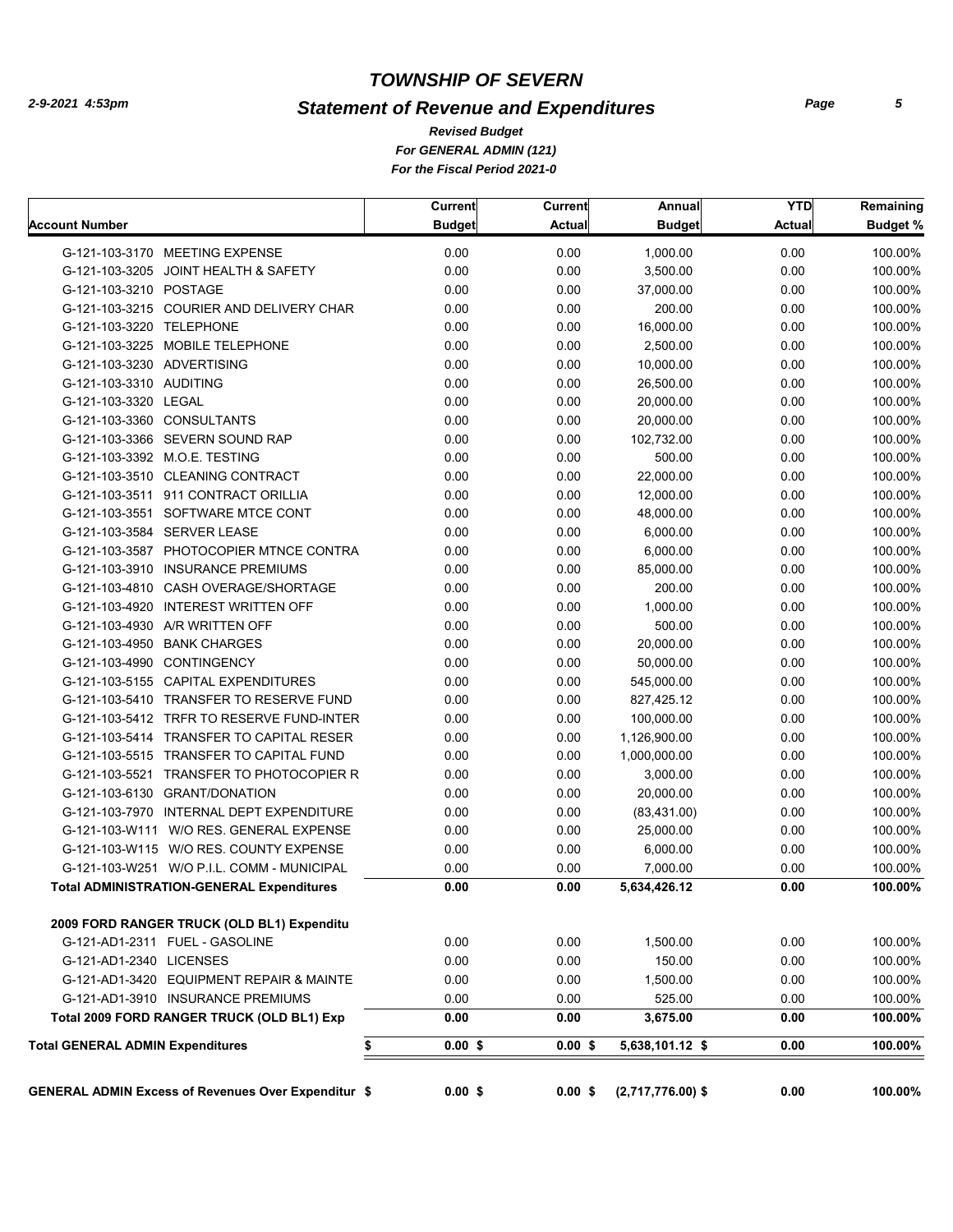# *Statement of Revenue and Expenditures*

*Page 6*

#### *For BIA - COLDWATER (131) For the Fiscal Period 2021-0 Revised Budget*

|                                                      |    | Current            | <b>Current</b> | Annual        | <b>YTD</b> | Remaining       |
|------------------------------------------------------|----|--------------------|----------------|---------------|------------|-----------------|
| <b>Account Number</b>                                |    | <b>Budget</b>      | Actual         | <b>Budget</b> | Actual     | <b>Budget %</b> |
| <b>Revenues</b>                                      |    |                    |                |               |            |                 |
| <b>REVENUE Revenues</b>                              |    |                    |                |               |            |                 |
| G-131-051-0199 BIA COLDWATER TAXATION                | \$ | $0.00 \text{ }$ \$ | $0.00$ \$      | 26,650.00 \$  | 0.00       | 100.00%         |
| G-131-051-0414<br><b>GRANTS</b>                      |    | 0.00               | 0.00           | 4.000.00      | 0.00       | 100.00%         |
| G-131-051-0999 SURPLUS B/F                           |    | 0.00               | 0.00           | 5.900.00      | 0.00       | 100.00%         |
| <b>Total REVENUE Revenues</b>                        |    | 0.00               | 0.00           | 36,550.00     | 0.00       | 100.00%         |
| <b>Total BIA - COLDWATER Revenues</b>                | \$ | $0.00$ \$          | 0.00S          | 36,550.00 \$  | 0.00       | 100.00%         |
| <b>Expenditures</b>                                  |    |                    |                |               |            |                 |
| <b>ADMINISTRATION-GENERAL Expenditures</b>           |    |                    |                |               |            |                 |
| G-131-103-3156 PROMOTION/SPECIAL EVENTS              | S. | $0.00$ \$          | $0.00$ \$      | $6,000.00$ \$ | 0.00       | 100.00%         |
| G-131-103-3230 ADVERTISING                           |    | 0.00               | 0.00           | 12.200.00     | 0.00       | 100.00%         |
| G-131-103-3310 AUDITING                              |    | 0.00               | 0.00           | 1,000.00      | 0.00       | 100.00%         |
| G-131-103-3810<br><b>BEAUTIFICATION</b>              |    | 0.00               | 0.00           | 11,350.00     | 0.00       | 100.00%         |
| G-131-103-3910 INSURANCE PREMIUMS                    |    | 0.00               | 0.00           | 1.000.00      | 0.00       | 100.00%         |
| G-131-103-4990 CONTINGENCY                           |    | 0.00               | 0.00           | 5,000.00      | 0.00       | 100.00%         |
| <b>Total ADMINISTRATION-GENERAL Expenditures</b>     |    | 0.00               | 0.00           | 36,550.00     | 0.00       | 100.00%         |
| <b>Total BIA - COLDWATER Expenditures</b>            | \$ | $0.00$ \$          | $0.00$ \$      | 36,550.00 \$  | 0.00       | 100.00%         |
| BIA - COLDWATER Excess of Revenues Over Expenditu \$ |    | $0.00$ \$          | $0.00$ \$      | $0.00$ \$     | 0.00       | $0.00\%$        |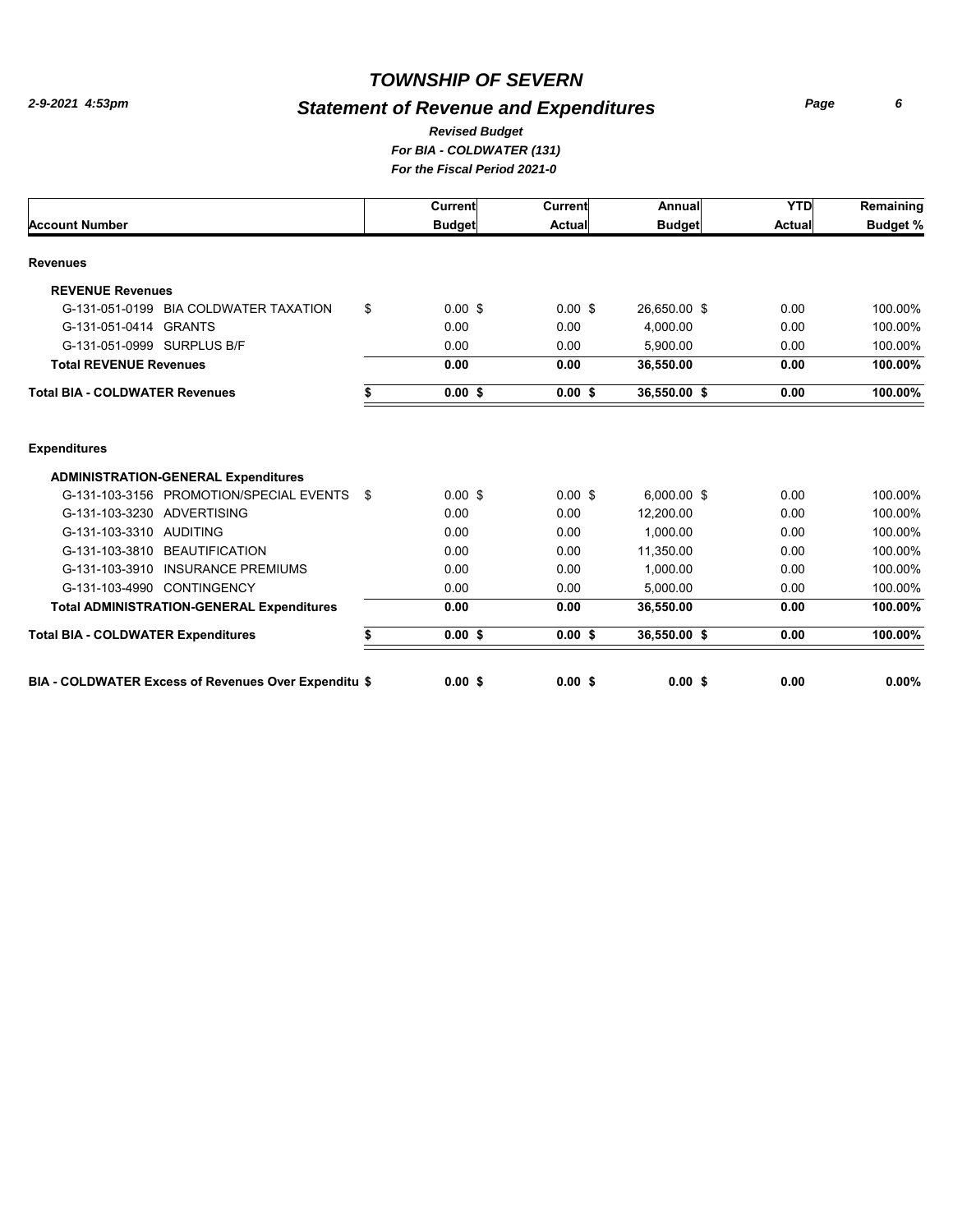# *Statement of Revenue and Expenditures*

*Page 7*

#### *For ELECTIONS (161) For the Fiscal Period 2021-0 Revised Budget*

|                                                       |    | Current            | Current   | Annual           | <b>YTD</b> | Remaining       |
|-------------------------------------------------------|----|--------------------|-----------|------------------|------------|-----------------|
| <b>Account Number</b>                                 |    | <b>Budget</b>      | Actual    | <b>Budget</b>    | Actual     | <b>Budget %</b> |
| <b>Expenditures</b>                                   |    |                    |           |                  |            |                 |
| <b>ADMINISTRATION-GENERAL Expenditures</b>            |    |                    |           |                  |            |                 |
| G-161-103-5518 TRANSFER TO ELECTION RESE \$           |    | $0.00 \text{ }$ \$ | $0.00$ \$ | 17.500.00 \$     | 0.00       | 100.00%         |
| <b>Total ADMINISTRATION-GENERAL Expenditures</b>      |    | 0.00               | 0.00      | 17.500.00        | 0.00       | 100.00%         |
| <b>Total ELECTIONS Expenditures</b>                   |    | 0.00S              | 0.00S     | 17,500.00 \$     | 0.00       | 100.00%         |
| <b>ELECTIONS Excess of Revenues Over Expenditures</b> | \$ | 0.00 S             | 0.00S     | $(17,500.00)$ \$ | 0.00       | 100.00%         |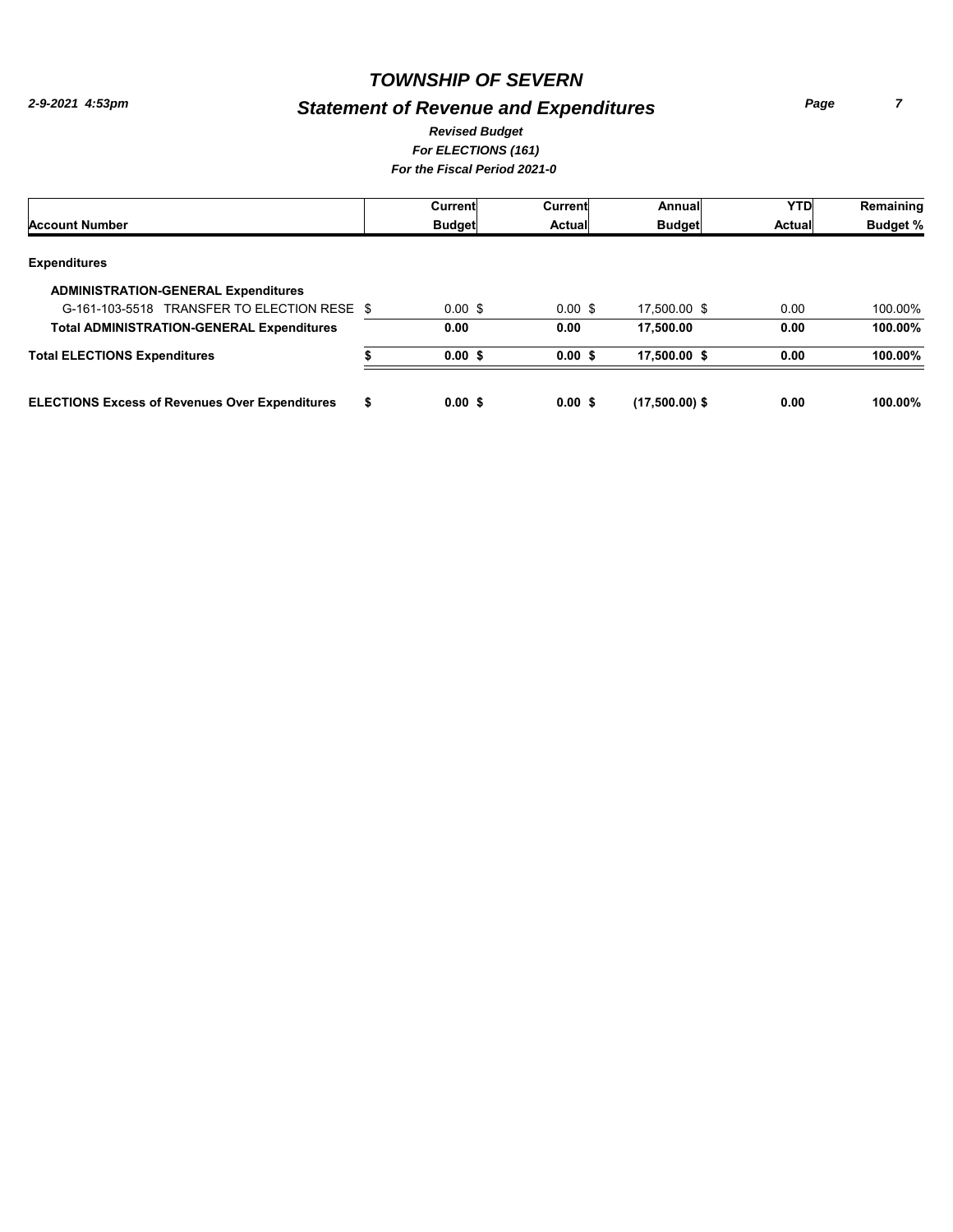# *Statement of Revenue and Expenditures*

#### *For FIRE DEPARTMENT (211) Revised Budget*

*For the Fiscal Period 2021-0* 

|                                       |                                           | Current         | Current   | Annual        | <b>YTD</b>     | Remaining       |
|---------------------------------------|-------------------------------------------|-----------------|-----------|---------------|----------------|-----------------|
| <b>Account Number</b>                 |                                           | <b>Budget</b>   | Actual    | <b>Budget</b> | <b>Actuall</b> | <b>Budget %</b> |
| Revenues                              |                                           |                 |           |               |                |                 |
| <b>REVENUE Revenues</b>               |                                           |                 |           |               |                |                 |
|                                       | G-211-051-0622 FIRE DEPT CALLS            | \$<br>$0.00$ \$ | $0.00$ \$ | 50,000.00 \$  | 0.00           | 100.00%         |
|                                       | G-211-051-0623 BURNING PERMIT FEE         | 0.00            | 0.00      | 10,000.00     | 0.00           | 100.00%         |
|                                       | G-211-051-0624 FIRE INSPECTIONS           | 0.00            | 0.00      | 1,000.00      | 0.00           | 100.00%         |
| G-211-051-0625 MVC REVENUE            |                                           | 0.00            | 0.00      | 10,000.00     | 0.00           | 100.00%         |
| G-211-051-0828                        | <b>FIRE TICKETS</b>                       | 0.00            | 0.00      | 3.000.00      | 0.00           | 100.00%         |
| G-211-051-0834                        | <b>HALL RENTAL</b>                        | 0.00            | 0.00      | 11,000.00     | 0.00           | 100.00%         |
|                                       | G-211-051-0880 SALE OF PROPERTY & EQUIPME | 0.00            | 0.00      | 11,000.00     | 0.00           | 100.00%         |
| G-211-051-0891                        | <b>SUNDRY REVENUE</b>                     | 0.00            | 0.00      | 3,000.00      | 0.00           | 100.00%         |
| G-211-051-0941                        | CONTR. FROM RESERVE FUND                  | 0.00            | 0.00      | 275,000.00    | 0.00           | 100.00%         |
|                                       | G-211-051-0944 CONTRIBUTION FROM RESERVE  | 0.00            | 0.00      | 590,000.00    | 0.00           | 100.00%         |
| <b>Total REVENUE Revenues</b>         |                                           | 0.00            | 0.00      | 964,000.00    | 0.00           | 100.00%         |
| <b>Total FIRE DEPARTMENT Revenues</b> |                                           | 0.00S           | 0.00S     | 964,000.00 \$ | 0.00           | 100.00%         |
|                                       |                                           |                 |           |               |                |                 |

#### **Expenditures**

| <b>FIRE PROTECTION Expenditures</b> |                                           |                 |           |               |      |         |
|-------------------------------------|-------------------------------------------|-----------------|-----------|---------------|------|---------|
|                                     | G-211-421-1110 REGULAR SALARIES & WAGES   | \$<br>$0.00$ \$ | $0.00$ \$ | 341,400.00 \$ | 0.00 | 100.00% |
| G-211-421-1151 HONORARIUM           |                                           | 0.00            | 0.00      | 348,294.00    | 0.00 | 100.00% |
|                                     | G-211-421-1152 HONORARIUM - TRAINING WAG  | 0.00            | 0.00      | 20,000.00     | 0.00 | 100.00% |
|                                     | G-211-421-1153 HONORARIUM - VACATION PAY  | 0.00            | 0.00      | 20,900.00     | 0.00 | 100.00% |
|                                     | G-211-421-1161 EMPLOYER HEALTH TAX        | 0.00            | 0.00      | 6,700.00      | 0.00 | 100.00% |
| G-211-421-1162 C.P.P.               |                                           | 0.00            | 0.00      | 12,200.00     | 0.00 | 100.00% |
| G-211-421-1163 E.I.                 |                                           | 0.00            | 0.00      | 4,200.00      | 0.00 | 100.00% |
| G-211-421-1164 O.M.E.R.S.           |                                           | 0.00            | 0.00      | 36,900.00     | 0.00 | 100.00% |
|                                     | G-211-421-1165 GROUP LIFE INSURANCE       | 0.00            | 0.00      | 38,900.00     | 0.00 | 100.00% |
|                                     | G-211-421-1167 WORKPLACE SAFETY INSURAN   | 0.00            | 0.00      | 24,000.00     | 0.00 | 100.00% |
|                                     | G-211-421-1170 GST RECOVERY-CNCL/FIRE     | 0.00            | 0.00      | (7,500.00)    | 0.00 | 100.00% |
| G-211-421-2130 EQUIPMENT            |                                           | 0.00            | 0.00      | 21,000.00     | 0.00 | 100.00% |
|                                     | G-211-421-2311 FUEL - GASOLINE            | 0.00            | 0.00      | 700.00        | 0.00 | 100.00% |
| G-211-421-2340 LICENSES             |                                           | 0.00            | 0.00      | 22,500.00     | 0.00 | 100.00% |
|                                     | G-211-421-2410 AIR AND OXYGEN SUPPLIES    | 0.00            | 0.00      | 3,600.00      | 0.00 | 100.00% |
|                                     | G-211-421-2610 OFFICE SUPPLIES            | 0.00            | 0.00      | 1,000.00      | 0.00 | 100.00% |
|                                     | G-211-421-2613 F P EDUCATION MATERIALS    | 0.00            | 0.00      | 2,500.00      | 0.00 | 100.00% |
|                                     | G-211-421-2614 PUB EDUCATION/TRAINING ETC | 0.00            | 0.00      | 1,750.00      | 0.00 | 100.00% |
|                                     | G-211-421-2670 SUBSCRIPTIONS              | 0.00            | 0.00      | 2,600.00      | 0.00 | 100.00% |
| G-211-421-2910 UNIFORMS             |                                           | 0.00            | 0.00      | 4,000.00      | 0.00 | 100.00% |
| G-211-421-2911                      | <b>HEPATITIS</b>                          | 0.00            | 0.00      | 100.00        | 0.00 | 100.00% |
| G-211-421-2985                      | <b>MATERIALS</b>                          | 0.00            | 0.00      | 5,500.00      | 0.00 | 100.00% |
|                                     | G-211-421-2995 MISCELLANEOUS              | 0.00            | 0.00      | 1,600.00      | 0.00 | 100.00% |
| G-211-421-3110                      | MILEAGE                                   | 0.00            | 0.00      | 1,500.00      | 0.00 | 100.00% |
|                                     | G-211-421-3120 CONFERENCE EXPENSES        | 0.00            | 0.00      | 4,500.00      | 0.00 | 100.00% |
| G-211-421-3140 MEMBERSHIPS          |                                           | 0.00            | 0.00      | 3,600.00      | 0.00 | 100.00% |
|                                     | G-211-421-3150 TRAINING COURSE EXPENSES   | 0.00            | 0.00      | 18,000.00     | 0.00 | 100.00% |
| G-211-421-3160 MEALS                |                                           | 0.00            | 0.00      | 1,000.00      | 0.00 | 100.00% |
|                                     | G-211-421-3215 COURIER AND DELIVERY CHAR  | 0.00            | 0.00      | 1,000.00      | 0.00 | 100.00% |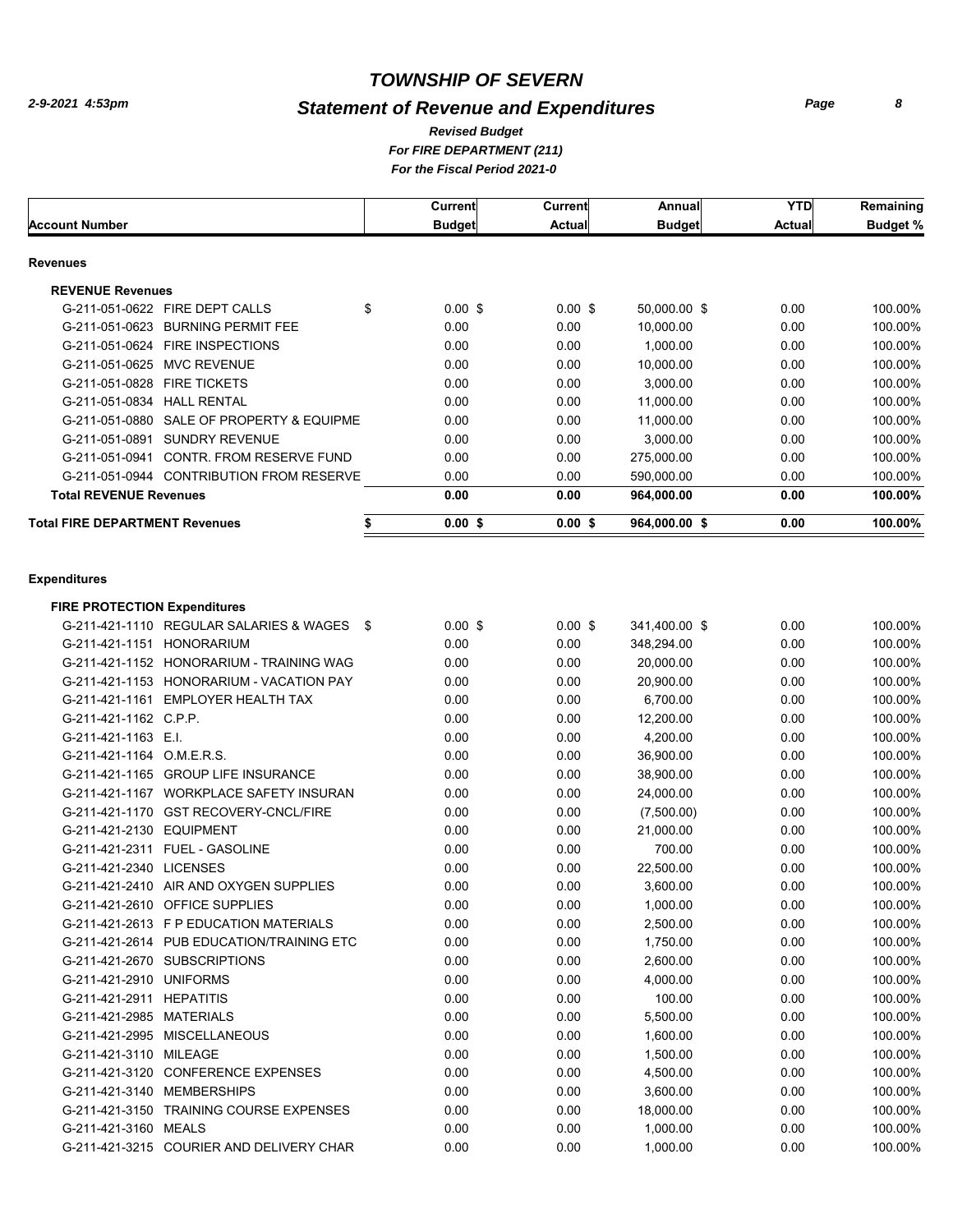# *Statement of Revenue and Expenditures*

*For FIRE DEPARTMENT (211) For the Fiscal Period 2021-0 Revised Budget*

|                                                | Current       | Current       | Annual        | <b>YTD</b> | Remaining       |
|------------------------------------------------|---------------|---------------|---------------|------------|-----------------|
| Account Number                                 | <b>Budget</b> | <b>Actual</b> | <b>Budget</b> | Actual     | <b>Budget %</b> |
| G-211-421-3220 TELEPHONE                       | 0.00          | 0.00          | 2,400.00      | 0.00       | 100.00%         |
| G-211-421-3230 ADVERTISING                     | 0.00          | 0.00          | 1,000.00      | 0.00       | 100.00%         |
| G-211-421-3250 RADIO EQUIPMENT MTCE.           | 0.00          | 0.00          | 1,200.00      | 0.00       | 100.00%         |
| G-211-421-3420 EQUIPMENT REPAIR & MAINTEN      | 0.00          | 0.00          | 18,500.00     | 0.00       | 100.00%         |
| G-211-421-3425 FORESTRY - MNR/FIRE PUMPS       | 0.00          | 0.00          | 2,000.00      | 0.00       | 100.00%         |
| G-211-421-3915 FIREFIGHTER LIFE INSURANCE      | 0.00          | 0.00          | 7,500.00      | 0.00       | 100.00%         |
| G-211-421-3920 FIRE CALLS                      | 0.00          | 0.00          | 2,000.00      | 0.00       | 100.00%         |
| G-211-421-3925 FIRE DISPATCH FEE               | 0.00          | 0.00          | 30,000.00     | 0.00       | 100.00%         |
| G-211-421-5155 CAPITAL EXPENDITURES            | 0.00          | 0.00          | 957,500.00    | 0.00       | 100.00%         |
| G-211-421-5416 TRANSFER TO VEHICLE / EQUIP     | 0.00          | 0.00          | 67,500.00     | 0.00       | 100.00%         |
| <b>Total FIRE PROTECTION Expenditures</b>      | 0.00          | 0.00          | 2,032,044.00  | 0.00       | 100.00%         |
| FIRE HALL #1 - SOUTH SPARROW LAKE Expendit     |               |               |               |            |                 |
| G-211-441-2220 BUILDING & PROPERTY MAINT       | 0.00          | 0.00          | 7,500.00      | 0.00       | 100.00%         |
| G-211-441-2810 HYDRO                           | 0.00          | 0.00          | 3,500.00      | 0.00       | 100.00%         |
| G-211-441-2835 PROPANE                         | 0.00          | 0.00          | 9,500.00      | 0.00       | 100.00%         |
| G-211-441-3220 TELEPHONE                       | 0.00          | 0.00          | 1,250.00      | 0.00       | 100.00%         |
| G-211-441-3910 INSURANCE PREMIUMS              | 0.00          | 0.00          | 2,000.00      | 0.00       | 100.00%         |
| Total FIRE HALL #1 - SOUTH SPARROW LAKE Ex     | 0.00          | 0.00          | 23,750.00     | 0.00       | 100.00%         |
| FIRE HALL #2 - BURNSIDE LINE Expenditures      |               |               |               |            |                 |
| G-211-442-2220 BUILDING & PROPERTY MAINT       | 0.00          | 0.00          | 7,500.00      | 0.00       | 100.00%         |
| G-211-442-2810 HYDRO                           | 0.00          | 0.00          | 3,500.00      | 0.00       | 100.00%         |
| G-211-442-2835 PROPANE                         | 0.00          | 0.00          | 7,500.00      | 0.00       | 100.00%         |
| G-211-442-3220 TELEPHONE                       | 0.00          | 0.00          | 2,100.00      | 0.00       | 100.00%         |
| G-211-442-3910 INSURANCE PREMIUMS              | 0.00          | 0.00          | 2,000.00      | 0.00       | 100.00%         |
| Total FIRE HALL #2 - BURNSIDE LINE Expenditure | 0.00          | 0.00          | 22,600.00     | 0.00       | 100.00%         |
| FIRE HALL #3 - COLDWATER Expenditures          |               |               |               |            |                 |
| G-211-443-2220 BUILDING & PROPERTY MAINT       | 0.00          | 0.00          | 9,000.00      | 0.00       | 100.00%         |
| G-211-443-2810 HYDRO                           | 0.00          | 0.00          | 5.000.00      | 0.00       | 100.00%         |
| G-211-443-2830 NATURAL GAS                     | 0.00          | 0.00          | 4,000.00      | 0.00       | 100.00%         |
| G-211-443-2840 SEWER & WATER                   | 0.00          | 0.00          | 1,600.00      | 0.00       | 100.00%         |
| G-211-443-3220 TELEPHONE                       | 0.00          | 0.00          | 1,200.00      | 0.00       | 100.00%         |
| G-211-443-3910 INSURANCE PREMIUMS              | 0.00          | 0.00          | 2,000.00      | 0.00       | 100.00%         |
| Total FIRE HALL #3 - COLDWATER Expenditures    | 0.00          | 0.00          | 22,800.00     | 0.00       | 100.00%         |
| FIRE HALL #4 - MATCHEDASH Expenditures         |               |               |               |            |                 |
| G-211-444-2220 BUILDING & PROPERTY MAINT       | 0.00          | 0.00          | 4,000.00      | 0.00       | 100.00%         |
| G-211-444-2810 HYDRO                           | 0.00          | 0.00          | 2,500.00      | 0.00       | 100.00%         |
| G-211-444-2835 PROPANE                         | 0.00          | 0.00          | 3,500.00      | 0.00       | 100.00%         |
| G-211-444-3220 TELEPHONE                       | 0.00          | 0.00          | 1,000.00      | 0.00       | 100.00%         |
| G-211-444-3910 INSURANCE PREMIUMS              | 0.00          | 0.00          | 2,000.00      | 0.00       | 100.00%         |
| Total FIRE HALL #4 - MATCHEDASH Expenditures   | 0.00          | 0.00          | 13,000.00     | 0.00       | 100.00%         |
| <b>CAR#1 Expenditures</b>                      |               |               |               |            |                 |
| G-211-F01-2311 FUEL - GASOLINE                 | 0.00          | 0.00          | 6,000.00      | 0.00       | 100.00%         |
| G-211-F01-3420 EQUIPMENT REPAIR & MAINTEN      | 0.00          | 0.00          | 2,500.00      | 0.00       | 100.00%         |
| G-211-F01-3910 INSURANCE PREMIUMS              | 0.00          | 0.00          | 1,050.00      | 0.00       | 100.00%         |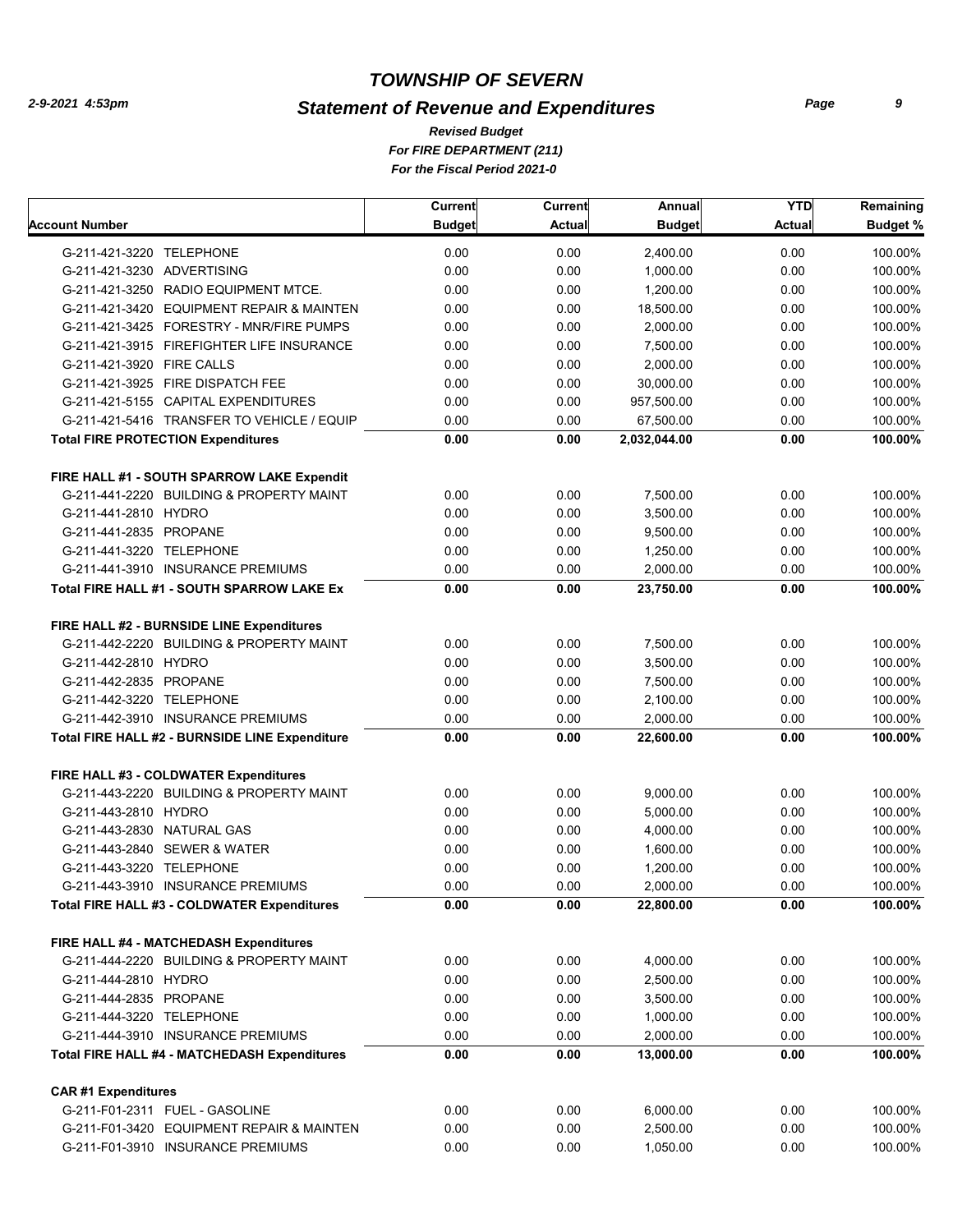# *Statement of Revenue and Expenditures*

*For FIRE DEPARTMENT (211) For the Fiscal Period 2021-0 Revised Budget*

| <b>Account Number</b>                          | Current<br><b>Budget</b> | Current<br>Actual | Annual<br><b>Budget</b> | <b>YTD</b><br><b>Actual</b> | Remaining<br><b>Budget %</b> |
|------------------------------------------------|--------------------------|-------------------|-------------------------|-----------------------------|------------------------------|
| <b>Total CAR #1 Expenditures</b>               | 0.00                     | 0.00              | 9,550.00                | 0.00                        | 100.00%                      |
| <b>CAR#2 Expenditures</b>                      |                          |                   |                         |                             |                              |
| G-211-F02-2311 FUEL - GASOLINE                 | 0.00                     | 0.00              | 5,000.00                | 0.00                        | 100.00%                      |
| G-211-F02-3420 EQUIPMENT REPAIR & MAINTEN      | 0.00                     | 0.00              | 2,500.00                | 0.00                        | 100.00%                      |
| G-211-F02-3910 INSURANCE PREMIUMS              | 0.00                     | 0.00              | 1,050.00                | 0.00                        | 100.00%                      |
| <b>Total CAR #2 Expenditures</b>               | 0.00                     | 0.00              | 8,550.00                | 0.00                        | 100.00%                      |
| POLARIS SIDE-BY-SIDE Expenditures              |                          |                   |                         |                             |                              |
| G-211-F03-2311 FUEL - GASOLINE                 | 0.00                     | 0.00              | 100.00                  | 0.00                        | 100.00%                      |
| G-211-F03-3420 EQUIPMENT REPAIR & MAINTEN      | 0.00                     | 0.00              | 1,000.00                | 0.00                        | 100.00%                      |
| G-211-F03-3910 INSURANCE PREMIUMS              | 0.00                     | 0.00              | 700.00                  | 0.00                        | 100.00%                      |
| <b>Total POLARIS SIDE-BY-SIDE Expenditures</b> | 0.00                     | 0.00              | 1,800.00                | 0.00                        | 100.00%                      |
| <b>SUPPORT UNIT TRAILER Expenditures</b>       |                          |                   |                         |                             |                              |
| G-211-F04-3420 EQUIPMENT REPAIR & MAINTEN      | 0.00                     | 0.00              | 1,000.00                | 0.00                        | 100.00%                      |
| <b>Total SUPPORT UNIT TRAILER Expenditures</b> | 0.00                     | 0.00              | 1,000.00                | 0.00                        | 100.00%                      |
| <b>PUMP #1 Expenditures</b>                    |                          |                   |                         |                             |                              |
| G-211-F11-2310 FUEL - DIESEL                   | 0.00                     | 0.00              | 1,750.00                | 0.00                        | 100.00%                      |
| G-211-F11-3420 EQUIPMENT REPAIR & MAINTEN      | 0.00                     | 0.00              | 5,500.00                | 0.00                        | 100.00%                      |
| G-211-F11-3910 INSURANCE PREMIUMS              | 0.00                     | 0.00              | 1,050.00                | 0.00                        | 100.00%                      |
| <b>Total PUMP #1 Expenditures</b>              | 0.00                     | 0.00              | 8,300.00                | 0.00                        | 100.00%                      |
| <b>TANKER #1 Expenditures</b>                  |                          |                   |                         |                             |                              |
| G-211-F12-2310 FUEL - DIESEL                   | 0.00                     | 0.00              | 2,000.00                | 0.00                        | 100.00%                      |
| G-211-F12-3420 EQUIPMENT REPAIR & MAINTEN      | 0.00                     | 0.00              | 5,500.00                | 0.00                        | 100.00%                      |
| G-211-F12-3910 INSURANCE PREMIUMS              | 0.00                     | 0.00              | 1,050.00                | 0.00                        | 100.00%                      |
| <b>Total TANKER #1 Expenditures</b>            | 0.00                     | 0.00              | 8,550.00                | 0.00                        | 100.00%                      |
| <b>RESCUE #1 Expenditures</b>                  |                          |                   |                         |                             |                              |
| G-211-F13-2310 FUEL - DIESEL                   | 0.00                     | 0.00              | 1,500.00                | 0.00                        | 100.00%                      |
| G-211-F13-3420 EQUIPMENT REPAIR & MAINTEN      | 0.00                     | 0.00              | 3,500.00                | 0.00                        | 100.00%                      |
| G-211-F13-3910 INSURANCE PREMIUMS              | 0.00                     | 0.00              | 1,050.00                | 0.00                        | 100.00%                      |
| <b>Total RESCUE #1 Expenditures</b>            | 0.00                     | 0.00              | 6,050.00                | 0.00                        | 100.00%                      |
| <b>PUMP #2 Expenditures</b>                    |                          |                   |                         |                             |                              |
| G-211-F21-2310 FUEL - DIESEL                   | 0.00                     | 0.00              | 2,100.00                | 0.00                        | 100.00%                      |
| G-211-F21-3420 EQUIPMENT REPAIR & MAINTEN      | 0.00                     | 0.00              | 7,500.00                | 0.00                        | 100.00%                      |
| G-211-F21-3910 INSURANCE PREMIUMS              | 0.00                     | 0.00              | 1,050.00                | 0.00                        | 100.00%                      |
| <b>Total PUMP #2 Expenditures</b>              | 0.00                     | 0.00              | 10,650.00               | 0.00                        | 100.00%                      |
| <b>TANKER #2 Expenditures</b>                  |                          |                   |                         |                             |                              |
| G-211-F22-2310 FUEL - DIESEL                   | 0.00                     | 0.00              | 1,600.00                | 0.00                        | 100.00%                      |
| G-211-F22-3420 EQUIPMENT REPAIR & MAINTEN      | 0.00                     | 0.00              | 2,500.00                | 0.00                        | 100.00%                      |
| G-211-F22-3910 INSURANCE PREMIUMS              | 0.00                     | 0.00              | 1,050.00                | 0.00                        | 100.00%                      |
| <b>Total TANKER #2 Expenditures</b>            | 0.00                     | 0.00              | 5,150.00                | 0.00                        | 100.00%                      |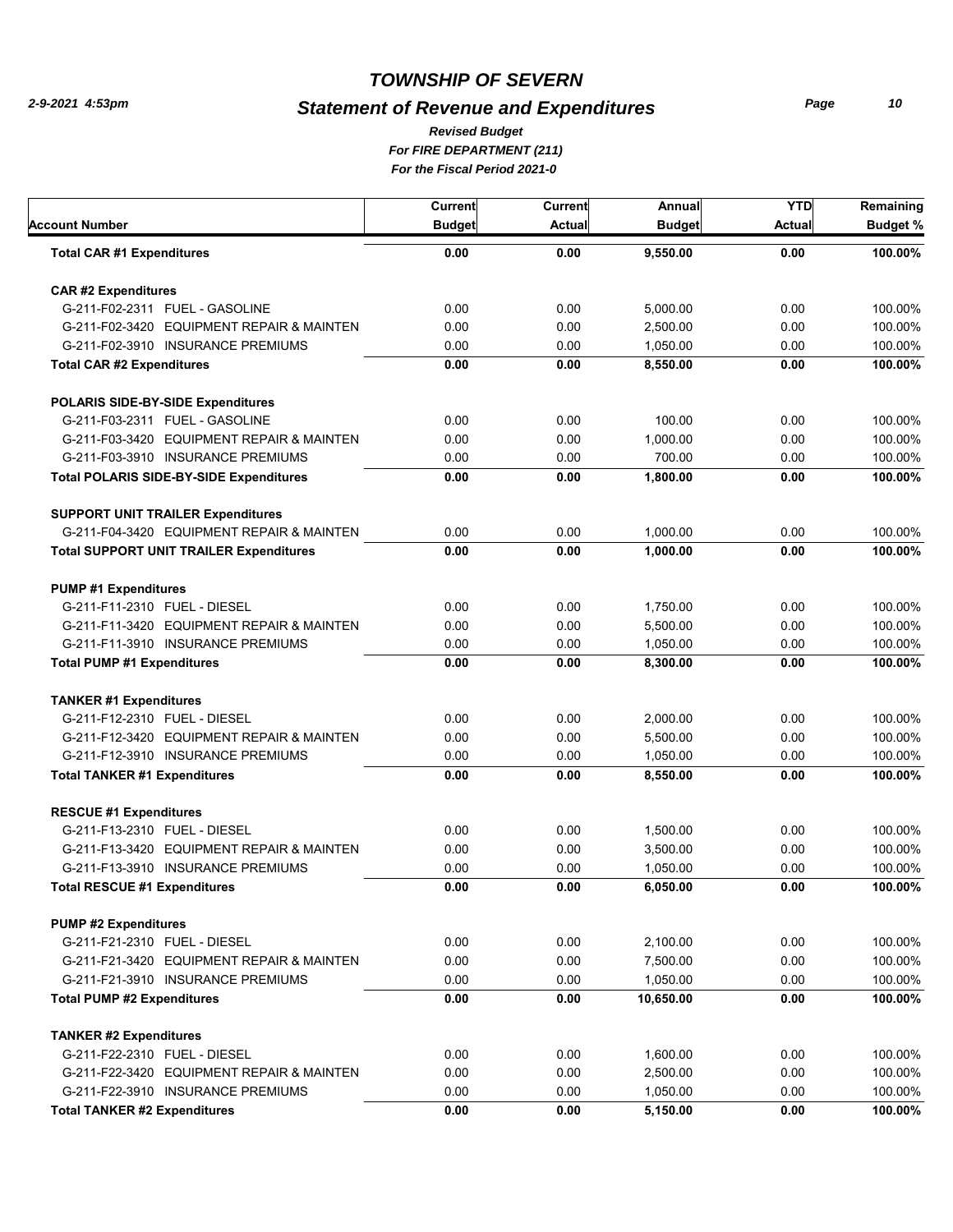# *Statement of Revenue and Expenditures*

*Page 11*

#### *For FIRE DEPARTMENT (211) For the Fiscal Period 2021-0 Revised Budget*

| <b>Current</b>  | <b>Current</b> | Annual          | <b>YTD</b>                                                                                          | Remaining       |
|-----------------|----------------|-----------------|-----------------------------------------------------------------------------------------------------|-----------------|
| <b>Budget</b>   | <b>Actual</b>  | <b>Budget</b>   | <b>Actual</b>                                                                                       | <b>Budget %</b> |
|                 |                |                 |                                                                                                     |                 |
| 0.00            | 0.00           | 1.500.00        | 0.00                                                                                                | 100.00%         |
| 0.00            | 0.00           | 5.000.00        | 0.00                                                                                                | 100.00%         |
| 0.00            | 0.00           | 1.050.00        | 0.00                                                                                                | 100.00%         |
| 0.00            | 0.00           | 7,550.00        | 0.00                                                                                                | 100.00%         |
|                 |                |                 |                                                                                                     |                 |
| 0.00            | 0.00           | 1,200.00        | 0.00                                                                                                | 100.00%         |
| 0.00            | 0.00           | 4.000.00        | 0.00                                                                                                | 100.00%         |
| 0.00            | 0.00           | 1,050.00        | 0.00                                                                                                | 100.00%         |
| 0.00            | 0.00           | 6.250.00        | 0.00                                                                                                | 100.00%         |
|                 |                |                 |                                                                                                     |                 |
| 0.00            | 0.00           | 2,000.00        | 0.00                                                                                                | 100.00%         |
| 0.00            | 0.00           | 4,000.00        | 0.00                                                                                                | 100.00%         |
| 0.00            | 0.00           | 1,050.00        | 0.00                                                                                                | 100.00%         |
| 0.00            | 0.00           | 7.050.00        | 0.00                                                                                                | 100.00%         |
|                 |                |                 |                                                                                                     |                 |
| 0.00            | 0.00           | 2.000.00        | 0.00                                                                                                | 100.00%         |
| 0.00            | 0.00           | 3.000.00        | 0.00                                                                                                | 100.00%         |
| 0.00            | 0.00           | 1.050.00        | 0.00                                                                                                | 100.00%         |
| 0.00            | 0.00           | 6,050.00        | 0.00                                                                                                | 100.00%         |
| $0.00$ \$<br>\$ | $0.00$ \$      | 2,200,694.00 \$ | 0.00                                                                                                | 100.00%         |
|                 |                |                 |                                                                                                     | 100.00%         |
|                 |                |                 | <b>FIRE DEPARTMENT Excess of Revenues Over Expendit \$</b><br>0.00S<br>0.00S<br>$(1,236,694.00)$ \$ | 0.00            |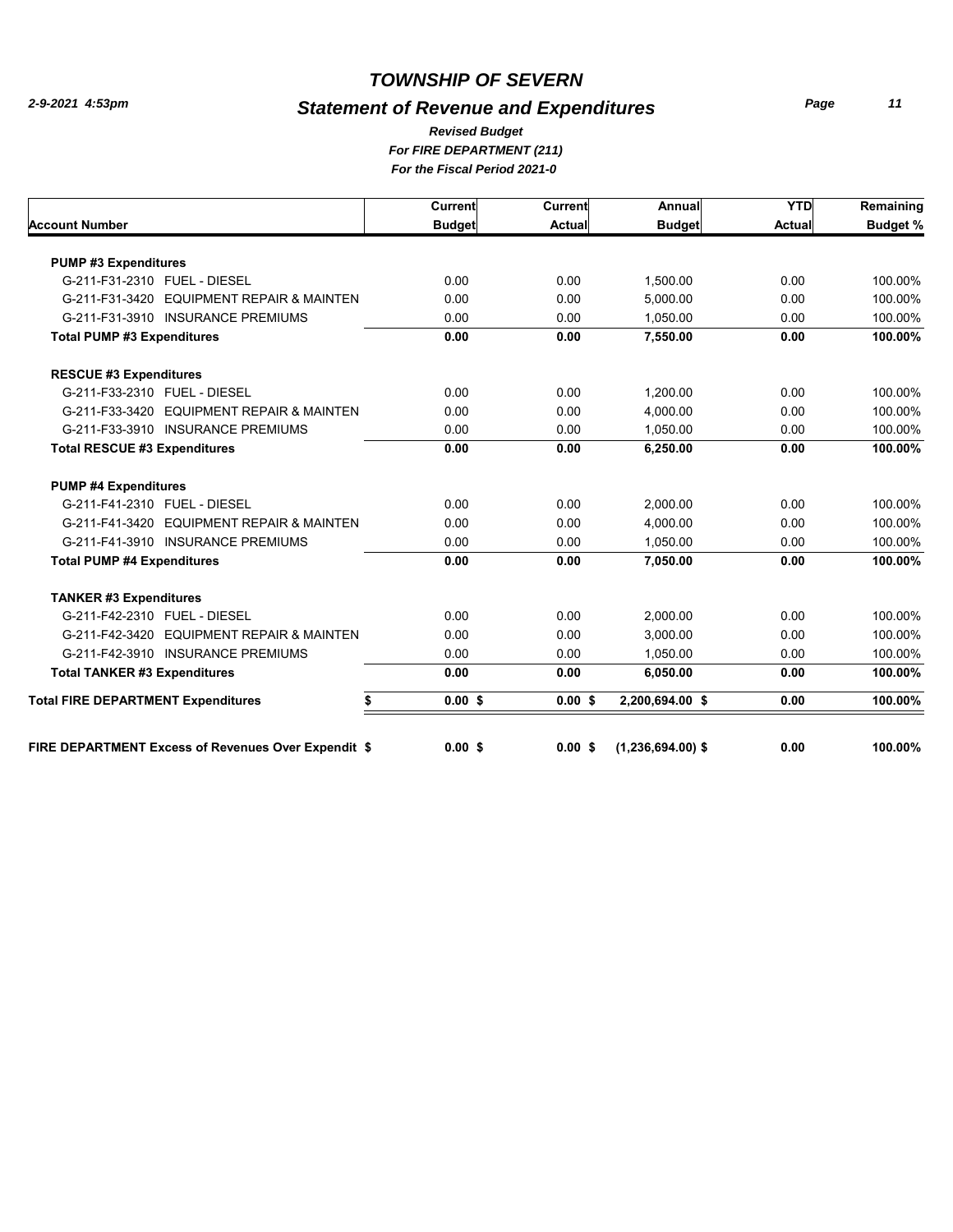# *Statement of Revenue and Expenditures*

*Page 12*

#### *For EMERGENCY PLANNING (221) For the Fiscal Period 2021-0 Revised Budget*

|                                                          | Current                  | Current            | Annual           | <b>YTD</b> | Remaining       |
|----------------------------------------------------------|--------------------------|--------------------|------------------|------------|-----------------|
| <b>Account Number</b>                                    | <b>Budget</b>            | Actual             | <b>Budget</b>    | Actual     | <b>Budget %</b> |
| <b>Expenditures</b>                                      |                          |                    |                  |            |                 |
| <b>ADMINISTRATION-GENERAL Expenditures</b>               |                          |                    |                  |            |                 |
| G-221-103-2995 MISCELLANEOUS                             | \$<br>$0.00 \text{ }$ \$ | $0.00 \text{ }$ \$ | $3,000.00$ \$    | 0.00       | 100.00%         |
| <b>TRAINING COURSE EXPENSES</b><br>G-221-103-3150        | 0.00                     | 0.00               | 5.500.00         | 0.00       | 100.00%         |
| G-221-103-3170 MEETING EXPENSE                           | 0.00                     | 0.00               | 4.500.00         | 0.00       | 100.00%         |
| G-221-103-3220 TELEPHONE                                 | 0.00                     | 0.00               | 1.000.00         | 0.00       | 100.00%         |
| <b>Total ADMINISTRATION-GENERAL Expenditures</b>         | 0.00                     | 0.00               | 14.000.00        | 0.00       | 100.00%         |
| <b>Total EMERGENCY PLANNING Expenditures</b>             | $0.00$ \$                | 0.00S              | 14.000.00 \$     | 0.00       | 100.00%         |
| <b>EMERGENCY PLANNING Excess of Revenues Over Exp \$</b> | 0.00S                    | 0.00S              | $(14,000.00)$ \$ | 0.00       | 100.00%         |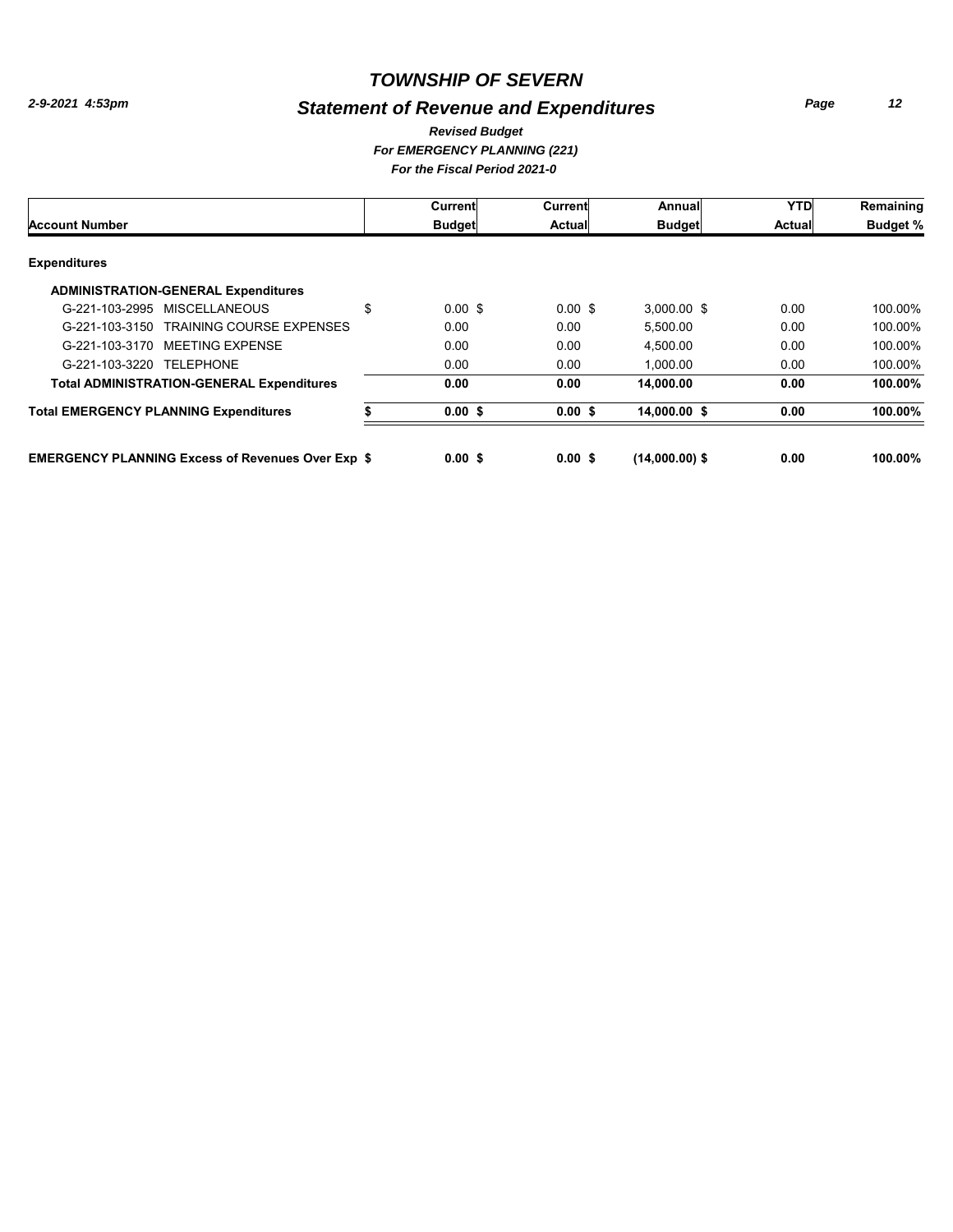# *Statement of Revenue and Expenditures*

*Page 13*

#### *For POLICING (233) For the Fiscal Period 2021-0 Revised Budget*

|                                                      |               | Current            | Current            | Annual          | <b>YTD</b>    | Remaining       |
|------------------------------------------------------|---------------|--------------------|--------------------|-----------------|---------------|-----------------|
| <b>Account Number</b>                                | <b>Budget</b> |                    | <b>Actual</b>      | <b>Budget</b>   | <b>Actual</b> | <b>Budget %</b> |
| <b>Revenues</b>                                      |               |                    |                    |                 |               |                 |
| <b>REVENUE Revenues</b>                              |               |                    |                    |                 |               |                 |
| G-233-051-0193 POLICING LEVY                         | \$            | $0.00$ \$          | $0.00$ \$          | 2,261,945.00 \$ | 0.00          | 100.00%         |
| G-233-051-0999 SURPLUS B/F                           |               | 0.00               | 0.00               | 47,646.00       | 0.00          | 100.00%         |
| <b>Total REVENUE Revenues</b>                        |               | 0.00               | 0.00               | 2,309,591.00    | 0.00          | 100.00%         |
| <b>Total POLICING Revenues</b>                       |               | $0.00$ \$          | $0.00$ \$          | 2,309,591.00 \$ | 0.00          | 100.00%         |
| <b>Expenditures</b>                                  |               |                    |                    |                 |               |                 |
| <b>ADMINISTRATION-GENERAL Expenditures</b>           |               |                    |                    |                 |               |                 |
| G-233-103-3380 PROVINCIAL POLICING COSTS             | \$            | $0.00 \text{ }$ \$ | $0.00 \text{ }$ \$ | 2,279,391.00 \$ | 0.00          | 100.00%         |
| G-233-103-4910 TAXES WRITTEN OFF                     |               | 0.00               | 0.00               | 10,000.00       | 0.00          | 100.00%         |
| <b>Total ADMINISTRATION-GENERAL Expenditures</b>     |               | 0.00               | 0.00               | 2,289,391.00    | 0.00          | 100.00%         |
| <b>Total POLICING Expenditures</b>                   |               | $0.00$ \$          | $0.00$ \$          | 2,289,391.00 \$ | 0.00          | 100.00%         |
| <b>POLICING Excess of Revenues Over Expenditures</b> | \$            | $0.00$ \$          | $0.00$ \$          | 20,200.00 \$    | 0.00          | 100.00%         |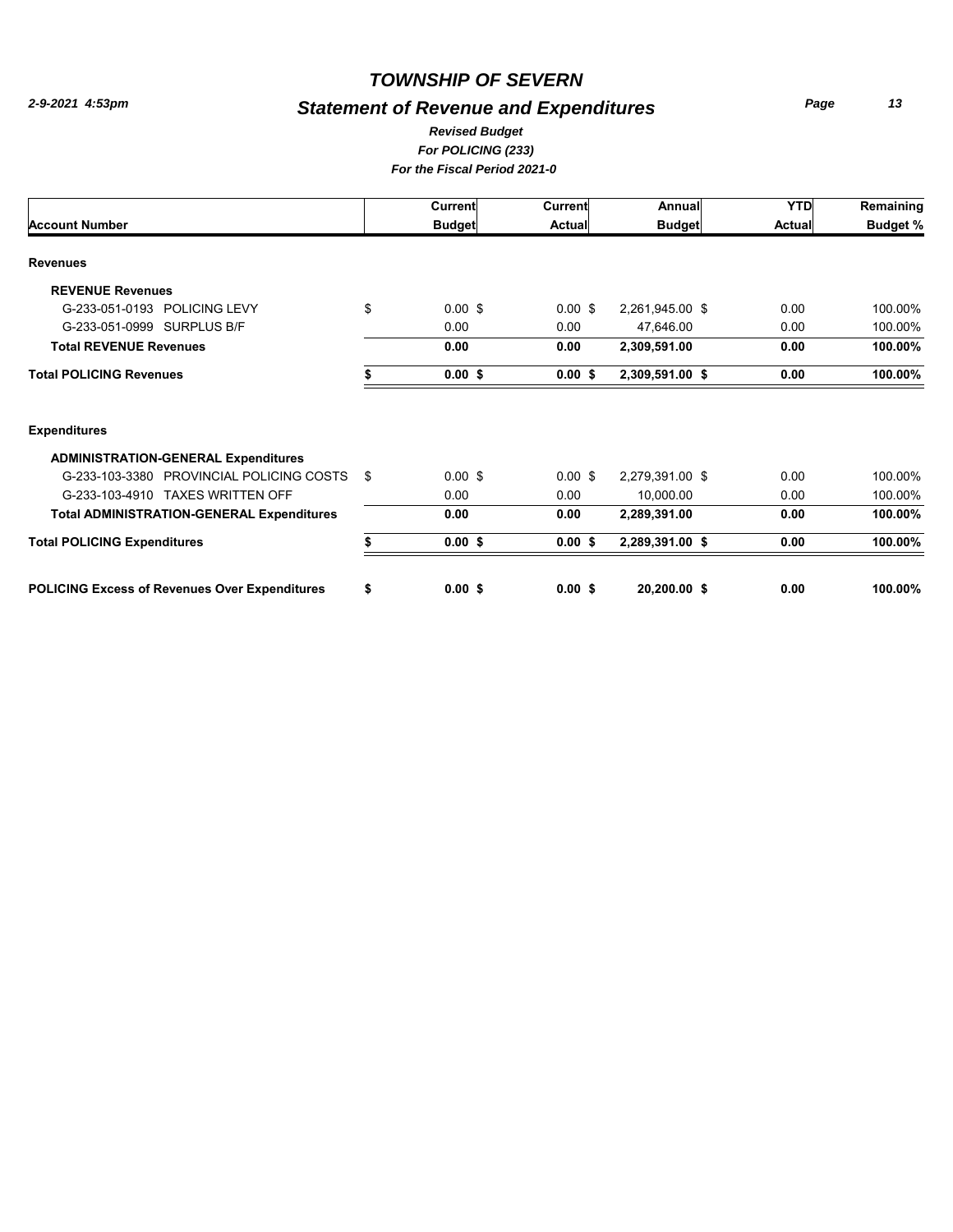# *Statement of Revenue and Expenditures*

*Page 14*

#### *For WESTSHORE POLICING OFFICE (235) For the Fiscal Period 2021-0 Revised Budget*

|                                                          | Current                  | Current            | Annuall           | <b>YTD</b>    | Remaining       |
|----------------------------------------------------------|--------------------------|--------------------|-------------------|---------------|-----------------|
| <b>Account Number</b>                                    | <b>Budget</b>            | <b>Actual</b>      | <b>Budget</b>     | <b>Actual</b> | <b>Budget %</b> |
| <b>Expenditures</b>                                      |                          |                    |                   |               |                 |
| <b>ADMINISTRATION-GENERAL Expenditures</b>               |                          |                    |                   |               |                 |
| G-235-103-2220 BUILDING & PROPERTY MAINT                 | \$<br>$0.00 \text{ }$ \$ | $0.00 \text{ }$ \$ | 1,000.00 \$       | 0.00          | 100.00%         |
| G-235-103-2810 HYDRO                                     | 0.00                     | 0.00               | 3.800.00          | 0.00          | 100.00%         |
| G-235-103-3220 TELEPHONE                                 | 0.00                     | 0.00               | 1,800.00          | 0.00          | 100.00%         |
| <b>HARDWARE MTCE, CONTR</b><br>G-235-103-3552            | 0.00                     | 0.00               | 1.600.00          | 0.00          | 100.00%         |
| G-235-103-3660 BUILDING SPACE RENTAL                     | 0.00                     | 0.00               | 12.000.00         | 0.00          | 100.00%         |
| <b>Total ADMINISTRATION-GENERAL Expenditures</b>         | 0.00                     | 0.00               | 20,200.00         | 0.00          | 100.00%         |
| <b>Total WESTSHORE POLICING OFFICE Expenditures</b>      | 0.00S                    | 0.00S              | 20.200.00 \$      | 0.00          | 100.00%         |
| <b>WESTSHORE POLICING OFFICE Excess of Revenues O \$</b> | 0.00S                    | 0.00 S             | $(20, 200.00)$ \$ | 0.00          | 100.00%         |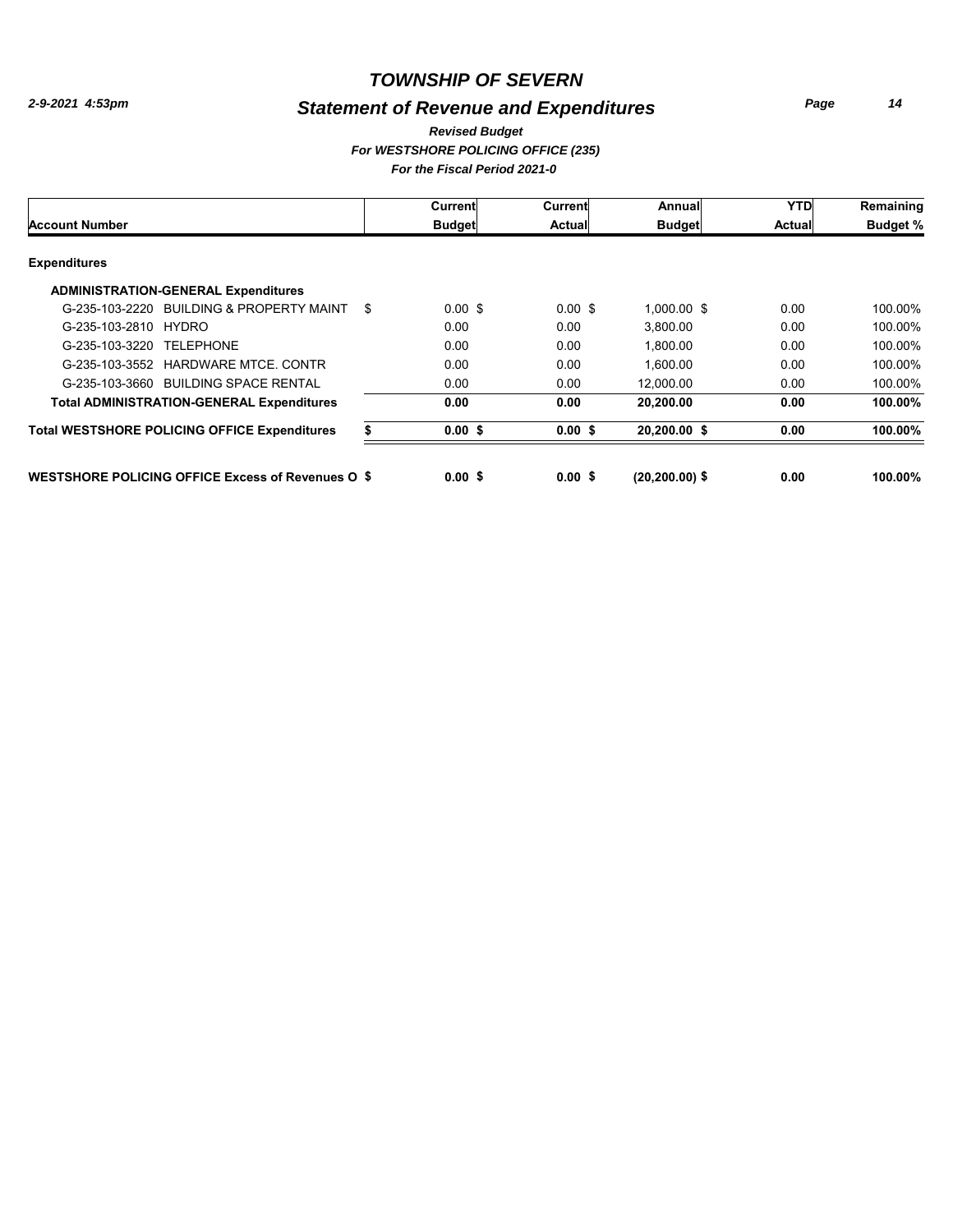# *Statement of Revenue and Expenditures*

*For BUILDING DEPARTMENT (241) For the Fiscal Period 2021-0 Revised Budget*

|                                                  |      | Current       | Current       | Annual        | <b>YTD</b>    | Remaining       |
|--------------------------------------------------|------|---------------|---------------|---------------|---------------|-----------------|
| <b>Account Number</b>                            |      | <b>Budget</b> | <b>Actual</b> | <b>Budget</b> | <b>Actual</b> | <b>Budget %</b> |
|                                                  |      |               |               |               |               |                 |
| <b>Revenues</b>                                  |      |               |               |               |               |                 |
| <b>REVENUE Revenues</b>                          |      |               |               |               |               |                 |
| G-241-051-0711 COMPLIANCE LETTERS                | \$   | $0.00$ \$     | $0.00$ \$     | 2,000.00 \$   | 0.00          | 100.00%         |
| G-241-051-0821 BUILDING PERMIT                   |      | 0.00          | 0.00          | 260,000.00    | 0.00          | 100.00%         |
| G-241-051-0823 SEWAGE PERMITS                    |      | 0.00          | 0.00          | 40,000.00     | 0.00          | 100.00%         |
| G-241-051-0824 GRADING FEES                      |      | 0.00          | 0.00          | 10,500.00     | 0.00          | 100.00%         |
| G-241-051-0941 CONTR, FROM RESERVE FUND          |      | 0.00          | 0.00          | 180,000.00    | 0.00          | 100.00%         |
| <b>Total REVENUE Revenues</b>                    |      | 0.00          | 0.00          | 492,500.00    | 0.00          | 100.00%         |
| <b>Total BUILDING DEPARTMENT Revenues</b>        | \$   | $0.00$ \$     | $0.00$ \$     | 492,500.00 \$ | 0.00          | 100.00%         |
|                                                  |      |               |               |               |               |                 |
| <b>Expenditures</b>                              |      |               |               |               |               |                 |
| <b>ADMINISTRATION-GENERAL Expenditures</b>       |      |               |               |               |               |                 |
| G-241-103-1110 REGULAR SALARIES & WAGES          | - \$ | $0.00$ \$     | $0.00$ \$     | 293,600.00 \$ | 0.00          | 100.00%         |
| G-241-103-1155 NON TAXABLE - MEALS / UNIFO       |      | 0.00          | 0.00          | 500.00        | 0.00          | 100.00%         |
| G-241-103-1161 EMPLOYER HEALTH TAX               |      | 0.00          | 0.00          | 5,800.00      | 0.00          | 100.00%         |
| G-241-103-1162 C.P.P.                            |      | 0.00          | 0.00          | 11,500.00     | 0.00          | 100.00%         |
| G-241-103-1163 E.I.                              |      | 0.00          | 0.00          | 3,900.00      | 0.00          | 100.00%         |
| G-241-103-1164 O.M.E.R.S.                        |      | 0.00          | 0.00          | 30,600.00     | 0.00          | 100.00%         |
| G-241-103-1165 GROUP LIFE INSURANCE              |      | 0.00          | 0.00          | 35,500.00     | 0.00          | 100.00%         |
| G-241-103-1167 WORKPLACE SAFETY INSURAN          |      | 0.00          | 0.00          | 9,300.00      | 0.00          | 100.00%         |
| G-241-103-2610 OFFICE SUPPLIES                   |      | 0.00          | 0.00          | 1,200.00      | 0.00          | 100.00%         |
| G-241-103-2670 SUBSCRIPTIONS                     |      | 0.00          | 0.00          | 500.00        | 0.00          | 100.00%         |
| G-241-103-2910 UNIFORMS                          |      | 0.00          | 0.00          | 2,400.00      | 0.00          | 100.00%         |
| G-241-103-2995 MISCELLANEOUS                     |      | 0.00          | 0.00          | 500.00        | 0.00          | 100.00%         |
| G-241-103-3110 MILEAGE                           |      | 0.00          | 0.00          | 2,500.00      | 0.00          | 100.00%         |
| G-241-103-3120 CONFERENCE EXPENSES               |      | 0.00          | 0.00          | 4,800.00      | 0.00          | 100.00%         |
| G-241-103-3140 MEMBERSHIPS                       |      | 0.00          | 0.00          | 2,000.00      | 0.00          | 100.00%         |
| G-241-103-3150 TRAINING COURSE EXPENSES          |      | 0.00          | 0.00          | 6,000.00      | 0.00          | 100.00%         |
| G-241-103-3215 COURIER AND DELIVERY CHAR         |      | 0.00          | 0.00          | 250.00        | 0.00          | 100.00%         |
| G-241-103-3220 TELEPHONE                         |      | 0.00          | 0.00          | 600.00        | 0.00          | 100.00%         |
| MOBILE TELEPHONE<br>G-241-103-3225               |      | 0.00          | 0.00          | 600.00        | 0.00          | 100.00%         |
| G-241-103-3230 ADVERTISING                       |      | 0.00          | 0.00          | 1,500.00      | 0.00          | 100.00%         |
| G-241-103-3320 LEGAL                             |      | 0.00          | 0.00          | 5,000.00      | 0.00          | 100.00%         |
| G-241-103-3360 CONSULTANTS                       |      | 0.00          | 0.00          | 2,000.00      | 0.00          | 100.00%         |
| G-241-103-5519 TRANSFER TO BUILDING VEHIC        |      | 0.00          | 0.00          | 8,000.00      | 0.00          | 100.00%         |
| G-241-103-7970 INTERNAL DEPT EXPENDITURE         |      | 0.00          | 0.00          | 53,860.00     | 0.00          | 100.00%         |
| <b>Total ADMINISTRATION-GENERAL Expenditures</b> |      | 0.00          | 0.00          | 482,410.00    | 0.00          | 100.00%         |
| 2005 BLUE TOYOTA ECHO Expenditures               |      |               |               |               |               |                 |
| G-241-B01-2311 FUEL - GASOLINE                   |      | 0.00          | 0.00          | 1,300.00      | 0.00          | 100.00%         |
| G-241-B01-2340 LICENSES                          |      | 0.00          | 0.00          | 150.00        | 0.00          | 100.00%         |
| G-241-B01-3420 EQUIPMENT REPAIR & MAINTEN        |      | 0.00          | 0.00          | 3,000.00      | 0.00          | 100.00%         |
| G-241-B01-3910 INSURANCE PREMIUMS                |      | 0.00          | 0.00          | 525.00        | 0.00          | 100.00%         |
| <b>Total 2005 BLUE TOYOTA ECHO Expenditures</b>  |      | 0.00          | 0.00          | 4,975.00      | 0.00          | 100.00%         |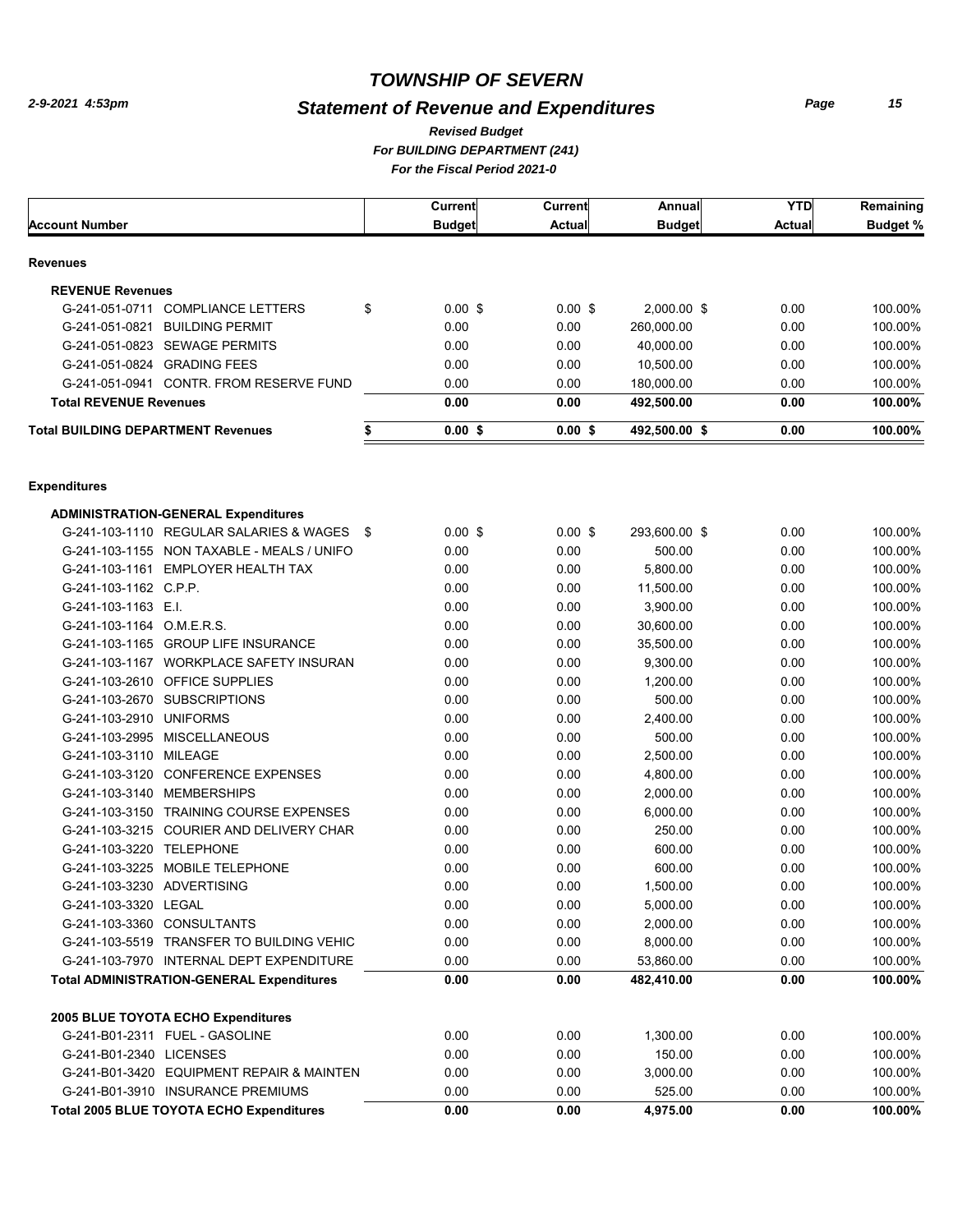# *Statement of Revenue and Expenditures*

*Page 16*

*For BUILDING DEPARTMENT (241) For the Fiscal Period 2021-0 Revised Budget*

|                                                           |               | Current | Current       | Annual        | <b>YTD</b>      | Remaining |
|-----------------------------------------------------------|---------------|---------|---------------|---------------|-----------------|-----------|
| <b>Account Number</b>                                     | <b>Budget</b> | Actual  | <b>Budget</b> | Actual        | <b>Budget %</b> |           |
| 2014 NISSAN SENTRA BLUE Expenditures                      |               |         |               |               |                 |           |
| G-241-B02-2311 FUEL - GASOLINE                            |               | 0.00    | 0.00          | 1.800.00      | 0.00            | 100.00%   |
| G-241-B02-2340 LICENSES                                   |               | 0.00    | 0.00          | 150.00        | 0.00            | 100.00%   |
| G-241-B02-3420 EQUIPMENT REPAIR & MAINTEN                 |               | 0.00    | 0.00          | 3.000.00      | 0.00            | 100.00%   |
| G-241-B02-3910 INSURANCE PREMIUMS                         |               | 0.00    | 0.00          | 525.00        | 0.00            | 100.00%   |
| <b>Total 2014 NISSAN SENTRA BLUE Expenditures</b>         |               | 0.00    | 0.00          | 5,475.00      | 0.00            | 100.00%   |
| <b>Total BUILDING DEPARTMENT Expenditures</b>             |               | 0.00 S  | 0.00 S        | 492.860.00 \$ | 0.00            | 100.00%   |
| <b>BUILDING DEPARTMENT Excess of Revenues Over Exp \$</b> |               | 0.00S   | 0.00S         | $(360.00)$ \$ | 0.00            | 100.00%   |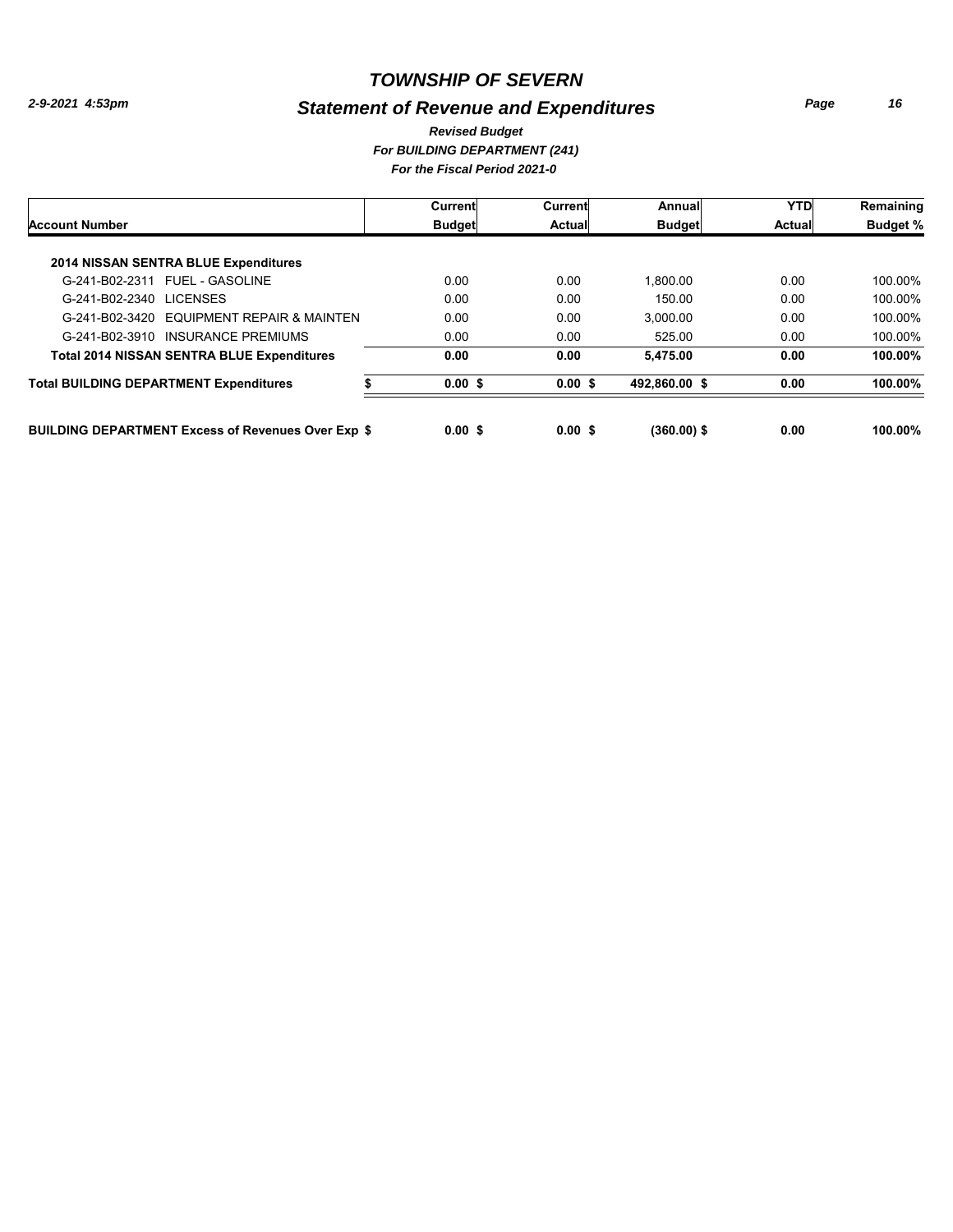# *Statement of Revenue and Expenditures*

*Page 17*

#### *For BYLAW ENFORCEMENT (242) For the Fiscal Period 2021-0 Revised Budget*

|                                                          | Current         | Current       | Annual             | <b>YTD</b>    | Remaining       |
|----------------------------------------------------------|-----------------|---------------|--------------------|---------------|-----------------|
| <b>Account Number</b>                                    | <b>Budget</b>   | <b>Actual</b> | <b>Budget</b>      | <b>Actual</b> | <b>Budget %</b> |
| <b>Revenues</b>                                          |                 |               |                    |               |                 |
| <b>REVENUE Revenues</b>                                  |                 |               |                    |               |                 |
| G-242-051-0827 PARKING TICKETS                           | \$<br>$0.00$ \$ | $0.00$ \$     | 100.00 \$          | 0.00          | 100.00%         |
| G-242-051-0842 BY-LAW INFRACTION                         | 0.00            | 0.00          | 100.00             | 0.00          | 100.00%         |
| <b>Total REVENUE Revenues</b>                            | 0.00            | 0.00          | 200.00             | 0.00          | 100.00%         |
| <b>Total BYLAW ENFORCEMENT Revenues</b>                  | \$<br>$0.00$ \$ | $0.00$ \$     | $200.00$ \$        | 0.00          | 100.00%         |
|                                                          |                 |               |                    |               |                 |
| <b>Expenditures</b>                                      |                 |               |                    |               |                 |
| <b>ADMINISTRATION-GENERAL Expenditures</b>               |                 |               |                    |               |                 |
| G-242-103-1110 REGULAR SALARIES & WAGES \$               | 0.00S           | $0.00$ \$     | 61,000.00 \$       | 0.00          | 100.00%         |
| G-242-103-1120 PART-TIME SALARIES & WAGES                | 0.00            | 0.00          | 12,500.00          | 0.00          | 100.00%         |
| G-242-103-1161 EMPLOYER HEALTH TAX                       | 0.00            | 0.00          | 1,200.00           | 0.00          | 100.00%         |
| G-242-103-1162 C.P.P.                                    | 0.00            | 0.00          | 3,200.00           | 0.00          | 100.00%         |
| G-242-103-1163 E.I.                                      | 0.00            | 0.00          | 1,050.00           | 0.00          | 100.00%         |
| G-242-103-1164 O.M.E.R.S.                                | 0.00            | 0.00          | 5,600.00           | 0.00          | 100.00%         |
| G-242-103-1165 GROUP LIFE INSURANCE                      | 0.00            | 0.00          | 8,300.00           | 0.00          | 100.00%         |
| G-242-103-1167 WORKPLACE SAFETY INSURAN                  | 0.00            | 0.00          | 1.950.00           | 0.00          | 100.00%         |
| G-242-103-2610 OFFICE SUPPLIES                           | 0.00            | 0.00          | 1,000.00           | 0.00          | 100.00%         |
| G-242-103-2670 SUBSCRIPTIONS                             | 0.00            | 0.00          | 200.00             | 0.00          | 100.00%         |
| G-242-103-2910 UNIFORMS                                  | 0.00            | 0.00          | 750.00             | 0.00          | 100.00%         |
| G-242-103-2995 MISCELLANEOUS                             | 0.00            | 0.00          | 750.00             | 0.00          | 100.00%         |
| G-242-103-3140 MEMBERSHIPS                               | 0.00            | 0.00          | 600.00             | 0.00          | 100.00%         |
| G-242-103-3150 TRAINING COURSE EXPENSES                  | 0.00            | 0.00          | 2,000.00           | 0.00          | 100.00%         |
| G-242-103-3215 COURIER AND DELIVERY CHAR                 | 0.00            | 0.00          | 100.00             | 0.00          | 100.00%         |
| G-242-103-3220 TELEPHONE                                 | 0.00            | 0.00          | 150.00             | 0.00          | 100.00%         |
| G-242-103-3230 ADVERTISING                               | 0.00            | 0.00          | 200.00             | 0.00          | 100.00%         |
| G-242-103-3320 LEGAL                                     | 0.00            | 0.00          | 5,000.00           | 0.00          | 100.00%         |
| G-242-103-3394 PROPERTY CLEANUP                          | 0.00            | 0.00          | 10,000.00          | 0.00          | 100.00%         |
| G-242-103-5517 TRANSFER TO BYLAW VEHICLE                 | 0.00            | 0.00          | 4,000.00           | 0.00          | 100.00%         |
| G-242-103-7970 INTERNAL DEPT EXPENDITURE                 | 0.00            | 0.00          | 21,461.00          | 0.00          | 100.00%         |
| <b>Total ADMINISTRATION-GENERAL Expenditures</b>         | 0.00            | 0.00          | 141,011.00         | 0.00          | 100.00%         |
| 2021 CHEVY COLORADO Expenditures                         |                 |               |                    |               |                 |
| G-242-BL1-2311 FUEL - GASOLINE                           | 0.00            | 0.00          | 2,500.00           | 0.00          | 100.00%         |
| G-242-BL1-2340 LICENSES                                  | 0.00            | 0.00          | 150.00             | 0.00          | 100.00%         |
| G-242-BL1-3420 EQUIPMENT REPAIR & MAINTEN                | 0.00            | 0.00          | 1,500.00           | 0.00          | 100.00%         |
| G-242-BL1-3910 INSURANCE PREMIUMS                        | 0.00            | 0.00          | 525.00             | 0.00          | 100.00%         |
|                                                          |                 |               |                    |               | 100.00%         |
| Total 2021 CHEVY COLORADO Expenditures                   | 0.00            | 0.00          | 4,675.00           | 0.00          |                 |
| <b>Total BYLAW ENFORCEMENT Expenditures</b>              | \$<br>$0.00$ \$ | $0.00$ \$     | 145,686.00 \$      | 0.00          | 100.00%         |
| <b>BYLAW ENFORCEMENT Excess of Revenues Over Expe \$</b> | $0.00$ \$       | $0.00$ \$     | $(145, 486.00)$ \$ | 0.00          | 100.00%         |
|                                                          |                 |               |                    |               |                 |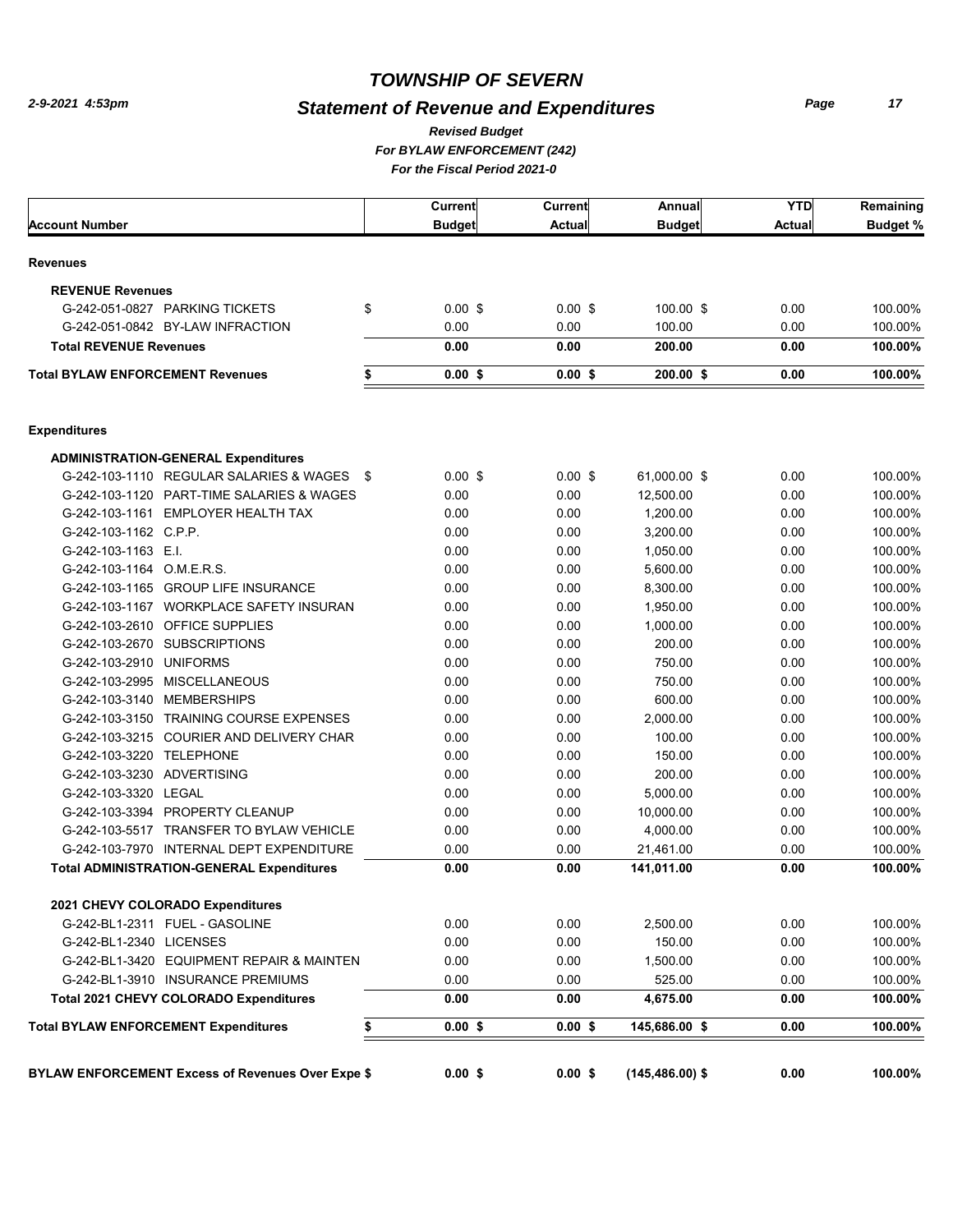# *Statement of Revenue and Expenditures*

*Page 18*

#### *For ANIMAL CONTROL (243) For the Fiscal Period 2021-0 Revised Budget*

|                                                            | <b>Current</b>     | <b>Current</b> | Annual            | <b>YTD</b>    | Remaining       |
|------------------------------------------------------------|--------------------|----------------|-------------------|---------------|-----------------|
| <b>Account Number</b>                                      | <b>Budget</b>      | <b>Actual</b>  | <b>Budget</b>     | <b>Actual</b> | <b>Budget %</b> |
| <b>Revenues</b>                                            |                    |                |                   |               |                 |
| <b>REVENUE Revenues</b>                                    |                    |                |                   |               |                 |
| MINISTRY OF AGR. & FOOD GRA \$<br>G-243-051-0441           | $0.00 \text{ }$ \$ | $0.00$ \$      | 10,000.00 \$      | 0.00          | 100.00%         |
| G-243-051-0826 LICENCES                                    | 0.00               | 0.00           | 10.000.00         | 0.00          | 100.00%         |
| <b>Total REVENUE Revenues</b>                              | 0.00               | 0.00           | 20,000.00         | 0.00          | 100.00%         |
| <b>Total ANIMAL CONTROL Revenues</b><br>\$                 | 0.00S              | 0.00S          | 20,000.00 \$      | 0.00          | 100.00%         |
| <b>Expenditures</b>                                        |                    |                |                   |               |                 |
| <b>ADMINISTRATION-GENERAL Expenditures</b>                 |                    |                |                   |               |                 |
| G-243-103-1125 COMMITTEE/BOARD REMUNERA \$                 | $0.00$ \$          | $0.00$ \$      | 1.200.00 \$       | 0.00          | 100.00%         |
| G-243-103-2995 MISCELLANEOUS                               | 0.00               | 0.00           | 100.00            | 0.00          | 100.00%         |
| G-243-103-3110<br><b>MILEAGE</b>                           | 0.00               | 0.00           | 800.00            | 0.00          | 100.00%         |
| G-243-103-3570 ONTARIO HUMANE SOCIETY                      | 0.00               | 0.00           | 65,000.00         | 0.00          | 100.00%         |
| G-243-103-6140 ANIMAL LOSS BY WOLVES                       | 0.00               | 0.00           | 10,000.00         | 0.00          | 100.00%         |
| <b>Total ADMINISTRATION-GENERAL Expenditures</b>           | 0.00               | 0.00           | 77,100.00         | 0.00          | 100.00%         |
| <b>Total ANIMAL CONTROL Expenditures</b><br>\$             | 0.00S              | 0.00S          | 77,100.00 \$      | 0.00          | 100.00%         |
| <b>ANIMAL CONTROL Excess of Revenues Over Expenditu \$</b> | $0.00$ \$          | $0.00$ \$      | $(57, 100.00)$ \$ | 0.00          | 100.00%         |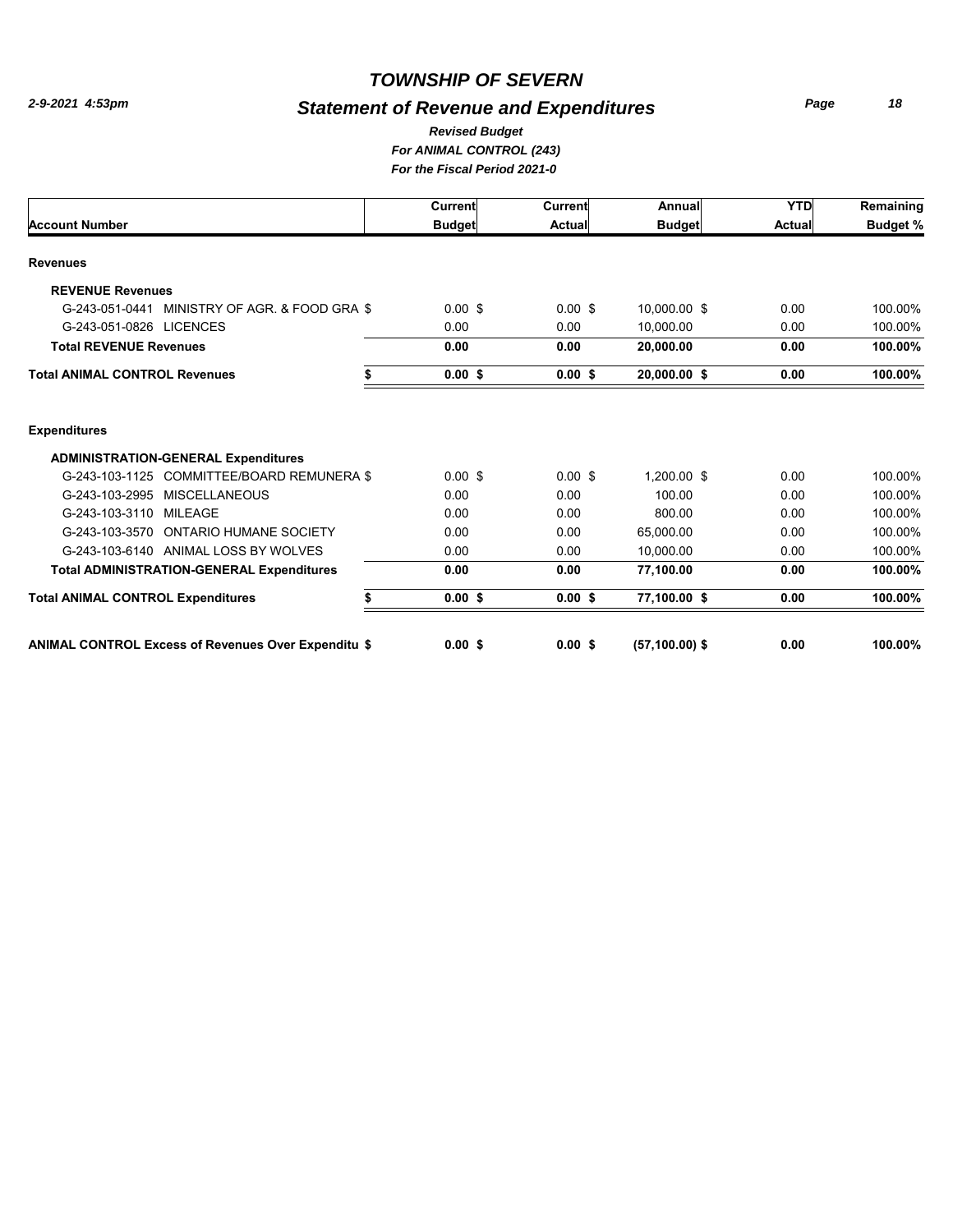# *Statement of Revenue and Expenditures*

*Page 19*

*For SEPTIC INSPECTOR (244) For the Fiscal Period 2021-0 Revised Budget*

|                                                             | Current         | Current   | Annual            | <b>YTD</b> | Remaining       |
|-------------------------------------------------------------|-----------------|-----------|-------------------|------------|-----------------|
| <b>Account Number</b>                                       | <b>Budget</b>   | Actual    | <b>Budget</b>     | Actual     | <b>Budget %</b> |
| <b>Revenues</b>                                             |                 |           |                   |            |                 |
| <b>REVENUE Revenues</b>                                     |                 |           |                   |            |                 |
| G-244-051-0825 SEPTIC INSPECTION REVENUE \$                 | $0.00$ \$       | $0.00$ \$ | 75,000.00 \$      | 0.00       | 100.00%         |
| <b>Total REVENUE Revenues</b>                               | 0.00            | 0.00      | 75,000.00         | 0.00       | 100.00%         |
| <b>Total SEPTIC INSPECTOR Revenues</b>                      | \$<br>0.00S     | $0.00$ \$ | 75,000.00 \$      | 0.00       | 100.00%         |
| <b>Expenditures</b>                                         |                 |           |                   |            |                 |
| <b>ADMINISTRATION-GENERAL Expenditures</b>                  |                 |           |                   |            |                 |
| G-244-103-1110 REGULAR SALARIES & WAGES \$                  | 0.00S           | $0.00$ \$ | 76,600.00 \$      | 0.00       | 100.00%         |
| G-244-103-1161 EMPLOYER HEALTH TAX                          | 0.00            | 0.00      | 1,500.00          | 0.00       | 100.00%         |
| G-244-103-1162 C.P.P.                                       | 0.00            | 0.00      | 3,500.00          | 0.00       | 100.00%         |
| G-244-103-1163 E.I.                                         | 0.00            | 0.00      | 1,200.00          | 0.00       | 100.00%         |
| G-244-103-1164 O.M.E.R.S.                                   | 0.00            | 0.00      | 7,500.00          | 0.00       | 100.00%         |
| G-244-103-1165 GROUP LIFE INSURANCE                         | 0.00            | 0.00      | 9,700.00          | 0.00       | 100.00%         |
| G-244-103-1167 WORKPLACE SAFETY INSURAN                     | 0.00            | 0.00      | 2,500.00          | 0.00       | 100.00%         |
| G-244-103-2610 MISC OFFICE SUPPLIES                         | 0.00            | 0.00      | 1,000.00          | 0.00       | 100.00%         |
| G-244-103-2670 SUBSCRIPTIONS                                | 0.00            | 0.00      | 200.00            | 0.00       | 100.00%         |
| G-244-103-2910 UNIFORMS                                     | 0.00            | 0.00      | 800.00            | 0.00       | 100.00%         |
| G-244-103-2995 MISCELLANEOUS                                | 0.00            | 0.00      | 750.00            | 0.00       | 100.00%         |
| G-244-103-3120 CONFERENCE EXPENSES                          | 0.00            | 0.00      | 1,600.00          | 0.00       | 100.00%         |
| G-244-103-3140 MEMBERSHIPS                                  | 0.00            | 0.00      | 750.00            | 0.00       | 100.00%         |
| G-244-103-3150 TRAINING COURSE EXPENSES                     | 0.00            | 0.00      | 2,000.00          | 0.00       | 100.00%         |
| G-244-103-3215 COURIER AND DELIVERY CHAR                    | 0.00            | 0.00      | 100.00            | 0.00       | 100.00%         |
| G-244-103-3220 TELEPHONE                                    | 0.00            | 0.00      | 150.00            | 0.00       | 100.00%         |
| G-244-103-3230 ADVERTISING                                  | 0.00            | 0.00      | 500.00            | 0.00       | 100.00%         |
| G-244-103-3320 LEGAL                                        | 0.00            | 0.00      | 5,000.00          | 0.00       | 100.00%         |
| G-244-103-5517 TRANSFER TO BYLAW VEHICLE                    | 0.00            | 0.00      | 4,000.00          | 0.00       | 100.00%         |
| <b>Total ADMINISTRATION-GENERAL Expenditures</b>            | 0.00            | 0.00      | 119,350.00        | 0.00       | 100.00%         |
| 2020 WHITE CHEVY TRAX (SEPTIC INSPECTOR) E                  |                 |           |                   |            |                 |
| G-244-B03-2311 FUEL - GASOLINE                              | 0.00            | 0.00      | 1,800.00          | 0.00       | 100.00%         |
| G-244-B03-2340 LICENSES                                     | 0.00            | 0.00      | 150.00            | 0.00       | 100.00%         |
| G-244-B03-3420 EQUIPMENT REPAIR & MAINTEN                   | 0.00            | 0.00      | 2,500.00          | 0.00       | 100.00%         |
| G-244-B03-3910 INSURANCE PREMIUMS                           | 0.00            | 0.00      | 525.00            | 0.00       | 100.00%         |
| Total 2020 WHITE CHEVY TRAX (SEPTIC INSPECT                 | 0.00            | 0.00      | 4,975.00          | 0.00       | 100.00%         |
| <b>Total SEPTIC INSPECTOR Expenditures</b>                  | \$<br>$0.00$ \$ | $0.00$ \$ | 124,325.00 \$     | 0.00       | 100.00%         |
| <b>SEPTIC INSPECTOR Excess of Revenues Over Expendit \$</b> | $0.00$ \$       | $0.00$ \$ | $(49, 325.00)$ \$ | 0.00       | 100.00%         |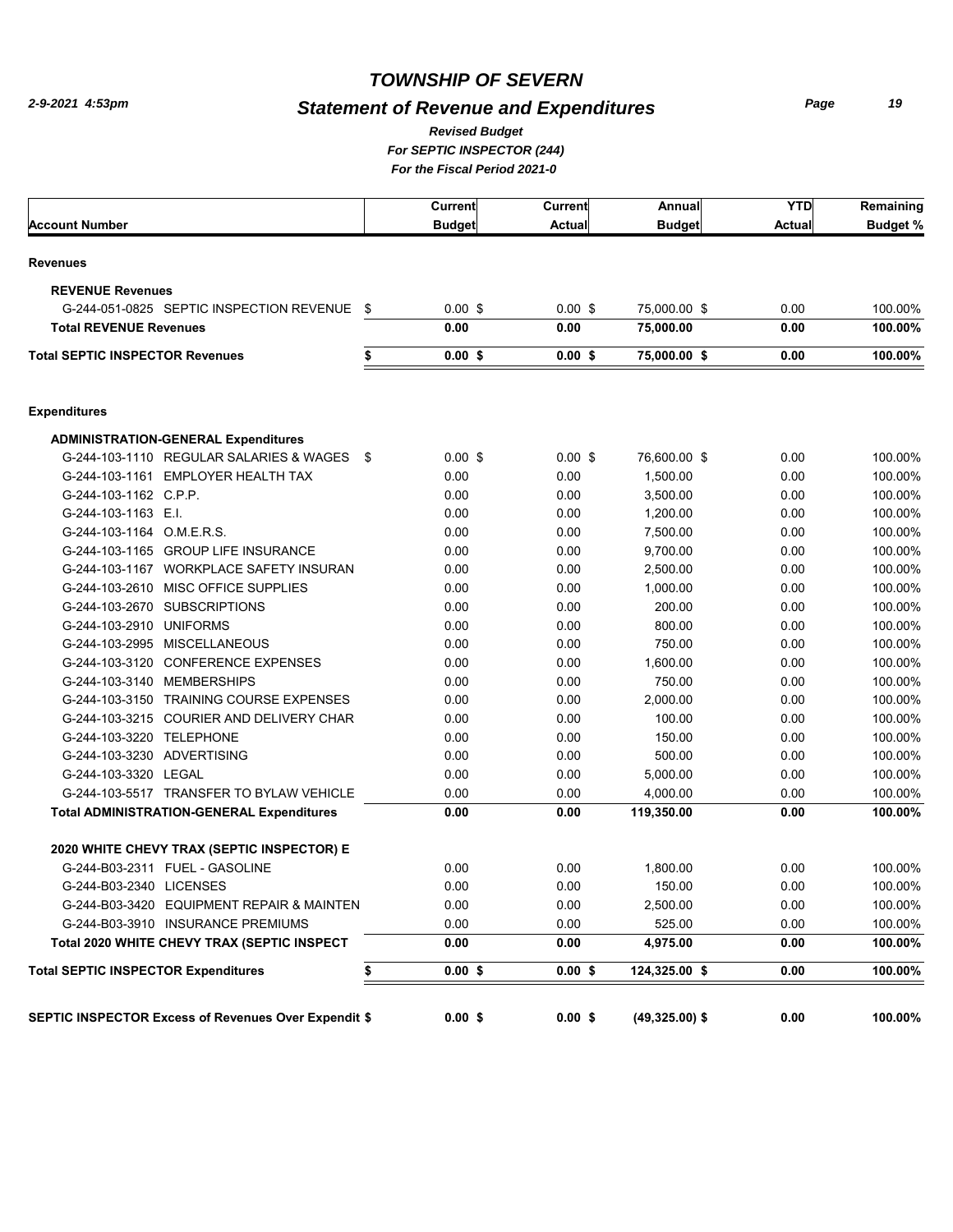# *Statement of Revenue and Expenditures*

*Page 20*

#### *For ROADS (312) For the Fiscal Period 2021-0 Revised Budget*

|                                                                         | Current       | Current       | Annual        | <b>YTD</b>    | Remaining       |
|-------------------------------------------------------------------------|---------------|---------------|---------------|---------------|-----------------|
| Account Number                                                          | <b>Budget</b> | <b>Actual</b> | <b>Budget</b> | <b>Actual</b> | <b>Budget %</b> |
| Revenues                                                                |               |               |               |               |                 |
|                                                                         |               |               |               |               |                 |
| <b>REVENUE Revenues</b><br>G-312-051-0451 MIN. OF NAT. RES. GRANT<br>\$ | $0.00$ \$     | $0.00$ \$     | 430,000.00 \$ | 0.00          | 100.00%         |
| G-312-051-0799 USER FEES                                                | 0.00          | 0.00          | 10,000.00     | 0.00          | 100.00%         |
| G-312-051-0865 ROAD OCCUPANCY PERMIT FEE                                | 0.00          | 0.00          | 9,000.00      | 0.00          | 100.00%         |
| G-312-051-0866 ROAD OCCP PERMIT PAVEMEN                                 | 0.00          | 0.00          | 1,000.00      | 0.00          | 100.00%         |
| G-312-051-0880 SALE OF PROPERTY & EQUIPME                               | 0.00          | 0.00          | 65,000.00     | 0.00          |                 |
|                                                                         |               |               |               |               | 100.00%         |
| G-312-051-0891 SUNDRY REVENUE                                           | 0.00          | 0.00          | 16,000.00     | 0.00          | 100.00%         |
| G-312-051-0941 CONTR. FROM RESERVE FUND                                 | 0.00          | 0.00          | 1,879,700.00  | 0.00          | 100.00%         |
| G-312-051-0944 CONTRIBUTION FROM RESERVE                                | 0.00          | 0.00          | 5,265,000.00  | 0.00          | 100.00%         |
| <b>Total REVENUE Revenues</b>                                           | 0.00          | 0.00          | 7,675,700.00  | 0.00          | 100.00%         |
| <b>DOZER Revenues</b>                                                   |               |               |               |               |                 |
| G-312-R01-0971 TOWNSHIP EQUIPMENT RENTA                                 | 0.00          | 0.00          | 1,000.00      | 0.00          | 100.00%         |
| <b>Total DOZER Revenues</b>                                             | 0.00          | 0.00          | 1,000.00      | 0.00          | 100.00%         |
| <b>2007 VOLVO TRUCK Revenues</b>                                        |               |               |               |               |                 |
| G-312-R02-0971 TOWNSHIP EQUIPMENT RENTA                                 | 0.00          | 0.00          | 50,000.00     | 0.00          | 100.00%         |
| <b>Total 2007 VOLVO TRUCK Revenues</b>                                  | 0.00          | 0.00          | 50,000.00     | 0.00          | 100.00%         |
|                                                                         |               |               |               |               |                 |
| <b>WALKER MOWER Revenues</b>                                            |               |               |               |               |                 |
| G-312-R03-0971 TOWNSHIP EQUIPMENT RENTA                                 | 0.00          | 0.00          | 10,000.00     | 0.00          | 100.00%         |
| <b>Total WALKER MOWER Revenues</b>                                      | 0.00          | 0.00          | 10,000.00     | 0.00          | 100.00%         |
| <b>2011 HOLDER TRACTOR Revenues</b>                                     |               |               |               |               |                 |
| G-312-R04-0971 TOWNSHIP EQUIPMENT RENTA                                 | 0.00          | 0.00          | 5,000.00      | 0.00          | 100.00%         |
| <b>Total 2011 HOLDER TRACTOR Revenues</b>                               | 0.00          | 0.00          | 5,000.00      | 0.00          | 100.00%         |
| <b>2012 WESTERN STAR DUMP TRUCK Revenues</b>                            |               |               |               |               |                 |
| G-312-R05-0971 TOWNSHIP EQUIPMENT RENTA                                 | 0.00          | 0.00          | 50,000.00     | 0.00          | 100.00%         |
| <b>Total 2012 WESTERN STAR DUMP TRUCK Revenu</b>                        | 0.00          | 0.00          | 50.000.00     | 0.00          | 100.00%         |
|                                                                         |               |               |               |               |                 |
| 2012 GMC SIERRA (DALE) Revenues                                         |               |               |               |               |                 |
| G-312-R06-0971 TOWNSHIP EQUIPMENT RENTA                                 | 0.00          | 0.00          | 20,000.00     | 0.00          | 100.00%         |
| Total 2012 GMC SIERRA (DALE) Revenues                                   | 0.00          | 0.00          | 20,000.00     | 0.00          | 100.00%         |
| 2012 GMC SIERRA (ERIC) Revenues                                         |               |               |               |               |                 |
| G-312-R07-0971 TOWNSHIP EQUIPMENT RENTA                                 | 0.00          | 0.00          | 20,000.00     | 0.00          | 100.00%         |
| <b>Total 2012 GMC SIERRA (ERIC) Revenues</b>                            | 0.00          | 0.00          | 20,000.00     | 0.00          | 100.00%         |
| <b>2012 WESTERN STAR DUMP TRUCK Revenues</b>                            |               |               |               |               |                 |
| G-312-R08-0971 TOWNSHIP EQUIPMENT RENTA                                 | 0.00          | 0.00          | 55,000.00     | 0.00          | 100.00%         |
| <b>Total 2012 WESTERN STAR DUMP TRUCK Revenu</b>                        | 0.00          | 0.00          | 55,000.00     | 0.00          | 100.00%         |
|                                                                         |               |               |               |               |                 |
| <b>2012 CAT BACKHOE LOADER Revenues</b>                                 |               |               |               |               |                 |
| G-312-R09-0971 TOWNSHIP EQUIPMENT RENTA                                 | 0.00          | 0.00          | 15,000.00     | 0.00          | 100.00%         |
| <b>Total 2012 CAT BACKHOE LOADER Revenues</b>                           | 0.00          | 0.00          | 15,000.00     | 0.00          | 100.00%         |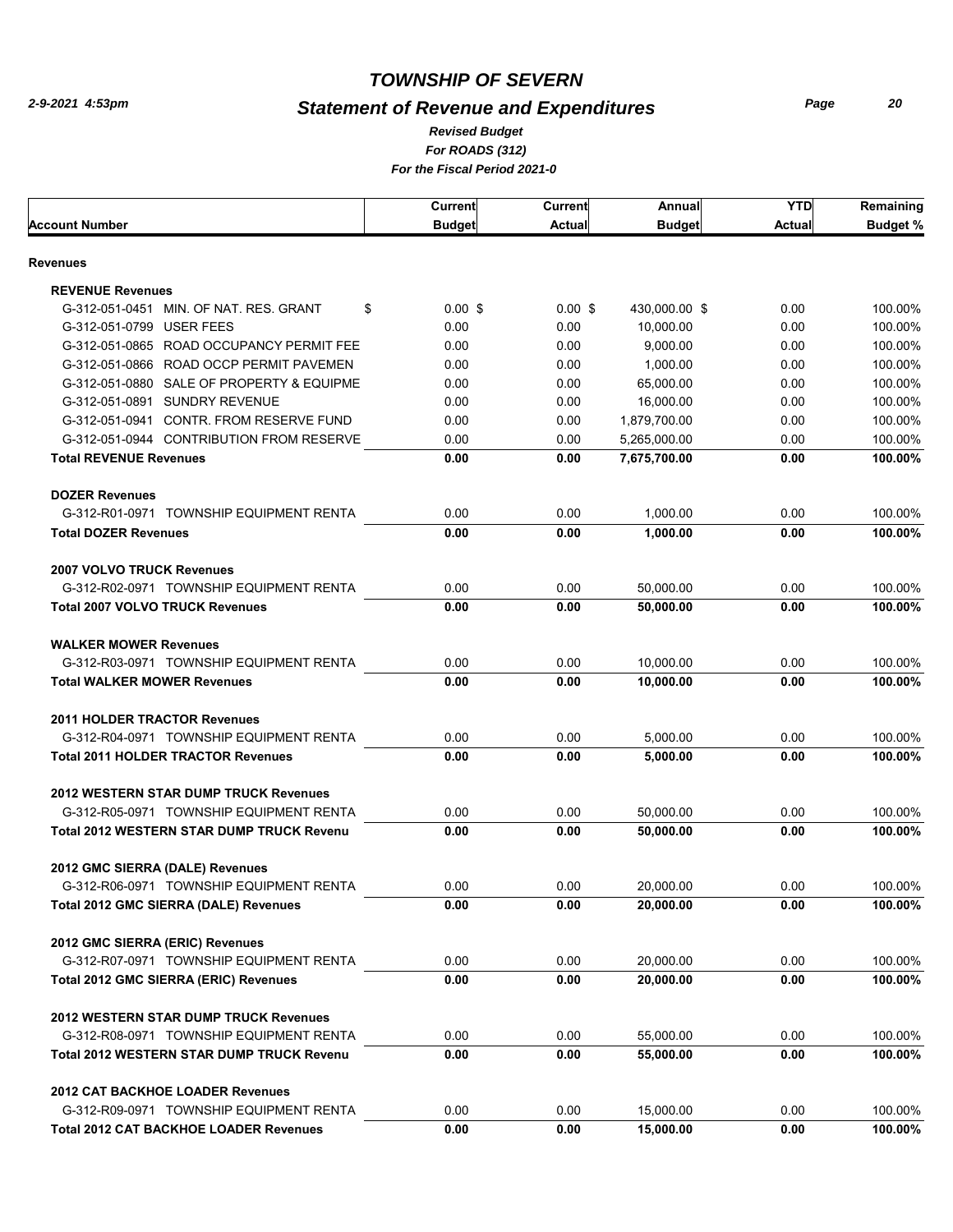# *Statement of Revenue and Expenditures*

*Page 21*

*For ROADS (312) For the Fiscal Period 2021-0 Revised Budget*

| Account Number                                    | Current<br><b>Budget</b> | Current<br>Actual | Annual<br><b>Budget</b> | <b>YTD</b><br><b>Actual</b> | Remaining<br><b>Budget %</b> |
|---------------------------------------------------|--------------------------|-------------------|-------------------------|-----------------------------|------------------------------|
|                                                   |                          |                   |                         |                             |                              |
| 2013 GMC 1 TON TRUCK Revenues                     |                          |                   |                         |                             |                              |
| G-312-R10-0971 TOWNSHIP EQUIPMENT RENTA           | 0.00                     | 0.00              | 14,000.00               | 0.00                        | 100.00%                      |
| <b>Total 2013 GMC 1 TON TRUCK Revenues</b>        | 0.00                     | 0.00              | 14.000.00               | 0.00                        | 100.00%                      |
| <b>2013 CAT GRADER Revenues</b>                   |                          |                   |                         |                             |                              |
| G-312-R11-0971 TOWNSHIP EQUIPMENT RENTA           | 0.00                     | 0.00              | 45,000.00               | 0.00                        | 100.00%                      |
| <b>Total 2013 CAT GRADER Revenues</b>             | 0.00                     | 0.00              | 45,000.00               | 0.00                        | 100.00%                      |
| 2011 GMC TRUCK (TONY) Revenues                    |                          |                   |                         |                             |                              |
| G-312-R12-0971 TOWNSHIP EQUIPMENT RENTA           | 0.00                     | 0.00              | 10,000.00               | 0.00                        | 100.00%                      |
| <b>Total 2011 GMC TRUCK (TONY) Revenues</b>       | 0.00                     | 0.00              | 10,000.00               | 0.00                        | 100.00%                      |
| <b>2015 WESTERN STAR TRUCK Revenues</b>           |                          |                   |                         |                             |                              |
| G-312-R13-0971 TOWNSHIP EQUIPMENT RENTA           | 0.00                     | 0.00              | 50,000.00               | 0.00                        | 100.00%                      |
| <b>Total 2015 WESTERN STAR TRUCK Revenues</b>     | 0.00                     | 0.00              | 50,000.00               | 0.00                        | 100.00%                      |
| <b>2014 JOHN DEERE TRACTOR Revenues</b>           |                          |                   |                         |                             |                              |
| G-312-R14-0971 TOWNSHIP EQUIPMENT RENTA           | 0.00                     | 0.00              | 14,000.00               | 0.00                        | 100.00%                      |
| <b>Total 2014 JOHN DEERE TRACTOR Revenues</b>     | 0.00                     | 0.00              | 14.000.00               | 0.00                        | 100.00%                      |
| 2014 TRACKLESS TRACTOR (JOE JOHNSON) Re           |                          |                   |                         |                             |                              |
| G-312-R16-0971 TOWNSHIP EQUIPMENT RENTA           | 0.00                     | 0.00              | 14,000.00               | 0.00                        | 100.00%                      |
| Total 2014 TRACKLESS TRACTOR (JOE JOHNSO          | 0.00                     | 0.00              | 14,000.00               | 0.00                        | 100.00%                      |
| <b>2003 SANDER DUMP TRUCK Revenues</b>            |                          |                   |                         |                             |                              |
| G-312-R17-0971 TOWNSHIP EQUIPMENT RENTA           | 0.00                     | 0.00              | 55,000.00               | 0.00                        | 100.00%                      |
| <b>Total 2003 SANDER DUMP TRUCK Revenues</b>      | 0.00                     | 0.00              | 55,000.00               | 0.00                        | 100.00%                      |
| <b>2004 GRADER Revenues</b>                       |                          |                   |                         |                             |                              |
| G-312-R18-0971 TOWNSHIP EQUIPMENT RENTA           | 0.00                     | 0.00              | 25,000.00               | 0.00                        | 100.00%                      |
| <b>Total 2004 GRADER Revenues</b>                 | 0.00                     | 0.00              | 25,000.00               | 0.00                        | 100.00%                      |
| <b>2007 CAT LOADER Revenues</b>                   |                          |                   |                         |                             |                              |
| G-312-R19-0971 TOWNSHIP EQUIPMENT RENTA           | 0.00                     | 0.00              | 7.000.00                | 0.00                        | 100.00%                      |
| <b>Total 2007 CAT LOADER Revenues</b>             | 0.00                     | 0.00              | 7,000.00                | 0.00                        | 100.00%                      |
| 2008 CHEV 1/2 TON TRUCK Revenues                  |                          |                   |                         |                             |                              |
| G-312-R20-0971 TOWNSHIP EQUIPMENT RENTA           | 0.00                     | 0.00              | 12,000.00               | 0.00                        | 100.00%                      |
| Total 2008 CHEV 1/2 TON TRUCK Revenues            | 0.00                     | 0.00              | 12,000.00               | 0.00                        | 100.00%                      |
| <b>2009 CHEV 1 TON TRUCK Revenues</b>             |                          |                   |                         |                             |                              |
| G-312-R21-0971 TOWNSHIP EQUIPMENT RENTA           | 0.00                     | 0.00              | 25,000.00               | 0.00                        | 100.00%                      |
| <b>Total 2009 CHEV 1 TON TRUCK Revenues</b>       | 0.00                     | 0.00              | 25,000.00               | 0.00                        | 100.00%                      |
| 2005 STERLING LT9500 DUMP TRUCK Revenues          |                          |                   |                         |                             |                              |
| G-312-R22-0971 TOWNSHIP EQUIPMENT RENTA           | 0.00                     | 0.00              | 50,000.00               | 0.00                        | 100.00%                      |
| <b>Total 2005 STERLING LT9500 DUMP TRUCK Reve</b> | 0.00                     | 0.00              | 50,000.00               | 0.00                        | 100.00%                      |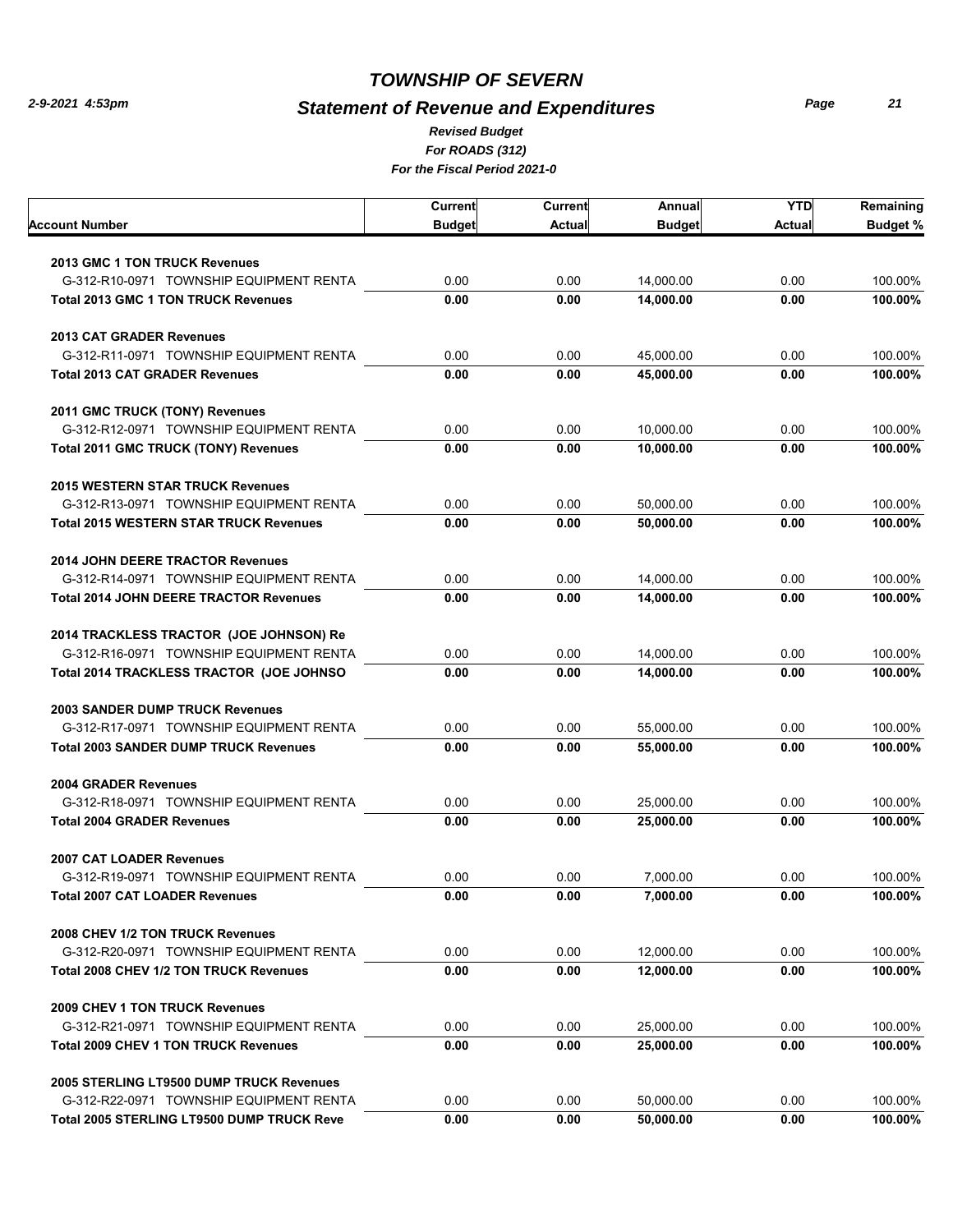# *Statement of Revenue and Expenditures*

*For ROADS (312) For the Fiscal Period 2021-0 Revised Budget*

|                                                                                         | Current         | Current       | Annual                 | <b>YTD</b> | Remaining       |
|-----------------------------------------------------------------------------------------|-----------------|---------------|------------------------|------------|-----------------|
| Account Number                                                                          | <b>Budget</b>   | <b>Actual</b> | <b>Budget</b>          | Actual     | <b>Budget %</b> |
|                                                                                         |                 |               |                        |            |                 |
| <b>2008 WESTERN STAR DUMP TRUCK Revenues</b><br>G-312-R23-0971 TOWNSHIP EQUIPMENT RENTA | 0.00            | 0.00          |                        | 0.00       | 100.00%         |
| <b>Total 2008 WESTERN STAR DUMP TRUCK Revenu</b>                                        | 0.00            | 0.00          | 50,000.00<br>50,000.00 | 0.00       | 100.00%         |
|                                                                                         |                 |               |                        |            |                 |
| <b>2009 CAT EXCAVATOR Revenues</b>                                                      |                 |               |                        |            |                 |
| G-312-R24-0971 TOWNSHIP EQUIPMENT RENTA                                                 | 0.00            | 0.00          | 28,000.00              | 0.00       | 100.00%         |
| <b>Total 2009 CAT EXCAVATOR Revenues</b>                                                | 0.00            | 0.00          | 28,000.00              | 0.00       | 100.00%         |
| <b>2010 WESTERN STAR DUMP TRUCK Revenues</b>                                            |                 |               |                        |            |                 |
| G-312-R25-0971 TOWNSHIP EQUIPMENT RENTA                                                 | 0.00            | 0.00          | 50,000.00              | 0.00       | 100.00%         |
| <b>Total 2010 WESTERN STAR DUMP TRUCK Revenu</b>                                        | 0.00            | 0.00          | 50,000.00              | 0.00       | 100.00%         |
| <b>2008 WESTERN STAR DUMP TRUCK Revenues</b>                                            |                 |               |                        |            |                 |
| G-312-R26-0971 TOWNSHIP EQUIPMENT RENTA                                                 | 0.00            | 0.00          | 55,000.00              | 0.00       | 100.00%         |
| <b>Total 2008 WESTERN STAR DUMP TRUCK Revenu</b>                                        | 0.00            | 0.00          | 55,000.00              | 0.00       | 100.00%         |
|                                                                                         |                 |               |                        |            |                 |
| <b>2009 CAT BACKHOE TOROMONT Revenues</b>                                               |                 |               |                        |            |                 |
| G-312-R27-0971 TOWNSHIP EQUIPMENT RENTA                                                 | 0.00            | 0.00          | 20,000.00              | 0.00       | 100.00%         |
| <b>Total 2009 CAT BACKHOE TOROMONT Revenues</b>                                         | 0.00            | 0.00          | 20,000.00              | 0.00       | 100.00%         |
| <b>2007 STERLING DUMP TRUCK Revenues</b>                                                |                 |               |                        |            |                 |
| G-312-R28-0971 TOWNSHIP EQUIPMENT RENTA                                                 | 0.00            | 0.00          | 55,000.00              | 0.00       | 100.00%         |
| <b>Total 2007 STERLING DUMP TRUCK Revenues</b>                                          | 0.00            | 0.00          | 55,000.00              | 0.00       | 100.00%         |
| <b>2020 CHEV 1 TON TRUCK Revenues</b>                                                   |                 |               |                        |            |                 |
| G-312-R29-0971 TOWNSHIP EQUIPMENT RENTA                                                 | 0.00            | 0.00          | 25,000.00              | 0.00       | 100.00%         |
| <b>Total 2020 CHEV 1 TON TRUCK Revenues</b>                                             | 0.00            | 0.00          | 25,000.00              | 0.00       | 100.00%         |
| <b>Total ROADS Revenues</b>                                                             | \$<br>$0.00$ \$ | $0.00$ \$     | 8,505,700.00 \$        | 0.00       | 100.00%         |
|                                                                                         |                 |               |                        |            |                 |
| <b>Expenditures</b>                                                                     |                 |               |                        |            |                 |
| <b>ADMINISTRATION-GENERAL Expenditures</b>                                              |                 |               |                        |            |                 |
| G-312-103-5610 CONTR. TO RESERVE                                                        | \$<br>$0.00$ \$ | $0.00$ \$     | 315,301.00 \$          | 0.00       | 100.00%         |
| <b>Total ADMINISTRATION-GENERAL Expenditures</b>                                        | 0.00            | 0.00          | 315,301.00             | 0.00       | 100.00%         |
| <b>STREETLIGHTS Expenditures</b>                                                        |                 |               |                        |            |                 |
| G-312-310-2221 LOCATE SERVICES                                                          | 0.00            | 0.00          | 20,000.00              | 0.00       | 100.00%         |
| G-312-310-2810 HYDRO                                                                    | 0.00            | 0.00          | 43,000.00              | 0.00       | 100.00%         |
| G-312-310-3430 MAINTENANCE                                                              | 0.00            | 0.00          | 18,000.00              | 0.00       | 100.00%         |
| G-312-310-5414 TRANSFER TO CAPITAL RESER                                                | 0.00            | 0.00          | 50,000.00              | 0.00       | 100.00%         |
| <b>Total STREETLIGHTS Expenditures</b>                                                  | 0.00            | 0.00          | 131,000.00             | 0.00       | 100.00%         |
| A BRIDGES & CULVERTS Expenditures                                                       |                 |               |                        |            |                 |
| G-312-311-1110 REGULAR SALARIES & WAGES                                                 | 0.00            | 0.00          | 7,000.00               | 0.00       | 100.00%         |
| G-312-311-1161 EMPLOYER HEALTH TAX                                                      | 0.00            | 0.00          | 200.00                 | 0.00       | 100.00%         |
| G-312-311-1162 C.P.P.                                                                   | 0.00            | 0.00          | 400.00                 | 0.00       | 100.00%         |
| G-312-311-1163 E.I.                                                                     | 0.00            | 0.00          | 100.00                 | 0.00       | 100.00%         |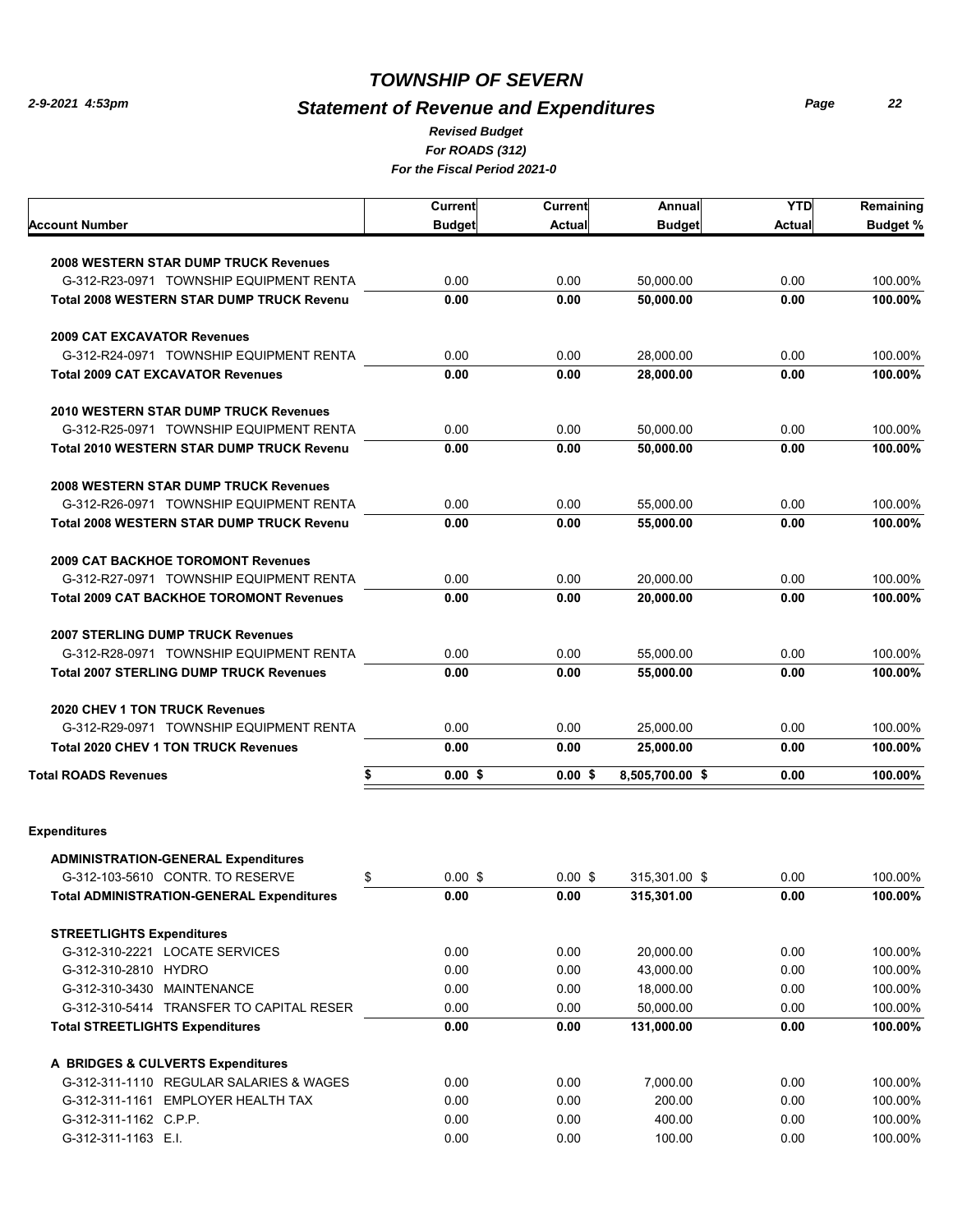# *Statement of Revenue and Expenditures*

*For ROADS (312) For the Fiscal Period 2021-0 Revised Budget*

|                                  |                                                        | Current       | <b>Current</b> | Annual        | <b>YTD</b>    | Remaining       |
|----------------------------------|--------------------------------------------------------|---------------|----------------|---------------|---------------|-----------------|
| Account Number                   |                                                        | <b>Budget</b> | <b>Actual</b>  | <b>Budget</b> | <b>Actual</b> | <b>Budget %</b> |
| G-312-311-1164 O.M.E.R.S.        |                                                        | 0.00          | 0.00           | 800.00        | 0.00          | 100.00%         |
|                                  | G-312-311-1165 GROUP LIFE INSURANCE                    | 0.00          | 0.00           | 1,000.00      | 0.00          | 100.00%         |
|                                  | G-312-311-1167 WORKPLACE SAFETY INSURAN                | 0.00          | 0.00           | 300.00        | 0.00          | 100.00%         |
| G-312-311-2985 MATERIALS         |                                                        | 0.00          | 0.00           | 100,000.00    | 0.00          | 100.00%         |
|                                  | G-312-311-7981 TOWNSHIP VEHICLE RENTAL                 | 0.00          | 0.00           | 3,000.00      | 0.00          | 100.00%         |
|                                  | <b>Total A BRIDGES &amp; CULVERTS Expenditures</b>     | 0.00          | 0.00           | 112,800.00    | 0.00          | 100.00%         |
|                                  | <b>B-1 GRASS MOWING &amp; WEED SPRAY Expenditure</b>   |               |                |               |               |                 |
|                                  | G-312-321-1110 REGULAR SALARIES & WAGES                | 0.00          | 0.00           | 13,000.00     | 0.00          | 100.00%         |
|                                  | G-312-321-1161 EMPLOYER HEALTH TAX                     | 0.00          | 0.00           | 300.00        | 0.00          | 100.00%         |
| G-312-321-1162 C.P.P.            |                                                        | 0.00          | 0.00           | 700.00        | 0.00          | 100.00%         |
| G-312-321-1163 E.I.              |                                                        | 0.00          | 0.00           | 200.00        | 0.00          | 100.00%         |
| G-312-321-1164 O.M.E.R.S.        |                                                        | 0.00          | 0.00           | 1,600.00      | 0.00          | 100.00%         |
|                                  | G-312-321-1165 GROUP LIFE INSURANCE                    | 0.00          | 0.00           | 1,900.00      | 0.00          | 100.00%         |
|                                  | G-312-321-1167 WORKPLACE SAFETY INSURAN                | 0.00          | 0.00           | 500.00        | 0.00          | 100.00%         |
|                                  | G-312-321-3585 SUBCONTRACTORS                          | 0.00          | 0.00           | 12,000.00     | 0.00          | 100.00%         |
|                                  | G-312-321-7981 TOWNSHIP VEHICLE RENTAL                 | 0.00          | 0.00           | 14,000.00     | 0.00          | 100.00%         |
|                                  | <b>Total B-1 GRASS MOWING &amp; WEED SPRAY Expen</b>   | 0.00          | 0.00           | 44,200.00     | 0.00          | 100.00%         |
|                                  | <b>B-2 BRUSHING &amp; TREE TRIMMING Expenditures</b>   |               |                |               |               |                 |
|                                  | G-312-323-1110 REGULAR SALARIES & WAGES                | 0.00          | 0.00           | 34,000.00     | 0.00          | 100.00%         |
|                                  | G-312-323-1120 PART-TIME SALARIES & WAGES              | 0.00          | 0.00           | 4,000.00      | 0.00          | 100.00%         |
|                                  | G-312-323-1130 OVERTIME-SHIFT-RECAL ETC.               | 0.00          | 0.00           | 4,500.00      | 0.00          | 100.00%         |
|                                  | G-312-323-1161 EMPLOYER HEALTH TAX                     | 0.00          | 0.00           | 900.00        | 0.00          | 100.00%         |
| G-312-323-1162 C.P.P.            |                                                        | 0.00          | 0.00           | 1,900.00      | 0.00          | 100.00%         |
| G-312-323-1163 E.I.              |                                                        | 0.00          | 0.00           | 600.00        | 0.00          | 100.00%         |
| G-312-323-1164 O.M.E.R.S.        |                                                        | 0.00          | 0.00           | 4,100.00      | 0.00          | 100.00%         |
|                                  | G-312-323-1165 GROUP LIFE INSURANCE                    | 0.00          | 0.00           | 5,000.00      | 0.00          | 100.00%         |
|                                  | G-312-323-1167 WORKPLACE SAFETY INSURAN                | 0.00          | 0.00           | 1,400.00      | 0.00          | 100.00%         |
| G-312-323-2310 FUEL - DIESEL     |                                                        | 0.00          | 0.00           | 1,100.00      | 0.00          | 100.00%         |
|                                  | G-312-323-2311 FUEL - GASOLINE                         | 0.00          | 0.00           | 300.00        | 0.00          | 100.00%         |
| G-312-323-2312 PARTS             |                                                        | 0.00          | 0.00           | 1,000.00      | 0.00          | 100.00%         |
| G-312-323-2985 MATERIALS         |                                                        | 0.00          | 0.00           | 1,000.00      | 0.00          | 100.00%         |
|                                  | G-312-323-3420 EQUIPMENT REPAIR & MAINTEN              | 0.00          | 0.00           | 1.000.00      | 0.00          | 100.00%         |
|                                  | G-312-323-3585 SUBCONTRACTORS                          | 0.00          | 0.00           | 50,000.00     | 0.00          | 100.00%         |
|                                  | G-312-323-3910 INSURANCE PREMIUMS                      | 0.00          | 0.00           | 220.00        | 0.00          | 100.00%         |
|                                  | G-312-323-7981 TOWNSHIP VEHICLE RENTAL                 | 0.00          | 0.00           | 29,000.00     | 0.00          | 100.00%         |
|                                  | <b>Total B-2 BRUSHING &amp; TREE TRIMMING Expendit</b> | 0.00          | 0.00           | 140,020.00    | 0.00          | 100.00%         |
| <b>B-3 DITCHING Expenditures</b> |                                                        |               |                |               |               |                 |
|                                  | G-312-325-1110 REGULAR SALARIES & WAGES                | 0.00          | 0.00           | 73,000.00     | 0.00          | 100.00%         |
|                                  | G-312-325-1130 OVERTIME-SHIFT-RECAL ETC.               | 0.00          | 0.00           | 750.00        | 0.00          | 100.00%         |
|                                  | G-312-325-1161 EMPLOYER HEALTH TAX                     | 0.00          | 0.00           | 1,900.00      | 0.00          | 100.00%         |
| G-312-325-1162 C.P.P.            |                                                        | 0.00          | 0.00           | 4,000.00      | 0.00          | 100.00%         |
| G-312-325-1163 E.I.              |                                                        | 0.00          | 0.00           | 1,400.00      | 0.00          | 100.00%         |
| G-312-325-1164 O.M.E.R.S.        |                                                        | 0.00          | 0.00           | 8,800.00      | 0.00          | 100.00%         |
|                                  | G-312-325-1165 GROUP LIFE INSURANCE                    | 0.00          | 0.00           | 10,800.00     | 0.00          | 100.00%         |
|                                  | G-312-325-1167 WORKPLACE SAFETY INSURAN                | 0.00          | 0.00           | 2,900.00      | 0.00          | 100.00%         |
| G-312-325-2140 AGGREGATE         |                                                        | 0.00          | 0.00           | 5,000.00      | 0.00          | 100.00%         |
|                                  |                                                        |               |                |               |               |                 |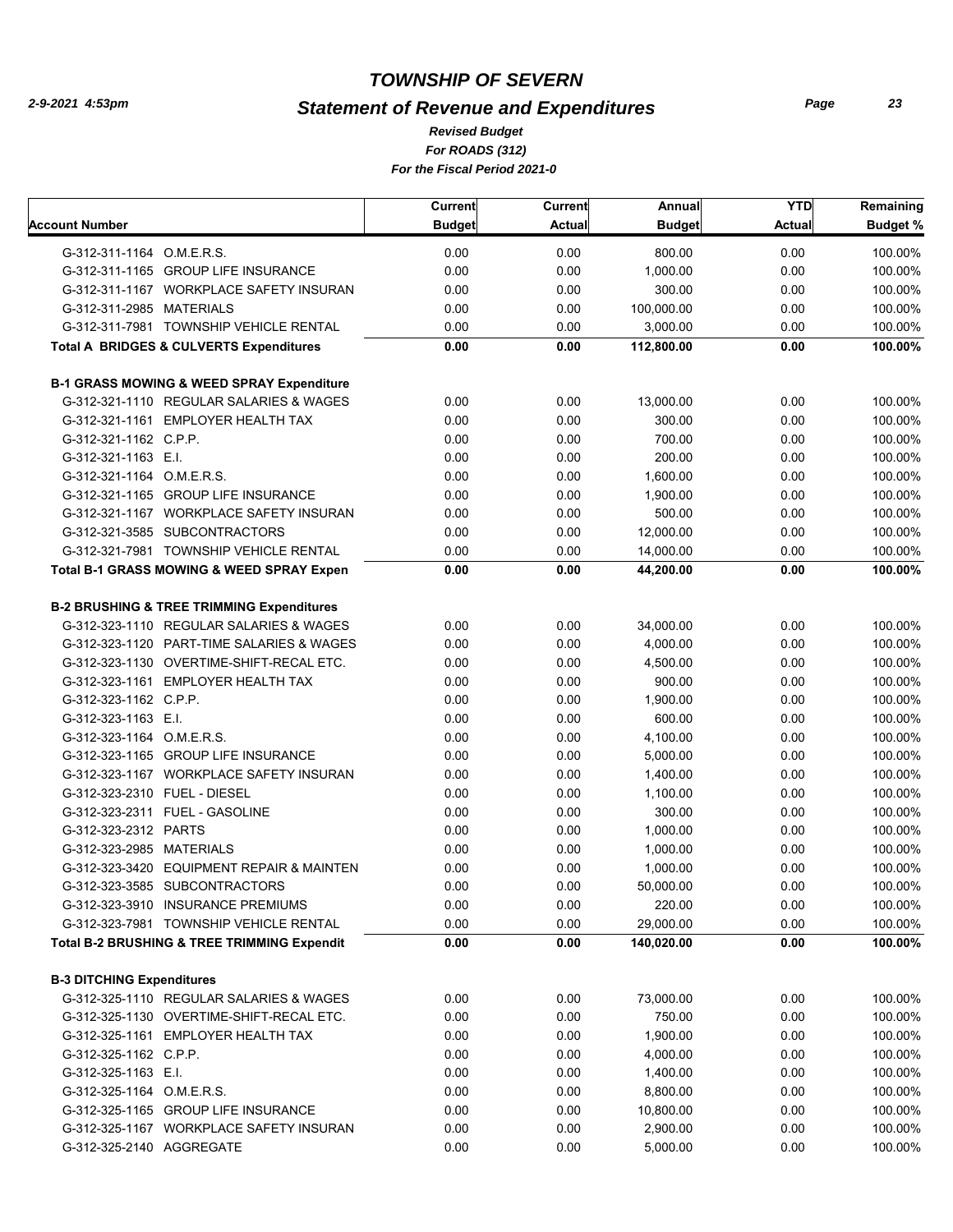# *Statement of Revenue and Expenditures*

*For ROADS (312) For the Fiscal Period 2021-0 Revised Budget*

|                                        |                                                                                                  | Current       | Current       | Annual                  | <b>YTD</b>    | Remaining          |
|----------------------------------------|--------------------------------------------------------------------------------------------------|---------------|---------------|-------------------------|---------------|--------------------|
| Account Number                         |                                                                                                  | <b>Budget</b> | <b>Actual</b> | <b>Budget</b>           | <b>Actual</b> | <b>Budget %</b>    |
|                                        | G-312-325-2145 TOP SOIL & SOD                                                                    | 0.00          | 0.00          | 10,000.00               | 0.00          | 100.00%            |
| G-312-325-2985 MATERIALS               |                                                                                                  | 0.00          | 0.00          | 4,000.00                | 0.00          | 100.00%            |
|                                        | G-312-325-3585 SUBCONTRACTORS                                                                    | 0.00          | 0.00          | 50,000.00               | 0.00          | 100.00%            |
|                                        | G-312-325-7981 TOWNSHIP VEHICLE RENTAL                                                           | 0.00          | 0.00          | 91,000.00               | 0.00          | 100.00%            |
| <b>Total B-3 DITCHING Expenditures</b> |                                                                                                  | 0.00          | 0.00          | 263,550.00              | 0.00          | 100.00%            |
|                                        | <b>B-4 BASINS CURBS GUTTER SEWERS Expenditur</b>                                                 |               |               |                         |               |                    |
|                                        | G-312-327-1110 REGULAR SALARIES & WAGES                                                          | 0.00          | 0.00          | 3,000.00                | 0.00          | 100.00%            |
|                                        | G-312-327-1161 EMPLOYER HEALTH TAX                                                               | 0.00          | 0.00          | 100.00                  | 0.00          | 100.00%            |
| G-312-327-1162 C.P.P.                  |                                                                                                  | 0.00          | 0.00          | 200.00                  | 0.00          | 100.00%            |
| G-312-327-1163 E.I.                    |                                                                                                  | 0.00          | 0.00          | 100.00                  | 0.00          | 100.00%            |
| G-312-327-1164 O.M.E.R.S.              |                                                                                                  | 0.00          | 0.00          | 400.00                  | 0.00          | 100.00%            |
|                                        | G-312-327-1165 GROUP LIFE INSURANCE                                                              | 0.00          | 0.00          | 400.00                  | 0.00          | 100.00%            |
|                                        | G-312-327-1167 WORKPLACE SAFETY INSURAN                                                          | 0.00          | 0.00          | 100.00                  | 0.00          | 100.00%            |
| G-312-327-2985 MATERIALS               |                                                                                                  | 0.00          | 0.00          | 10,000.00               | 0.00          | 100.00%            |
|                                        | G-312-327-3585 SUBCONTRACTORS                                                                    | 0.00          | 0.00          | 10,000.00               | 0.00          | 100.00%            |
|                                        | G-312-327-7981 TOWNSHIP VEHICLE RENTAL                                                           | 0.00          | 0.00          | 3,000.00                | 0.00          | 100.00%            |
|                                        | <b>Total B-4 BASINS CURBS GUTTER SEWERS Expe</b>                                                 | 0.00          | 0.00          | 27,300.00               | 0.00          | 100.00%            |
|                                        | <b>B-5 DEBRIS &amp; LITTER PICKUP Expenditures</b>                                               |               |               |                         |               |                    |
|                                        | G-312-329-1110 REGULAR SALARIES & WAGES                                                          | 0.00          | 0.00          | 3,000.00                | 0.00          | 100.00%            |
|                                        | G-312-329-1130 OVERTIME-SHIFT-RECAL ETC.                                                         | 0.00          | 0.00          | 2,250.00                | 0.00          | 100.00%            |
|                                        | G-312-329-1161 EMPLOYER HEALTH TAX                                                               | 0.00          | 0.00          | 100.00                  | 0.00          | 100.00%            |
| G-312-329-1162 C.P.P.                  |                                                                                                  | 0.00          | 0.00          | 200.00                  | 0.00          | 100.00%            |
| G-312-329-1163 E.I.                    |                                                                                                  | 0.00          | 0.00          | 100.00                  | 0.00          | 100.00%            |
| G-312-329-1164 O.M.E.R.S.              |                                                                                                  | 0.00          | 0.00          | 400.00                  | 0.00          | 100.00%            |
|                                        | G-312-329-1165 GROUP LIFE INSURANCE                                                              | 0.00          | 0.00          | 400.00                  | 0.00          | 100.00%            |
|                                        | G-312-329-1167 WORKPLACE SAFETY INSURAN                                                          | 0.00          | 0.00          | 100.00                  | 0.00          | 100.00%            |
| G-312-329-2985 MATERIALS               |                                                                                                  | 0.00          | 0.00          | 3,200.00                | 0.00          | 100.00%            |
|                                        | G-312-329-7981 TOWNSHIP VEHICLE RENTAL                                                           | 0.00          | 0.00          | 3,000.00                | 0.00          | 100.00%            |
|                                        | Total B-5 DEBRIS & LITTER PICKUP Expenditures                                                    | 0.00          | 0.00          | 12,750.00               | 0.00          | 100.00%            |
|                                        |                                                                                                  |               |               |                         |               |                    |
|                                        | <b>C-1 PATCHING &amp; SPRAY PATCHING Expenditures</b>                                            |               |               |                         |               |                    |
|                                        | G-312-331-1110 REGULAR SALARIES & WAGES                                                          | 0.00<br>0.00  | 0.00<br>0.00  | 86,000.00               | 0.00<br>0.00  | 100.00%            |
|                                        | G-312-331-1120 PART-TIME SALARIES & WAGES                                                        |               |               | 5,000.00                |               | 100.00%            |
|                                        | G-312-331-1161 EMPLOYER HEALTH TAX                                                               | 0.00          | 0.00          | 2,200.00                | 0.00          | 100.00%            |
| G-312-331-1162 C.P.P.                  |                                                                                                  | 0.00          | 0.00          | 4,700.00                | 0.00          | 100.00%            |
| G-312-331-1163 E.I.                    |                                                                                                  | 0.00          | 0.00          | 1,600.00                | 0.00          | 100.00%            |
| G-312-331-1164 O.M.E.R.S.              |                                                                                                  | 0.00          | 0.00          | 10,300.00               | 0.00          | 100.00%            |
|                                        | G-312-331-1165 GROUP LIFE INSURANCE                                                              | 0.00          | 0.00          | 12,800.00               | 0.00          | 100.00%            |
|                                        | G-312-331-1167 WORKPLACE SAFETY INSURAN                                                          | 0.00          | 0.00          | 3,500.00                | 0.00          | 100.00%            |
|                                        | G-312-331-2160 ASPHALT - COLD MIX                                                                | 0.00          | 0.00          | 40,000.00               | 0.00          | 100.00%            |
| G-312-331-2985 MATERIALS               |                                                                                                  | 0.00          | 0.00          | 50,000.00               | 0.00          | 100.00%            |
|                                        | G-312-331-7981 TOWNSHIP VEHICLE RENTAL<br><b>Total C-1 PATCHING &amp; SPRAY PATCHING Expendi</b> | 0.00<br>0.00  | 0.00<br>0.00  | 37,000.00<br>253,100.00 | 0.00<br>0.00  | 100.00%<br>100.00% |
|                                        |                                                                                                  |               |               |                         |               |                    |
|                                        | <b>C-2 SWEEPING, FLUSHING, CLEAN &amp; LINE PAINTI</b>                                           |               |               |                         |               |                    |
|                                        | G-312-333-1110 REGULAR SALARIES & WAGES                                                          | 0.00          | 0.00          | 18,000.00               | 0.00          | 100.00%            |
|                                        | G-312-333-1161 EMPLOYER HEALTH TAX                                                               | 0.00          | 0.00          | 500.00                  | 0.00          | 100.00%            |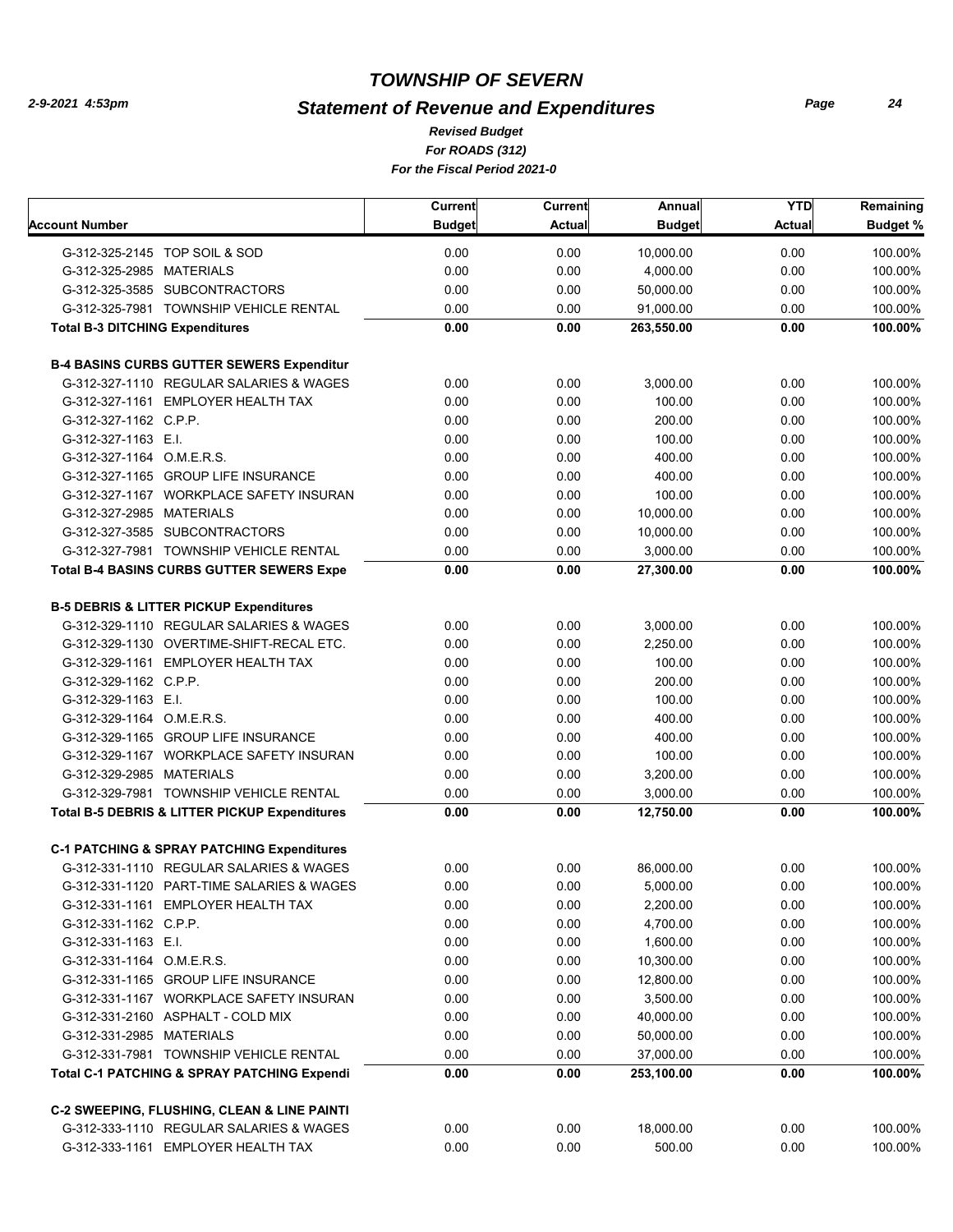# *Statement of Revenue and Expenditures*

*For ROADS (312) For the Fiscal Period 2021-0 Revised Budget*

|                                    |                                                        | <b>Current</b> | <b>Current</b> | Annual        | <b>YTD</b>    | Remaining       |
|------------------------------------|--------------------------------------------------------|----------------|----------------|---------------|---------------|-----------------|
| Account Number                     |                                                        | <b>Budget</b>  | <b>Actual</b>  | <b>Budget</b> | <b>Actual</b> | <b>Budget %</b> |
| G-312-333-1162 C.P.P.              |                                                        | 0.00           | 0.00           | 1,000.00      | 0.00          | 100.00%         |
| G-312-333-1163 E.I.                |                                                        | 0.00           | 0.00           | 300.00        | 0.00          | 100.00%         |
| G-312-333-1164 O.M.E.R.S.          |                                                        | 0.00           | 0.00           | 2,200.00      | 0.00          | 100.00%         |
|                                    | G-312-333-1165 GROUP LIFE INSURANCE                    | 0.00           | 0.00           | 2,700.00      | 0.00          | 100.00%         |
|                                    | G-312-333-1167 WORKPLACE SAFETY INSURAN                | 0.00           | 0.00           | 700.00        | 0.00          | 100.00%         |
|                                    | G-312-333-3585 SUBCONTRACTORS                          | 0.00           | 0.00           | 137,500.00    | 0.00          | 100.00%         |
|                                    | G-312-333-7981 TOWNSHIP VEHICLE RENTAL                 | 0.00           | 0.00           | 25,000.00     | 0.00          | 100.00%         |
|                                    | Total C-2 SWEEPING, FLUSHING, CLEAN & LINE P           | 0.00           | 0.00           | 187,900.00    | 0.00          | 100.00%         |
|                                    | <b>C-3 SHOULDER MAINTENANCE Expenditures</b>           |                |                |               |               |                 |
|                                    | G-312-335-1110 REGULAR SALARIES & WAGES                | 0.00           | 0.00           | 26,000.00     | 0.00          | 100.00%         |
|                                    | G-312-335-1161 EMPLOYER HEALTH TAX                     | 0.00           | 0.00           | 700.00        | 0.00          | 100.00%         |
| G-312-335-1162 C.P.P.              |                                                        | 0.00           | 0.00           | 1,400.00      | 0.00          | 100.00%         |
| G-312-335-1163 E.I.                |                                                        | 0.00           | 0.00           | 500.00        | 0.00          | 100.00%         |
| G-312-335-1164 O.M.E.R.S.          |                                                        | 0.00           | 0.00           | 3,100.00      | 0.00          | 100.00%         |
|                                    | G-312-335-1165 GROUP LIFE INSURANCE                    | 0.00           | 0.00           | 3,900.00      | 0.00          | 100.00%         |
|                                    | G-312-335-1167 WORKPLACE SAFETY INSURAN                | 0.00           | 0.00           | 1.000.00      | 0.00          | 100.00%         |
| G-312-335-2140 AGGREGATE           |                                                        | 0.00           | 0.00           | 10.000.00     | 0.00          | 100.00%         |
|                                    | G-312-335-7981 TOWNSHIP VEHICLE RENTAL                 | 0.00           | 0.00           | 42,500.00     | 0.00          | 100.00%         |
|                                    | <b>Total C-3 SHOULDER MAINTENANCE Expenditure</b>      | 0.00           | 0.00           | 89,100.00     | 0.00          | 100.00%         |
|                                    |                                                        |                |                |               |               |                 |
|                                    | <b>D-2 GRADING &amp; SCARIFYING Expenditures</b>       |                |                |               |               |                 |
|                                    | G-312-343-1110 REGULAR SALARIES & WAGES                | 0.00           | 0.00           | 20,000.00     | 0.00          | 100.00%         |
|                                    | G-312-343-1161 EMPLOYER HEALTH TAX                     | 0.00           | 0.00           | 500.00        | 0.00          | 100.00%         |
| G-312-343-1162 C.P.P.              |                                                        | 0.00           | 0.00           | 1,100.00      | 0.00          | 100.00%         |
| G-312-343-1163 E.I.                |                                                        | 0.00           | 0.00           | 400.00        | 0.00          | 100.00%         |
| G-312-343-1164 O.M.E.R.S.          |                                                        | 0.00           | 0.00           | 2,400.00      | 0.00          | 100.00%         |
|                                    | G-312-343-1165 GROUP LIFE INSURANCE                    | 0.00           | 0.00           | 3,000.00      | 0.00          | 100.00%         |
|                                    | G-312-343-1167 WORKPLACE SAFETY INSURAN                | 0.00           | 0.00           | 800.00        | 0.00          | 100.00%         |
|                                    | G-312-343-7981 TOWNSHIP VEHICLE RENTAL                 | 0.00           | 0.00           | 45,000.00     | 0.00          | 100.00%         |
|                                    | <b>Total D-2 GRADING &amp; SCARIFYING Expenditures</b> | 0.00           | 0.00           | 73,200.00     | 0.00          | 100.00%         |
| <b>D-3 DUST LAYER Expenditures</b> |                                                        |                |                |               |               |                 |
|                                    | G-312-345-1110 REGULAR SALARIES & WAGES                | 0.00           | 0.00           | 10,000.00     | 0.00          | 100.00%         |
|                                    | G-312-345-1161 EMPLOYER HEALTH TAX                     | 0.00           | 0.00           | 300.00        | 0.00          | 100.00%         |
| G-312-345-1162 C.P.P.              |                                                        | 0.00           | 0.00           | 600.00        | 0.00          | 100.00%         |
| G-312-345-1163 E.I.                |                                                        | 0.00           | 0.00           | 200.00        | 0.00          | 100.00%         |
| G-312-345-1164 O.M.E.R.S.          |                                                        | 0.00           | 0.00           | 1,200.00      | 0.00          | 100.00%         |
|                                    | G-312-345-1165 GROUP LIFE INSURANCE                    | 0.00           | 0.00           | 1,500.00      | 0.00          | 100.00%         |
|                                    | G-312-345-1167 WORKPLACE SAFETY INSURAN                | 0.00           | 0.00           | 400.00        | 0.00          | 100.00%         |
|                                    | G-312-345-2420 CALCIUM CHLORIDE LIQUID                 | 0.00           | 0.00           | 50,000.00     | 0.00          | 100.00%         |
|                                    | G-312-345-7981 TOWNSHIP VEHICLE RENTAL                 | 0.00           | 0.00           | 10,000.00     | 0.00          | 100.00%         |
|                                    | <b>Total D-3 DUST LAYER Expenditures</b>               | 0.00           | 0.00           | 74,200.00     | 0.00          | 100.00%         |
|                                    |                                                        |                |                |               |               |                 |
|                                    | <b>D-5 GRAVEL RESURFACING Expenditures</b>             |                |                | 26,000.00     |               |                 |
|                                    | G-312-349-1110 REGULAR SALARIES & WAGES                | 0.00           | 0.00           |               | 0.00          | 100.00%         |
|                                    | G-312-349-1161 EMPLOYER HEALTH TAX                     | 0.00           | 0.00           | 700.00        | 0.00          | 100.00%         |
| G-312-349-1162 C.P.P.              |                                                        | 0.00           | 0.00           | 1,400.00      | 0.00          | 100.00%         |
| G-312-349-1163 E.I.                |                                                        | 0.00           | 0.00           | 500.00        | 0.00          | 100.00%         |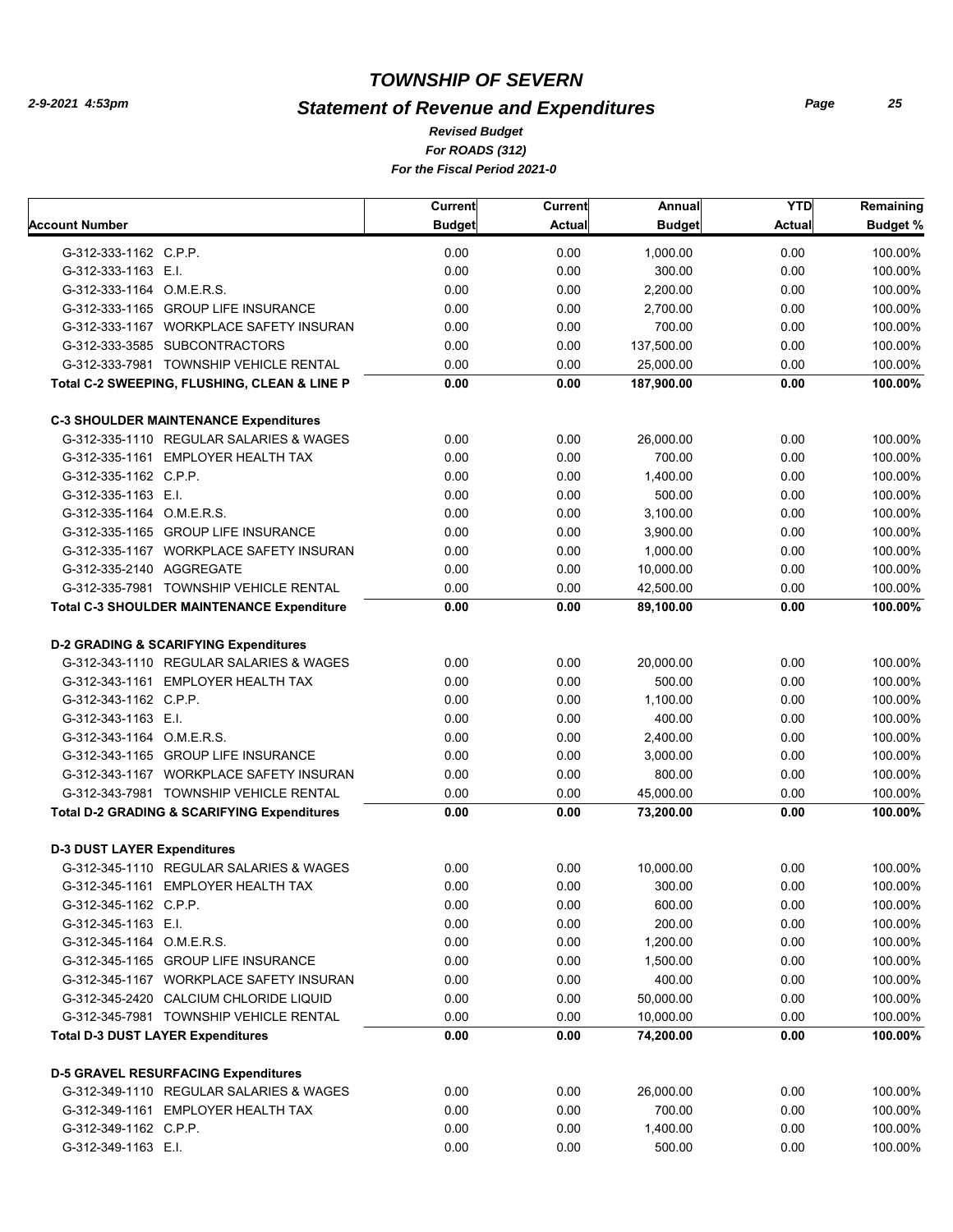# *Statement of Revenue and Expenditures*

*For ROADS (312) For the Fiscal Period 2021-0 Revised Budget*

|                                                  | Current       | Current       | Annual        | <b>YTD</b>    | Remaining       |
|--------------------------------------------------|---------------|---------------|---------------|---------------|-----------------|
| Account Number                                   | <b>Budget</b> | <b>Actual</b> | <b>Budget</b> | <b>Actual</b> | <b>Budget %</b> |
| G-312-349-1164 O.M.E.R.S.                        | 0.00          | 0.00          | 3,100.00      | 0.00          | 100.00%         |
| G-312-349-1165 GROUP LIFE INSURANCE              | 0.00          | 0.00          | 3,900.00      | 0.00          | 100.00%         |
| G-312-349-1167 WORKPLACE SAFETY INSURAN          | 0.00          | 0.00          | 1,000.00      | 0.00          | 100.00%         |
| G-312-349-2140 AGGREGATE                         | 0.00          | 0.00          | 30,000.00     | 0.00          | 100.00%         |
| G-312-349-2340 LICENSES                          | 0.00          | 0.00          | 4,000.00      | 0.00          | 100.00%         |
| G-312-349-2985 MATERIALS                         | 0.00          | 0.00          | 30,000.00     | 0.00          | 100.00%         |
| G-312-349-2995 MISCELLANEOUS                     | 0.00          | 0.00          | 7,000.00      | 0.00          | 100.00%         |
| G-312-349-3585 SUBCONTRACTORS                    | 0.00          | 0.00          | 10,000.00     | 0.00          | 100.00%         |
| G-312-349-7981 TOWNSHIP VEHICLE RENTAL           | 0.00          | 0.00          | 46,000.00     | 0.00          | 100.00%         |
| <b>Total D-5 GRAVEL RESURFACING Expenditures</b> | 0.00          | 0.00          | 163,600.00    | 0.00          | 100.00%         |
|                                                  |               |               |               |               |                 |
| <b>E-1 WINTER MAINTENANCE Expenditures</b>       |               |               |               |               |                 |
| G-312-351-1110 REGULAR SALARIES & WAGES          | 0.00          | 0.00          | 179,000.00    | 0.00          | 100.00%         |
| G-312-351-1120 PART-TIME SALARIES & WAGES        | 0.00          | 0.00          | 43,000.00     | 0.00          | 100.00%         |
| G-312-351-1130 OVERTIME-SHIFT-RECAL ETC.         | 0.00          | 0.00          | 57,750.00     | 0.00          | 100.00%         |
| G-312-351-1161 EMPLOYER HEALTH TAX               | 0.00          | 0.00          | 4,600.00      | 0.00          | 100.00%         |
| G-312-351-1162 C.P.P.                            | 0.00          | 0.00          | 9,900.00      | 0.00          | 100.00%         |
| G-312-351-1163 E.I.                              | 0.00          | 0.00          | 3.400.00      | 0.00          | 100.00%         |
| G-312-351-1164 O.M.E.R.S.                        | 0.00          | 0.00          | 21,500.00     | 0.00          | 100.00%         |
| G-312-351-1165 GROUP LIFE INSURANCE              | 0.00          | 0.00          | 26,500.00     | 0.00          | 100.00%         |
| G-312-351-1167 WORKPLACE SAFETY INSURAN          | 0.00          | 0.00          | 7,200.00      | 0.00          | 100.00%         |
| G-312-351-2440 SALT                              | 0.00          | 0.00          | 36,000.00     | 0.00          | 100.00%         |
| G-312-351-2985 MATERIALS                         | 0.00          | 0.00          | 80,000.00     | 0.00          | 100.00%         |
| G-312-351-3585 SUBCONTRACTORS                    | 0.00          | 0.00          | 29,000.00     | 0.00          | 100.00%         |
| G-312-351-3910 INSURANCE PREMIUMS                | 0.00          | 0.00          | 550.00        | 0.00          | 100.00%         |
| G-312-351-7981 TOWNSHIP VEHICLE RENTAL           | 0.00          | 0.00          | 307,000.00    | 0.00          | 100.00%         |
| <b>Total E-1 WINTER MAINTENANCE Expenditures</b> | 0.00          | 0.00          | 805,400.00    | 0.00          | 100.00%         |
|                                                  |               |               |               |               |                 |
| <b>PATROLLING Expenditures</b>                   |               |               |               |               |                 |
| G-312-357-1110 REGULAR SALARIES & WAGES          | 0.00          | 0.00          | 72,000.00     | 0.00          | 100.00%         |
| G-312-357-1120 PART-TIME SALARIES & WAGES        | 0.00          | 0.00          | 49.000.00     | 0.00          | 100.00%         |
| G-312-357-1130 OVERTIME-SHIFT-RECAL ETC.         | 0.00          | 0.00          | 5,250.00      | 0.00          | 100.00%         |
| G-312-357-1161 EMPLOYER HEALTH TAX               | 0.00          | 0.00          | 1,900.00      | 0.00          | 100.00%         |
| G-312-357-1162 C.P.P.                            | 0.00          | 0.00          | 4.000.00      | 0.00          | 100.00%         |
| G-312-357-1163 E.I.                              | 0.00          | 0.00          | 1,400.00      | 0.00          | 100.00%         |
| G-312-357-1164 O.M.E.R.S.                        | 0.00          | 0.00          | 8,600.00      | 0.00          | 100.00%         |
| G-312-357-1165 GROUP LIFE INSURANCE              | 0.00          | 0.00          | 10,700.00     | 0.00          | 100.00%         |
| G-312-357-1167 WORKPLACE SAFETY INSURAN          | 0.00          | 0.00          | 2,900.00      | 0.00          | 100.00%         |
| G-312-357-7981 TOWNSHIP VEHICLE RENTAL           | 0.00          | 0.00          | 42,000.00     | 0.00          | 100.00%         |
| <b>Total PATROLLING Expenditures</b>             | 0.00          | 0.00          | 197,750.00    | 0.00          | 100.00%         |
| <b>F SIGNS &amp; GUIDERAILS ETC Expenditures</b> |               |               |               |               |                 |
| G-312-361-1110 REGULAR SALARIES & WAGES          | 0.00          | 0.00          | 26,000.00     | 0.00          | 100.00%         |
| G-312-361-1120 PART-TIME SALARIES & WAGES        | 0.00          | 0.00          | 1,000.00      | 0.00          | 100.00%         |
| G-312-361-1130 OVERTIME-SHIFT-RECAL ETC.         | 0.00          | 0.00          | 1,500.00      | 0.00          | 100.00%         |
| G-312-361-1161 EMPLOYER HEALTH TAX               | 0.00          | 0.00          | 700.00        | 0.00          | 100.00%         |
| G-312-361-1162 C.P.P.                            | 0.00          | 0.00          | 1,400.00      | 0.00          | 100.00%         |
| G-312-361-1163 E.I.                              | 0.00          | 0.00          | 500.00        | 0.00          | 100.00%         |
| G-312-361-1164 O.M.E.R.S.                        | 0.00          | 0.00          | 3,100.00      | 0.00          | 100.00%         |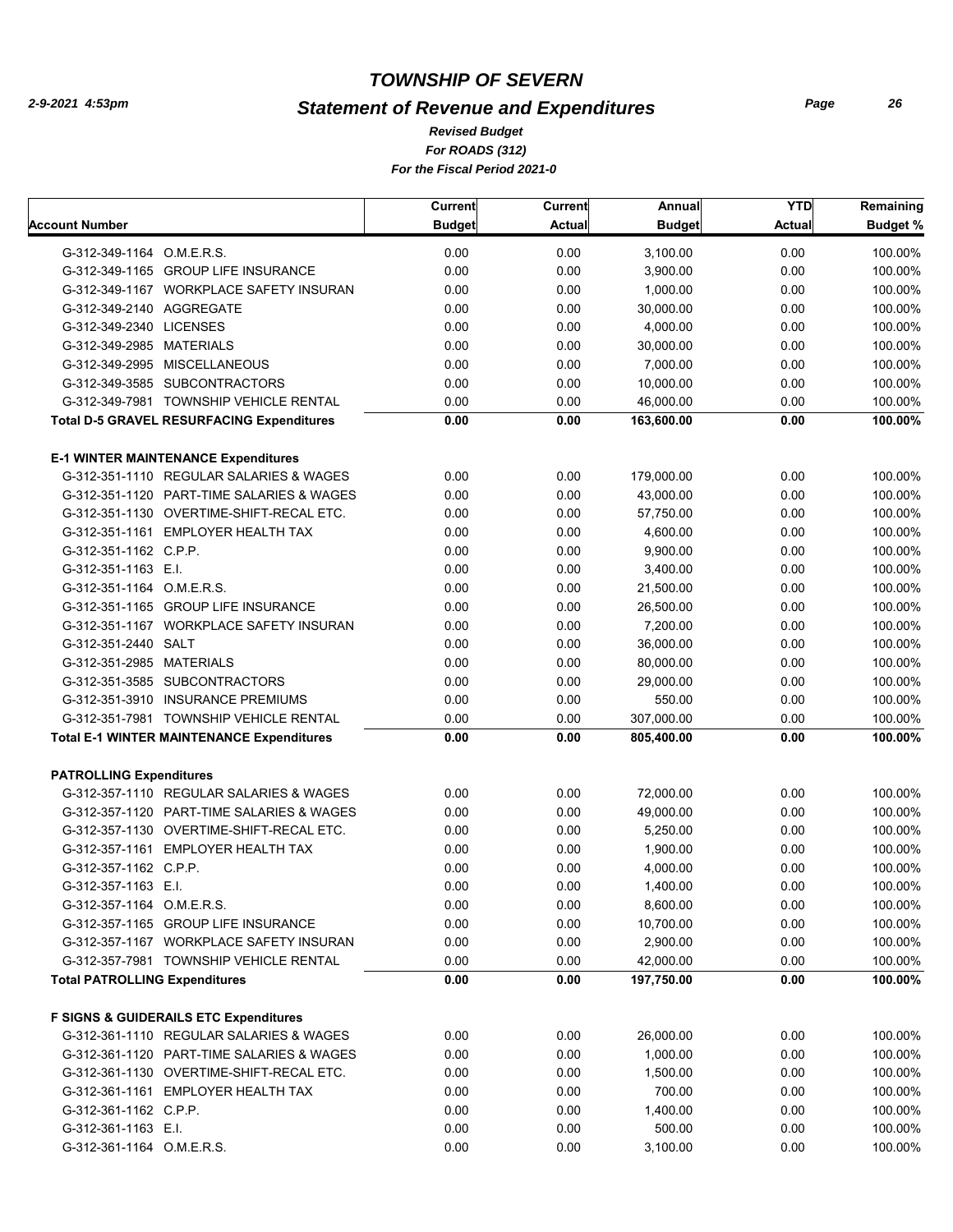# *Statement of Revenue and Expenditures*

*For ROADS (312) For the Fiscal Period 2021-0 Revised Budget*

|                                                        | <b>Current</b> | Current | Annual        | <b>YTD</b> | Remaining       |
|--------------------------------------------------------|----------------|---------|---------------|------------|-----------------|
| Account Number                                         | <b>Budget</b>  | Actual  | <b>Budget</b> | Actual     | <b>Budget %</b> |
| G-312-361-1165 GROUP LIFE INSURANCE                    | 0.00           | 0.00    | 3,900.00      | 0.00       | 100.00%         |
| G-312-361-1167 WORKPLACE SAFETY INSURAN                | 0.00           | 0.00    | 1,000.00      | 0.00       | 100.00%         |
| G-312-361-2312 PARTS                                   | 0.00           | 0.00    | 15,000.00     | 0.00       | 100.00%         |
| G-312-361-2985 MATERIALS                               | 0.00           | 0.00    | 20,000.00     | 0.00       | 100.00%         |
| G-312-361-3590 RAILWAY CROSSING - CNR                  | 0.00           | 0.00    | 26,000.00     | 0.00       | 100.00%         |
| G-312-361-3595 RAILWAY CROSSING - CPR                  | 0.00           | 0.00    | 18,000.00     | 0.00       | 100.00%         |
| G-312-361-7981 TOWNSHIP VEHICLE RENTAL                 | 0.00           | 0.00    | 10,000.00     | 0.00       | 100.00%         |
| <b>Total F SIGNS &amp; GUIDERAILS ETC Expenditures</b> | 0.00           | 0.00    | 128,100.00    | 0.00       | 100.00%         |
| <b>PARKING LOTS Expenditures</b>                       |                |         |               |            |                 |
| G-312-362-3661 RENTAL CHARGES                          | 0.00           | 0.00    | 400.00        | 0.00       | 100.00%         |
| <b>Total PARKING LOTS Expenditures</b>                 | 0.00           | 0.00    | 400.00        | 0.00       | 100.00%         |
| <b>SIDEWALK MAITENANCE Expenditures</b>                |                |         |               |            |                 |
| G-312-363-1110 REGULAR SALARIES & WAGES                | 0.00           | 0.00    | 7,000.00      | 0.00       | 100.00%         |
| G-312-363-1161 EMPLOYER HEALTH TAX                     | 0.00           | 0.00    | 200.00        | 0.00       | 100.00%         |
| G-312-363-1162 C.P.P.                                  | 0.00           | 0.00    | 400.00        | 0.00       | 100.00%         |
| G-312-363-1163 E.I.                                    | 0.00           | 0.00    | 100.00        | 0.00       | 100.00%         |
| G-312-363-1164 O.M.E.R.S.                              | 0.00           | 0.00    | 800.00        | 0.00       | 100.00%         |
| G-312-363-1165 GROUP LIFE INSURANCE                    | 0.00           | 0.00    | 1,000.00      | 0.00       | 100.00%         |
| G-312-363-1167 WORKPLACE SAFETY INSURAN                | 0.00           | 0.00    | 300.00        | 0.00       | 100.00%         |
| G-312-363-2985 MATERIALS                               | 0.00           | 0.00    | 400.00        | 0.00       | 100.00%         |
| G-312-363-7981 TOWNSHIP VEHICLE RENTAL                 | 0.00           | 0.00    | 1,000.00      | 0.00       | 100.00%         |
| <b>Total SIDEWALK MAITENANCE Expenditures</b>          | 0.00           | 0.00    | 11,200.00     | 0.00       | 100.00%         |
| <b>PURBROOK DRAIN Expenditures</b>                     |                |         |               |            |                 |
| G-312-374-2985 MATERIALS                               | 0.00           | 0.00    | 7,000.00      | 0.00       | 100.00%         |
| <b>Total PURBROOK DRAIN Expenditures</b>               | 0.00           | 0.00    | 7,000.00      | 0.00       | 100.00%         |
| <b>SMALL PIPES Expenditures</b>                        |                |         |               |            |                 |
| G-312-377-1110 REGULAR SALARIES & WAGES                | 0.00           | 0.00    | 35,000.00     | 0.00       | 100.00%         |
| G-312-377-1161 EMPLOYER HEALTH TAX                     | 0.00           | 0.00    | 900.00        | 0.00       | 100.00%         |
| G-312-377-1162 C.P.P.                                  | 0.00           | 0.00    | 1,900.00      | 0.00       | 100.00%         |
| G-312-377-1163 E.I.                                    | 0.00           | 0.00    | 700.00        | 0.00       | 100.00%         |
| G-312-377-1164 O.M.E.R.S.                              | 0.00           | 0.00    | 4,200.00      | 0.00       | 100.00%         |
| G-312-377-1165 GROUP LIFE INSURANCE                    | 0.00           | 0.00    | 5,200.00      | 0.00       | 100.00%         |
| G-312-377-1167 WORKPLACE SAFETY INSURAN                | 0.00           | 0.00    | 1,400.00      | 0.00       | 100.00%         |
| G-312-377-2115 CULVERTS                                |                |         |               |            |                 |
| G-312-377-2140 AGGREGATE                               | 0.00           | 0.00    | 40,000.00     | 0.00       | 100.00%         |
|                                                        | 0.00           | 0.00    | 18,000.00     | 0.00       | 100.00%         |
| G-312-377-2985 MATERIALS                               | 0.00           | 0.00    | 25,000.00     | 0.00       | 100.00%         |
| G-312-377-7981 TOWNSHIP VEHICLE RENTAL                 | 0.00           | 0.00    | 33,000.00     | 0.00       | 100.00%         |
| <b>Total SMALL PIPES Expenditures</b>                  | 0.00           | 0.00    | 165,300.00    | 0.00       | 100.00%         |
| <b>ROADS OVERHEAD Expenditures</b>                     |                |         |               |            |                 |
| G-312-391-1110 REGULAR SALARIES & WAGES                | 0.00           | 0.00    | 220,000.00    | 0.00       | 100.00%         |
| G-312-391-1120 PART-TIME SALARIES & WAGES              | 0.00           | 0.00    | 19,000.00     | 0.00       | 100.00%         |
| G-312-391-1140 LOST TIME: SICK VACN ETC                | 0.00           | 0.00    | 120,000.00    | 0.00       | 100.00%         |
| G-312-391-1141 ON CALL                                 | 0.00           | 0.00    | 14,000.00     | 0.00       | 100.00%         |
| G-312-391-1142 SHIFT PREMIUM                           | 0.00           | 0.00    | 2,000.00      | 0.00       | 100.00%         |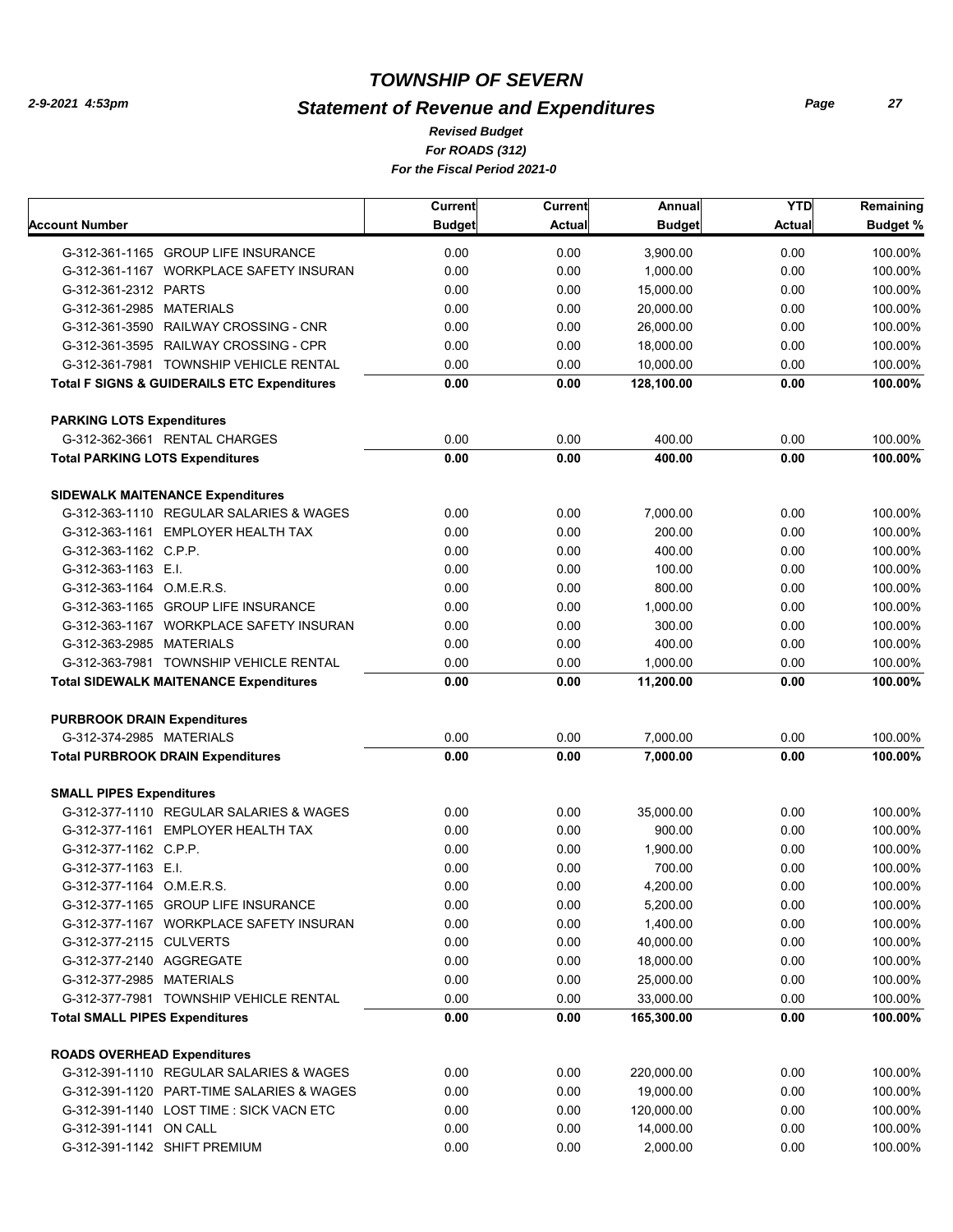# *Statement of Revenue and Expenditures*

*For ROADS (312) For the Fiscal Period 2021-0 Revised Budget*

|                            |                                                | <b>Current</b> | Current       | Annual        | <b>YTD</b>    | Remaining       |
|----------------------------|------------------------------------------------|----------------|---------------|---------------|---------------|-----------------|
| <b>Account Number</b>      |                                                | <b>Budget</b>  | <b>Actual</b> | <b>Budget</b> | <b>Actual</b> | <b>Budget %</b> |
|                            | G-312-391-1145 BEREAVEMENT                     | 0.00           | 0.00          | 2,500.00      | 0.00          | 100.00%         |
|                            | G-312-391-1155 NON TAXABLE - MEALS / UNIFO     | 0.00           | 0.00          | 6,500.00      | 0.00          | 100.00%         |
|                            | G-312-391-1161 EMPLOYER HEALTH TAX             | 0.00           | 0.00          | 5,700.00      | 0.00          | 100.00%         |
| G-312-391-1162 C.P.P.      |                                                | 0.00           | 0.00          | 12,100.00     | 0.00          | 100.00%         |
| G-312-391-1163 E.I.        |                                                | 0.00           | 0.00          | 4,200.00      | 0.00          | 100.00%         |
| G-312-391-1164 O.M.E.R.S.  |                                                | 0.00           | 0.00          | 26,400.00     | 0.00          | 100.00%         |
|                            | G-312-391-1165 GROUP LIFE INSURANCE            | 0.00           | 0.00          | 32,600.00     | 0.00          | 100.00%         |
|                            | G-312-391-1167 WORKPLACE SAFETY INSURAN        | 0.00           | 0.00          | 8,900.00      | 0.00          | 100.00%         |
|                            | G-312-391-2610 OFFICE SUPPLIES                 | 0.00           | 0.00          | 1,000.00      | 0.00          | 100.00%         |
|                            | G-312-391-2670 SUBSCRIPTIONS                   | 0.00           | 0.00          | 500.00        | 0.00          | 100.00%         |
|                            | G-312-391-2900 SAFETY EQUIPMENT                | 0.00           | 0.00          | 2,000.00      | 0.00          | 100.00%         |
| G-312-391-2910 UNIFORMS    |                                                | 0.00           | 0.00          | 10,000.00     | 0.00          | 100.00%         |
| G-312-391-2985 MATERIALS   |                                                | 0.00           | 0.00          | 2,000.00      | 0.00          | 100.00%         |
|                            | G-312-391-2995 MISCELLANEOUS                   | 0.00           | 0.00          | 1,500.00      | 0.00          | 100.00%         |
| G-312-391-3110 MILEAGE     |                                                | 0.00           | 0.00          | 500.00        | 0.00          | 100.00%         |
|                            | G-312-391-3120 CONFERENCE EXPENSES             | 0.00           | 0.00          | 2,000.00      | 0.00          | 100.00%         |
|                            | G-312-391-3140 MEMBERSHIPS                     | 0.00           | 0.00          | 2,200.00      | 0.00          | 100.00%         |
|                            | G-312-391-3150 TRAINING COURSE EXPENSES        | 0.00           | 0.00          | 11,000.00     | 0.00          | 100.00%         |
|                            | G-312-391-3205 JOINT HEALTH & SAFETY           | 0.00           | 0.00          | 1,000.00      | 0.00          | 100.00%         |
|                            | G-312-391-3215 COURIER AND DELIVERY CHAR       | 0.00           | 0.00          | 300.00        | 0.00          | 100.00%         |
| G-312-391-3220 TELEPHONE   |                                                | 0.00           | 0.00          | 4,700.00      | 0.00          | 100.00%         |
| G-312-391-3230 ADVERTISING |                                                | 0.00           | 0.00          | 1,000.00      | 0.00          | 100.00%         |
| G-312-391-3320 LEGAL       |                                                | 0.00           | 0.00          | 10,000.00     | 0.00          | 100.00%         |
|                            | G-312-391-3420 EQUIPMENT REPAIR & MAINTEN      | 0.00           | 0.00          | 3,200.00      | 0.00          | 100.00%         |
|                            | G-312-391-3910 INSURANCE PREMIUMS              | 0.00           | 0.00          | 78,300.00     | 0.00          | 100.00%         |
|                            | G-312-391-5155 CAPITAL EXPENDITURES            | 0.00           | 0.00          | 705,000.00    | 0.00          | 100.00%         |
|                            | G-312-391-5528 TRANSFER ROAD REHABILITATI      | 0.00           | 0.00          | 320,000.00    | 0.00          | 100.00%         |
|                            | G-312-391-7981 TOWNSHIP VEHICLE RENTAL         | 0.00           | 0.00          | 4,000.00      | 0.00          | 100.00%         |
|                            | <b>Total ROADS OVERHEAD Expenditures</b>       | 0.00           | 0.00          | 1,634,100.00  | 0.00          | 100.00%         |
|                            |                                                |                |               |               |               |                 |
|                            | <b>BUILDING MAINTENANCE Expenditures</b>       |                |               |               |               |                 |
|                            | G-312-392-1110 REGULAR SALARIES & WAGES        | 0.00           | 0.00          | 20,000.00     | 0.00          | 100.00%         |
|                            | G-312-392-1120 PART-TIME SALARIES & WAGES      | 0.00           | 0.00          | 1,000.00      | 0.00          | 100.00%         |
|                            | G-312-392-1161 EMPLOYER HEALTH TAX             | 0.00           | 0.00          | 500.00        | 0.00          | 100.00%         |
| G-312-392-1162 C.P.P.      |                                                | 0.00           | 0.00          | 1,100.00      | 0.00          | 100.00%         |
| G-312-392-1163 E.I.        |                                                | 0.00           | 0.00          | 400.00        | 0.00          | 100.00%         |
| G-312-392-1164 O.M.E.R.S.  |                                                | 0.00           | 0.00          | 2,400.00      | 0.00          | 100.00%         |
|                            | G-312-392-1165 GROUP LIFE INSURANCE            | 0.00           | 0.00          | 3,000.00      | 0.00          | 100.00%         |
|                            | G-312-392-1167 WORKPLACE SAFETY INSURAN        | 0.00           | 0.00          | 800.00        | 0.00          | 100.00%         |
|                            | G-312-392-2131 SHOP SUPPLIES                   | 0.00           | 0.00          | 10,000.00     | 0.00          | 100.00%         |
|                            | G-312-392-2220 BUILDING & PROPERTY MAINT       | 0.00           | 0.00          | 25,000.00     | 0.00          | 100.00%         |
| G-312-392-2810 HYDRO       |                                                | 0.00           | 0.00          | 19,000.00     | 0.00          | 100.00%         |
| G-312-392-2830 NATURAL GAS |                                                | 0.00           | 0.00          | 20,000.00     | 0.00          | 100.00%         |
| G-312-392-2835 PROPANE     |                                                | 0.00           | 0.00          | 20,000.00     | 0.00          | 100.00%         |
| G-312-392-2985 MATERIALS   |                                                | 0.00           | 0.00          | 7,000.00      | 0.00          | 100.00%         |
|                            | G-312-392-3910 INSURANCE PREMIUMS              | 0.00           | 0.00          | 9,200.00      | 0.00          | 100.00%         |
|                            | G-312-392-7981 TOWNSHIP VEHICLE RENTAL         | 0.00           | 0.00          | 4,000.00      | 0.00          | 100.00%         |
|                            | <b>Total BUILDING MAINTENANCE Expenditures</b> | 0.00           | 0.00          | 143,400.00    | 0.00          | 100.00%         |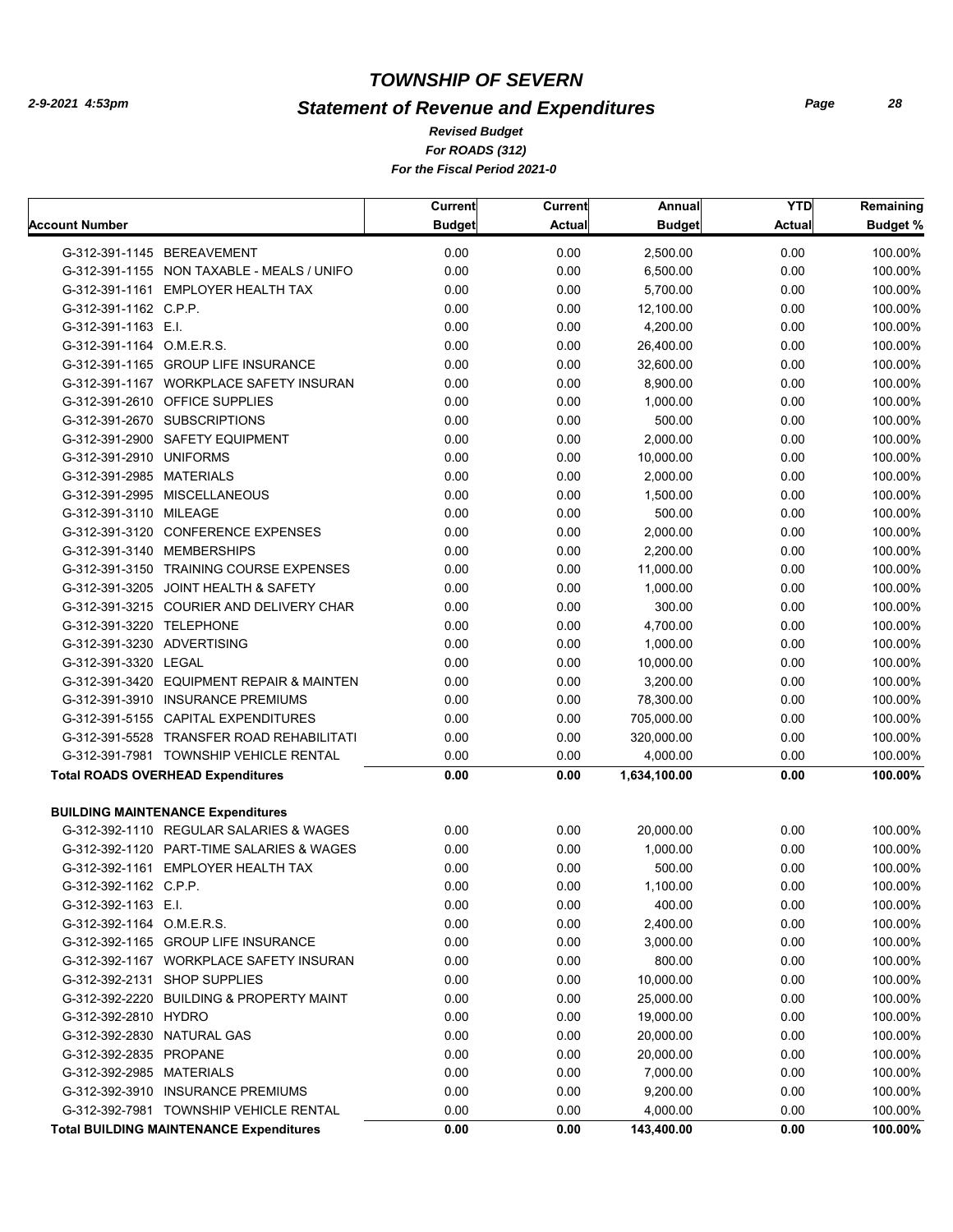# *Statement of Revenue and Expenditures*

*For ROADS (312) For the Fiscal Period 2021-0 Revised Budget*

|                                 |                                                 | Current       | <b>Current</b> | Annual               | <b>YTD</b>    | Remaining          |
|---------------------------------|-------------------------------------------------|---------------|----------------|----------------------|---------------|--------------------|
| Account Number                  |                                                 | <b>Budget</b> | <b>Actual</b>  | <b>Budget</b>        | <b>Actual</b> | <b>Budget %</b>    |
|                                 | <b>COMMUNICATIONS SYSTEM Expenditures</b>       |               |                |                      |               |                    |
| G-312-393-2340 LICENSES         |                                                 | 0.00          | 0.00           | 2,210.00             | 0.00          | 100.00%            |
|                                 | G-312-393-3420 EQUIPMENT REPAIR & MAINTEN       | 0.00          | 0.00           | 2,500.00             | 0.00          | 100.00%            |
|                                 | G-312-393-3910 INSURANCE PREMIUMS               | 0.00          | 0.00           | 55.00                | 0.00          | 100.00%            |
|                                 | <b>Total COMMUNICATIONS SYSTEM Expenditures</b> | 0.00          | 0.00           | 4,765.00             | 0.00          | 100.00%            |
|                                 |                                                 |               |                |                      |               |                    |
|                                 | <b>VILLAGES AND HAMLETS Expenditures</b>        |               |                |                      |               |                    |
|                                 | G-312-400-1110 REGULAR SALARIES & WAGES         | 0.00          | 0.00           | 5,000.00             | 0.00          | 100.00%            |
|                                 | G-312-400-1161 EMPLOYER HEALTH TAX              | 0.00          | 0.00           | 100.00               | 0.00          | 100.00%            |
| G-312-400-1162 C.P.P.           |                                                 | 0.00          | 0.00           | 300.00               | 0.00          | 100.00%            |
| G-312-400-1163 E.I.             |                                                 | 0.00          | 0.00           | 100.00               | 0.00          | 100.00%            |
| G-312-400-1164 O.M.E.R.S.       |                                                 | 0.00          | 0.00           | 600.00               | 0.00          | 100.00%            |
|                                 | G-312-400-1165 GROUP LIFE INSURANCE             | 0.00          | 0.00           | 700.00               | 0.00          | 100.00%            |
|                                 | G-312-400-1167 WORKPLACE SAFETY INSURAN         | 0.00          | 0.00           | 200.00               | 0.00          | 100.00%            |
| G-312-400-2985 MATERIALS        |                                                 | 0.00          | 0.00           | 38,000.00            | 0.00          | 100.00%            |
|                                 | G-312-400-3585 SUBCONTRACTORS                   | 0.00          | 0.00           | 5,000.00             | 0.00          | 100.00%            |
|                                 | <b>Total VILLAGES AND HAMLETS Expenditures</b>  | 0.00          | 0.00           | 50,000.00            | 0.00          | 100.00%            |
|                                 | <b>WESTSHORE WTP - PLC PROCESSOR Expenditur</b> |               |                |                      |               |                    |
|                                 | G-312-P02-1110 REGULAR SALARIES & WAGES         | 0.00          | 0.00           | 103,000.00           | 0.00          | 100.00%            |
|                                 | G-312-P02-1130 OVERTIME-SHIFT-RECAL ETC.        | 0.00          | 0.00           | 3,000.00             | 0.00          | 100.00%            |
|                                 | G-312-P02-1161 EMPLOYER HEALTH TAX              | 0.00          | 0.00           | 2,600.00             | 0.00          | 100.00%            |
| G-312-P02-1162 C.P.P.           |                                                 | 0.00          | 0.00           | 5,700.00             | 0.00          | 100.00%            |
| G-312-P02-1163 E.I.             |                                                 | 0.00          | 0.00           | 1,900.00             | 0.00          | 100.00%            |
| G-312-P02-1164 O.M.E.R.S.       |                                                 | 0.00          | 0.00           | 12,400.00            | 0.00          | 100.00%            |
|                                 | G-312-P02-1165 GROUP LIFE INSURANCE             | 0.00          | 0.00           | 15,300.00            | 0.00          | 100.00%            |
|                                 | G-312-P02-1167 WORKPLACE SAFETY INSURAN         | 0.00          | 0.00           | 4,200.00             | 0.00          | 100.00%            |
| G-312-P02-2985 MATERIALS        |                                                 | 0.00          | 0.00           | 6,900,900.00         | 0.00          | 100.00%            |
|                                 | G-312-P02-3360 CONSULTANTS                      | 0.00          | 0.00           | 377,000.00           | 0.00          | 100.00%            |
|                                 | G-312-P02-7981 TOWNSHIP VEHICLE RENTAL          | 0.00          | 0.00           | 66.000.00            | 0.00          | 100.00%            |
|                                 | <b>Total WESTSHORE WTP - PLC PROCESSOR Expe</b> | 0.00          | 0.00           | 7,492,000.00         | 0.00          | 100.00%            |
|                                 |                                                 |               |                |                      |               |                    |
| <b>DOZER Expenditures</b>       | G-312-R01-1110 REGULAR SALARIES & WAGES         | 0.00          | 0.00           | 1,000.00             | 0.00          | 100.00%            |
|                                 | G-312-R01-1161 EMPLOYER HEALTH TAX              | 0.00          | 0.00           | 30.00                | 0.00          | 100.00%            |
|                                 |                                                 | 0.00          |                | 60.00                | 0.00          | 100.00%            |
| G-312-R01-1162 C.P.P.           |                                                 |               | 0.00           |                      |               |                    |
| G-312-R01-1163 E.I.             |                                                 | 0.00          | 0.00           | 20.00                | 0.00          | 100.00%            |
| G-312-R01-1164 O.M.E.R.S.       |                                                 | 0.00          | 0.00           | 120.00               | 0.00          | 100.00%            |
|                                 | G-312-R01-1165 GROUP LIFE INSURANCE             | 0.00          | 0.00           | 150.00               | 0.00          | 100.00%            |
|                                 | G-312-R01-1167 WORKPLACE SAFETY INSURAN         | 0.00          | 0.00           | 40.00                | 0.00          | 100.00%            |
|                                 | G-312-R01-2310 FUEL - DIESEL                    | 0.00          | 0.00           | 2,000.00             | 0.00          | 100.00%            |
| G-312-R01-2312 PARTS            |                                                 | 0.00          | 0.00           | 2,000.00             | 0.00          | 100.00%            |
| <b>Total DOZER Expenditures</b> | G-312-R01-3420 EQUIPMENT REPAIR & MAINTEN       | 0.00<br>0.00  | 0.00<br>0.00   | 2,000.00<br>7,420.00 | 0.00<br>0.00  | 100.00%<br>100.00% |
|                                 |                                                 |               |                |                      |               |                    |
| 2007 VOLVO TRUCK Expenditures   |                                                 |               |                |                      |               |                    |
|                                 | G-312-R02-1110 REGULAR SALARIES & WAGES         | 0.00          | 0.00           | 2,000.00             | 0.00          | 100.00%            |
|                                 | G-312-R02-1161 EMPLOYER HEALTH TAX              | 0.00          | 0.00           | 50.00                | 0.00          | 100.00%            |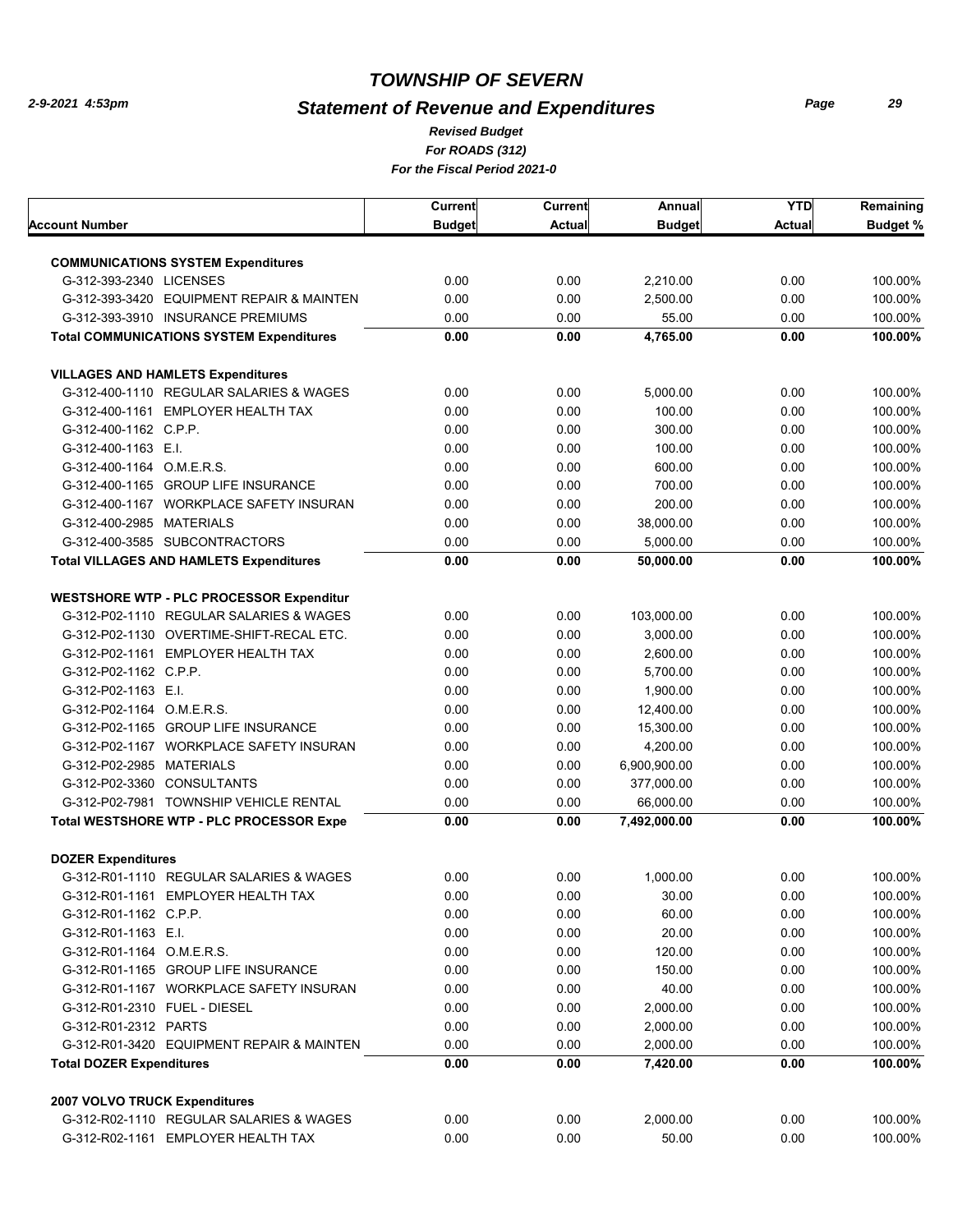# *Statement of Revenue and Expenditures*

*For ROADS (312) For the Fiscal Period 2021-0 Revised Budget*

|                                               | Current       | <b>Current</b> | Annual        | <b>YTD</b>    | Remaining       |
|-----------------------------------------------|---------------|----------------|---------------|---------------|-----------------|
| <b>Account Number</b>                         | <b>Budget</b> | <b>Actual</b>  | <b>Budget</b> | <b>Actual</b> | <b>Budget %</b> |
| G-312-R02-1162 C.P.P.                         | 0.00          | 0.00           | 110.00        | 0.00          | 100.00%         |
| G-312-R02-1163 E.I.                           | 0.00          | 0.00           | 40.00         | 0.00          | 100.00%         |
| G-312-R02-1164 O.M.E.R.S.                     | 0.00          | 0.00           | 240.00        | 0.00          | 100.00%         |
| G-312-R02-1165 GROUP LIFE INSURANCE           | 0.00          | 0.00           | 300.00        | 0.00          | 100.00%         |
| G-312-R02-1167 WORKPLACE SAFETY INSURAN       | 0.00          | 0.00           | 80.00         | 0.00          | 100.00%         |
| G-312-R02-2310 FUEL - DIESEL                  | 0.00          | 0.00           | 10,000.00     | 0.00          | 100.00%         |
| G-312-R02-2312 PARTS                          | 0.00          | 0.00           | 6,000.00      | 0.00          | 100.00%         |
| G-312-R02-2320 LUBRICANTS                     | 0.00          | 0.00           | 500.00        | 0.00          | 100.00%         |
| G-312-R02-2340 LICENSES                       | 0.00          | 0.00           | 1,400.00      | 0.00          | 100.00%         |
| G-312-R02-3420 EQUIPMENT REPAIR & MAINTEN     | 0.00          | 0.00           | 8,000.00      | 0.00          | 100.00%         |
| G-312-R02-3910 INSURANCE PREMIUMS             | 0.00          | 0.00           | 750.00        | 0.00          | 100.00%         |
| <b>Total 2007 VOLVO TRUCK Expenditures</b>    | 0.00          | 0.00           | 29,470.00     | 0.00          | 100.00%         |
| <b>WALKER MOWER Expenditures</b>              |               |                |               |               |                 |
| G-312-R03-1110 REGULAR SALARIES & WAGES       | 0.00          | 0.00           | 1,000.00      | 0.00          | 100.00%         |
| G-312-R03-1161 EMPLOYER HEALTH TAX            | 0.00          | 0.00           | 30.00         | 0.00          | 100.00%         |
| G-312-R03-1162 C.P.P.                         | 0.00          | 0.00           | 60.00         | 0.00          | 100.00%         |
| G-312-R03-1163 E.I.                           | 0.00          | 0.00           | 20.00         | 0.00          | 100.00%         |
| G-312-R03-1164 O.M.E.R.S.                     | 0.00          | 0.00           | 120.00        | 0.00          | 100.00%         |
| G-312-R03-1165 GROUP LIFE INSURANCE           | 0.00          | 0.00           | 150.00        | 0.00          | 100.00%         |
| G-312-R03-1167 WORKPLACE SAFETY INSURAN       | 0.00          | 0.00           | 40.00         | 0.00          | 100.00%         |
| G-312-R03-2311 FUEL - GASOLINE                | 0.00          | 0.00           | 1,000.00      | 0.00          | 100.00%         |
| G-312-R03-2312 PARTS                          | 0.00          | 0.00           | 500.00        | 0.00          | 100.00%         |
| G-312-R03-3420 EQUIPMENT REPAIR & MAINTEN     | 0.00          | 0.00           | 600.00        | 0.00          | 100.00%         |
| G-312-R03-3910 INSURANCE PREMIUMS             | 0.00          | 0.00           | 270.00        | 0.00          | 100.00%         |
| <b>Total WALKER MOWER Expenditures</b>        | 0.00          | 0.00           | 3,790.00      | 0.00          | 100.00%         |
| 2011 HOLDER TRACTOR Expenditures              |               |                |               |               |                 |
| G-312-R04-1110 REGULAR SALARIES & WAGES       | 0.00          | 0.00           | 2,999.00      | 0.00          | 100.00%         |
| G-312-R04-1161 EMPLOYER HEALTH TAX            | 0.00          | 0.00           | 80.00         | 0.00          | 100.00%         |
| G-312-R04-1162 C.P.P.                         | 0.00          | 0.00           | 170.00        | 0.00          | 100.00%         |
| G-312-R04-1163 E.I.                           | 0.00          | 0.00           | 60.00         | 0.00          | 100.00%         |
| G-312-R04-1164 O.M.E.R.S.                     | 0.00          | 0.00           | 360.00        | 0.00          | 100.00%         |
| G-312-R04-1165 GROUP LIFE INSURANCE           | 0.00          | 0.00           | 440.00        | 0.00          | 100.00%         |
| G-312-R04-1167 WORKPLACE SAFETY INSURAN       | 0.00          | 0.00           | 120.00        | 0.00          | 100.00%         |
| G-312-R04-2310 FUEL - DIESEL                  | 0.00          | 0.00           | 1,200.00      | 0.00          | 100.00%         |
| G-312-R04-2312 PARTS                          | 0.00          | 0.00           | 2,500.00      | 0.00          | 100.00%         |
| G-312-R04-2320 LUBRICANTS                     | 0.00          | 0.00           | 100.00        | 0.00          | 100.00%         |
| G-312-R04-3420 EQUIPMENT REPAIR & MAINTEN     | 0.00          | 0.00           | 3,000.00      | 0.00          | 100.00%         |
| G-312-R04-3910 INSURANCE PREMIUMS             | 0.00          | 0.00           | 270.00        | 0.00          | 100.00%         |
| <b>Total 2011 HOLDER TRACTOR Expenditures</b> | 0.00          | 0.00           | 11,299.00     | 0.00          | 100.00%         |
| 2012 WESTERN STAR DUMP TRUCK Expenditures     |               |                |               |               |                 |
| G-312-R05-1110 REGULAR SALARIES & WAGES       | 0.00          | 0.00           | 2,000.00      | 0.00          | 100.00%         |
| G-312-R05-1161 EMPLOYER HEALTH TAX            | 0.00          | 0.00           | 50.00         | 0.00          | 100.00%         |
| G-312-R05-1162 C.P.P.                         | 0.00          | 0.00           | 110.00        | 0.00          | 100.00%         |
| G-312-R05-1163 E.I.                           | 0.00          | 0.00           | 40.00         | 0.00          | 100.00%         |
| G-312-R05-1164 O.M.E.R.S.                     | 0.00          | 0.00           | 240.00        | 0.00          | 100.00%         |
| G-312-R05-1165 GROUP LIFE INSURANCE           | 0.00          | 0.00           | 300.00        | 0.00          | 100.00%         |
|                                               |               |                |               |               |                 |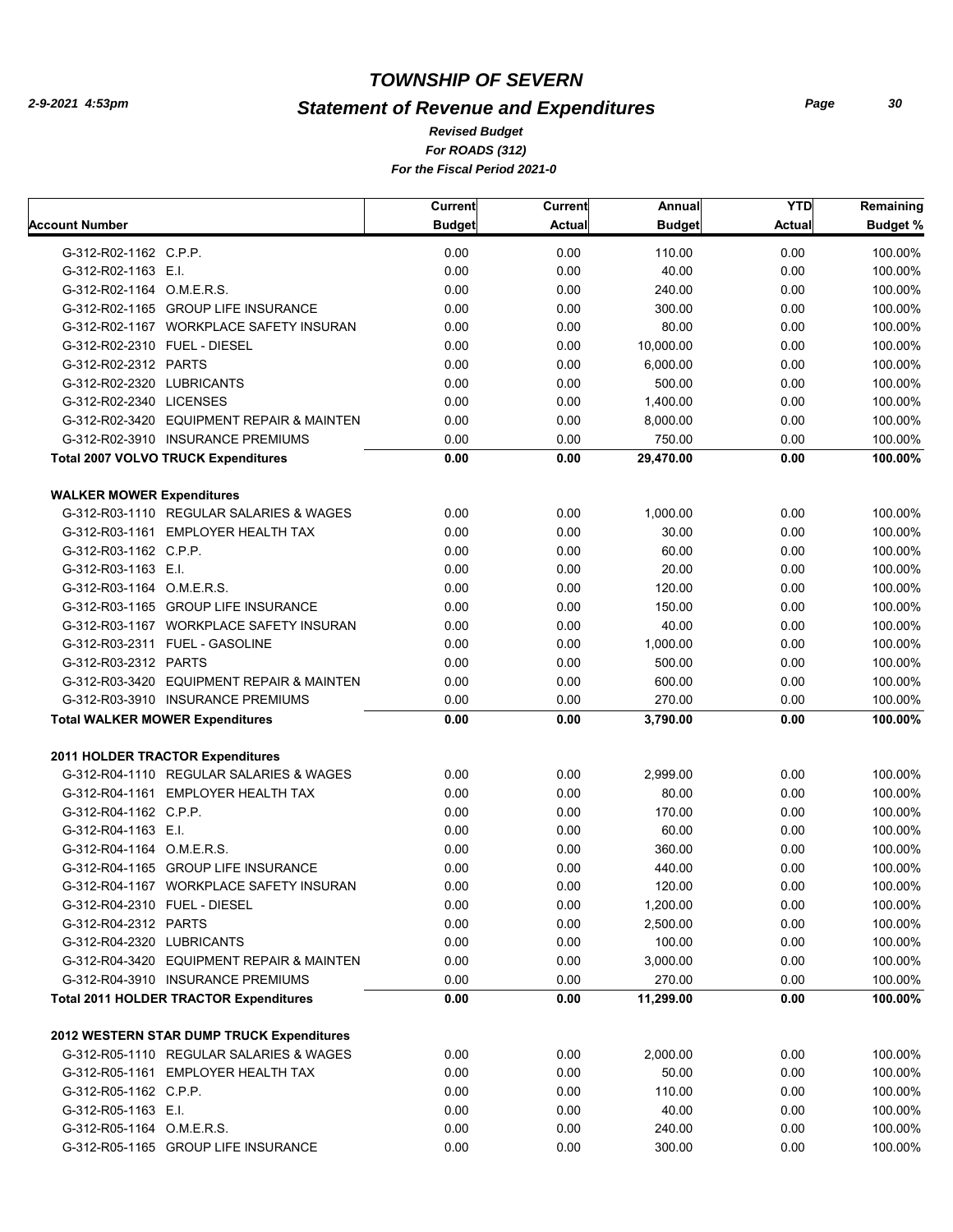# *Statement of Revenue and Expenditures*

*For ROADS (312) For the Fiscal Period 2021-0 Revised Budget*

|                              |                                                  | Current       | Current       | Annual        | <b>YTD</b>    | Remaining       |
|------------------------------|--------------------------------------------------|---------------|---------------|---------------|---------------|-----------------|
| Account Number               |                                                  | <b>Budget</b> | <b>Actual</b> | <b>Budget</b> | <b>Actual</b> | <b>Budget %</b> |
|                              | G-312-R05-1167 WORKPLACE SAFETY INSURAN          | 0.00          | 0.00          | 80.00         | 0.00          | 100.00%         |
| G-312-R05-2310 FUEL - DIESEL |                                                  | 0.00          | 0.00          | 10,000.00     | 0.00          | 100.00%         |
| G-312-R05-2312 PARTS         |                                                  | 0.00          | 0.00          | 6,000.00      | 0.00          | 100.00%         |
| G-312-R05-2320 LUBRICANTS    |                                                  | 0.00          | 0.00          | 500.00        | 0.00          | 100.00%         |
| G-312-R05-2340 LICENSES      |                                                  | 0.00          | 0.00          | 1,400.00      | 0.00          | 100.00%         |
|                              | G-312-R05-3420 EQUIPMENT REPAIR & MAINTEN        | 0.00          | 0.00          | 4,000.00      | 0.00          | 100.00%         |
|                              | G-312-R05-3910 INSURANCE PREMIUMS                | 0.00          | 0.00          | 270.00        | 0.00          | 100.00%         |
|                              | <b>Total 2012 WESTERN STAR DUMP TRUCK Expend</b> | 0.00          | 0.00          | 24,990.00     | 0.00          | 100.00%         |
|                              |                                                  |               |               |               |               |                 |
|                              | 2012 GMC SIERRA (DALE) Expenditures              |               |               |               |               |                 |
|                              | G-312-R06-1110 REGULAR SALARIES & WAGES          | 0.00          | 0.00          | 1,000.00      | 0.00          | 100.00%         |
|                              | G-312-R06-1161 EMPLOYER HEALTH TAX               | 0.00          | 0.00          | 30.00         | 0.00          | 100.00%         |
| G-312-R06-1162 C.P.P.        |                                                  | 0.00          | 0.00          | 60.00         | 0.00          | 100.00%         |
| G-312-R06-1163 E.I.          |                                                  | 0.00          | 0.00          | 20.00         | 0.00          | 100.00%         |
| G-312-R06-1164 O.M.E.R.S.    |                                                  | 0.00          | 0.00          | 120.00        | 0.00          | 100.00%         |
|                              | G-312-R06-1165 GROUP LIFE INSURANCE              | 0.00          | 0.00          | 150.00        | 0.00          | 100.00%         |
|                              | G-312-R06-1167 WORKPLACE SAFETY INSURAN          | 0.00          | 0.00          | 40.00         | 0.00          | 100.00%         |
|                              | G-312-R06-2311 FUEL - GASOLINE                   | 0.00          | 0.00          | 5,500.00      | 0.00          | 100.00%         |
| G-312-R06-2312 PARTS         |                                                  | 0.00          | 0.00          | 1,000.00      | 0.00          | 100.00%         |
| G-312-R06-2320 LUBRICANTS    |                                                  | 0.00          | 0.00          | 200.00        | 0.00          | 100.00%         |
| G-312-R06-2340 LICENSES      |                                                  | 0.00          | 0.00          | 100.00        | 0.00          | 100.00%         |
|                              | G-312-R06-3420 EQUIPMENT REPAIR & MAINTEN        | 0.00          | 0.00          | 1,000.00      | 0.00          | 100.00%         |
|                              | G-312-R06-3910 INSURANCE PREMIUMS                | 0.00          | 0.00          | 270.00        | 0.00          | 100.00%         |
|                              | <b>Total 2012 GMC SIERRA (DALE) Expenditures</b> | 0.00          | 0.00          | 9,490.00      | 0.00          | 100.00%         |
|                              |                                                  |               |               |               |               |                 |
|                              | 2012 GMC SIERRA (ERIC) Expenditures              |               |               |               |               |                 |
|                              | G-312-R07-1110 REGULAR SALARIES & WAGES          | 0.00          | 0.00          | 1,000.00      | 0.00          | 100.00%         |
|                              | G-312-R07-1161 EMPLOYER HEALTH TAX               | 0.00          | 0.00          | 30.00         | 0.00          | 100.00%         |
| G-312-R07-1162 C.P.P.        |                                                  | 0.00          | 0.00          | 60.00         | 0.00          | 100.00%         |
| G-312-R07-1163 E.I.          |                                                  | 0.00          | 0.00          | 20.00         | 0.00          | 100.00%         |
| G-312-R07-1164 O.M.E.R.S.    |                                                  | 0.00          | 0.00          | 120.00        | 0.00          | 100.00%         |
|                              | G-312-R07-1165 GROUP LIFE INSURANCE              | 0.00          | 0.00          | 150.00        | 0.00          | 100.00%         |
|                              | G-312-R07-1167 WORKPLACE SAFETY INSURAN          | 0.00          | 0.00          | 40.00         | 0.00          | 100.00%         |
|                              | G-312-R07-2311 FUEL - GASOLINE                   | 0.00          | 0.00          | 10,000.00     | 0.00          | 100.00%         |
| G-312-R07-2312 PARTS         |                                                  | 0.00          | 0.00          | 2,000.00      | 0.00          | 100.00%         |
| G-312-R07-2320 LUBRICANTS    |                                                  | 0.00          | 0.00          | 200.00        | 0.00          | 100.00%         |
| G-312-R07-2340 LICENSES      |                                                  | 0.00          | 0.00          | 100.00        | 0.00          | 100.00%         |
|                              | G-312-R07-3420 EQUIPMENT REPAIR & MAINTEN        | 0.00          | 0.00          | 1,500.00      | 0.00          | 100.00%         |
|                              | G-312-R07-3910 INSURANCE PREMIUMS                | 0.00          | 0.00          | 270.00        | 0.00          | 100.00%         |
|                              | Total 2012 GMC SIERRA (ERIC) Expenditures        | 0.00          | 0.00          | 15,490.00     | 0.00          | 100.00%         |
|                              |                                                  |               |               |               |               |                 |
|                              | 2012 WESTERN STAR DUMP TRUCK Expenditures        |               |               |               |               |                 |
|                              | G-312-R08-1110 REGULAR SALARIES & WAGES          | 0.00          | 0.00          | 2,500.00      | 0.00          | 100.00%         |
|                              | G-312-R08-1161 EMPLOYER HEALTH TAX               | 0.00          | 0.00          | 60.00         | 0.00          | 100.00%         |
| G-312-R08-1162 C.P.P.        |                                                  | 0.00          | 0.00          | 140.00        | 0.00          | 100.00%         |
| G-312-R08-1163 E.I.          |                                                  | 0.00          | 0.00          | 50.00         | 0.00          | 100.00%         |
| G-312-R08-1164 O.M.E.R.S.    |                                                  | 0.00          | 0.00          | 300.00        | 0.00          | 100.00%         |
|                              | G-312-R08-1165 GROUP LIFE INSURANCE              | 0.00          | 0.00          | 370.00        | 0.00          | 100.00%         |
|                              | G-312-R08-1167 WORKPLACE SAFETY INSURAN          | 0.00          | 0.00          | 100.00        | 0.00          | 100.00%         |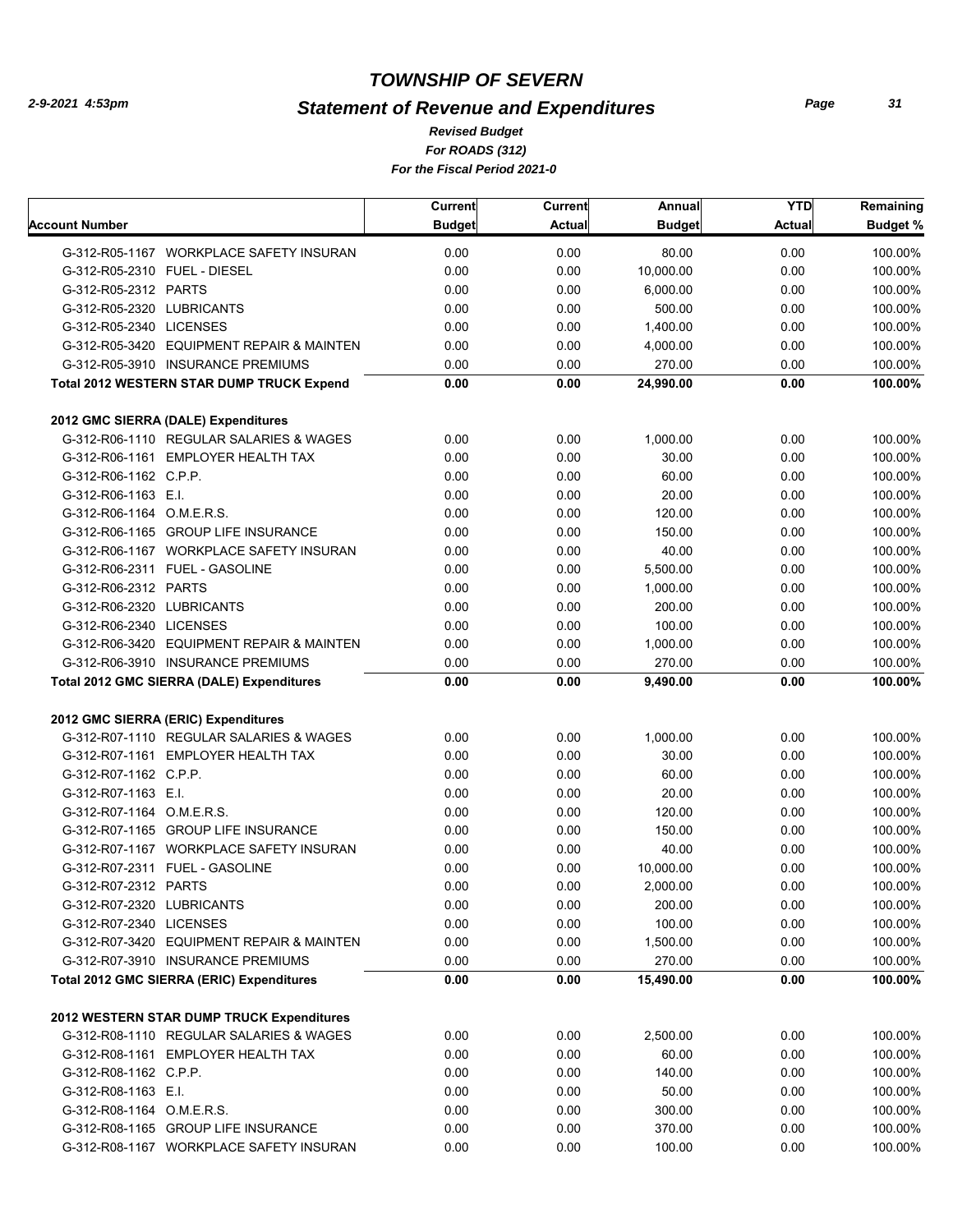# *Statement of Revenue and Expenditures*

*For ROADS (312) For the Fiscal Period 2021-0 Revised Budget*

|                                                   | Current       | Current       | Annual        | <b>YTD</b>    | Remaining       |
|---------------------------------------------------|---------------|---------------|---------------|---------------|-----------------|
| Account Number                                    | <b>Budget</b> | <b>Actual</b> | <b>Budget</b> | <b>Actual</b> | <b>Budget %</b> |
| G-312-R08-2310 FUEL - DIESEL                      | 0.00          | 0.00          | 10,000.00     | 0.00          | 100.00%         |
| G-312-R08-2312 PARTS                              | 0.00          | 0.00          | 6,000.00      | 0.00          | 100.00%         |
| G-312-R08-2320 LUBRICANTS                         | 0.00          | 0.00          | 500.00        | 0.00          | 100.00%         |
| G-312-R08-2340 LICENSES                           | 0.00          | 0.00          | 1,400.00      | 0.00          | 100.00%         |
| G-312-R08-3420 EQUIPMENT REPAIR & MAINTEN         | 0.00          | 0.00          | 4,000.00      | 0.00          | 100.00%         |
| G-312-R08-3910 INSURANCE PREMIUMS                 | 0.00          | 0.00          | 270.00        | 0.00          | 100.00%         |
| <b>Total 2012 WESTERN STAR DUMP TRUCK Expend</b>  | 0.00          | 0.00          | 25,690.00     | 0.00          | 100.00%         |
| 2012 CAT BACKHOE LOADER Expenditures              |               |               |               |               |                 |
| G-312-R09-1110 REGULAR SALARIES & WAGES           | 0.00          | 0.00          | 1,000.00      | 0.00          | 100.00%         |
| G-312-R09-1161 EMPLOYER HEALTH TAX                | 0.00          | 0.00          | 30.00         | 0.00          | 100.00%         |
| G-312-R09-1162 C.P.P.                             | 0.00          | 0.00          | 60.00         | 0.00          | 100.00%         |
| G-312-R09-1163 E.I.                               | 0.00          | 0.00          | 20.00         | 0.00          | 100.00%         |
| G-312-R09-1164 O.M.E.R.S.                         | 0.00          | 0.00          | 120.00        | 0.00          | 100.00%         |
| G-312-R09-1165 GROUP LIFE INSURANCE               | 0.00          | 0.00          | 150.00        | 0.00          | 100.00%         |
| G-312-R09-1167 WORKPLACE SAFETY INSURAN           | 0.00          | 0.00          | 40.00         | 0.00          | 100.00%         |
| G-312-R09-2310 FUEL - DIESEL                      | 0.00          | 0.00          | 3,000.00      | 0.00          | 100.00%         |
| G-312-R09-2312 PARTS                              | 0.00          | 0.00          | 2,500.00      | 0.00          | 100.00%         |
| G-312-R09-2320 LUBRICANTS                         | 0.00          | 0.00          | 200.00        | 0.00          | 100.00%         |
| G-312-R09-3420 EQUIPMENT REPAIR & MAINTEN         | 0.00          | 0.00          | 4,000.00      | 0.00          | 100.00%         |
| G-312-R09-3910 INSURANCE PREMIUMS                 | 0.00          | 0.00          | 550.00        | 0.00          | 100.00%         |
| <b>Total 2012 CAT BACKHOE LOADER Expenditures</b> | 0.00          | 0.00          | 11,670.00     | 0.00          | 100.00%         |
| 2013 GMC 1 TON TRUCK Expenditures                 |               |               |               |               |                 |
| G-312-R10-1110 REGULAR SALARIES & WAGES           | 0.00          | 0.00          | 3,000.00      | 0.00          | 100.00%         |
| G-312-R10-1161 EMPLOYER HEALTH TAX                | 0.00          | 0.00          | 80.00         | 0.00          | 100.00%         |
| G-312-R10-1162 C.P.P.                             | 0.00          | 0.00          | 170.00        | 0.00          | 100.00%         |
| G-312-R10-1163 E.I.                               | 0.00          | 0.00          | 60.00         | 0.00          | 100.00%         |
| G-312-R10-1164 O.M.E.R.S.                         | 0.00          | 0.00          | 360.00        | 0.00          | 100.00%         |
| G-312-R10-1165 GROUP LIFE INSURANCE               | 0.00          | 0.00          | 440.00        | 0.00          | 100.00%         |
| G-312-R10-1167 WORKPLACE SAFETY INSURAN           | 0.00          | 0.00          | 120.00        | 0.00          | 100.00%         |
| G-312-R10-2311 FUEL - GASOLINE                    | 0.00          | 0.00          | 8,000.00      | 0.00          | 100.00%         |
| G-312-R10-2312 PARTS                              | 0.00          | 0.00          | 1,000.00      | 0.00          | 100.00%         |
| G-312-R10-2320 LUBRICANTS                         | 0.00          | 0.00          | 200.00        | 0.00          | 100.00%         |
| G-312-R10-2340 LICENSES                           | 0.00          | 0.00          | 300.00        | 0.00          | 100.00%         |
| G-312-R10-3420 EQUIPMENT REPAIR & MAINTEN         | 0.00          | 0.00          | 2,000.00      | 0.00          | 100.00%         |
| G-312-R10-3910 INSURANCE PREMIUMS                 | 0.00          | 0.00          | 270.00        | 0.00          | 100.00%         |
| <b>Total 2013 GMC 1 TON TRUCK Expenditures</b>    | 0.00          | 0.00          | 16,000.00     | 0.00          | 100.00%         |
| 2013 CAT GRADER Expenditures                      |               |               |               |               |                 |
| G-312-R11-1110 REGULAR SALARIES & WAGES           | 0.00          | 0.00          | 1,000.00      | 0.00          | 100.00%         |
| G-312-R11-1161 EMPLOYER HEALTH TAX                | 0.00          | 0.00          | 30.00         | 0.00          | 100.00%         |
| G-312-R11-1162 C.P.P.                             | 0.00          | 0.00          | 60.00         | 0.00          | 100.00%         |
| G-312-R11-1163 E.I.                               | 0.00          | 0.00          | 20.00         | 0.00          | 100.00%         |
| G-312-R11-1164 O.M.E.R.S.                         | 0.00          | 0.00          | 120.00        | 0.00          | 100.00%         |
| G-312-R11-1165 GROUP LIFE INSURANCE               | 0.00          | 0.00          | 150.00        | 0.00          | 100.00%         |
| G-312-R11-1167 WORKPLACE SAFETY INSURAN           | 0.00          | 0.00          | 40.00         | 0.00          | 100.00%         |
| G-312-R11-2310 FUEL - DIESEL                      | 0.00          | 0.00          | 10,000.00     | 0.00          | 100.00%         |
| G-312-R11-2312 PARTS                              | 0.00          | 0.00          | 5,000.00      | 0.00          | 100.00%         |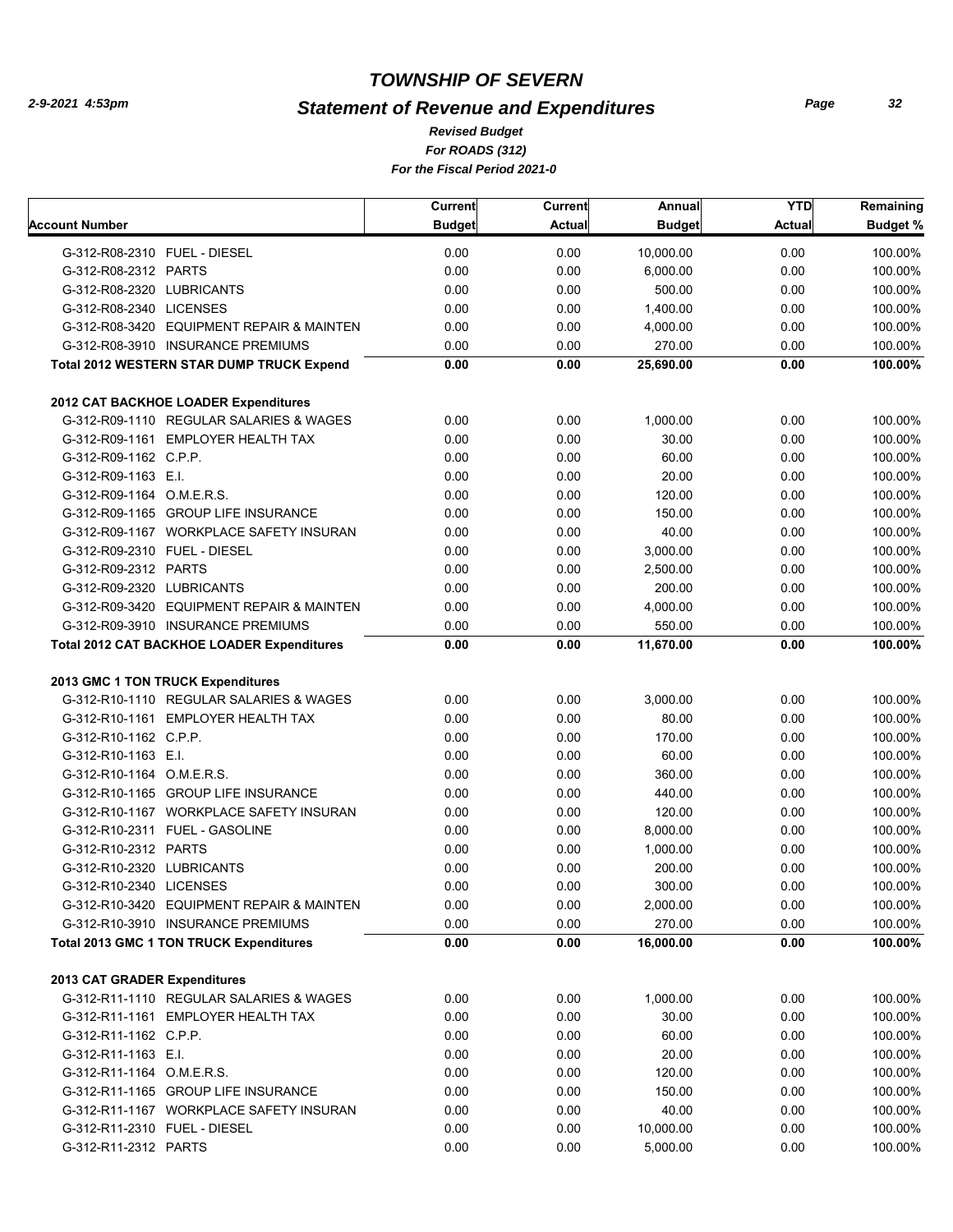# *Statement of Revenue and Expenditures*

*For ROADS (312) For the Fiscal Period 2021-0 Revised Budget*

|                              |                                                   | Current       | <b>Current</b> | Annual        | <b>YTD</b>    | Remaining       |
|------------------------------|---------------------------------------------------|---------------|----------------|---------------|---------------|-----------------|
| Account Number               |                                                   | <b>Budget</b> | <b>Actual</b>  | <b>Budget</b> | <b>Actual</b> | <b>Budget %</b> |
| G-312-R11-2320 LUBRICANTS    |                                                   | 0.00          | 0.00           | 1,000.00      | 0.00          | 100.00%         |
|                              | G-312-R11-3420 EQUIPMENT REPAIR & MAINTEN         | 0.00          | 0.00           | 1,000.00      | 0.00          | 100.00%         |
|                              | G-312-R11-3910 INSURANCE PREMIUMS                 | 0.00          | 0.00           | 270.00        | 0.00          | 100.00%         |
|                              | <b>Total 2013 CAT GRADER Expenditures</b>         | 0.00          | 0.00           | 18,690.00     | 0.00          | 100.00%         |
|                              |                                                   |               |                |               |               |                 |
|                              | 2011 GMC TRUCK (TONY) Expenditures                |               |                |               |               |                 |
|                              | G-312-R12-1110 REGULAR SALARIES & WAGES           | 0.00          | 0.00           | 1,000.00      | 0.00          | 100.00%         |
|                              | G-312-R12-1161 EMPLOYER HEALTH TAX                | 0.00          | 0.00           | 30.00         | 0.00          | 100.00%         |
| G-312-R12-1162 C.P.P.        |                                                   | 0.00          | 0.00           | 60.00         | 0.00          | 100.00%         |
| G-312-R12-1163 E.I.          |                                                   | 0.00          | 0.00           | 20.00         | 0.00          | 100.00%         |
| G-312-R12-1164 O.M.E.R.S.    |                                                   | 0.00          | 0.00           | 120.00        | 0.00          | 100.00%         |
|                              | G-312-R12-1165 GROUP LIFE INSURANCE               | 0.00          | 0.00           | 150.00        | 0.00          | 100.00%         |
|                              | G-312-R12-1167 WORKPLACE SAFETY INSURAN           | 0.00          | 0.00           | 40.00         | 0.00          | 100.00%         |
|                              | G-312-R12-2311 FUEL - GASOLINE                    | 0.00          | 0.00           | 5,500.00      | 0.00          | 100.00%         |
| G-312-R12-2312 PARTS         |                                                   | 0.00          | 0.00           | 500.00        | 0.00          | 100.00%         |
| G-312-R12-2320 LUBRICANTS    |                                                   | 0.00          | 0.00           | 200.00        | 0.00          | 100.00%         |
| G-312-R12-2340 LICENSES      |                                                   | 0.00          | 0.00           | 200.00        | 0.00          | 100.00%         |
|                              | G-312-R12-3420 EQUIPMENT REPAIR & MAINTEN         | 0.00          | 0.00           | 1,000.00      | 0.00          | 100.00%         |
|                              | G-312-R12-3910 INSURANCE PREMIUMS                 | 0.00          | 0.00           | 270.00        | 0.00          | 100.00%         |
|                              | Total 2011 GMC TRUCK (TONY) Expenditures          | 0.00          | 0.00           | 9,090.00      | 0.00          | 100.00%         |
|                              |                                                   |               |                |               |               |                 |
|                              | 2015 WESTERN STAR TRUCK Expenditures              |               |                |               |               |                 |
|                              | G-312-R13-1110 REGULAR SALARIES & WAGES           | 0.00          | 0.00           | 2,000.00      | 0.00          | 100.00%         |
|                              | G-312-R13-1161 EMPLOYER HEALTH TAX                | 0.00          | 0.00           | 50.00         | 0.00          | 100.00%         |
| G-312-R13-1162 C.P.P.        |                                                   | 0.00          | 0.00           | 110.00        | 0.00          | 100.00%         |
| G-312-R13-1163 E.I.          |                                                   | 0.00          | 0.00           | 40.00         | 0.00          | 100.00%         |
| G-312-R13-1164 O.M.E.R.S.    |                                                   | 0.00          | 0.00           | 240.00        | 0.00          | 100.00%         |
|                              | G-312-R13-1165 GROUP LIFE INSURANCE               | 0.00          | 0.00           | 300.00        | 0.00          | 100.00%         |
|                              | G-312-R13-1167 WORKPLACE SAFETY INSURAN           | 0.00          | 0.00           | 80.00         | 0.00          | 100.00%         |
| G-312-R13-2310 FUEL - DIESEL |                                                   | 0.00          | 0.00           | 10,000.00     | 0.00          | 100.00%         |
| G-312-R13-2312 PARTS         |                                                   | 0.00          | 0.00           | 5,000.00      | 0.00          | 100.00%         |
| G-312-R13-2320 LUBRICANTS    |                                                   | 0.00          | 0.00           | 500.00        | 0.00          | 100.00%         |
| G-312-R13-2340 LICENSES      |                                                   | 0.00          | 0.00           | 1,400.00      | 0.00          | 100.00%         |
|                              | G-312-R13-3420 EQUIPMENT REPAIR & MAINTEN         | 0.00          | 0.00           | 3,000.00      | 0.00          | 100.00%         |
|                              | G-312-R13-3910 INSURANCE PREMIUMS                 | 0.00          | 0.00           | 270.00        | 0.00          | 100.00%         |
|                              | <b>Total 2015 WESTERN STAR TRUCK Expenditures</b> | 0.00          | 0.00           | 22,990.00     | 0.00          | 100.00%         |
|                              | 2014 JOHN DEERE TRACTOR Expenditures              |               |                |               |               |                 |
|                              | G-312-R14-1110 REGULAR SALARIES & WAGES           | 0.00          | 0.00           | 1,000.00      | 0.00          | 100.00%         |
|                              | G-312-R14-1161 EMPLOYER HEALTH TAX                | 0.00          | 0.00           | 30.00         | 0.00          | 100.00%         |
| G-312-R14-1162 C.P.P.        |                                                   | 0.00          | 0.00           | 60.00         | 0.00          | 100.00%         |
| G-312-R14-1163 E.I.          |                                                   | 0.00          | 0.00           | 20.00         | 0.00          | 100.00%         |
| G-312-R14-1164 O.M.E.R.S.    |                                                   | 0.00          | 0.00           | 120.00        | 0.00          | 100.00%         |
|                              | G-312-R14-1165 GROUP LIFE INSURANCE               | 0.00          | 0.00           | 150.00        | 0.00          | 100.00%         |
|                              | G-312-R14-1167 WORKPLACE SAFETY INSURAN           | 0.00          | 0.00           | 40.00         | 0.00          | 100.00%         |
| G-312-R14-2310 FUEL - DIESEL |                                                   | 0.00          | 0.00           | 2,000.00      | 0.00          | 100.00%         |
| G-312-R14-2312 PARTS         |                                                   | 0.00          | 0.00           | 6,000.00      | 0.00          | 100.00%         |
|                              | G-312-R14-3420 EQUIPMENT REPAIR & MAINTEN         | 0.00          | 0.00           | 3,000.00      | 0.00          | 100.00%         |
|                              | G-312-R14-3910 INSURANCE PREMIUMS                 | 0.00          | 0.00           | 270.00        | 0.00          | 100.00%         |
|                              |                                                   |               |                |               |               |                 |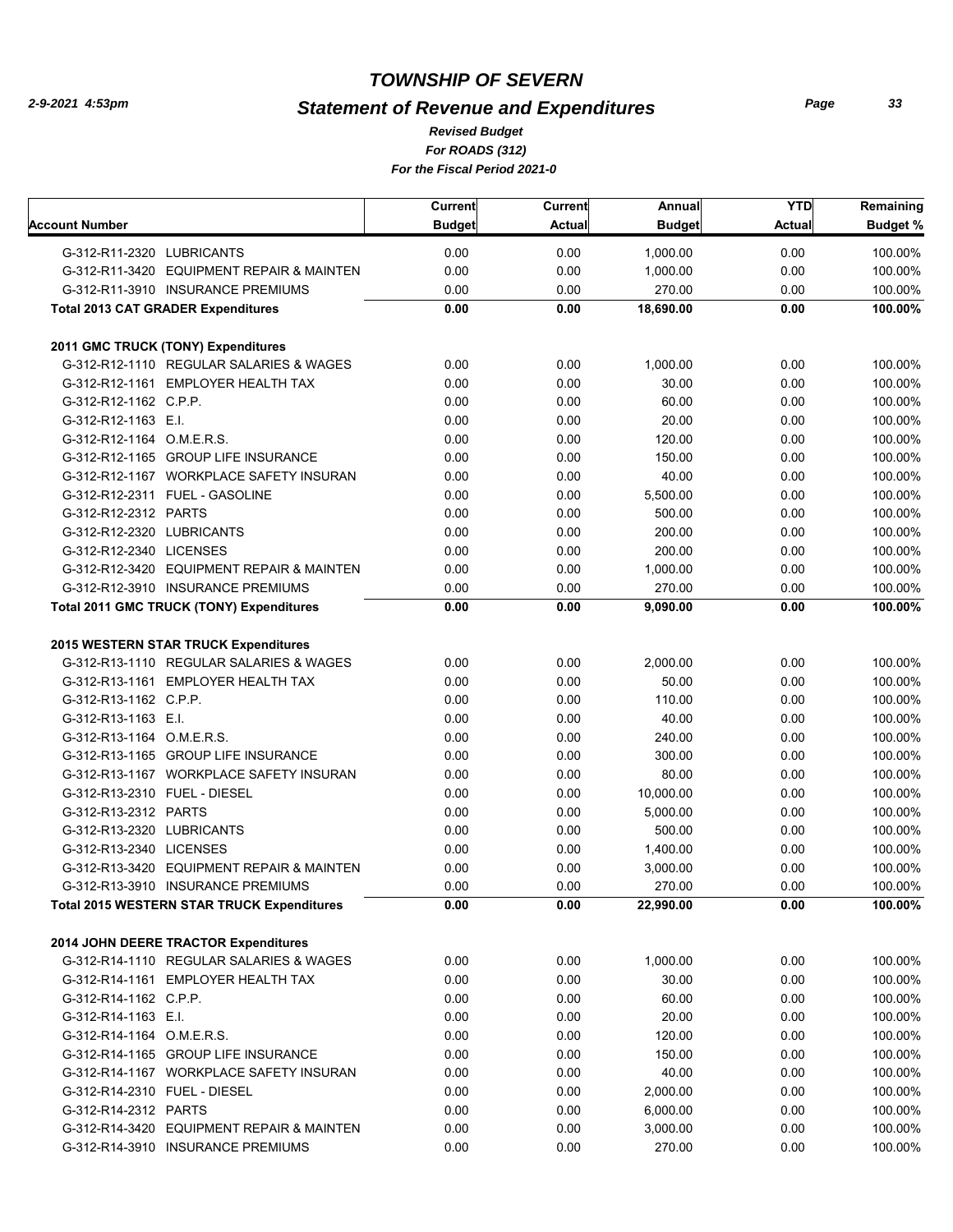# *Statement of Revenue and Expenditures*

*For ROADS (312) For the Fiscal Period 2021-0 Revised Budget*

| Account Number                                    | Current<br><b>Budget</b> | Current<br><b>Actual</b> | Annual<br><b>Budget</b> | <b>YTD</b><br><b>Actual</b> | Remaining<br><b>Budget %</b> |
|---------------------------------------------------|--------------------------|--------------------------|-------------------------|-----------------------------|------------------------------|
| <b>Total 2014 JOHN DEERE TRACTOR Expenditures</b> | 0.00                     | 0.00                     | 12,690.00<br>0.00       |                             | 100.00%                      |
|                                                   |                          |                          |                         |                             |                              |
| 2014 TRACKLESS TRACTOR (JOE JOHNSON) Ex           |                          |                          |                         |                             |                              |
| G-312-R16-1110 REGULAR SALARIES & WAGES           | 0.00                     | 0.00                     | 3,000.00                | 0.00                        | 100.00%                      |
| G-312-R16-1161 EMPLOYER HEALTH TAX                | 0.00                     | 0.00                     | 80.00                   | 0.00                        | 100.00%                      |
| G-312-R16-1162 C.P.P.                             | 0.00                     | 0.00                     | 170.00                  | 0.00                        | 100.00%                      |
| G-312-R16-1163 E.I.                               | 0.00                     | 0.00                     | 60.00                   | 0.00                        | 100.00%                      |
| G-312-R16-1164 O.M.E.R.S.                         | 0.00                     | 0.00                     | 360.00                  | 0.00                        | 100.00%                      |
| G-312-R16-1165 GROUP LIFE INSURANCE               | 0.00                     | 0.00                     | 440.00                  | 0.00                        | 100.00%                      |
| G-312-R16-1167 WORKPLACE SAFETY INSURAN           | 0.00                     | 0.00                     | 120.00                  | 0.00                        | 100.00%                      |
| G-312-R16-2310 FUEL - DIESEL                      | 0.00                     | 0.00                     | 2,000.00                | 0.00                        | 100.00%                      |
| G-312-R16-2312 PARTS                              | 0.00                     | 0.00                     | 2,000.00                | 0.00                        | 100.00%                      |
| G-312-R16-3420 EQUIPMENT REPAIR & MAINTEN         | 0.00                     | 0.00                     | 2,000.00                | 0.00                        | 100.00%                      |
| G-312-R16-3910 INSURANCE PREMIUMS                 | 0.00                     | 0.00                     | 270.00                  | 0.00                        | 100.00%                      |
| Total 2014 TRACKLESS TRACTOR (JOE JOHNSO          | 0.00                     | 0.00                     | 10,500.00               | 0.00                        | 100.00%                      |
| 2003 SANDER DUMP TRUCK Expenditures               |                          |                          |                         |                             |                              |
| G-312-R17-1110 REGULAR SALARIES & WAGES           | 0.00                     | 0.00                     | 2,000.00                | 0.00                        | 100.00%                      |
| G-312-R17-1161 EMPLOYER HEALTH TAX                | 0.00                     | 0.00                     | 50.00                   | 0.00                        | 100.00%                      |
| G-312-R17-1162 C.P.P.                             | 0.00                     | 0.00                     | 110.00                  | 0.00                        | 100.00%                      |
| G-312-R17-1163 E.I.                               | 0.00                     | 0.00                     | 40.00                   | 0.00                        | 100.00%                      |
| G-312-R17-1164 O.M.E.R.S.                         | 0.00                     | 0.00                     | 240.00                  | 0.00                        | 100.00%                      |
| G-312-R17-1165 GROUP LIFE INSURANCE               | 0.00                     | 0.00                     | 300.00                  | 0.00                        | 100.00%                      |
| G-312-R17-1167 WORKPLACE SAFETY INSURAN           | 0.00                     | 0.00                     | 80.00                   | 0.00                        | 100.00%                      |
| G-312-R17-2310 FUEL - DIESEL                      | 0.00                     | 0.00                     | 10,000.00               | 0.00                        | 100.00%                      |
| G-312-R17-2312 PARTS                              | 0.00                     | 0.00                     | 5,000.00                | 0.00                        | 100.00%                      |
| G-312-R17-2320 LUBRICANTS                         | 0.00                     | 0.00                     | 500.00                  | 0.00                        | 100.00%                      |
| G-312-R17-2340 LICENSES                           | 0.00                     | 0.00                     | 1,400.00                | 0.00                        | 100.00%                      |
| G-312-R17-3420 EQUIPMENT REPAIR & MAINTEN         | 0.00                     | 0.00                     | 2,000.00                | 0.00                        | 100.00%                      |
| G-312-R17-3910 INSURANCE PREMIUMS                 | 0.00                     | 0.00                     | 550.00                  | 0.00                        | 100.00%                      |
| <b>Total 2003 SANDER DUMP TRUCK Expenditures</b>  | 0.00                     | 0.00                     | 22,270.00               | 0.00                        | 100.00%                      |
| <b>2004 GRADER Expenditures</b>                   |                          |                          |                         |                             |                              |
| G-312-R18-1110 REGULAR SALARIES & WAGES           | 0.00                     |                          | 1,000.00                | 0.00                        | 100.00%                      |
| G-312-R18-1161 EMPLOYER HEALTH TAX                | 0.00                     | 0.00<br>0.00             | 30.00                   | 0.00                        | 100.00%                      |
|                                                   |                          |                          |                         |                             |                              |
| G-312-R18-1162 C.P.P.                             | 0.00                     | 0.00                     | 60.00                   | 0.00<br>0.00                | 100.00%                      |
| G-312-R18-1163 E.I.                               | 0.00                     | 0.00                     | 20.00                   | 0.00                        | 100.00%                      |
| G-312-R18-1164 O.M.E.R.S.                         | 0.00                     | 0.00                     | 120.00                  |                             | 100.00%                      |
| G-312-R18-1165 GROUP LIFE INSURANCE               | 0.00                     | 0.00                     | 150.00                  | 0.00                        | 100.00%                      |
| G-312-R18-1167 WORKPLACE SAFETY INSURAN           | 0.00                     | 0.00                     | 40.00                   | 0.00                        | 100.00%                      |
| G-312-R18-2310 FUEL - DIESEL                      | 0.00                     | 0.00                     | 10,000.00               | 0.00                        | 100.00%                      |
| G-312-R18-2312 PARTS                              | 0.00                     | 0.00                     | 12,000.00               | 0.00                        | 100.00%                      |
| G-312-R18-2320 LUBRICANTS                         | 0.00                     | 0.00                     | 1,000.00                | 0.00                        | 100.00%                      |
| G-312-R18-3420 EQUIPMENT REPAIR & MAINTEN         | 0.00                     | 0.00                     | 8,000.00                | 0.00                        | 100.00%                      |
| G-312-R18-3910 INSURANCE PREMIUMS                 | 0.00                     | 0.00                     | 500.00                  | 0.00                        | 100.00%                      |
| <b>Total 2004 GRADER Expenditures</b>             | 0.00                     | 0.00                     | 32,920.00               | 0.00                        | 100.00%                      |
| 2007 CAT LOADER Expenditures                      |                          |                          |                         |                             |                              |
| G-312-R19-1110 REGULAR SALARIES & WAGES           | 0.00                     | 0.00                     | 1,000.00                | 0.00                        | 100.00%                      |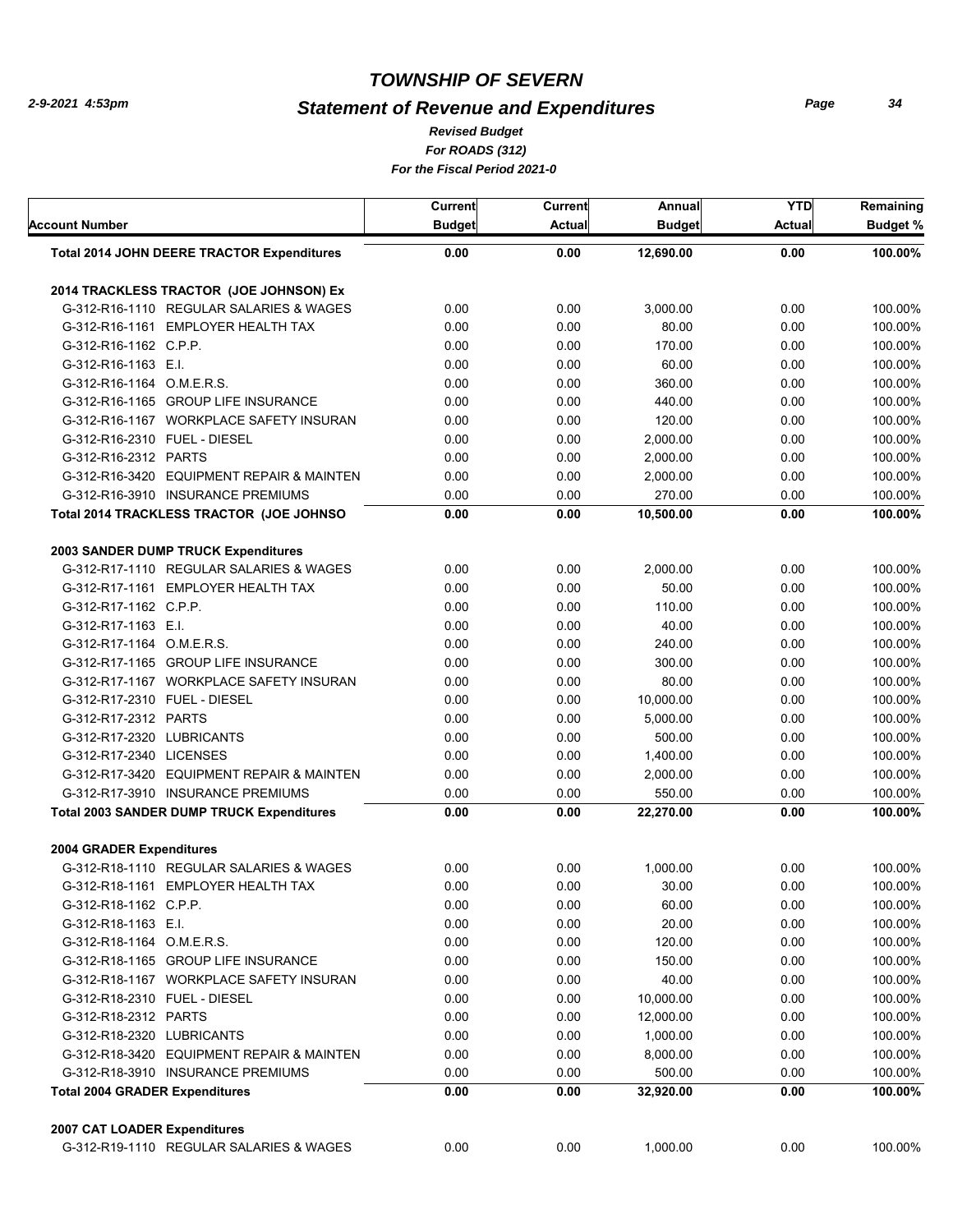# *Statement of Revenue and Expenditures*

*For ROADS (312) For the Fiscal Period 2021-0 Revised Budget*

|                                                 | Current       | Current       | Annual        | <b>YTD</b> | Remaining |
|-------------------------------------------------|---------------|---------------|---------------|------------|-----------|
| Account Number                                  | <b>Budget</b> | <b>Actual</b> | <b>Budget</b> | Actual     | Budget %  |
| G-312-R19-1161 EMPLOYER HEALTH TAX              | 0.00          | 0.00          | 30.00         | 0.00       | 100.00%   |
| G-312-R19-1162 C.P.P.                           | 0.00          | 0.00          | 60.00         | 0.00       | 100.00%   |
| G-312-R19-1163 E.I.                             | 0.00          | 0.00          | 20.00         | 0.00       | 100.00%   |
| G-312-R19-1164 O.M.E.R.S.                       | 0.00          | 0.00          | 120.00        | 0.00       | 100.00%   |
| G-312-R19-1165 GROUP LIFE INSURANCE             | 0.00          | 0.00          | 150.00        | 0.00       | 100.00%   |
| G-312-R19-1167 WORKPLACE SAFETY INSURAN         | 0.00          | 0.00          | 40.00         | 0.00       | 100.00%   |
| G-312-R19-2310 FUEL - DIESEL                    | 0.00          | 0.00          | 4,500.00      | 0.00       | 100.00%   |
| G-312-R19-2312 PARTS                            | 0.00          | 0.00          | 7,000.00      | 0.00       | 100.00%   |
| G-312-R19-2320 LUBRICANTS                       | 0.00          | 0.00          | 500.00        | 0.00       | 100.00%   |
| G-312-R19-3420 EQUIPMENT REPAIR & MAINTEN       | 0.00          | 0.00          | 5,000.00      | 0.00       | 100.00%   |
| G-312-R19-3910 INSURANCE PREMIUMS               | 0.00          | 0.00          | 1,000.00      | 0.00       | 100.00%   |
| <b>Total 2007 CAT LOADER Expenditures</b>       | 0.00          | 0.00          | 19,420.00     | 0.00       | 100.00%   |
| 2008 CHEV 1/2 TON TRUCK Expenditures            |               |               |               |            |           |
| G-312-R20-1110 REGULAR SALARIES & WAGES         | 0.00          | 0.00          | 1,000.00      | 0.00       | 100.00%   |
| G-312-R20-1161 EMPLOYER HEALTH TAX              | 0.00          | 0.00          | 30.00         | 0.00       | 100.00%   |
| G-312-R20-1162 C.P.P.                           | 0.00          | 0.00          | 60.00         | 0.00       | 100.00%   |
| G-312-R20-1163 E.I.                             | 0.00          | 0.00          | 20.00         | 0.00       | 100.00%   |
| G-312-R20-1164 O.M.E.R.S.                       | 0.00          | 0.00          | 120.00        | 0.00       | 100.00%   |
| G-312-R20-1165 GROUP LIFE INSURANCE             | 0.00          | 0.00          | 150.00        | 0.00       | 100.00%   |
| G-312-R20-1167 WORKPLACE SAFETY INSURAN         | 0.00          | 0.00          | 40.00         | 0.00       | 100.00%   |
| G-312-R20-2311 FUEL - GASOLINE                  | 0.00          | 0.00          | 5,500.00      | 0.00       | 100.00%   |
| G-312-R20-2312 PARTS                            | 0.00          | 0.00          | 1,000.00      | 0.00       | 100.00%   |
| G-312-R20-2320 LUBRICANTS                       | 0.00          | 0.00          | 200.00        | 0.00       | 100.00%   |
| G-312-R20-2340 LICENSES                         | 0.00          | 0.00          | 100.00        | 0.00       | 100.00%   |
| G-312-R20-3420 EQUIPMENT REPAIR & MAINTEN       | 0.00          | 0.00          | 2,000.00      | 0.00       | 100.00%   |
| G-312-R20-3910 INSURANCE PREMIUMS               | 0.00          | 0.00          | 270.00        | 0.00       | 100.00%   |
| Total 2008 CHEV 1/2 TON TRUCK Expenditures      | 0.00          | 0.00          | 10,490.00     | 0.00       | 100.00%   |
| 2009 CHEV 1 TON TRUCK Expenditures              |               |               |               |            |           |
| G-312-R21-1110 REGULAR SALARIES & WAGES         | 0.00          | 0.00          | 1,000.00      | 0.00       | 100.00%   |
| G-312-R21-1161 EMPLOYER HEALTH TAX              | 0.00          | 0.00          | 30.00         | 0.00       | 100.00%   |
| G-312-R21-1162 C.P.P.                           | 0.00          | 0.00          | 60.00         | 0.00       | 100.00%   |
| G-312-R21-1163 E.I.                             | 0.00          | 0.00          | 20.00         | 0.00       | 100.00%   |
| G-312-R21-1164 O.M.E.R.S.                       | 0.00          | 0.00          | 120.00        | 0.00       | 100.00%   |
| G-312-R21-1165 GROUP LIFE INSURANCE             | 0.00          | 0.00          | 150.00        | 0.00       | 100.00%   |
| G-312-R21-1167 WORKPLACE SAFETY INSURAN         | 0.00          | 0.00          | 40.00         | 0.00       | 100.00%   |
| G-312-R21-2311 FUEL - GASOLINE                  | 0.00          | 0.00          | 8,000.00      | 0.00       | 100.00%   |
| G-312-R21-2312 PARTS                            | 0.00          | 0.00          | 2,500.00      | 0.00       | 100.00%   |
| G-312-R21-2320 LUBRICANTS                       | 0.00          | 0.00          | 200.00        | 0.00       | 100.00%   |
| G-312-R21-2340 LICENSES                         | 0.00          | 0.00          | 300.00        | 0.00       | 100.00%   |
| G-312-R21-3420 EQUIPMENT REPAIR & MAINTEN       | 0.00          | 0.00          | 2,500.00      | 0.00       | 100.00%   |
| G-312-R21-3910 INSURANCE PREMIUMS               | 0.00          | 0.00          | 550.00        | 0.00       | 100.00%   |
| <b>Total 2009 CHEV 1 TON TRUCK Expenditures</b> | 0.00          | 0.00          | 15,470.00     | 0.00       | 100.00%   |
| 2005 STERLING LT9500 DUMP TRUCK Expenditur      |               |               |               |            |           |
| G-312-R22-1110 REGULAR SALARIES & WAGES         | 0.00          | 0.00          | 2,000.00      | 0.00       | 100.00%   |
| G-312-R22-1161 EMPLOYER HEALTH TAX              | 0.00          | 0.00          | 50.00         | 0.00       | 100.00%   |
| G-312-R22-1162 C.P.P.                           | 0.00          | 0.00          | 110.00        | 0.00       | 100.00%   |
|                                                 |               |               |               |            |           |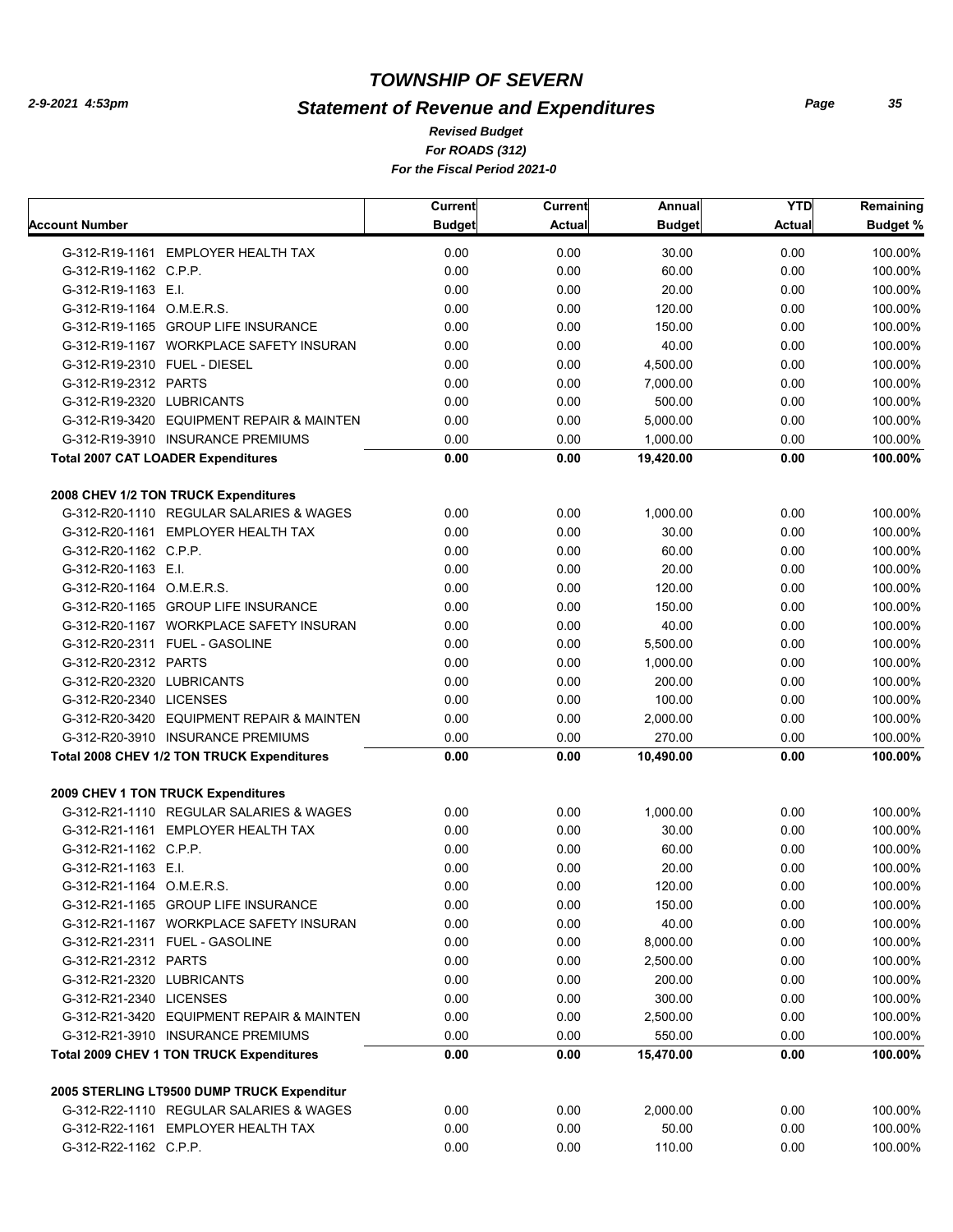# *Statement of Revenue and Expenditures*

*For ROADS (312) For the Fiscal Period 2021-0 Revised Budget*

|                                                  | Current       | <b>Current</b> | Annual        | <b>YTD</b> | Remaining |
|--------------------------------------------------|---------------|----------------|---------------|------------|-----------|
| Account Number                                   | <b>Budget</b> | <b>Actual</b>  | <b>Budget</b> | Actual     | Budget %  |
| G-312-R22-1163 E.I.                              | 0.00          | 0.00           | 40.00         | 0.00       | 100.00%   |
| G-312-R22-1164 O.M.E.R.S.                        | 0.00          | 0.00           | 240.00        | 0.00       | 100.00%   |
| G-312-R22-1165 GROUP LIFE INSURANCE              | 0.00          | 0.00           | 300.00        | 0.00       | 100.00%   |
| G-312-R22-1167 WORKPLACE SAFETY INSURAN          | 0.00          | 0.00           | 80.00         | 0.00       | 100.00%   |
| G-312-R22-2310 FUEL - DIESEL                     | 0.00          | 0.00           | 10,000.00     | 0.00       | 100.00%   |
| G-312-R22-2312 PARTS                             | 0.00          | 0.00           | 5,000.00      | 0.00       | 100.00%   |
| G-312-R22-2320 LUBRICANTS                        | 0.00          | 0.00           | 500.00        | 0.00       | 100.00%   |
| G-312-R22-2340 LICENSES                          | 0.00          | 0.00           | 1,400.00      | 0.00       | 100.00%   |
| G-312-R22-3420 EQUIPMENT REPAIR & MAINTEN        | 0.00          | 0.00           | 2,000.00      | 0.00       | 100.00%   |
| G-312-R22-3910 INSURANCE PREMIUMS                | 0.00          | 0.00           | 1,000.00      | 0.00       | 100.00%   |
| Total 2005 STERLING LT9500 DUMP TRUCK Expe       | 0.00          | 0.00           | 22,720.00     | 0.00       | 100.00%   |
| 2008 WESTERN STAR DUMP TRUCK Expenditures        |               |                |               |            |           |
| G-312-R23-1110 REGULAR SALARIES & WAGES          | 0.00          | 0.00           | 2,000.00      | 0.00       | 100.00%   |
| G-312-R23-1161 EMPLOYER HEALTH TAX               | 0.00          | 0.00           | 50.00         | 0.00       | 100.00%   |
| G-312-R23-1162 C.P.P.                            | 0.00          | 0.00           | 110.00        | 0.00       | 100.00%   |
| G-312-R23-1163 E.I.                              | 0.00          | 0.00           | 40.00         | 0.00       | 100.00%   |
| G-312-R23-1164 O.M.E.R.S.                        | 0.00          | 0.00           | 240.00        | 0.00       | 100.00%   |
| G-312-R23-1165 GROUP LIFE INSURANCE              | 0.00          | 0.00           | 300.00        | 0.00       | 100.00%   |
| G-312-R23-1167 WORKPLACE SAFETY INSURAN          | 0.00          | 0.00           | 80.00         | 0.00       | 100.00%   |
| G-312-R23-2310 FUEL - DIESEL                     | 0.00          | 0.00           | 10,000.00     | 0.00       | 100.00%   |
| G-312-R23-2312 PARTS                             | 0.00          | 0.00           | 6,000.00      | 0.00       | 100.00%   |
| G-312-R23-2320 LUBRICANTS                        | 0.00          | 0.00           | 500.00        | 0.00       | 100.00%   |
| G-312-R23-2340 LICENSES                          | 0.00          | 0.00           | 1,400.00      | 0.00       | 100.00%   |
| G-312-R23-3420 EQUIPMENT REPAIR & MAINTEN        | 0.00          | 0.00           | 6,000.00      | 0.00       | 100.00%   |
| G-312-R23-3910 INSURANCE PREMIUMS                | 0.00          | 0.00           | 1,000.00      | 0.00       | 100.00%   |
| <b>Total 2008 WESTERN STAR DUMP TRUCK Expend</b> | 0.00          | 0.00           | 27,720.00     | 0.00       | 100.00%   |
| 2009 CAT EXCAVATOR Expenditures                  |               |                |               |            |           |
| G-312-R24-1110 REGULAR SALARIES & WAGES          | 0.00          | 0.00           | 1,000.00      | 0.00       | 100.00%   |
| G-312-R24-1161 EMPLOYER HEALTH TAX               | 0.00          | 0.00           | 30.00         | 0.00       | 100.00%   |
| G-312-R24-1162 C.P.P.                            | 0.00          | 0.00           | 60.00         | 0.00       | 100.00%   |
| G-312-R24-1163 E.I.                              | 0.00          | 0.00           | 20.00         | 0.00       | 100.00%   |
| G-312-R24-1164 O.M.E.R.S.                        | 0.00          | 0.00           | 120.00        | 0.00       | 100.00%   |
| G-312-R24-1165 GROUP LIFE INSURANCE              | 0.00          | 0.00           | 150.00        | 0.00       | 100.00%   |
| G-312-R24-1167 WORKPLACE SAFETY INSURAN          | 0.00          | 0.00           | 40.00         | 0.00       | 100.00%   |
| G-312-R24-2310 FUEL - DIESEL                     | 0.00          | 0.00           | 5,000.00      | 0.00       | 100.00%   |
| G-312-R24-2312 PARTS                             | 0.00          | 0.00           | 3,000.00      | 0.00       | 100.00%   |
| G-312-R24-2320 LUBRICANTS                        | 0.00          | 0.00           | 500.00        | 0.00       | 100.00%   |
| G-312-R24-3420 EQUIPMENT REPAIR & MAINTEN        | 0.00          | 0.00           | 3,000.00      | 0.00       | 100.00%   |
| G-312-R24-3910 INSURANCE PREMIUMS                | 0.00          | 0.00           | 1,000.00      | 0.00       | 100.00%   |
| <b>Total 2009 CAT EXCAVATOR Expenditures</b>     | 0.00          | 0.00           | 13,920.00     | 0.00       | 100.00%   |
| 2010 WESTERN STAR DUMP TRUCK Expenditures        |               |                |               |            |           |
| G-312-R25-1110 REGULAR SALARIES & WAGES          | 0.00          | 0.00           | 2,000.00      | 0.00       | 100.00%   |
| G-312-R25-1161 EMPLOYER HEALTH TAX               | 0.00          | 0.00           | 50.00         | 0.00       | 100.00%   |
| G-312-R25-1162 C.P.P.                            | 0.00          | 0.00           | 110.00        | 0.00       | 100.00%   |
| G-312-R25-1163 E.I.                              | 0.00          | 0.00           | 40.00         | 0.00       | 100.00%   |
| G-312-R25-1164 O.M.E.R.S.                        | 0.00          | 0.00           | 240.00        | 0.00       | 100.00%   |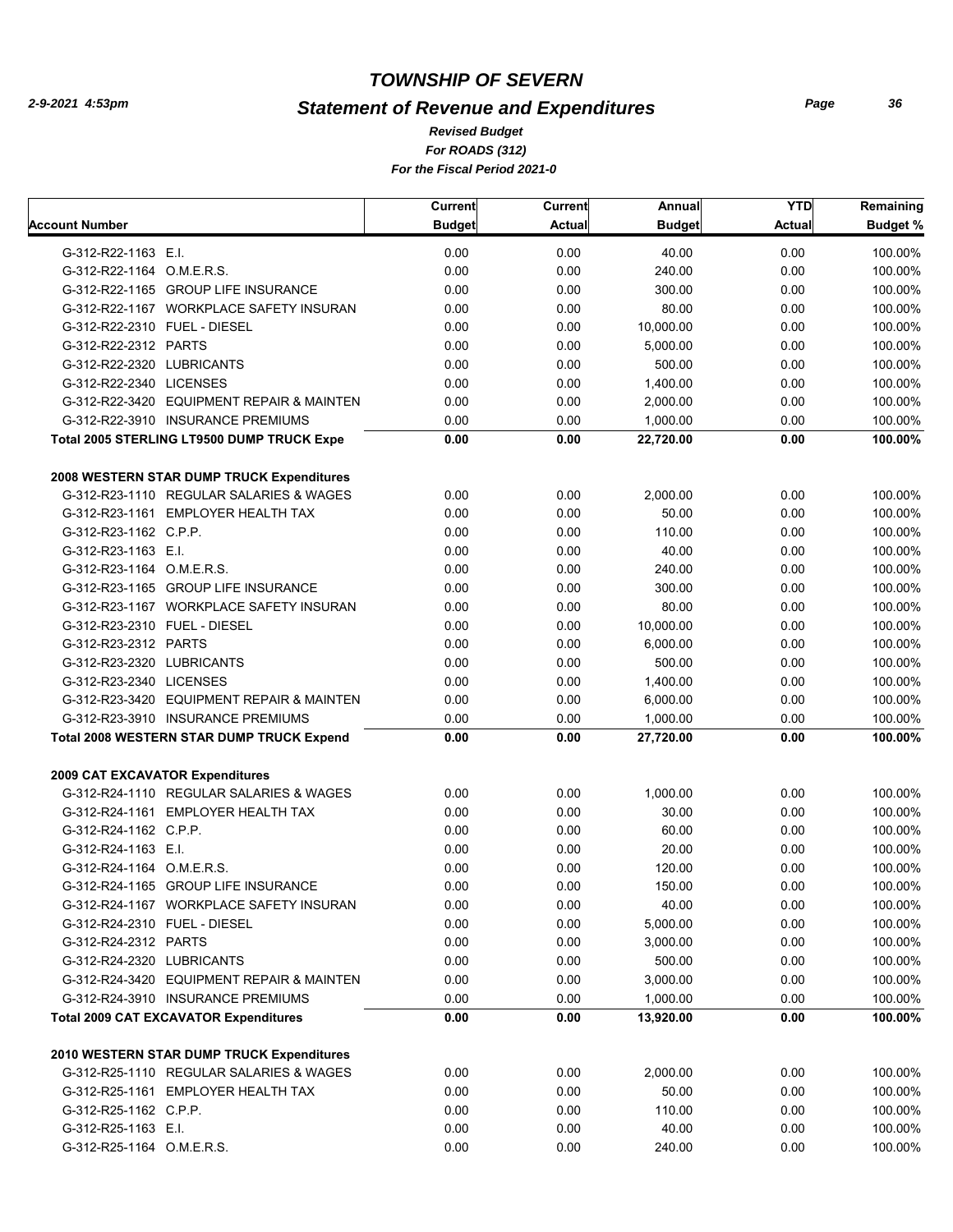## *Statement of Revenue and Expenditures*

*For ROADS (312) For the Fiscal Period 2021-0 Revised Budget*

|                                                   | Current       | <b>Current</b> | Annual        | <b>YTD</b>    | Remaining          |
|---------------------------------------------------|---------------|----------------|---------------|---------------|--------------------|
| Account Number                                    | <b>Budget</b> | <b>Actual</b>  | <b>Budget</b> | <b>Actual</b> | Budget %           |
| G-312-R25-1165 GROUP LIFE INSURANCE               | 0.00          | 0.00           | 300.00        | 0.00          | 100.00%            |
| G-312-R25-1167 WORKPLACE SAFETY INSURAN           | 0.00          | 0.00           | 80.00         | 0.00          | 100.00%            |
| G-312-R25-2310 FUEL - DIESEL                      | 0.00          | 0.00           | 10,000.00     | 0.00          | 100.00%            |
| G-312-R25-2312 PARTS                              | 0.00          | 0.00           | 6,000.00      | 0.00          | 100.00%            |
| G-312-R25-2320 LUBRICANTS                         | 0.00          | 0.00           | 500.00        | 0.00          | 100.00%            |
| G-312-R25-2340 LICENSES                           | 0.00          | 0.00           | 1,800.00      | 0.00          | 100.00%            |
| G-312-R25-3420 EQUIPMENT REPAIR & MAINTEN         | 0.00          | 0.00           | 4,000.00      | 0.00          | 100.00%            |
| G-312-R25-3910 INSURANCE PREMIUMS                 | 0.00          | 0.00           | 550.00        | 0.00          | 100.00%            |
| Total 2010 WESTERN STAR DUMP TRUCK Expend         | 0.00          | 0.00           | 25,670.00     | 0.00          | 100.00%            |
| 2008 WESTERN STAR DUMP TRUCK Expenditures         |               |                |               |               |                    |
| G-312-R26-1110 REGULAR SALARIES & WAGES           | 0.00          | 0.00           | 2,000.00      | 0.00          | 100.00%            |
| G-312-R26-1161 EMPLOYER HEALTH TAX                | 0.00          | 0.00           | 50.00         | 0.00          | 100.00%            |
| G-312-R26-1162 C.P.P.                             | 0.00          | 0.00           | 110.00        | 0.00          |                    |
| G-312-R26-1163 E.I.                               | 0.00          | 0.00           | 40.00         | 0.00          | 100.00%            |
|                                                   | 0.00          | 0.00           | 240.00        | 0.00          | 100.00%<br>100.00% |
| G-312-R26-1164 O.M.E.R.S.                         |               |                |               |               |                    |
| G-312-R26-1165 GROUP LIFE INSURANCE               | 0.00          | 0.00           | 300.00        | 0.00          | 100.00%            |
| G-312-R26-1167 WORKPLACE SAFETY INSURAN           | 0.00          | 0.00           | 80.00         | 0.00          | 100.00%            |
| G-312-R26-2310 FUEL - DIESEL                      | 0.00          | 0.00           | 10,000.00     | 0.00          | 100.00%            |
| G-312-R26-2312 PARTS                              | 0.00          | 0.00           | 6,000.00      | 0.00          | 100.00%            |
| G-312-R26-2320 LUBRICANTS                         | 0.00          | 0.00           | 500.00        | 0.00          | 100.00%            |
| G-312-R26-2340 LICENSES                           | 0.00          | 0.00           | 1,400.00      | 0.00          | 100.00%            |
| G-312-R26-3420 EQUIPMENT REPAIR & MAINTEN         | 0.00          | 0.00           | 6,000.00      | 0.00          | 100.00%            |
| G-312-R26-3910 INSURANCE PREMIUMS                 | 0.00          | 0.00           | 1,200.00      | 0.00          | 100.00%            |
| <b>Total 2008 WESTERN STAR DUMP TRUCK Expend</b>  | 0.00          | 0.00           | 27,920.00     | 0.00          | 100.00%            |
| 2009 CAT BACKHOE TOROMONT Expenditures            |               |                |               |               |                    |
| G-312-R27-1110 REGULAR SALARIES & WAGES           | 0.00          | 0.00           | 1,000.00      | 0.00          | 100.00%            |
| G-312-R27-1161 EMPLOYER HEALTH TAX                | 0.00          | 0.00           | 30.00         | 0.00          | 100.00%            |
| G-312-R27-1162 C.P.P.                             | 0.00          | 0.00           | 60.00         | 0.00          | 100.00%            |
| G-312-R27-1163 E.I.                               | 0.00          | 0.00           | 20.00         | 0.00          | 100.00%            |
| G-312-R27-1164 O.M.E.R.S.                         | 0.00          | 0.00           | 120.00        | 0.00          | 100.00%            |
| G-312-R27-1165 GROUP LIFE INSURANCE               | 0.00          | 0.00           | 150.00        | 0.00          | 100.00%            |
| G-312-R27-1167 WORKPLACE SAFETY INSURAN           | 0.00          | 0.00           | 40.00         | 0.00          | 100.00%            |
| G-312-R27-2310 FUEL - DIESEL                      | 0.00          | 0.00           | 5,000.00      | 0.00          | 100.00%            |
| G-312-R27-2312 PARTS                              | 0.00          | 0.00           | 4,000.00      | 0.00          | 100.00%            |
| G-312-R27-3420 EQUIPMENT REPAIR & MAINTEN         | 0.00          | 0.00           | 2,500.00      | 0.00          | 100.00%            |
| G-312-R27-3910 INSURANCE PREMIUMS                 | 0.00          | 0.00           | 1,000.00      | 0.00          | 100.00%            |
| <b>Total 2009 CAT BACKHOE TOROMONT Expenditur</b> | 0.00          | 0.00           | 13,920.00     | 0.00          | 100.00%            |
|                                                   |               |                |               |               |                    |
| <b>2007 STERLING DUMP TRUCK Expenditures</b>      |               |                |               |               |                    |
| G-312-R28-1110 REGULAR SALARIES & WAGES           | 0.00          | 0.00           | 2,000.00      | 0.00          | 100.00%            |
| G-312-R28-1161 EMPLOYER HEALTH TAX                | 0.00          | 0.00           | 50.00         | 0.00          | 100.00%            |
| G-312-R28-1162 C.P.P.                             | 0.00          | 0.00           | 110.00        | 0.00          | 100.00%            |
| G-312-R28-1163 E.I.                               | 0.00          | 0.00           | 40.00         | 0.00          | 100.00%            |
| G-312-R28-1164 O.M.E.R.S.                         | 0.00          | 0.00           | 240.00        | 0.00          | 100.00%            |
| G-312-R28-1165 GROUP LIFE INSURANCE               | 0.00          | 0.00           | 300.00        | 0.00          | 100.00%            |
| G-312-R28-1167 WORKPLACE SAFETY INSURAN           | 0.00          | 0.00           | 80.00         | 0.00          | 100.00%            |
| G-312-R28-2310 FUEL - DIESEL                      | 0.00          | 0.00           | 10,000.00     | 0.00          | 100.00%            |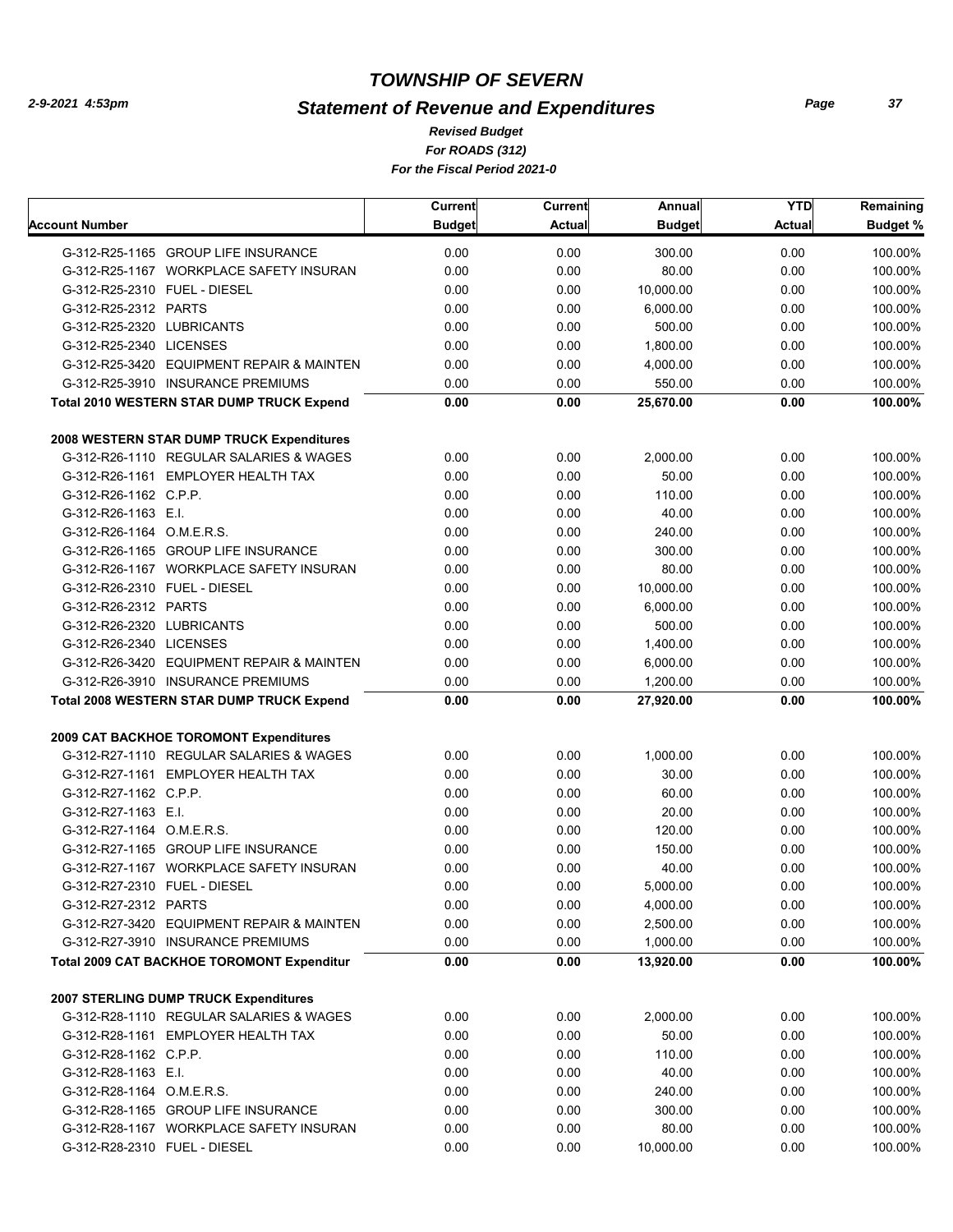## *Statement of Revenue and Expenditures*

*For ROADS (312) For the Fiscal Period 2021-0 Revised Budget*

|                                                    | Current       | Current       | Annual        | <b>YTD</b>    | Remaining       |
|----------------------------------------------------|---------------|---------------|---------------|---------------|-----------------|
| <b>Account Number</b>                              | <b>Budget</b> | <b>Actual</b> | <b>Budget</b> | <b>Actual</b> | <b>Budget %</b> |
| G-312-R28-2312 PARTS                               | 0.00          | 0.00          | 6,000.00      | 0.00          | 100.00%         |
| G-312-R28-2320 LUBRICANTS                          | 0.00          | 0.00          | 500.00        | 0.00          | 100.00%         |
| G-312-R28-2340 LICENSES                            | 0.00          | 0.00          | 1,400.00      | 0.00          | 100.00%         |
| G-312-R28-3420 EQUIPMENT REPAIR & MAINTEN          | 0.00          | 0.00          | 6.000.00      | 0.00          | 100.00%         |
| G-312-R28-3910 INSURANCE PREMIUMS                  | 0.00          | 0.00          | 1,000.00      | 0.00          | 100.00%         |
| <b>Total 2007 STERLING DUMP TRUCK Expenditures</b> | 0.00          | 0.00          | 27,720.00     | 0.00          | 100.00%         |
| 2020 CHEV 1 TON TRUCK Expenditures                 |               |               |               |               |                 |
| G-312-R29-1110 REGULAR SALARIES & WAGES            | 0.00          | 0.00          | 3,000.00      | 0.00          | 100.00%         |
| G-312-R29-1161 EMPLOYER HEALTH TAX                 | 0.00          | 0.00          | 80.00         | 0.00          | 100.00%         |
| G-312-R29-1162 C.P.P.                              | 0.00          | 0.00          | 170.00        | 0.00          | 100.00%         |
| G-312-R29-1163 E.I.                                | 0.00          | 0.00          | 60.00         | 0.00          | 100.00%         |
| G-312-R29-1164 O.M.E.R.S.                          | 0.00          | 0.00          | 360.00        | 0.00          | 100.00%         |
| G-312-R29-1165 GROUP LIFE INSURANCE                | 0.00          | 0.00          | 440.00        | 0.00          | 100.00%         |
| G-312-R29-1167 WORKPLACE SAFETY INSURAN            | 0.00          | 0.00          | 120.00        | 0.00          | 100.00%         |
| G-312-R29-2311 FUEL - GASOLINE                     | 0.00          | 0.00          | 8,000.00      | 0.00          | 100.00%         |
| G-312-R29-2312 PARTS                               | 0.00          | 0.00          | 1,000.00      | 0.00          | 100.00%         |
| G-312-R29-2320 LUBRICANTS                          | 0.00          | 0.00          | 200.00        | 0.00          | 100.00%         |
| G-312-R29-2340 LICENSES                            | 0.00          | 0.00          | 300.00        | 0.00          | 100.00%         |
| G-312-R29-3420 EQUIPMENT REPAIR & MAINTEN          | 0.00          | 0.00          | 2.000.00      | 0.00          | 100.00%         |
| G-312-R29-3910 INSURANCE PREMIUMS                  | 0.00          | 0.00          | 270.00        | 0.00          | 100.00%         |
| <b>Total 2020 CHEV 1 TON TRUCK Expenditures</b>    | 0.00          | 0.00          | 16,000.00     | 0.00          | 100.00%         |
| 2012 20 TON EXCAVATOR TRAILER Expenditures         |               |               |               |               |                 |
| G-312-RT1-2312 PARTS                               | 0.00          | 0.00          | 500.00        | 0.00          | 100.00%         |
| G-312-RT1-3420 EQUIPMENT REPAIR & MAINTE           | 0.00          | 0.00          | 500.00        | 0.00          | 100.00%         |
| <b>Total 2012 20 TON EXCAVATOR TRAILER Expendi</b> | 0.00          | 0.00          | 1,000.00      | 0.00          | 100.00%         |
| 2013 ARGO TRAILER BLACK Expenditures               |               |               |               |               |                 |
| G-312-RT2-2312 PARTS                               | 0.00          | 0.00          | 500.00        | 0.00          | 100.00%         |
| G-312-RT2-3420 EQUIPMENT REPAIR & MAINTE           | 0.00          | 0.00          | 500.00        | 0.00          | 100.00%         |
| <b>Total 2013 ARGO TRAILER BLACK Expenditures</b>  | 0.00          | 0.00          | 1,000.00      | 0.00          | 100.00%         |
| 2015 A/W 18 FT. TRAILER Expenditures               |               |               |               |               |                 |
| G-312-RT3-2312 PARTS                               | 0.00          | 0.00          | 500.00        | 0.00          | 100.00%         |
| G-312-RT3-3420 EQUIPMENT REPAIR & MAINTE           | 0.00          | 0.00          | 500.00        | 0.00          | 100.00%         |
| G-312-RT3-3910 INSURANCE PREMIUMS                  | 0.00          | 0.00          | 270.00        | 0.00          | 100.00%         |
| Total 2015 A/W 18 FT. TRAILER Expenditures         | 0.00          | 0.00          | 1,270.00      | 0.00          | 100.00%         |
| <b>TRAILER FOR WALKER MOWER Expenditures</b>       |               |               |               |               |                 |
| G-312-RT4-2312 PARTS                               | 0.00          | 0.00          | 500.00        | 0.00          | 100.00%         |
| G-312-RT4-3420 EQUIPMENT REPAIR & MAINTE           | 0.00          | 0.00          | 500.00        | 0.00          | 100.00%         |
| <b>Total TRAILER FOR WALKER MOWER Expenditur</b>   | 0.00          | 0.00          | 1,000.00      | 0.00          | 100.00%         |
| HOT BOX - 2016 Expenditures                        |               |               |               |               |                 |
| G-312-RT5-2312 PARTS                               | 0.00          | 0.00          | 500.00        | 0.00          | 100.00%         |
| G-312-RT5-3420 EQUIPMENT REPAIR & MAINTE           | 0.00          | 0.00          | 500.00        | 0.00          | 100.00%         |
| Total HOT BOX - 2016 Expenditures                  | $0.00\,$      | 0.00          | 1,000.00      | 0.00          | 100.00%         |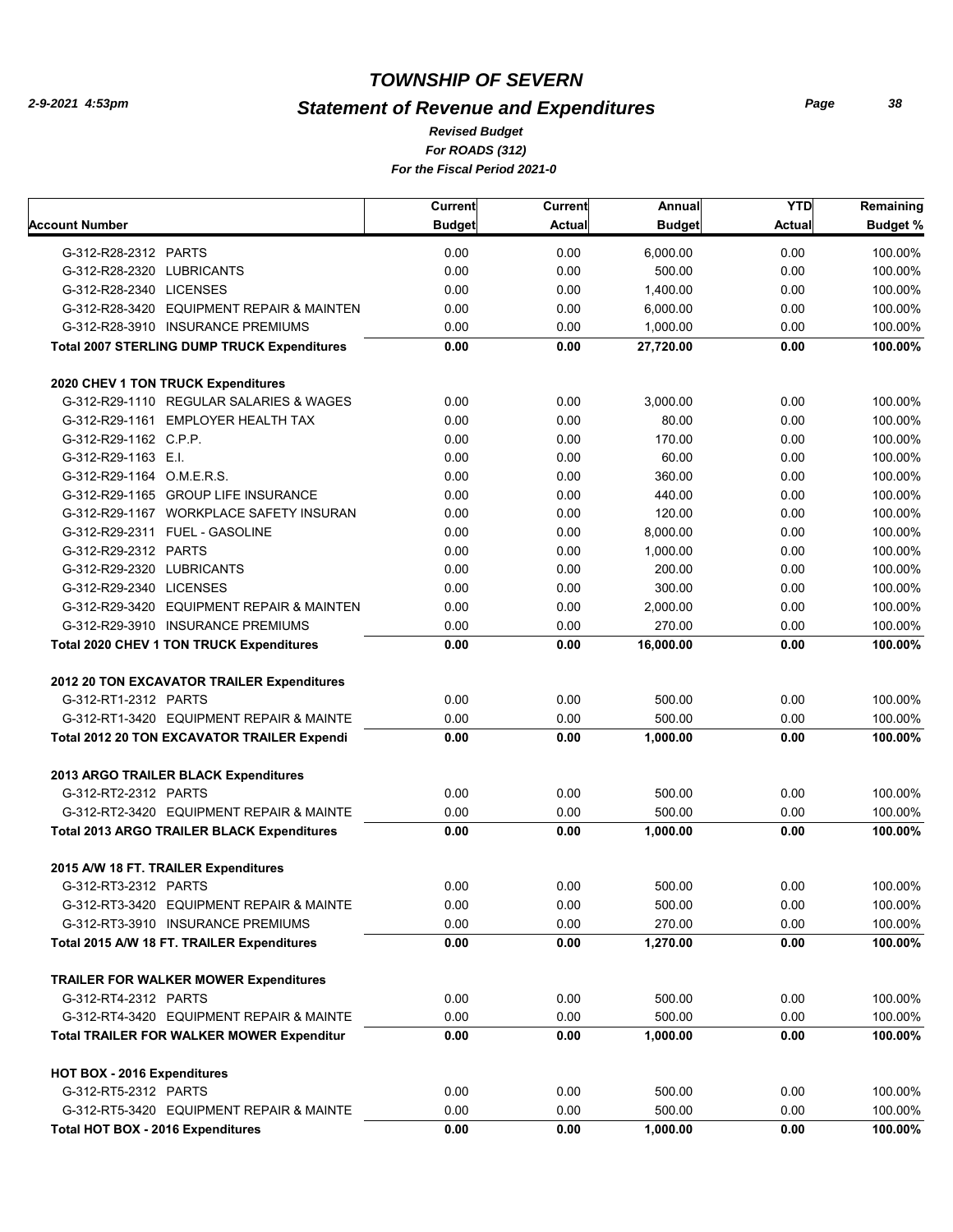## *Statement of Revenue and Expenditures*

*Page 39*

#### *For ROADS (312) For the Fiscal Period 2021-0 Revised Budget*

|                                                   | Current       | Current       | Annual              | <b>YTD</b> | Remaining       |
|---------------------------------------------------|---------------|---------------|---------------------|------------|-----------------|
| <b>Account Number</b>                             | <b>Budget</b> | <b>Actual</b> | <b>Budget</b>       | Actual     | <b>Budget %</b> |
| <b>CHIPPER Expenditures</b>                       |               |               |                     |            |                 |
| G-312-RT6-2312 PARTS                              | 0.00          | 0.00          | 1,000.00            | 0.00       | 100.00%         |
| G-312-RT6-3420 EQUIPMENT REPAIR & MAINTE          | 0.00          | 0.00          | 1,000.00            | 0.00       | 100.00%         |
| <b>Total CHIPPER Expenditures</b>                 | 0.00          | 0.00          | 2,000.00            | 0.00       | 100.00%         |
| <b>EAGER BEAVER BRUSH CHIPPER Expenditures</b>    |               |               |                     |            |                 |
| G-312-RT7-2312 PARTS                              | 0.00          | 0.00          | 500.00              | 0.00       | 100.00%         |
| G-312-RT7-3420 EQUIPMENT REPAIR & MAINTE          | 0.00          | 0.00          | 500.00              | 0.00       | 100.00%         |
| <b>Total EAGER BEAVER BRUSH CHIPPER Expendit</b>  | 0.00          | 0.00          | 1,000.00            | 0.00       | 100.00%         |
| HOT BOX - 2020 Expenditures                       |               |               |                     |            |                 |
| G-312-RT8-2312 PARTS                              | 0.00          | 0.00          | 500.00              | 0.00       | 100.00%         |
| G-312-RT8-3420 EQUIPMENT REPAIR & MAINTE          | 0.00          | 0.00          | 500.00              | 0.00       | 100.00%         |
| Total HOT BOX - 2020 Expenditures                 | 0.00          | 0.00          | 1,000.00            | 0.00       | 100.00%         |
| <b>Total ROADS Expenditures</b>                   | $0.00$ \$     | $0.00$ \$     | 13,042,135.00 \$    | 0.00       | 100.00%         |
| <b>ROADS Excess of Revenues Over Expenditures</b> | \$<br>0.00 S  | 0.00 S        | $(4,536,435.00)$ \$ | 0.00       | 100.00%         |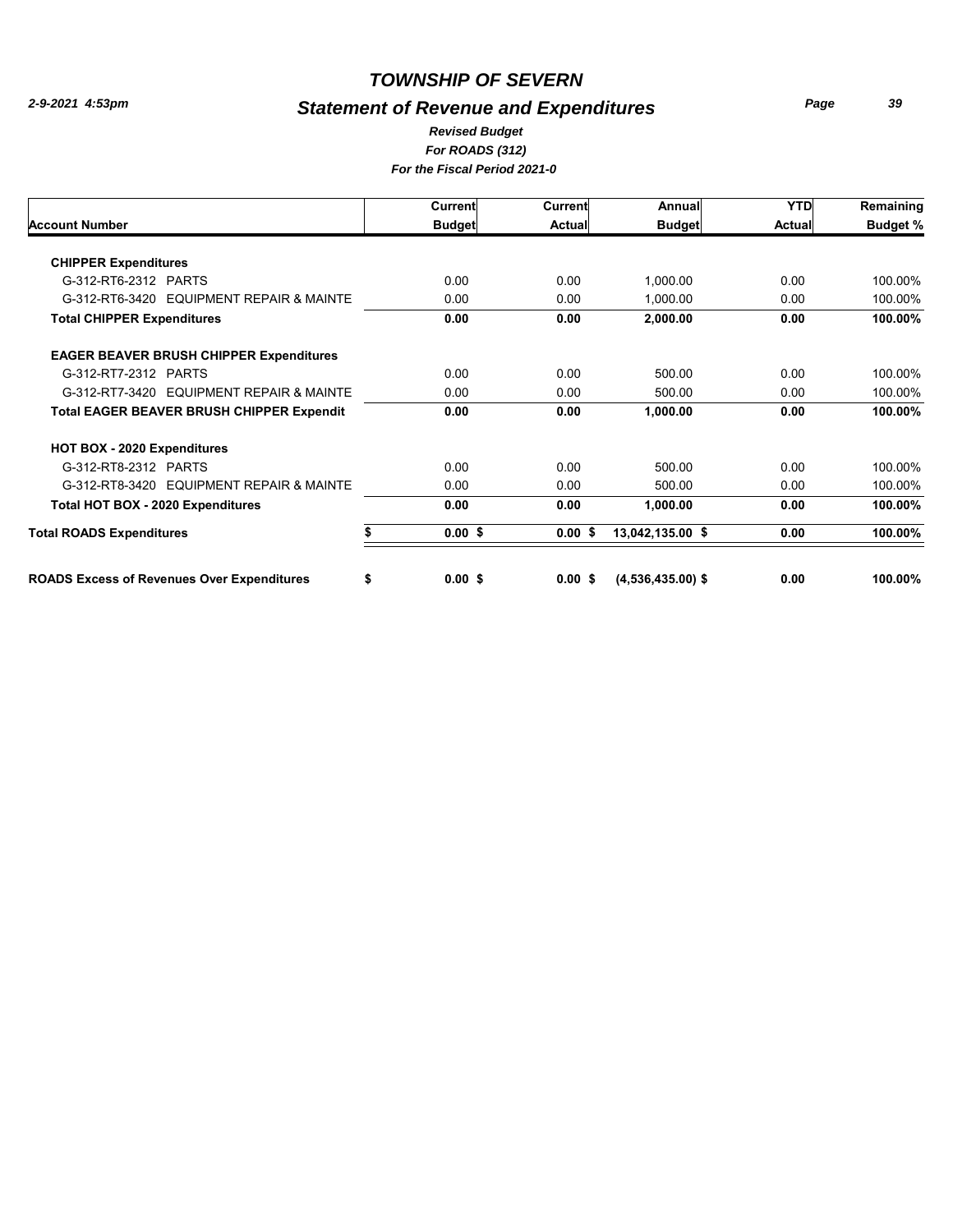## *Statement of Revenue and Expenditures*

*For UTILITY DEPARTMENT (410) For the Fiscal Period 2021-0 Revised Budget*

|                                                                 | Current       | <b>Current</b> | Annual        | YTD          | Remaining          |
|-----------------------------------------------------------------|---------------|----------------|---------------|--------------|--------------------|
| <b>Account Number</b>                                           | <b>Budget</b> | <b>Actual</b>  | <b>Budget</b> | Actual       | <b>Budget %</b>    |
| Revenues                                                        |               |                |               |              |                    |
| <b>SEWER - WASHAGO Revenues</b>                                 |               |                |               |              |                    |
| G-410-411-0196 SEWER RATES<br>\$                                | $0.00$ \$     | $0.00$ \$      | 98,000.00 \$  | 0.00         | 100.00%            |
| G-410-411-0849 PENALTY                                          | 0.00          | 0.00           | 1,000.00      | 0.00         | 100.00%            |
| G-410-411-0944 CONTRIBUTION FROM RESERVE                        | 0.00          |                | 50,000.00     |              |                    |
| <b>Total SEWER - WASHAGO Revenues</b>                           | 0.00          | 0.00<br>0.00   | 149,000.00    | 0.00<br>0.00 | 100.00%<br>100.00% |
|                                                                 |               |                |               |              |                    |
| <b>SEWER - COLDWATER Revenues</b>                               |               |                |               |              |                    |
| G-410-412-0196 SEWER RATES                                      | 0.00          | 0.00           | 510.000.00    | 0.00         | 100.00%            |
| G-410-412-0849 PENALTY                                          | 0.00          | 0.00           | 4,000.00      | 0.00         | 100.00%            |
| G-410-412-0941 CONTR. FROM RESERVE FUND                         | 0.00          | 0.00           | 52,920.00     | 0.00         | 100.00%            |
| G-410-412-0944 CONTRIBUTION FROM RESERVE                        | 0.00          | 0.00           | 117,510.00    | 0.00         | 100.00%            |
| <b>Total SEWER - COLDWATER Revenues</b>                         | 0.00          | 0.00           | 684,430.00    | 0.00         | 100.00%            |
|                                                                 |               |                |               |              |                    |
| <b>SEWER - WESTSHORE Revenues</b><br>G-410-414-0196 SEWER RATES | 0.00          | 0.00           | 776,000.00    | 0.00         | 100.00%            |
| G-410-414-0849 PENALTY                                          | 0.00          | 0.00           | 7,000.00      | 0.00         | 100.00%            |
| G-410-414-0939 DEB. PROCEEDS WESTSHORE                          | 0.00          |                | 366,110.00    | 0.00         | 100.00%            |
| G-410-414-0941 CONTR, FROM RESERVE FUND                         |               | 0.00           |               |              |                    |
|                                                                 | 0.00          | 0.00           | 117,000.00    | 0.00         | 100.00%            |
| <b>Total SEWER - WESTSHORE Revenues</b>                         | 0.00          | 0.00           | 1,266,110.00  | 0.00         | 100.00%            |
| <b>WATER - WASHAGO AREA Revenues</b>                            |               |                |               |              |                    |
| G-410-431-0194 WATER RATES                                      | 0.00          | 0.00           | 108,000.00    | 0.00         | 100.00%            |
| G-410-431-0197 WATER RATES-OTHER                                | 0.00          | 0.00           | 14,000.00     | 0.00         | 100.00%            |
| G-410-431-0849 PENALTY                                          | 0.00          | 0.00           | 1,000.00      | 0.00         | 100.00%            |
| G-410-431-0944 CONTRIBUTION FROM RESERVE                        | 0.00          | 0.00           | 113,000.00    | 0.00         | 100.00%            |
| <b>Total WATER - WASHAGO AREA Revenues</b>                      | 0.00          | 0.00           | 236,000.00    | 0.00         | 100.00%            |
|                                                                 |               |                |               |              |                    |
| <b>WATER - BASS LAKE WOODLANDS Revenues</b>                     |               |                |               |              |                    |
| G-410-432-0194 WATER RATES                                      | 0.00          | 0.00           | 150,000.00    | 0.00         | 100.00%            |
| G-410-432-0849 PENALTY                                          | 0.00          | 0.00           | 1,000.00      | 0.00         | 100.00%            |
| G-410-432-0944 CONTRIBUTION FROM RESERVE                        | 0.00          | 0.00           | 70,000.00     | 0.00         | 100.00%            |
| <b>Total WATER - BASS LAKE WOODLANDS Revenu</b>                 | 0.00          | 0.00           | 221,000.00    | 0.00         | 100.00%            |
| <b>WATER - SEVERN ESTATES Revenues</b>                          |               |                |               |              |                    |
| G-410-434-0194 WATER RATES                                      | 0.00          | 0.00           | 18,000.00     | 0.00         | 100.00%            |
| G-410-434-0849 PENALTY                                          | 0.00          | 0.00           | 100.00        | 0.00         | 100.00%            |
| <b>Total WATER - SEVERN ESTATES Revenues</b>                    | 0.00          | 0.00           | 18,100.00     | 0.00         | 100.00%            |
|                                                                 |               |                |               |              |                    |
| <b>WATER - SANDCASTLE ESTATES Revenues</b>                      |               |                |               |              |                    |
| G-410-435-0194 WATER RATES                                      | 0.00          | 0.00           | 53,000.00     | 0.00         | 100.00%            |
| G-410-435-0849 PENALTY                                          | 0.00          | 0.00           | 100.00        | 0.00         | 100.00%            |
| <b>Total WATER - SANDCASTLE ESTATES Revenues</b>                | 0.00          | 0.00           | 53,100.00     | 0.00         | 100.00%            |
| <b>WATER - COLDWATER Revenues</b>                               |               |                |               |              |                    |
| G-410-437-0194 WATER RATES                                      | 0.00          | 0.00           | 535,000.00    | 0.00         | 100.00%            |
| G-410-437-0849 PENALTY                                          | 0.00          | 0.00           | 4,000.00      | 0.00         | 100.00%            |
| G-410-437-0887 WATER METER SALES                                | 0.00          | 0.00           | 1,000.00      | 0.00         | 100.00%            |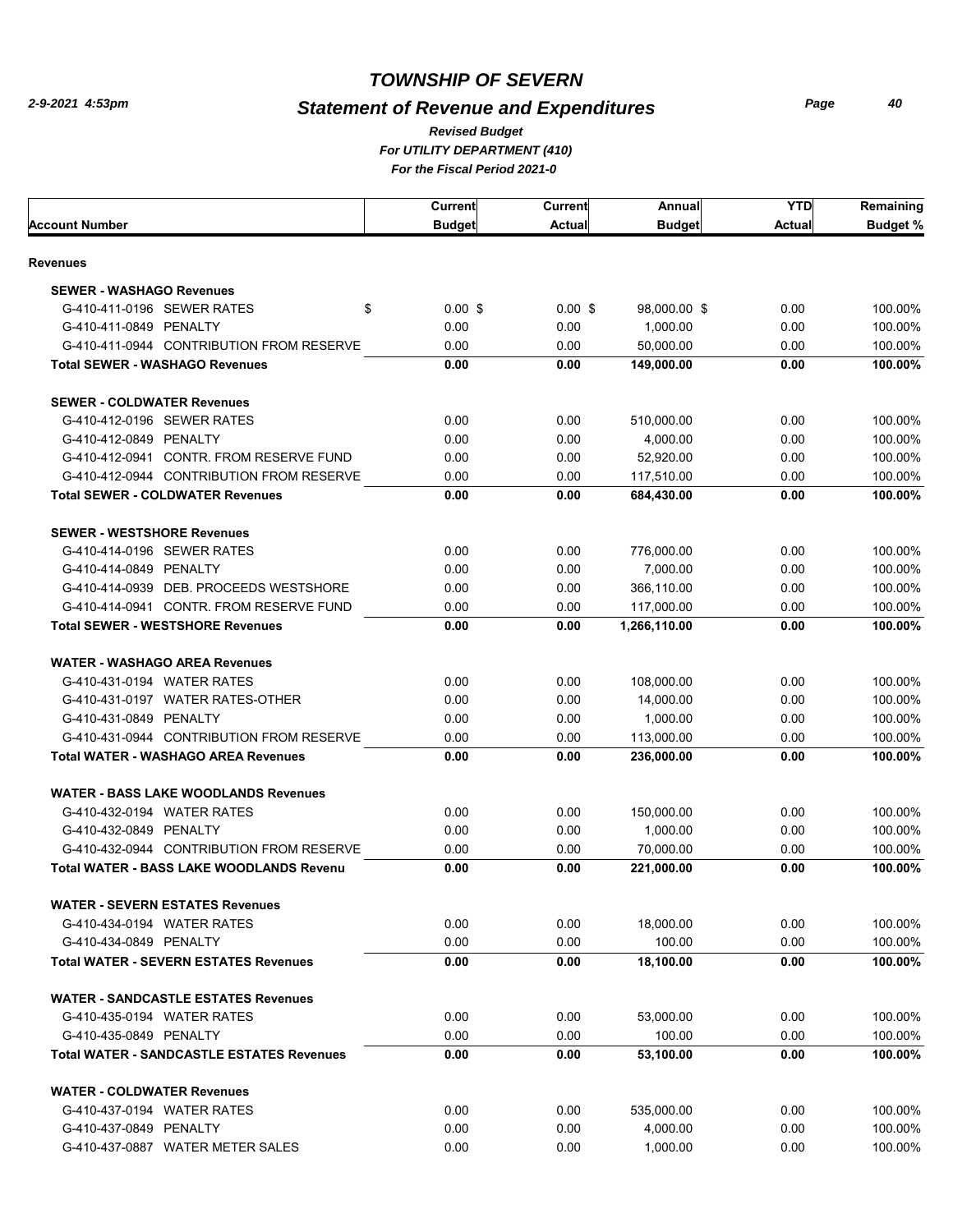## *Statement of Revenue and Expenditures*

*For UTILITY DEPARTMENT (410) For the Fiscal Period 2021-0 Revised Budget*

|                                               | <b>Current</b> | Current | Annual        | <b>YTD</b>    | Remaining       |
|-----------------------------------------------|----------------|---------|---------------|---------------|-----------------|
| Account Number                                | <b>Budget</b>  | Actual  | <b>Budget</b> | <b>Actual</b> | <b>Budget %</b> |
| G-410-437-0890 MISCELLANEOUS                  | 0.00           | 0.00    | 2.200.00      | 0.00          | 100.00%         |
| G-410-437-0944 CONTRIBUTION FROM RESERVE      | 0.00           | 0.00    | 55,715.00     | 0.00          | 100.00%         |
| G-410-437-0981 WATER/SEWER CONNECTION C       | 0.00           | 0.00    | 250.00        | 0.00          | 100.00%         |
| <b>Total WATER - COLDWATER Revenues</b>       | 0.00           | 0.00    | 598,165.00    | 0.00          | 100.00%         |
| <b>WATER - WESTSHORE Revenues</b>             |                |         |               |               |                 |
| G-410-439-0194 WATER RATES                    | 0.00           | 0.00    | 805,000.00    | 0.00          | 100.00%         |
| G-410-439-0849 PENALTY                        | 0.00           | 0.00    | 6,000.00      | 0.00          | 100.00%         |
| G-410-439-0887 WATER METER SALES              | 0.00           | 0.00    | 10.000.00     | 0.00          | 100.00%         |
| G-410-439-0890 MISCELLANEOUS                  | 0.00           | 0.00    | 100.00        | 0.00          | 100.00%         |
| G-410-439-0939 DEB. PROCEEDS WESTSHORE        | 0.00           | 0.00    | 244,073.00    | 0.00          | 100.00%         |
| G-410-439-0941 CONTR. FROM RESERVE FUND       | 0.00           | 0.00    | 287,750.00    | 0.00          | 100.00%         |
| G-410-439-0944 CONTRIBUTION FROM RESERVE      | 0.00           | 0.00    | 37,250.00     | 0.00          | 100.00%         |
| G-410-439-0981 WATER/SEWER CONNECTION C       | 0.00           | 0.00    | 1,000.00      | 0.00          | 100.00%         |
| <b>Total WATER - WESTSHORE Revenues</b>       | 0.00           | 0.00    | 1,391,173.00  | 0.00          | 100.00%         |
| 2010 GMC SIERRA 1/2 TON Revenues              |                |         |               |               |                 |
| G-410-U01-0971 TOWNSHIP EQUIPMENT RENTA       | 0.00           | 0.00    | 20.000.00     | 0.00          | 100.00%         |
| <b>Total 2010 GMC SIERRA 1/2 TON Revenues</b> | 0.00           | 0.00    | 20,000.00     | 0.00          | 100.00%         |
| 2011 CHEV 1/2 TON TRUCK Revenues              |                |         |               |               |                 |
| G-410-U02-0971 TOWNSHIP EQUIPMENT RENTA       | 0.00           | 0.00    | 20,000.00     | 0.00          | 100.00%         |
| <b>Total 2011 CHEV 1/2 TON TRUCK Revenues</b> | 0.00           | 0.00    | 20,000.00     | 0.00          | 100.00%         |
|                                               |                |         |               |               |                 |
| 2011 CHEV SIERRA 1/2 TON TRUCK Revenues       |                |         |               |               |                 |
| G-410-U03-0971 TOWNSHIP EQUIPMENT RENTA       | 0.00           | 0.00    | 20,000.00     | 0.00          | 100.00%         |
| Total 2011 CHEV SIERRA 1/2 TON TRUCK Revenu   | 0.00           | 0.00    | 20,000.00     | 0.00          | 100.00%         |
| <b>UTILITIES VAN Revenues</b>                 |                |         |               |               |                 |
| G-410-U04-0971 TOWNSHIP EQUIPMENT RENTA       | 0.00           | 0.00    | 22,000.00     | 0.00          | 100.00%         |
| <b>Total UTILITIES VAN Revenues</b>           | 0.00           | 0.00    | 22,000.00     | 0.00          | 100.00%         |
| <b>2014 CHEV SILVERADO Revenues</b>           |                |         |               |               |                 |
| G-410-U05-0971 TOWNSHIP EQUIPMENT RENTA       | 0.00           | 0.00    | 15.000.00     | 0.00          | 100.00%         |
| <b>Total 2014 CHEV SILVERADO Revenues</b>     | 0.00           | 0.00    | 15,000.00     | 0.00          | 100.00%         |
| 2010 GMC 1/2 TON TRUCK Revenues               |                |         |               |               |                 |
| G-410-U06-0971 TOWNSHIP EQUIPMENT RENTA       | 0.00           | 0.00    | 20,000.00     | 0.00          | 100.00%         |
| Total 2010 GMC 1/2 TON TRUCK Revenues         | 0.00           | 0.00    | 20,000.00     | 0.00          | 100.00%         |
| 2015 GMC SIERRA 3500 Revenues                 |                |         |               |               |                 |
| G-410-U07-0971 TOWNSHIP EQUIPMENT RENTA       | 0.00           | 0.00    | 22,000.00     | 0.00          | 100.00%         |
| Total 2015 GMC SIERRA 3500 Revenues           | 0.00           | 0.00    | 22,000.00     | 0.00          | 100.00%         |
| 2009 CHEV 4WD 3500 CREW CAB Revenues          |                |         |               |               |                 |
| G-410-U08-0971 TOWNSHIP EQUIPMENT RENTA       | 0.00           | 0.00    | 25,000.00     | 0.00          | 100.00%         |
| Total 2009 CHEV 4WD 3500 CREW CAB Revenues    | 0.00           | 0.00    | 25,000.00     | 0.00          | 100.00%         |
|                                               |                |         |               |               |                 |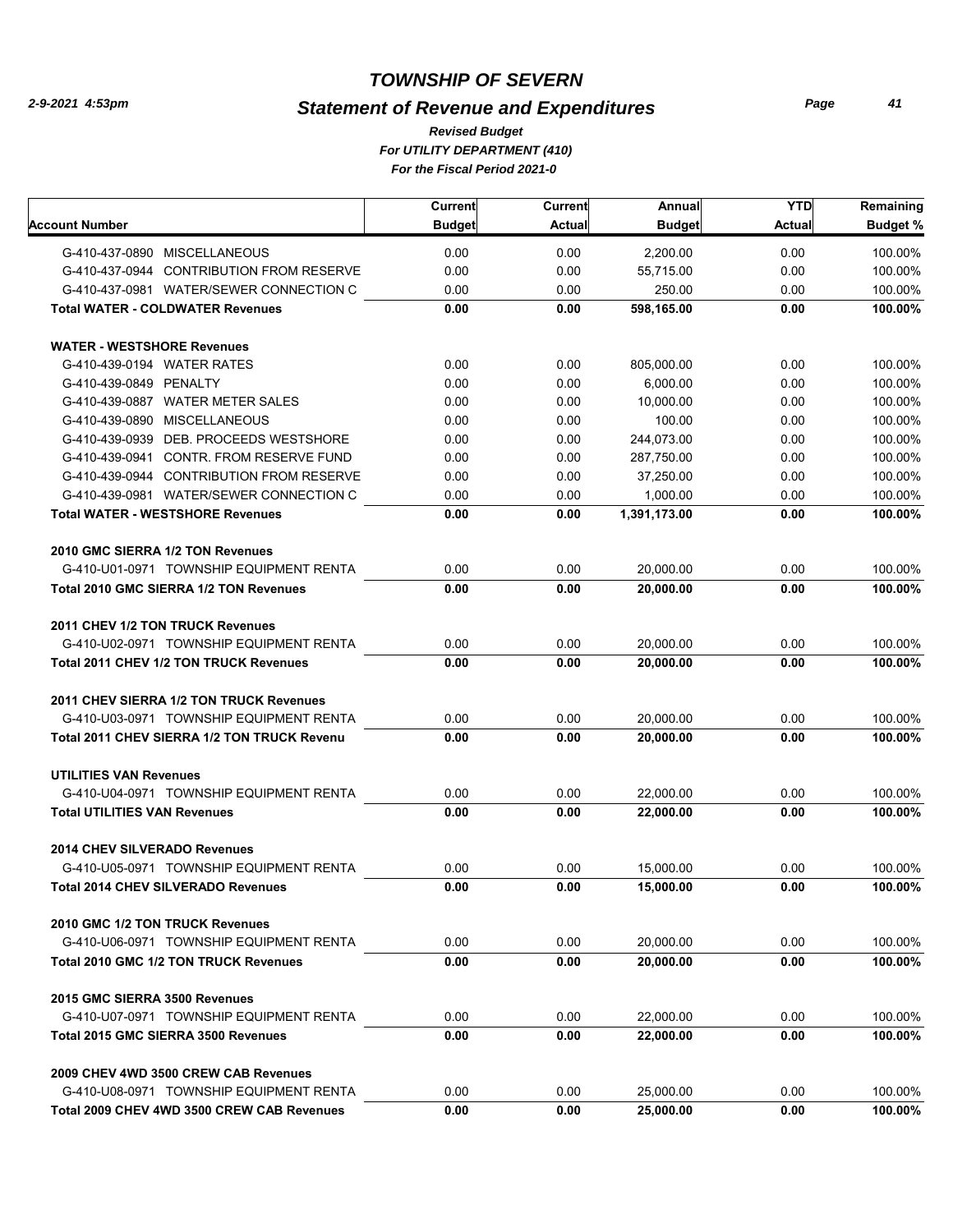## *Statement of Revenue and Expenditures*

*Revised Budget*

*For UTILITY DEPARTMENT (410)*

*For the Fiscal Period 2021-0* 

| <b>Account Number</b>                    |                                                                                  | Current<br><b>Budget</b> | Current<br><b>Actual</b> | Annual<br><b>Budget</b> | <b>YTD</b><br><b>Actual</b> | Remaining<br><b>Budget %</b> |
|------------------------------------------|----------------------------------------------------------------------------------|--------------------------|--------------------------|-------------------------|-----------------------------|------------------------------|
| <b>Total UTILITY DEPARTMENT Revenues</b> |                                                                                  | \$<br>$0.00$ \$          | $0.00$ \$                | 4,781,078.00 \$         | 0.00                        | 100.00%                      |
| <b>Expenditures</b>                      |                                                                                  |                          |                          |                         |                             |                              |
|                                          |                                                                                  |                          |                          |                         |                             |                              |
|                                          | <b>ADMINISTRATION-GENERAL Expenditures</b>                                       |                          |                          |                         |                             |                              |
|                                          | G-410-103-5610 CONTR. TO RESERVE                                                 | \$<br>$0.00$ \$          | $0.00$ \$                | 106,900.00 \$           | 0.00                        | 100.00%                      |
|                                          | <b>Total ADMINISTRATION-GENERAL Expenditures</b>                                 | 0.00                     | 0.00                     | 106,900.00              | 0.00                        | 100.00%                      |
| <b>SEWER - WASHAGO Expenditures</b>      |                                                                                  |                          |                          |                         |                             |                              |
|                                          | G-410-411-1110 REGULAR SALARIES & WAGES                                          | 0.00                     | 0.00                     | 25,000.00               | 0.00                        | 100.00%                      |
|                                          | G-410-411-1130 OVERTIME-SHIFT-RECAL ETC.                                         | 0.00                     | 0.00                     | 1,000.00                | 0.00                        | 100.00%                      |
|                                          | G-410-411-1140 VACATION / SICK TIME / LIEU / S                                   | 0.00                     | 0.00                     | 5,000.00                | 0.00                        | 100.00%                      |
| G-410-411-1141 ON CALL                   |                                                                                  | 0.00                     | 0.00                     | 800.00                  | 0.00                        | 100.00%                      |
|                                          | G-410-411-1155 NON TAXABLE - MEALS / UNIFO                                       | 0.00                     | 0.00                     | 200.00                  | 0.00                        | 100.00%                      |
|                                          | G-410-411-1161 EMPLOYER HEALTH TAX                                               | 0.00                     | 0.00                     | 600.00                  | 0.00                        | 100.00%                      |
| G-410-411-1162 C.P.P.                    |                                                                                  | 0.00                     | 0.00                     | 1,100.00                | 0.00                        | 100.00%                      |
| G-410-411-1163 E.I.                      |                                                                                  | 0.00                     | 0.00                     | 400.00                  | 0.00                        | 100.00%                      |
| G-410-411-1164 O.M.E.R.S.                |                                                                                  | 0.00                     | 0.00                     | 3,300.00                | 0.00                        | 100.00%                      |
|                                          | G-410-411-1165 GROUP LIFE INSURANCE                                              | 0.00                     | 0.00                     | 3,600.00                | 0.00                        | 100.00%                      |
|                                          | G-410-411-1167 WORKPLACE SAFETY INSURAN                                          | 0.00                     | 0.00                     | 900.00                  | 0.00                        | 100.00%                      |
|                                          | G-410-411-2220 BUILDING & PROPERTY MAINT                                         | 0.00                     | 0.00                     | 3,000.00                | 0.00                        | 100.00%                      |
|                                          | G-410-411-2227 SEWER INFILTRATION LINES                                          | 0.00                     | 0.00                     | 5,000.00                | 0.00                        | 100.00%                      |
| G-410-411-2418 SULPHATE                  |                                                                                  | 0.00                     | 0.00                     | 5,000.00                | 0.00                        | 100.00%                      |
|                                          | G-410-411-2610 MISC OFFICE SUPPLIES                                              | 0.00                     | 0.00                     | 500.00                  | 0.00                        | 100.00%                      |
| G-410-411-2810 HYDRO                     |                                                                                  | 0.00                     | 0.00                     | 2,500.00                | 0.00                        | 100.00%                      |
|                                          | G-410-411-2900 SAFETY EQUIPMENT                                                  | 0.00                     | 0.00                     | 500.00                  | 0.00                        | 100.00%                      |
| G-410-411-2910 UNIFORMS                  |                                                                                  | 0.00                     | 0.00                     | 280.00                  | 0.00                        | 100.00%                      |
|                                          | G-410-411-2995 MISCELLANEOUS                                                     | 0.00                     | 0.00                     | 100.00                  | 0.00                        | 100.00%                      |
| G-410-411-3110 MILEAGE                   |                                                                                  | 0.00                     | 0.00                     | 100.00                  | 0.00                        | 100.00%                      |
|                                          | G-410-411-3140 MEMBERSHIPS                                                       | 0.00                     | 0.00                     | 200.00                  | 0.00                        | 100.00%                      |
|                                          | G-410-411-3150 TRAINING COURSE EXPENSES                                          | 0.00                     | 0.00                     | 1,000.00                | 0.00                        | 100.00%                      |
|                                          | G-410-411-3205 JOINT HEALTH & SAFETY                                             | 0.00                     | 0.00                     | 100.00                  | 0.00                        | 100.00%                      |
| G-410-411-3220 TELEPHONE                 |                                                                                  | 0.00                     | 0.00                     | 4,200.00                | 0.00                        | 100.00%                      |
| G-410-411-3230 ADVERTISING               |                                                                                  | 0.00                     | 0.00                     | 100.00                  | 0.00                        | 100.00%                      |
|                                          | G-410-411-3360 CONSULTANTS                                                       | 0.00                     | 0.00                     | 1,500.00                | 0.00                        | 100.00%                      |
|                                          | G-410-411-3392 M.O.E. TESTING                                                    | 0.00                     | 0.00                     | 3,000.00                | 0.00                        | 100.00%                      |
|                                          | G-410-411-3420 EQUIPMENT REPAIR & MAINTEN                                        | 0.00                     | 0.00                     | 47,500.00               | 0.00                        | 100.00%                      |
|                                          | G-410-411-3910 INSURANCE PREMIUMS                                                | 0.00                     | 0.00                     | 5,900.00                | 0.00                        | 100.00%                      |
|                                          | G-410-411-5155 CAPITAL EXPENDITURES                                              | 0.00                     | 0.00                     | 50,000.00               | 0.00                        | 100.00%                      |
|                                          | G-410-411-7970 INTERNAL DEPT EXPENDITURE                                         | 0.00                     | 0.00                     | 2,000.00                | 0.00                        | 100.00%                      |
|                                          | G-410-411-7981 TOWNSHIP VEHICLE RENTAL                                           | 0.00                     | 0.00                     | 7,000.00                | 0.00                        | 100.00%                      |
|                                          | <b>Total SEWER - WASHAGO Expenditures</b>                                        | 0.00                     | 0.00                     | 181,380.00              | 0.00                        | 100.00%                      |
|                                          |                                                                                  |                          |                          |                         |                             |                              |
|                                          | <b>SEWER - COLDWATER Expenditures</b><br>G-410-412-1110 REGULAR SALARIES & WAGES | 0.00                     | 0.00                     | 93,600.00               | 0.00                        | 100.00%                      |
|                                          | G-410-412-1120 PART-TIME SALARIES & WAGES                                        | 0.00                     | 0.00                     | 4,200.00                | 0.00                        | 100.00%                      |
|                                          |                                                                                  |                          |                          |                         |                             |                              |
|                                          | G-410-412-1130 OVERTIME-SHIFT-RECAL ETC.                                         | 0.00                     | 0.00                     | 11,100.00               | 0.00                        | 100.00%<br>100.00%           |
|                                          | G-410-412-1140 VACATION / SICK TIME / LIEU / S                                   | 0.00                     | 0.00                     | 9,000.00                | 0.00                        |                              |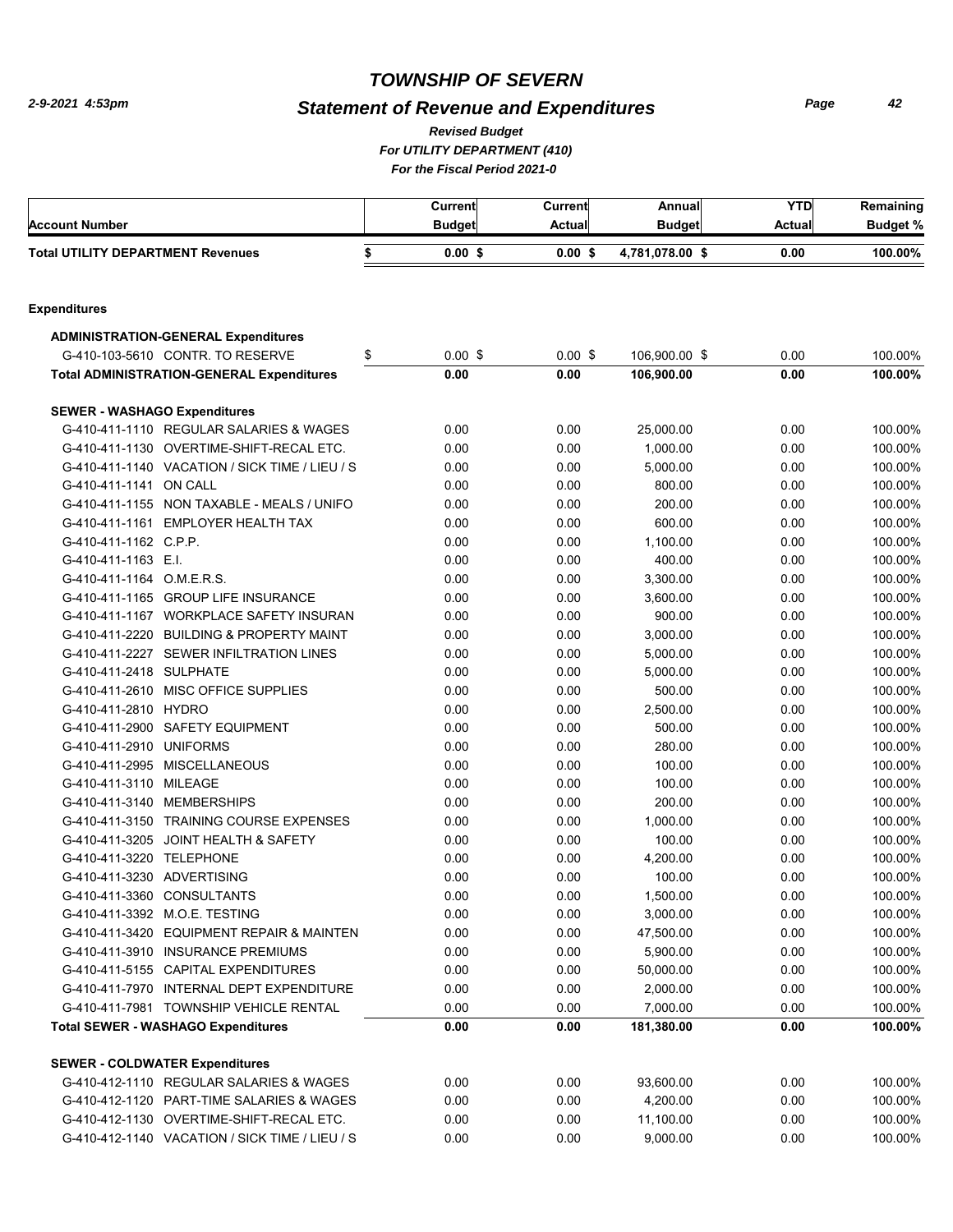## *Statement of Revenue and Expenditures*

*For UTILITY DEPARTMENT (410) For the Fiscal Period 2021-0 Revised Budget*

|                              |                                                | Current       | Current       | Annual        | <b>YTD</b>    | Remaining       |
|------------------------------|------------------------------------------------|---------------|---------------|---------------|---------------|-----------------|
| <b>Account Number</b>        |                                                | <b>Budget</b> | <b>Actual</b> | <b>Budget</b> | <b>Actual</b> | <b>Budget %</b> |
| G-410-412-1141 ON CALL       |                                                | 0.00          | 0.00          | 1,500.00      | 0.00          | 100.00%         |
|                              | G-410-412-1155 NON TAXABLE - MEALS / UNIFO     | 0.00          | 0.00          | 400.00        | 0.00          | 100.00%         |
|                              | G-410-412-1161 EMPLOYER HEALTH TAX             | 0.00          | 0.00          | 2.200.00      | 0.00          | 100.00%         |
| G-410-412-1162 C.P.P.        |                                                | 0.00          | 0.00          | 4,100.00      | 0.00          | 100.00%         |
| G-410-412-1163 E.I.          |                                                | 0.00          | 0.00          | 1,400.00      | 0.00          | 100.00%         |
| G-410-412-1164 O.M.E.R.S.    |                                                | 0.00          | 0.00          | 12,300.00     | 0.00          | 100.00%         |
|                              | G-410-412-1165 GROUP LIFE INSURANCE            | 0.00          | 0.00          | 13,400.00     | 0.00          | 100.00%         |
|                              | G-410-412-1167 WORKPLACE SAFETY INSURAN        | 0.00          | 0.00          | 3,600.00      | 0.00          | 100.00%         |
|                              | G-410-412-2220 BUILDING & PROPERTY MAINT       | 0.00          | 0.00          | 15,000.00     | 0.00          | 100.00%         |
|                              | G-410-412-2227 SEWER INFILTRATION LINES        | 0.00          | 0.00          | 25,000.00     | 0.00          | 100.00%         |
| G-410-412-2310 FUEL - DIESEL |                                                | 0.00          | 0.00          | 500.00        | 0.00          | 100.00%         |
| G-410-412-2418 SULPHATE      |                                                | 0.00          | 0.00          | 24,000.00     | 0.00          | 100.00%         |
|                              | G-410-412-2610 MISC OFFICE SUPPLIES            | 0.00          | 0.00          | 500.00        | 0.00          | 100.00%         |
| G-410-412-2810 HYDRO         |                                                | 0.00          | 0.00          | 100,000.00    | 0.00          | 100.00%         |
| G-410-412-2830 NATURAL GAS   |                                                | 0.00          | 0.00          | 2,100.00      | 0.00          | 100.00%         |
|                              | G-410-412-2900 SAFETY EQUIPMENT                | 0.00          | 0.00          | 2,000.00      | 0.00          | 100.00%         |
| G-410-412-2910 UNIFORMS      |                                                | 0.00          | 0.00          | 520.00        | 0.00          | 100.00%         |
| G-410-412-3110 MILEAGE       |                                                | 0.00          | 0.00          | 100.00        | 0.00          | 100.00%         |
|                              | G-410-412-3140 MEMBERSHIPS                     | 0.00          | 0.00          | 300.00        | 0.00          | 100.00%         |
|                              | G-410-412-3150 TRAINING COURSE EXPENSES        | 0.00          | 0.00          | 1,500.00      | 0.00          | 100.00%         |
|                              | G-410-412-3205 JOINT HEALTH & SAFETY           | 0.00          | 0.00          | 100.00        | 0.00          | 100.00%         |
| G-410-412-3220 TELEPHONE     |                                                | 0.00          | 0.00          | 9,400.00      | 0.00          | 100.00%         |
| G-410-412-3230 ADVERTISING   |                                                | 0.00          | 0.00          | 130.00        | 0.00          | 100.00%         |
| G-410-412-3326 SLUDGE        |                                                | 0.00          | 0.00          | 10,000.00     | 0.00          | 100.00%         |
|                              | G-410-412-3360 CONSULTANTS                     | 0.00          | 0.00          | 2,500.00      | 0.00          | 100.00%         |
|                              | G-410-412-3392 M.O.E. TESTING                  | 0.00          | 0.00          | 10,000.00     | 0.00          | 100.00%         |
|                              | G-410-412-3420 EQUIPMENT REPAIR & MAINTEN      | 0.00          | 0.00          | 131,200.00    | 0.00          | 100.00%         |
|                              | G-410-412-3995 PIL - SEVERN PORTION            | 0.00          | 0.00          | 11,000.00     | 0.00          | 100.00%         |
|                              | G-410-412-5155 CAPITAL EXPENDITURES            | 0.00          | 0.00          | 310,000.00    | 0.00          | 100.00%         |
|                              | G-410-412-7970 INTERNAL DEPT EXPENDITURE       | 0.00          | 0.00          | 2,000.00      | 0.00          | 100.00%         |
|                              | G-410-412-7981 TOWNSHIP VEHICLE RENTAL         | 0.00          | 0.00          | 25,000.00     | 0.00          | 100.00%         |
|                              | <b>Total SEWER - COLDWATER Expenditures</b>    | 0.00          | 0.00          | 839,650.00    | 0.00          | 100.00%         |
|                              |                                                |               |               |               |               |                 |
|                              | <b>SEWER - WESTSHORE Expenditures</b>          |               |               |               |               |                 |
|                              | G-410-414-1110 REGULAR SALARIES & WAGES        | 0.00          | 0.00          | 93,600.00     | 0.00          | 100.00%         |
|                              | G-410-414-1120 PART-TIME SALARIES & WAGES      | 0.00          | 0.00          | 4,200.00      | 0.00          | 100.00%         |
|                              | G-410-414-1130 OVERTIME-SHIFT-RECAL ETC.       | 0.00          | 0.00          | 13,000.00     | 0.00          | 100.00%         |
|                              | G-410-414-1140 VACATION / SICK TIME / LIEU / S | 0.00          | 0.00          | 14,000.00     | 0.00          | 100.00%         |
| G-410-414-1141 ON CALL       |                                                | 0.00          | 0.00          | 2,300.00      | 0.00          | 100.00%         |
|                              | G-410-414-1155 NON TAXABLE - MEALS / UNIFO     | 0.00          | 0.00          | 600.00        | 0.00          | 100.00%         |
|                              | G-410-414-1161 EMPLOYER HEALTH TAX             | 0.00          | 0.00          | 2,200.00      | 0.00          | 100.00%         |
| G-410-414-1162 C.P.P.        |                                                | 0.00          | 0.00          | 4,100.00      | 0.00          | 100.00%         |
| G-410-414-1163 E.I.          |                                                | 0.00          | 0.00          | 1,400.00      | 0.00          | 100.00%         |
| G-410-414-1164 O.M.E.R.S.    |                                                | 0.00          | 0.00          | 12,300.00     | 0.00          | 100.00%         |
|                              | G-410-414-1165 GROUP LIFE INSURANCE            | 0.00          | 0.00          | 13,400.00     | 0.00          | 100.00%         |
|                              | G-410-414-1167 WORKPLACE SAFETY INSURAN        | 0.00          | 0.00          | 3,600.00      | 0.00          | 100.00%         |
|                              | G-410-414-2220 BUILDING & PROPERTY MAINT       | 0.00          | 0.00          | 10,000.00     | 0.00          | 100.00%         |
|                              | G-410-414-2227 SEWER INFILTRATION LINES        | 0.00          | 0.00          | 25,000.00     | 0.00          | 100.00%         |
|                              | G-410-414-2310 FUEL - DIESEL                   | 0.00          | 0.00          | 500.00        | 0.00          | 100.00%         |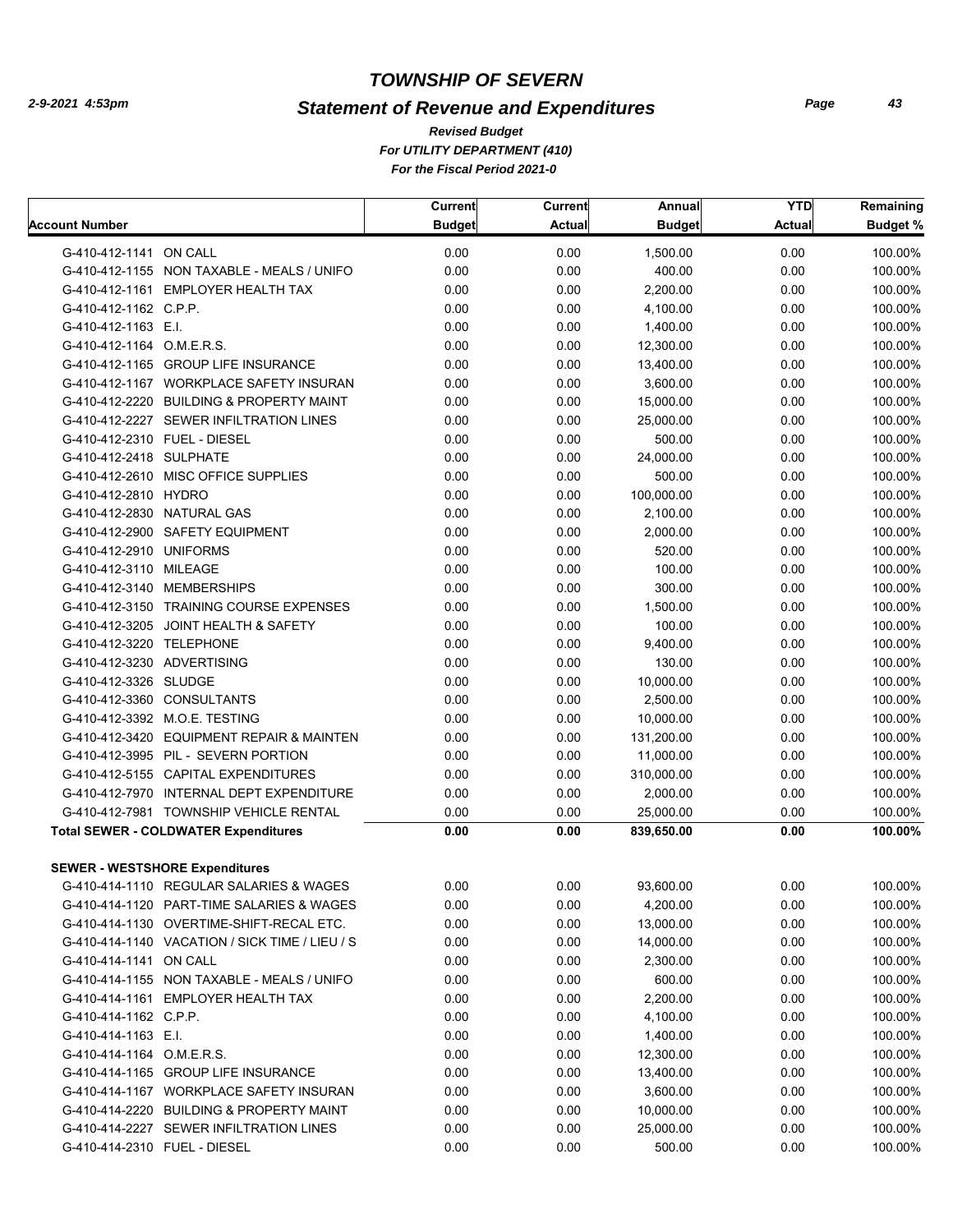## *Statement of Revenue and Expenditures*

*For UTILITY DEPARTMENT (410) For the Fiscal Period 2021-0 Revised Budget*

|                                                | Current       | Current       | Annual        | <b>YTD</b>    | Remaining       |
|------------------------------------------------|---------------|---------------|---------------|---------------|-----------------|
| Account Number                                 | <b>Budget</b> | <b>Actual</b> | <b>Budget</b> | <b>Actual</b> | <b>Budget %</b> |
| G-410-414-2418 SULPHATE                        | 0.00          | 0.00          | 29,000.00     | 0.00          | 100.00%         |
| G-410-414-2419 CHEMICALS                       | 0.00          | 0.00          | 2,500.00      | 0.00          | 100.00%         |
| G-410-414-2610 MISC OFFICE SUPPLIES            | 0.00          | 0.00          | 500.00        | 0.00          | 100.00%         |
| G-410-414-2810 HYDRO                           | 0.00          | 0.00          | 84,000.00     | 0.00          | 100.00%         |
| G-410-414-2830 NATURAL GAS                     | 0.00          | 0.00          | 7,600.00      | 0.00          | 100.00%         |
| G-410-414-2900 SAFETY EQUIPMENT                | 0.00          | 0.00          | 2,000.00      | 0.00          | 100.00%         |
| G-410-414-2910 UNIFORMS                        | 0.00          | 0.00          | 800.00        | 0.00          | 100.00%         |
| G-410-414-3110 MILEAGE                         | 0.00          | 0.00          | 200.00        | 0.00          | 100.00%         |
| G-410-414-3140 MEMBERSHIPS                     | 0.00          | 0.00          | 600.00        | 0.00          | 100.00%         |
| G-410-414-3150 TRAINING COURSE EXPENSES        | 0.00          | 0.00          | 1,700.00      | 0.00          | 100.00%         |
| G-410-414-3205 JOINT HEALTH & SAFETY           | 0.00          | 0.00          | 100.00        | 0.00          | 100.00%         |
| G-410-414-3220 TELEPHONE                       | 0.00          | 0.00          | 14,500.00     | 0.00          | 100.00%         |
| G-410-414-3230 ADVERTISING                     | 0.00          | 0.00          | 200.00        | 0.00          | 100.00%         |
| G-410-414-3320 LEGAL                           | 0.00          | 0.00          | 2,000.00      | 0.00          | 100.00%         |
| G-410-414-3326 SLUDGE                          | 0.00          | 0.00          | 40,000.00     | 0.00          | 100.00%         |
| G-410-414-3360 CONSULTANTS                     | 0.00          | 0.00          | 3,500.00      | 0.00          | 100.00%         |
| G-410-414-3392 M.O.E. TESTING                  | 0.00          | 0.00          | 10,200.00     | 0.00          | 100.00%         |
| G-410-414-3420 EQUIPMENT REPAIR & MAINTEN      | 0.00          | 0.00          | 158,000.00    | 0.00          | 100.00%         |
| G-410-414-3910 INSURANCE PREMIUMS              | 0.00          | 0.00          | 2,800.00      | 0.00          | 100.00%         |
| G-410-414-3995 PIL - SEVERN PORTION            | 0.00          | 0.00          | 3,000.00      | 0.00          | 100.00%         |
| G-410-414-4210 DEBENTURE PAYMENTS-PRINC.       | 0.00          | 0.00          | 366,110.00    | 0.00          | 100.00%         |
| G-410-414-5155 CAPITAL EXPENDITURES            | 0.00          | 0.00          | 117,000.00    | 0.00          | 100.00%         |
| G-410-414-7970 INTERNAL DEPT EXPENDITURE       | 0.00          | 0.00          | 7,000.00      | 0.00          | 100.00%         |
| G-410-414-7981 TOWNSHIP VEHICLE RENTAL         | 0.00          | 0.00          | 25,000.00     | 0.00          | 100.00%         |
| <b>Total SEWER - WESTSHORE Expenditures</b>    | 0.00          | 0.00          | 1,078,510.00  | 0.00          | 100.00%         |
|                                                |               |               |               |               |                 |
| <b>WATER - WASHAGO AREA Expenditures</b>       |               |               |               |               |                 |
| G-410-431-1110 REGULAR SALARIES & WAGES        | 0.00          | 0.00          | 62,400.00     | 0.00          | 100.00%         |
| G-410-431-1120 PART-TIME SALARIES & WAGES      | 0.00          | 0.00          | 2,800.00      | 0.00          | 100.00%         |
| G-410-431-1130 OVERTIME-SHIFT-RECAL ETC.       | 0.00          | 0.00          | 5,200.00      | 0.00          | 100.00%         |
| G-410-431-1140 VACATION / SICK TIME / LIEU / S | 0.00          | 0.00          | 6,200.00      | 0.00          | 100.00%         |
| G-410-431-1141 ON CALL                         | 0.00          | 0.00          | 1,000.00      | 0.00          | 100.00%         |
| G-410-431-1155 NON TAXABLE - MEALS / UNIFO     | 0.00          | 0.00          | 250.00        | 0.00          | 100.00%         |
| G-410-431-1161 EMPLOYER HEALTH TAX             | 0.00          | 0.00          | 1,500.00      | 0.00          | 100.00%         |
| G-410-431-1162 C.P.P.                          | 0.00          | 0.00          | 2,700.00      | 0.00          | 100.00%         |
| G-410-431-1163 E.I.                            | 0.00          | 0.00          | 900.00        | 0.00          | 100.00%         |
| G-410-431-1164 O.M.E.R.S.                      | 0.00          | 0.00          | 8,200.00      | 0.00          | 100.00%         |
| G-410-431-1165 GROUP LIFE INSURANCE            | 0.00          | 0.00          | 8,900.00      | 0.00          | 100.00%         |
| G-410-431-1167 WORKPLACE SAFETY INSURAN        | 0.00          | 0.00          | 2,400.00      | 0.00          | 100.00%         |
| G-410-431-2220 BUILDING & PROPERTY MAINT       | 0.00          | 0.00          | 6,000.00      | 0.00          | 100.00%         |
| G-410-431-2418 SULPHATE                        | 0.00          | 0.00          | 750.00        | 0.00          | 100.00%         |
| G-410-431-2419 CHEMICALS                       | 0.00          | 0.00          | 15,000.00     | 0.00          | 100.00%         |
| G-410-431-2610 MISC OFFICE SUPPLIES            | 0.00          | 0.00          | 500.00        | 0.00          | 100.00%         |
| G-410-431-2810 HYDRO                           | 0.00          | 0.00          | 21,000.00     | 0.00          | 100.00%         |
| G-410-431-2835 PROPANE                         | 0.00          | 0.00          | 1,000.00      | 0.00          | 100.00%         |
| G-410-431-2900 SAFETY EQUIPMENT                | 0.00          | 0.00          | 1,000.00      | 0.00          | 100.00%         |
| G-410-431-2910 UNIFORMS                        | 0.00          | 0.00          | 360.00        | 0.00          | 100.00%         |
| G-410-431-3110 MILEAGE                         | 0.00          | 0.00          | 100.00        | 0.00          | 100.00%         |
| G-410-431-3140 MEMBERSHIPS                     | 0.00          | 0.00          | 500.00        | 0.00          | 100.00%         |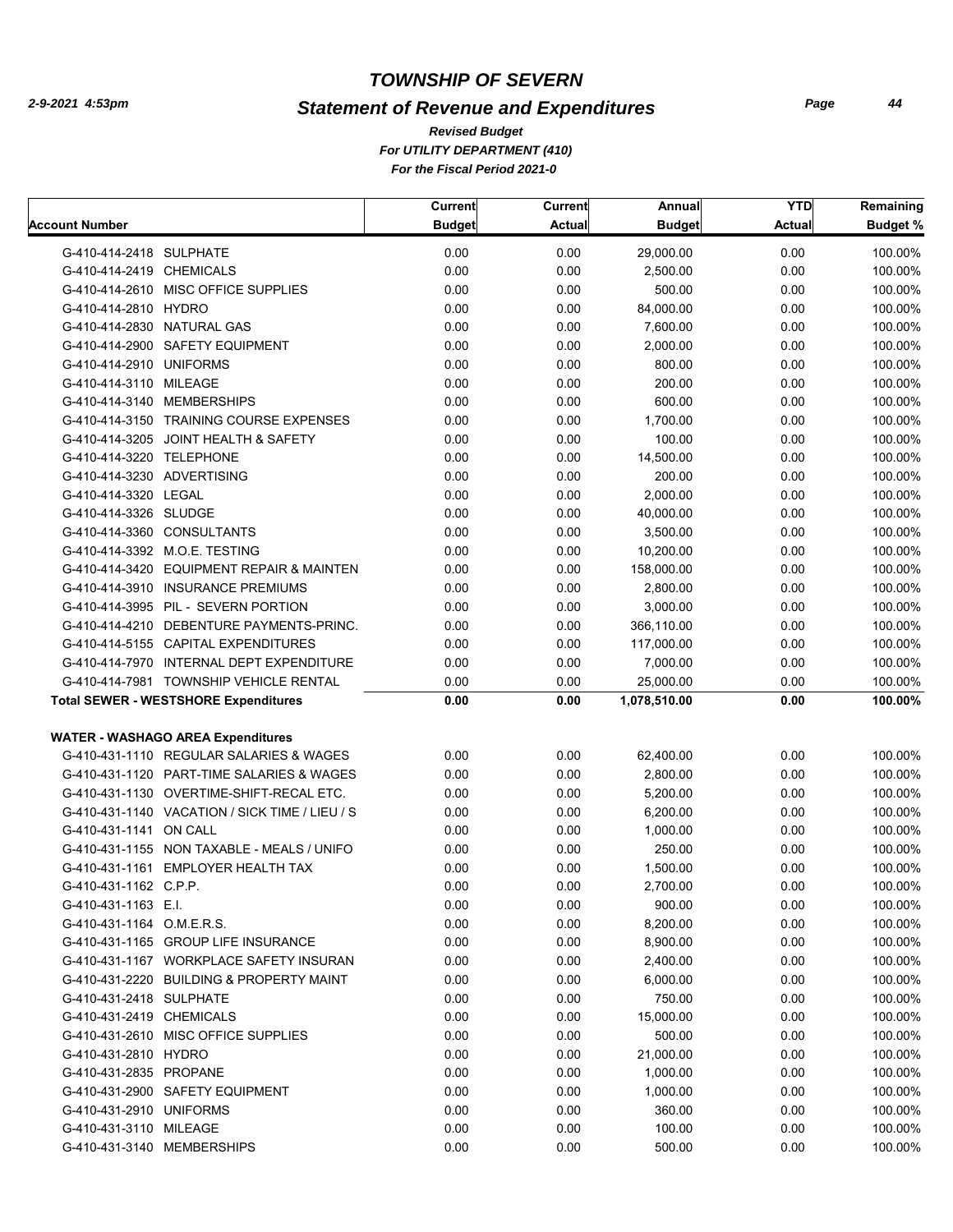## *Statement of Revenue and Expenditures*

*For UTILITY DEPARTMENT (410) For the Fiscal Period 2021-0 Revised Budget*

|                            |                                                 | Current       | <b>Current</b> | Annual        | <b>YTD</b>    | Remaining       |
|----------------------------|-------------------------------------------------|---------------|----------------|---------------|---------------|-----------------|
| Account Number             |                                                 | <b>Budget</b> | <b>Actual</b>  | <b>Budget</b> | <b>Actual</b> | <b>Budget %</b> |
|                            | G-410-431-3150 TRAINING COURSE EXPENSES         | 0.00          | 0.00           | 1,700.00      | 0.00          | 100.00%         |
|                            | G-410-431-3205 JOINT HEALTH & SAFETY            | 0.00          | 0.00           | 100.00        | 0.00          | 100.00%         |
| G-410-431-3220 TELEPHONE   |                                                 | 0.00          | 0.00           | 3,800.00      | 0.00          | 100.00%         |
| G-410-431-3230 ADVERTISING |                                                 | 0.00          | 0.00           | 100.00        | 0.00          | 100.00%         |
|                            | G-410-431-3360 CONSULTANTS                      | 0.00          | 0.00           | 2,000.00      | 0.00          | 100.00%         |
|                            | G-410-431-3392 M.O.E. TESTING                   | 0.00          | 0.00           | 8,000.00      | 0.00          | 100.00%         |
|                            | G-410-431-3420 EQUIPMENT REPAIR & MAINTEN       | 0.00          | 0.00           | 40,000.00     | 0.00          | 100.00%         |
|                            | G-410-431-3579 SOURCE WATER PROTECTION          | 0.00          | 0.00           | 3,150.00      | 0.00          | 100.00%         |
|                            | G-410-431-3910 INSURANCE PREMIUMS               | 0.00          | 0.00           | 6,100.00      | 0.00          | 100.00%         |
|                            | G-410-431-3995 PIL - SEVERN PORTION             | 0.00          | 0.00           | 2,000.00      | 0.00          | 100.00%         |
|                            | G-410-431-5155 CAPITAL EXPENDITURES             | 0.00          | 0.00           | 115,200.00    | 0.00          | 100.00%         |
|                            | G-410-431-7970 INTERNAL DEPT EXPENDITURE        | 0.00          | 0.00           | 2,000.00      | 0.00          | 100.00%         |
|                            | G-410-431-7981 TOWNSHIP VEHICLE RENTAL          | 0.00          | 0.00           | 15,000.00     | 0.00          | 100.00%         |
|                            | <b>Total WATER - WASHAGO AREA Expenditures</b>  | 0.00          | 0.00           | 347,810.00    | 0.00          | 100.00%         |
|                            | <b>WATER - BASS LAKE WOODLANDS Expenditures</b> |               |                |               |               |                 |
|                            | G-410-432-1110 REGULAR SALARIES & WAGES         | 0.00          | 0.00           | 62,400.00     | 0.00          | 100.00%         |
|                            | G-410-432-1120 PART-TIME SALARIES & WAGES       | 0.00          | 0.00           | 2,800.00      | 0.00          | 100.00%         |
|                            | G-410-432-1130 OVERTIME-SHIFT-RECAL ETC.        | 0.00          | 0.00           | 3,900.00      | 0.00          | 100.00%         |
|                            | G-410-432-1140 VACATION / SICK TIME / LIEU / S  | 0.00          | 0.00           | 3,500.00      | 0.00          | 100.00%         |
| G-410-432-1141 ON CALL     |                                                 | 0.00          | 0.00           | 600.00        | 0.00          | 100.00%         |
|                            | G-410-432-1155 NON TAXABLE - MEALS / UNIFO      | 0.00          | 0.00           | 150.00        | 0.00          | 100.00%         |
|                            | G-410-432-1161 EMPLOYER HEALTH TAX              | 0.00          | 0.00           | 1,500.00      | 0.00          | 100.00%         |
| G-410-432-1162 C.P.P.      |                                                 | 0.00          | 0.00           | 2,700.00      | 0.00          | 100.00%         |
| G-410-432-1163 E.I.        |                                                 | 0.00          | 0.00           | 900.00        | 0.00          | 100.00%         |
| G-410-432-1164 O.M.E.R.S.  |                                                 | 0.00          | 0.00           | 8,200.00      | 0.00          | 100.00%         |
|                            | G-410-432-1165 GROUP LIFE INSURANCE             | 0.00          | 0.00           | 8,900.00      | 0.00          | 100.00%         |
|                            | G-410-432-1167 WORKPLACE SAFETY INSURAN         | 0.00          | 0.00           | 2,400.00      | 0.00          | 100.00%         |
|                            | G-410-432-2220 BUILDING & PROPERTY MAINT        | 0.00          | 0.00           | 6,000.00      | 0.00          | 100.00%         |
| G-410-432-2419 CHEMICALS   |                                                 | 0.00          | 0.00           | 1,100.00      | 0.00          | 100.00%         |
|                            | G-410-432-2610 MISC OFFICE SUPPLIES             | 0.00          | 0.00           | 300.00        | 0.00          | 100.00%         |
| G-410-432-2810 HYDRO       |                                                 | 0.00          | 0.00           | 10,000.00     | 0.00          | 100.00%         |
| G-410-432-2835 PROPANE     |                                                 | 0.00          | 0.00           | 1,100.00      | 0.00          | 100.00%         |
|                            | G-410-432-2900 SAFETY EQUIPMENT                 | 0.00          | 0.00           | 1,000.00      | 0.00          | 100.00%         |
| G-410-432-2910 UNIFORMS    |                                                 | 0.00          | 0.00           | 200.00        | 0.00          | 100.00%         |
| G-410-432-3110 MILEAGE     |                                                 | 0.00          | 0.00           | 100.00        | 0.00          | 100.00%         |
|                            | G-410-432-3140 MEMBERSHIPS                      | 0.00          | 0.00           | 350.00        | 0.00          | 100.00%         |
|                            | G-410-432-3150 TRAINING COURSE EXPENSES         | 0.00          | 0.00           | 1,500.00      | 0.00          | 100.00%         |
|                            | G-410-432-3205 JOINT HEALTH & SAFETY            | 0.00          | 0.00           | 100.00        | 0.00          | 100.00%         |
| G-410-432-3220 TELEPHONE   |                                                 | 0.00          | 0.00           | 2,900.00      | 0.00          | 100.00%         |
| G-410-432-3230 ADVERTISING |                                                 | 0.00          | 0.00           | 50.00         | 0.00          | 100.00%         |
|                            | G-410-432-3360 CONSULTANTS                      | 0.00          | 0.00           | 1,000.00      | 0.00          | 100.00%         |
|                            | G-410-432-3392 M.O.E. TESTING                   | 0.00          | 0.00           | 6,000.00      | 0.00          | 100.00%         |
|                            | G-410-432-3420 EQUIPMENT REPAIR & MAINTEN       | 0.00          | 0.00           | 27,900.00     | 0.00          | 100.00%         |
|                            | G-410-432-3579 SOURCE WATER PROTECTION          | 0.00          | 0.00           | 630.00        | 0.00          | 100.00%         |
|                            | G-410-432-3910 INSURANCE PREMIUMS               | 0.00          | 0.00           | 5,000.00      | 0.00          | 100.00%         |
|                            | G-410-432-3995 PIL - SEVERN PORTION             | 0.00          | 0.00           | 900.00        | 0.00          | 100.00%         |
|                            | G-410-432-5155 CAPITAL EXPENDITURES             | 0.00          | 0.00           | 202,500.00    | 0.00          | 100.00%         |
|                            | G-410-432-7970 INTERNAL DEPT EXPENDITURE        | 0.00          | 0.00           | 2,000.00      | 0.00          | 100.00%         |
|                            |                                                 |               |                |               |               |                 |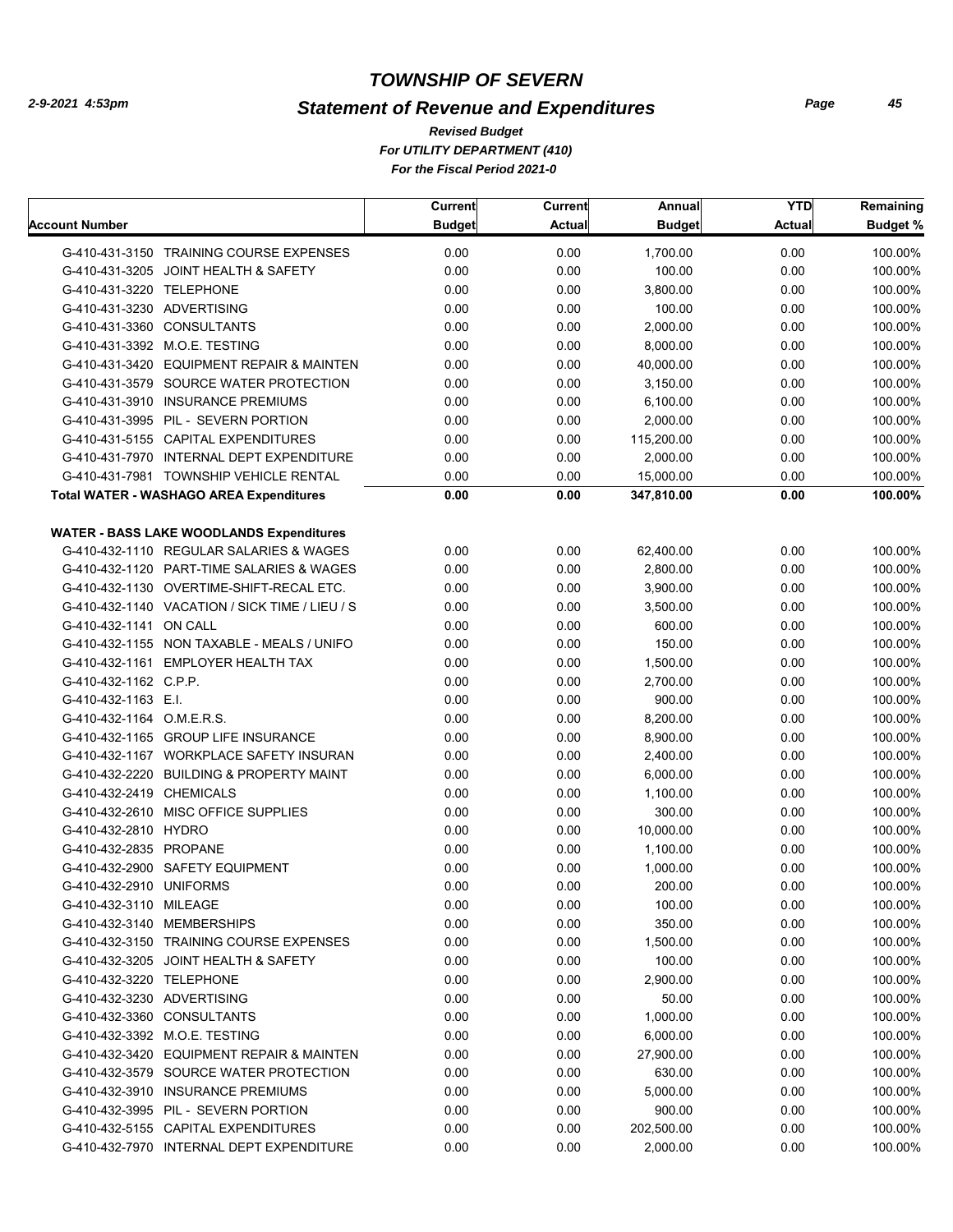## *Statement of Revenue and Expenditures*

*For UTILITY DEPARTMENT (410) For the Fiscal Period 2021-0 Revised Budget*

| <b>Account Number</b>      |                                                                            | <b>Current</b><br><b>Budget</b> | Current<br><b>Actual</b> | Annual<br><b>Budget</b> | <b>YTD</b><br><b>Actual</b> | Remaining<br><b>Budget %</b> |
|----------------------------|----------------------------------------------------------------------------|---------------------------------|--------------------------|-------------------------|-----------------------------|------------------------------|
|                            | G-410-432-7981 TOWNSHIP VEHICLE RENTAL                                     | 0.00                            | 0.00                     | 10,000.00               | 0.00                        | 100.00%                      |
|                            | <b>Total WATER - BASS LAKE WOODLANDS Expendi</b>                           | 0.00                            | 0.00                     | 378,580.00              | 0.00                        | 100.00%                      |
|                            |                                                                            |                                 |                          |                         |                             |                              |
|                            | <b>WATER - SEVERN ESTATES Expenditures</b>                                 |                                 |                          |                         |                             |                              |
|                            | G-410-434-1110 REGULAR SALARIES & WAGES                                    | 0.00                            | 0.00                     | 31,200.00               | 0.00                        | 100.00%                      |
|                            | G-410-434-1120 PART-TIME SALARIES & WAGES                                  | 0.00                            | 0.00                     | 1,400.00                | 0.00                        | 100.00%                      |
|                            | G-410-434-1130 OVERTIME-SHIFT-RECAL ETC.                                   | 0.00                            | 0.00                     | 3.250.00                | 0.00                        | 100.00%                      |
|                            | G-410-434-1140 VACATION / SICK TIME / LIEU / S                             | 0.00                            | 0.00                     | 800.00                  | 0.00                        | 100.00%                      |
| G-410-434-1141 ON CALL     |                                                                            | 0.00                            | 0.00                     | 100.00                  | 0.00                        | 100.00%                      |
|                            | G-410-434-1155 NON TAXABLE - MEALS / UNIFO                                 | 0.00                            | 0.00                     | 50.00                   | 0.00                        | 100.00%                      |
|                            | G-410-434-1161 EMPLOYER HEALTH TAX                                         | 0.00                            | 0.00                     | 700.00                  | 0.00                        | 100.00%                      |
| G-410-434-1162 C.P.P.      |                                                                            | 0.00                            | 0.00                     | 1,400.00                | 0.00                        | 100.00%                      |
| G-410-434-1163 E.I.        |                                                                            | 0.00                            | 0.00                     | 500.00                  | 0.00                        | 100.00%                      |
| G-410-434-1164 O.M.E.R.S.  |                                                                            | 0.00                            | 0.00                     | 4,100.00                | 0.00                        | 100.00%                      |
|                            | G-410-434-1165 GROUP LIFE INSURANCE                                        | 0.00                            | 0.00                     | 4,500.00                | 0.00                        | 100.00%                      |
|                            | G-410-434-1167 WORKPLACE SAFETY INSURAN                                    | 0.00                            | 0.00                     | 1,200.00                | 0.00                        | 100.00%                      |
|                            | G-410-434-2220 BUILDING & PROPERTY MAINT                                   | 0.00                            | 0.00                     | 2.500.00                | 0.00                        | 100.00%                      |
| G-410-434-2419 CHEMICALS   |                                                                            | 0.00                            | 0.00                     | 500.00                  | 0.00                        | 100.00%                      |
|                            | G-410-434-2610 MISC OFFICE SUPPLIES                                        | 0.00                            | 0.00                     | 300.00                  | 0.00                        | 100.00%                      |
| G-410-434-2810 HYDRO       |                                                                            | 0.00                            | 0.00                     | 2,500.00                | 0.00                        | 100.00%                      |
| G-410-434-2835 PROPANE     |                                                                            | 0.00                            | 0.00                     | 500.00                  | 0.00                        | 100.00%                      |
|                            | G-410-434-2900 SAFETY EQUIPMENT                                            | 0.00                            | 0.00                     | 500.00                  | 0.00                        | 100.00%                      |
| G-410-434-2910 UNIFORMS    |                                                                            | 0.00                            | 0.00                     | 40.00                   | 0.00                        | 100.00%                      |
| G-410-434-3110 MILEAGE     |                                                                            | 0.00                            | 0.00                     | 100.00                  | 0.00                        | 100.00%                      |
|                            | G-410-434-3140 MEMBERSHIPS                                                 | 0.00                            | 0.00                     | 300.00                  | 0.00                        | 100.00%                      |
|                            | G-410-434-3150 TRAINING COURSE EXPENSES                                    | 0.00                            | 0.00                     | 600.00                  | 0.00                        | 100.00%                      |
|                            | G-410-434-3205 JOINT HEALTH & SAFETY                                       | 0.00                            | 0.00                     | 100.00                  | 0.00                        | 100.00%                      |
| G-410-434-3220 TELEPHONE   |                                                                            | 0.00                            | 0.00                     | 1,100.00                | 0.00                        | 100.00%                      |
| G-410-434-3230 ADVERTISING |                                                                            | 0.00                            | 0.00                     | 100.00                  | 0.00                        | 100.00%                      |
|                            | G-410-434-3360 CONSULTANTS                                                 | 0.00                            | 0.00                     | 500.00                  | 0.00                        | 100.00%                      |
|                            | G-410-434-3392 M.O.E. TESTING                                              | 0.00                            | 0.00                     | 7,000.00                | 0.00                        | 100.00%                      |
|                            | G-410-434-3420 EQUIPMENT REPAIR & MAINTEN                                  | 0.00                            | 0.00                     | 29,200.00               | 0.00                        | 100.00%                      |
|                            | G-410-434-3579 SOURCE WATER PROTECTION                                     | 0.00                            | 0.00                     | 420.00                  | 0.00                        | 100.00%                      |
|                            | G-410-434-3910 INSURANCE PREMIUMS                                          | 0.00                            | 0.00                     | 4,400.00                | 0.00                        | 100.00%                      |
|                            | G-410-434-3995 PIL - SEVERN PORTION<br>G-410-434-5155 CAPITAL EXPENDITURES | 0.00                            | 0.00                     | 1,200.00                | 0.00<br>0.00                | 100.00%<br>100.00%           |
|                            |                                                                            | 0.00                            | 0.00                     | 41,500.00               |                             |                              |
|                            | G-410-434-7970 INTERNAL DEPT EXPENDITURE                                   | 0.00                            | 0.00                     | 2,000.00                | 0.00                        | 100.00%                      |
|                            | G-410-434-7981 TOWNSHIP VEHICLE RENTAL                                     | 0.00                            | 0.00                     | 10,000.00               | 0.00                        | 100.00%                      |
|                            | <b>Total WATER - SEVERN ESTATES Expenditures</b>                           | 0.00                            | 0.00                     | 154,560.00              | 0.00                        | 100.00%                      |
|                            | <b>WATER - SANDCASTLE ESTATES Expenditures</b>                             |                                 |                          |                         |                             |                              |
|                            | G-410-435-1110 REGULAR SALARIES & WAGES                                    | 0.00                            | 0.00                     | 37,440.00               | 0.00                        | 100.00%                      |
|                            | G-410-435-1120 PART-TIME SALARIES & WAGES                                  | 0.00                            | 0.00                     | 1,680.00                | 0.00                        | 100.00%                      |
|                            | G-410-435-1130 OVERTIME-SHIFT-RECAL ETC.                                   | 0.00                            | 0.00                     | 5,200.00                | 0.00                        | 100.00%                      |
|                            | G-410-435-1140 VACATION / SICK TIME / LIEU / S                             | 0.00                            | 0.00                     | 3,500.00                | 0.00                        | 100.00%                      |
| G-410-435-1141 ON CALL     |                                                                            | 0.00                            | 0.00                     | 600.00                  | 0.00                        | 100.00%                      |
|                            | G-410-435-1155 NON TAXABLE - MEALS / UNIFO                                 | 0.00                            | 0.00                     | 150.00                  | 0.00                        | 100.00%                      |
|                            | G-410-435-1161 EMPLOYER HEALTH TAX                                         | 0.00                            | 0.00                     | 900.00                  | 0.00                        | 100.00%                      |
| G-410-435-1162 C.P.P.      |                                                                            | 0.00                            | 0.00                     | 1,600.00                | 0.00                        | 100.00%                      |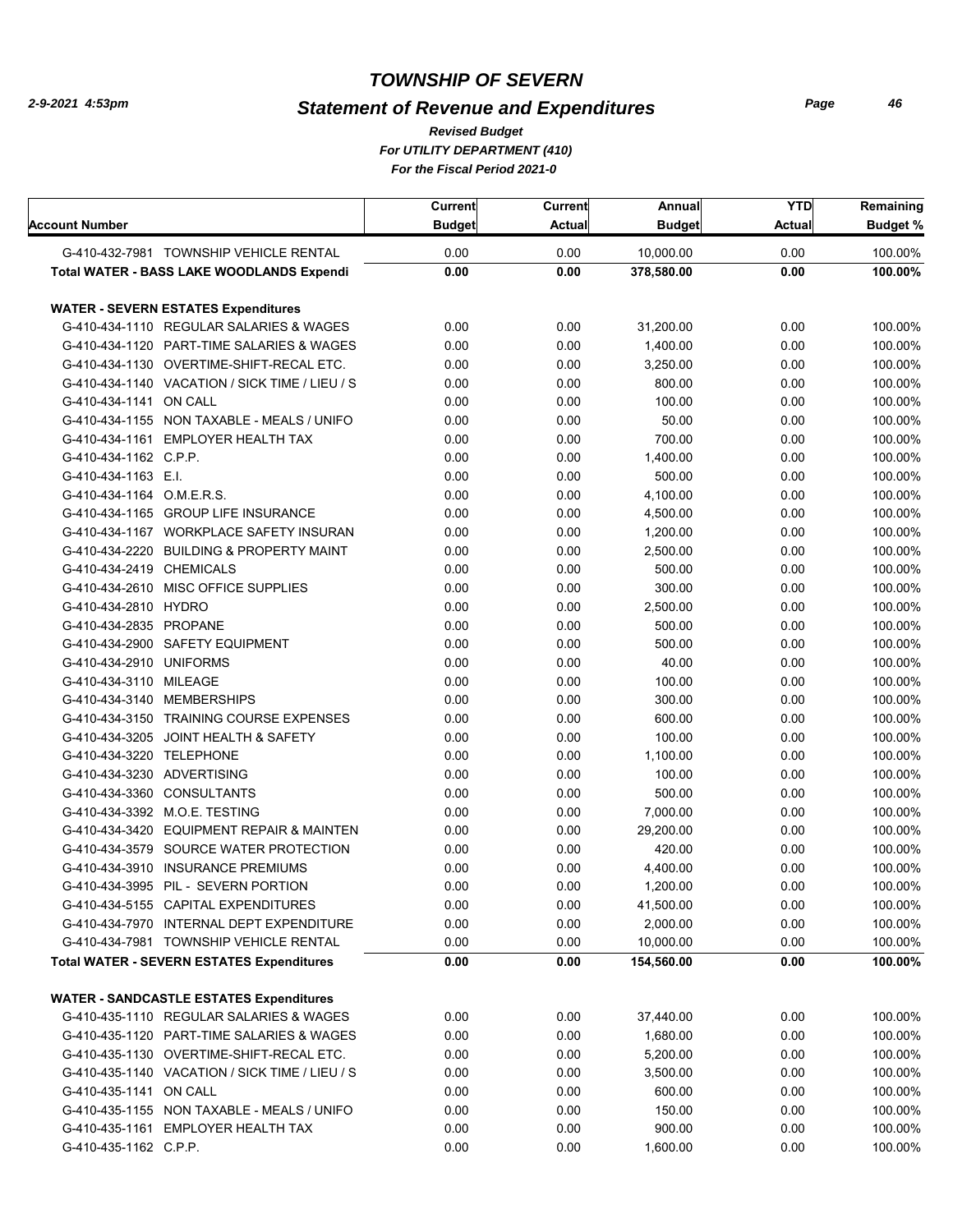## *Statement of Revenue and Expenditures*

*For UTILITY DEPARTMENT (410) For the Fiscal Period 2021-0 Revised Budget*

|                                                      | <b>Current</b> | <b>Current</b> | Annual        | <b>YTD</b>    | Remaining       |
|------------------------------------------------------|----------------|----------------|---------------|---------------|-----------------|
| <b>Account Number</b>                                | <b>Budget</b>  | <b>Actual</b>  | <b>Budget</b> | <b>Actual</b> | <b>Budget %</b> |
| G-410-435-1163 E.I.                                  | 0.00           | 0.00           | 500.00        | 0.00          | 100.00%         |
| G-410-435-1164 O.M.E.R.S.                            | 0.00           | 0.00           | 4,900.00      | 0.00          | 100.00%         |
| G-410-435-1165 GROUP LIFE INSURANCE                  | 0.00           | 0.00           | 5,400.00      | 0.00          | 100.00%         |
| G-410-435-1167 WORKPLACE SAFETY INSURAN              | 0.00           | 0.00           | 1,400.00      | 0.00          | 100.00%         |
| G-410-435-2220 BUILDING & PROPERTY MAINT             | 0.00           | 0.00           | 5,000.00      | 0.00          | 100.00%         |
| G-410-435-2418 SULPHATE                              | 0.00           | 0.00           | 500.00        | 0.00          | 100.00%         |
| G-410-435-2419 CHEMICALS                             | 0.00           | 0.00           | 2,000.00      | 0.00          | 100.00%         |
| G-410-435-2610 MISC OFFICE SUPPLIES                  | 0.00           | 0.00           | 300.00        | 0.00          | 100.00%         |
| G-410-435-2810 HYDRO                                 | 0.00           | 0.00           | 9,000.00      | 0.00          | 100.00%         |
| G-410-435-2835 PROPANE                               | 0.00           | 0.00           | 600.00        | 0.00          | 100.00%         |
| G-410-435-2900 SAFETY EQUIPMENT                      | 0.00           | 0.00           | 1,000.00      | 0.00          | 100.00%         |
| G-410-435-2910 UNIFORMS                              | 0.00           | 0.00           | 200.00        | 0.00          | 100.00%         |
| G-410-435-3110 MILEAGE                               | 0.00           | 0.00           | 100.00        | 0.00          | 100.00%         |
| G-410-435-3140 MEMBERSHIPS                           | 0.00           | 0.00           | 350.00        | 0.00          | 100.00%         |
| G-410-435-3150 TRAINING COURSE EXPENSES              | 0.00           | 0.00           | 1,500.00      | 0.00          | 100.00%         |
| G-410-435-3205 JOINT HEALTH & SAFETY                 | 0.00           | 0.00           | 100.00        | 0.00          | 100.00%         |
| G-410-435-3220 TELEPHONE                             | 0.00           | 0.00           | 2,500.00      | 0.00          | 100.00%         |
| G-410-435-3230 ADVERTISING                           | 0.00           | 0.00           | 100.00        | 0.00          | 100.00%         |
| G-410-435-3360 CONSULTANTS                           | 0.00           | 0.00           | 1,000.00      | 0.00          | 100.00%         |
| G-410-435-3392 M.O.E. TESTING                        | 0.00           | 0.00           | 4,500.00      | 0.00          | 100.00%         |
| G-410-435-3420 EQUIPMENT REPAIR & MAINTEN            | 0.00           | 0.00           | 35,900.00     | 0.00          | 100.00%         |
| G-410-435-3579 SOURCE WATER PROTECTION               | 0.00           | 0.00           | 1,050.00      | 0.00          | 100.00%         |
| G-410-435-3910 INSURANCE PREMIUMS                    | 0.00           | 0.00           | 5,600.00      | 0.00          | 100.00%         |
| G-410-435-3995 PIL - SEVERN PORTION                  | 0.00           | 0.00           | 400.00        | 0.00          | 100.00%         |
| G-410-435-5155 CAPITAL EXPENDITURES                  | 0.00           | 0.00           | 38,500.00     | 0.00          | 100.00%         |
| G-410-435-7970 INTERNAL DEPT EXPENDITURE             | 0.00           | 0.00           | 2,000.00      | 0.00          | 100.00%         |
| G-410-435-7981 TOWNSHIP VEHICLE RENTAL               | 0.00           | 0.00           | 10,000.00     | 0.00          | 100.00%         |
| <b>Total WATER - SANDCASTLE ESTATES Expenditu</b>    | 0.00           | 0.00           | 185,470.00    | 0.00          | 100.00%         |
| <b>WATER &amp; SEWER REDISTRIBUTION Expenditures</b> |                |                |               |               |                 |
| G-410-436-5155 CAPITAL EXPENDITURES                  | 0.00           | 0.00           | 4,000.00      | 0.00          | 100.00%         |
| <b>Total WATER &amp; SEWER REDISTRIBUTION Expend</b> | 0.00           | 0.00           | 4,000.00      | 0.00          | 100.00%         |
|                                                      |                |                |               |               |                 |
| <b>WATER - COLDWATER Expenditures</b>                |                |                |               |               |                 |
| G-410-437-1110 REGULAR SALARIES & WAGES              | 0.00           | 0.00           | 93,600.00     | 0.00          | 100.00%         |
| G-410-437-1120 PART-TIME SALARIES & WAGES            | 0.00           | 0.00           | 4,200.00      | 0.00          | 100.00%         |
| G-410-437-1130 OVERTIME-SHIFT-RECAL ETC.             | 0.00           | 0.00           | 8,450.00      | 0.00          | 100.00%         |
| G-410-437-1140 VACATION / SICK TIME / LIEU / S       | 0.00           | 0.00           | 10,400.00     | 0.00          | 100.00%         |
| G-410-437-1141 ON CALL                               | 0.00           | 0.00           | 1,700.00      | 0.00          | 100.00%         |
| G-410-437-1155 NON TAXABLE - MEALS / UNIFO           | 0.00           | 0.00           | 450.00        | 0.00          | 100.00%         |
| G-410-437-1161 EMPLOYER HEALTH TAX                   | 0.00           | 0.00           | 2,200.00      | 0.00          | 100.00%         |
| G-410-437-1162 C.P.P.                                | 0.00           | 0.00           | 4,100.00      | 0.00          | 100.00%         |
| G-410-437-1163 E.I.                                  | 0.00           | 0.00           | 1,400.00      | 0.00          | 100.00%         |
| G-410-437-1164 O.M.E.R.S.                            | 0.00           | 0.00           | 12,300.00     | 0.00          | 100.00%         |
| G-410-437-1165 GROUP LIFE INSURANCE                  | 0.00           | 0.00           | 13,400.00     | 0.00          | 100.00%         |
| G-410-437-1167 WORKPLACE SAFETY INSURAN              | 0.00           | 0.00           | 3,600.00      | 0.00          | 100.00%         |
| G-410-437-2220 BUILDING & PROPERTY MAINT             | 0.00           | 0.00           | 5,000.00      | 0.00          | 100.00%         |
| G-410-437-2310 FUEL - DIESEL                         | 0.00           | 0.00           | 500.00        | 0.00          | 100.00%         |
| G-410-437-2416 SOFTENER SALT                         | 0.00           | 0.00           | 3,000.00      | 0.00          | 100.00%         |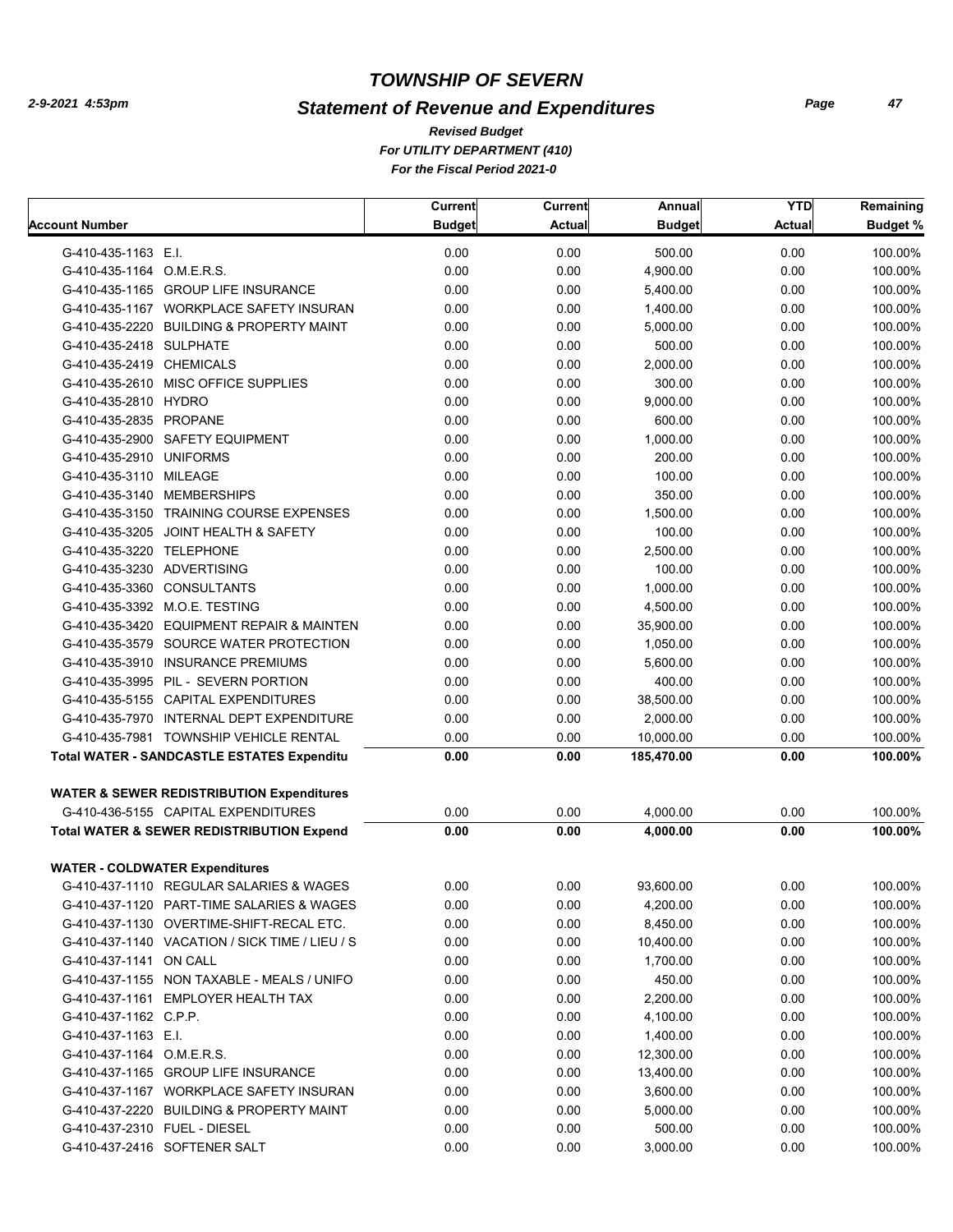## *Statement of Revenue and Expenditures*

*For UTILITY DEPARTMENT (410) For the Fiscal Period 2021-0 Revised Budget*

|                                             |                                                | Current       | Current       | Annual        | <b>YTD</b>    | Remaining       |
|---------------------------------------------|------------------------------------------------|---------------|---------------|---------------|---------------|-----------------|
| Account Number                              |                                                | <b>Budget</b> | <b>Actual</b> | <b>Budget</b> | <b>Actual</b> | <b>Budget %</b> |
| G-410-437-2419 CHEMICALS                    |                                                | 0.00          | 0.00          | 3,520.00      | 0.00          | 100.00%         |
| G-410-437-2610 MISC OFFICE SUPPLIES         |                                                | 0.00          | 0.00          | 500.00        | 0.00          | 100.00%         |
| G-410-437-2810 HYDRO                        |                                                | 0.00          | 0.00          | 50,000.00     | 0.00          | 100.00%         |
| G-410-437-2900 SAFETY EQUIPMENT             |                                                | 0.00          | 0.00          | 1,000.00      | 0.00          | 100.00%         |
| G-410-437-2910 UNIFORMS                     |                                                | 0.00          | 0.00          | 600.00        | 0.00          | 100.00%         |
| G-410-437-3110 MILEAGE                      |                                                | 0.00          | 0.00          | 200.00        | 0.00          | 100.00%         |
| G-410-437-3140 MEMBERSHIPS                  |                                                | 0.00          | 0.00          | 800.00        | 0.00          | 100.00%         |
|                                             | G-410-437-3150 TRAINING COURSE EXPENSES        | 0.00          | 0.00          | 1.500.00      | 0.00          | 100.00%         |
| G-410-437-3205 JOINT HEALTH & SAFETY        |                                                | 0.00          | 0.00          | 100.00        | 0.00          | 100.00%         |
| G-410-437-3220 TELEPHONE                    |                                                | 0.00          | 0.00          | 4,800.00      | 0.00          | 100.00%         |
| G-410-437-3230 ADVERTISING                  |                                                | 0.00          | 0.00          | 150.00        | 0.00          | 100.00%         |
| G-410-437-3360 CONSULTANTS                  |                                                | 0.00          | 0.00          | 3,000.00      | 0.00          | 100.00%         |
| G-410-437-3392 M.O.E. TESTING               |                                                | 0.00          | 0.00          | 7,000.00      | 0.00          | 100.00%         |
|                                             | G-410-437-3420 EQUIPMENT REPAIR & MAINTEN      | 0.00          | 0.00          | 40,700.00     | 0.00          | 100.00%         |
|                                             | G-410-437-3579 SOURCE WATER PROTECTION         | 0.00          | 0.00          | 5,250.00      | 0.00          | 100.00%         |
| G-410-437-3910 INSURANCE PREMIUMS           |                                                | 0.00          | 0.00          | 7,300.00      | 0.00          | 100.00%         |
| G-410-437-3995 PIL - SEVERN PORTION         |                                                | 0.00          | 0.00          | 4,100.00      | 0.00          | 100.00%         |
| G-410-437-5155 CAPITAL EXPENDITURES         |                                                | 0.00          | 0.00          | 85,000.00     | 0.00          | 100.00%         |
|                                             | G-410-437-7970 INTERNAL DEPT EXPENDITURE       | 0.00          | 0.00          | 2,000.00      | 0.00          | 100.00%         |
|                                             | G-410-437-7981 TOWNSHIP VEHICLE RENTAL         | 0.00          | 0.00          | 22,000.00     | 0.00          | 100.00%         |
| <b>Total WATER - COLDWATER Expenditures</b> |                                                | 0.00          | 0.00          | 403,820.00    | 0.00          | 100.00%         |
|                                             |                                                |               |               |               |               |                 |
| <b>WATER - WESTSHORE Expenditures</b>       |                                                |               |               |               |               |                 |
|                                             | G-410-439-1110 REGULAR SALARIES & WAGES        | 0.00          | 0.00          | 124,800.00    | 0.00          | 100.00%         |
|                                             | G-410-439-1120 PART-TIME SALARIES & WAGES      | 0.00          | 0.00          | 5,600.00      | 0.00          | 100.00%         |
|                                             | G-410-439-1130 OVERTIME-SHIFT-RECAL ETC.       | 0.00          | 0.00          | 14,300.00     | 0.00          | 100.00%         |
|                                             | G-410-439-1140 VACATION / SICK TIME / LIEU / S | 0.00          | 0.00          | 17,400.00     | 0.00          | 100.00%         |
| G-410-439-1141 ON CALL                      |                                                | 0.00          | 0.00          | 2,900.00      | 0.00          | 100.00%         |
|                                             | G-410-439-1155 NON TAXABLE - MEALS / UNIFO     | 0.00          | 0.00          | 750.00        | 0.00          | 100.00%         |
| G-410-439-1161 EMPLOYER HEALTH TAX          |                                                | 0.00          | 0.00          | 3,000.00      | 0.00          | 100.00%         |
| G-410-439-1162 C.P.P.                       |                                                | 0.00          | 0.00          | 5,400.00      | 0.00          | 100.00%         |
| G-410-439-1163 E.I.                         |                                                | 0.00          | 0.00          | 1,800.00      | 0.00          | 100.00%         |
| G-410-439-1164 O.M.E.R.S.                   |                                                | 0.00          | 0.00          | 16,400.00     | 0.00          | 100.00%         |
| G-410-439-1165 GROUP LIFE INSURANCE         |                                                | 0.00          | 0.00          | 17,900.00     | 0.00          | 100.00%         |
|                                             | G-410-439-1167 WORKPLACE SAFETY INSURAN        | 0.00          | 0.00          | 4,700.00      | 0.00          | 100.00%         |
|                                             | G-410-439-2220 BUILDING & PROPERTY MAINT       | 0.00          | 0.00          | 10,000.00     | 0.00          | 100.00%         |
| G-410-439-2310 FUEL - DIESEL                |                                                | 0.00          | 0.00          | 500.00        | 0.00          | 100.00%         |
| G-410-439-2418 SULPHATE                     |                                                | 0.00          | 0.00          | 6,500.00      | 0.00          | 100.00%         |
| G-410-439-2419 CHEMICALS                    |                                                | 0.00          | 0.00          | 13,275.00     | 0.00          | 100.00%         |
| G-410-439-2610 MISC OFFICE SUPPLIES         |                                                | 0.00          | 0.00          | 1,000.00      | 0.00          | 100.00%         |
| G-410-439-2810 HYDRO                        |                                                | 0.00          | 0.00          | 70,000.00     | 0.00          | 100.00%         |
| G-410-439-2830 NATURAL GAS                  |                                                | 0.00          | 0.00          | 7,600.00      | 0.00          | 100.00%         |
| G-410-439-2900 SAFETY EQUIPMENT             |                                                | 0.00          | 0.00          | 2,000.00      | 0.00          | 100.00%         |
| G-410-439-2910 UNIFORMS                     |                                                | 0.00          | 0.00          | 1,000.00      | 0.00          | 100.00%         |
| G-410-439-3110 MILEAGE                      |                                                | 0.00          | 0.00          | 250.00        | 0.00          | 100.00%         |
| G-410-439-3140 MEMBERSHIPS                  |                                                | 0.00          | 0.00          | 1,200.00      | 0.00          | 100.00%         |
|                                             | G-410-439-3150 TRAINING COURSE EXPENSES        | 0.00          | 0.00          | 3,500.00      | 0.00          | 100.00%         |
| G-410-439-3205 JOINT HEALTH & SAFETY        |                                                | 0.00          | 0.00          | 100.00        | 0.00          | 100.00%         |
| G-410-439-3220 TELEPHONE                    |                                                | 0.00          | 0.00          | 3,300.00      | 0.00          | 100.00%         |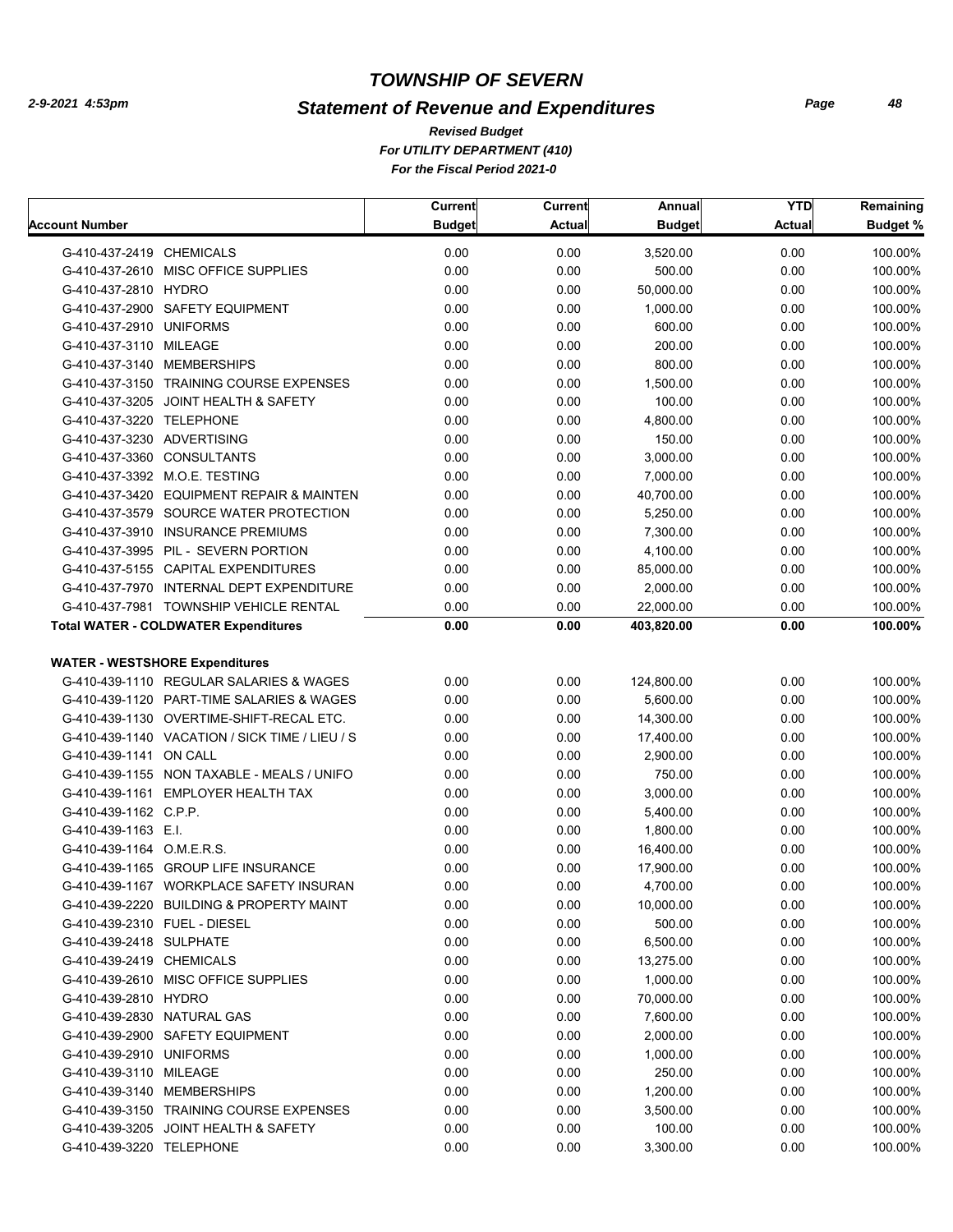## *Statement of Revenue and Expenditures*

*For UTILITY DEPARTMENT (410) For the Fiscal Period 2021-0 Revised Budget*

|                                                                    | Current       | Current       | Annual        | <b>YTD</b>    | Remaining       |
|--------------------------------------------------------------------|---------------|---------------|---------------|---------------|-----------------|
| Account Number                                                     | <b>Budget</b> | <b>Actual</b> | <b>Budget</b> | <b>Actual</b> | <b>Budget %</b> |
| G-410-439-3230 ADVERTISING                                         | 0.00          | 0.00          | 250.00        | 0.00          | 100.00%         |
| G-410-439-3360 CONSULTANTS                                         | 0.00          | 0.00          | 5,000.00      | 0.00          | 100.00%         |
| G-410-439-3392 M.O.E. TESTING                                      | 0.00          | 0.00          | 7,200.00      | 0.00          | 100.00%         |
| G-410-439-3420 EQUIPMENT REPAIR & MAINTEN                          | 0.00          | 0.00          | 63,000.00     | 0.00          | 100.00%         |
| G-410-439-3579 SOURCE WATER PROTECTION                             | 0.00          | 0.00          | 10,500.00     | 0.00          | 100.00%         |
| G-410-439-3910 INSURANCE PREMIUMS                                  | 0.00          | 0.00          | 2,900.00      | 0.00          | 100.00%         |
| G-410-439-3995 PIL - SEVERN PORTION                                | 0.00          | 0.00          | 3,200.00      | 0.00          | 100.00%         |
| G-410-439-4210 DEBENTURE PAYMENTS-PRINC.                           | 0.00          | 0.00          | 244,073.00    | 0.00          | 100.00%         |
| G-410-439-5155 CAPITAL EXPENDITURES                                | 0.00          | 0.00          | 325,000.00    | 0.00          | 100.00%         |
| G-410-439-7970 INTERNAL DEPT EXPENDITURE                           | 0.00          | 0.00          | 7,000.00      | 0.00          | 100.00%         |
| G-410-439-7981 TOWNSHIP VEHICLE RENTAL                             | 0.00          | 0.00          | 40,000.00     | 0.00          | 100.00%         |
| <b>Total WATER - WESTSHORE Expenditures</b>                        | 0.00          | 0.00          | 1,043,298.00  | 0.00          | 100.00%         |
| 2010 GMC SIERRA 1/2 TON Expenditures                               |               |               |               |               |                 |
| G-410-U01-2311 FUEL - GASOLINE                                     | 0.00          | 0.00          | 3,200.00      | 0.00          | 100.00%         |
| G-410-U01-2312 PARTS                                               | 0.00          | 0.00          | 1.000.00      | 0.00          | 100.00%         |
| G-410-U01-2340 LICENSES                                            | 0.00          | 0.00          | 150.00        | 0.00          | 100.00%         |
| G-410-U01-3420 EQUIPMENT REPAIR & MAINTEN                          | 0.00          | 0.00          | 500.00        | 0.00          | 100.00%         |
| G-410-U01-3910 INSURANCE PREMIUMS                                  | 0.00          | 0.00          | 500.00        | 0.00          | 100.00%         |
| Total 2010 GMC SIERRA 1/2 TON Expenditures                         | 0.00          | 0.00          | 5,350.00      | 0.00          | 100.00%         |
|                                                                    |               |               |               |               |                 |
| 2011 CHEV 1/2 TON TRUCK Expenditures                               |               |               |               |               |                 |
| G-410-U02-2311 FUEL - GASOLINE                                     | 0.00          | 0.00          | 3,200.00      | 0.00          | 100.00%         |
| G-410-U02-2312 PARTS                                               | 0.00          | 0.00          | 2,500.00      | 0.00          | 100.00%         |
| G-410-U02-2340 LICENSES                                            | 0.00          | 0.00          | 150.00        | 0.00          | 100.00%         |
| G-410-U02-3420 EQUIPMENT REPAIR & MAINTEN                          | 0.00          | 0.00          | 1,500.00      | 0.00          | 100.00%         |
| G-410-U02-3910 INSURANCE PREMIUMS                                  | 0.00          | 0.00          | 500.00        | 0.00          | 100.00%         |
| Total 2011 CHEV 1/2 TON TRUCK Expenditures                         | 0.00          | 0.00          | 7,850.00      | 0.00          | 100.00%         |
| 2011 CHEV SIERRA 1/2 TON TRUCK Expenditures                        |               |               |               |               |                 |
| G-410-U03-2311 FUEL - GASOLINE                                     | 0.00          | 0.00          | 3,200.00      | 0.00          | 100.00%         |
| G-410-U03-2312 PARTS                                               | 0.00          | 0.00          | 2,500.00      | 0.00          | 100.00%         |
| G-410-U03-2340 LICENSES                                            | 0.00          | 0.00          | 150.00        | 0.00          | 100.00%         |
| G-410-U03-3420 EQUIPMENT REPAIR & MAINTEN                          | 0.00          | 0.00          | 1,500.00      | 0.00          | 100.00%         |
| G-410-U03-3910 INSURANCE PREMIUMS                                  | 0.00          | 0.00          | 500.00        | 0.00          | 100.00%         |
| Total 2011 CHEV SIERRA 1/2 TON TRUCK Expendi                       | 0.00          | 0.00          | 7,850.00      | 0.00          | 100.00%         |
| <b>UTILITIES VAN Expenditures</b>                                  |               |               |               |               |                 |
| G-410-U04-2311 FUEL - GASOLINE                                     | 0.00          | 0.00          | 4,000.00      | 0.00          | 100.00%         |
| G-410-U04-2312 PARTS                                               | 0.00          | 0.00          | 3,000.00      | 0.00          | 100.00%         |
| G-410-U04-2340 LICENSES                                            | 0.00          | 0.00          | 410.00        | 0.00          | 100.00%         |
| G-410-U04-3420 EQUIPMENT REPAIR & MAINTEN                          | 0.00          | 0.00          | 1,500.00      | 0.00          | 100.00%         |
| G-410-U04-3910 INSURANCE PREMIUMS                                  | 0.00          | 0.00          | 500.00        | 0.00          | 100.00%         |
| <b>Total UTILITIES VAN Expenditures</b>                            | 0.00          | 0.00          | 9,410.00      | 0.00          | 100.00%         |
|                                                                    |               |               |               |               |                 |
| 2014 CHEV SILVERADO Expenditures<br>G-410-U05-2311 FUEL - GASOLINE | 0.00          | 0.00          | 2,400.00      | 0.00          | 100.00%         |
| G-410-U05-2312 PARTS                                               | 0.00          | 0.00          | 1,000.00      | 0.00          | 100.00%         |
| G-410-U05-2340 LICENSES                                            | 0.00          | 0.00          | 150.00        | 0.00          | 100.00%         |
|                                                                    |               |               |               |               |                 |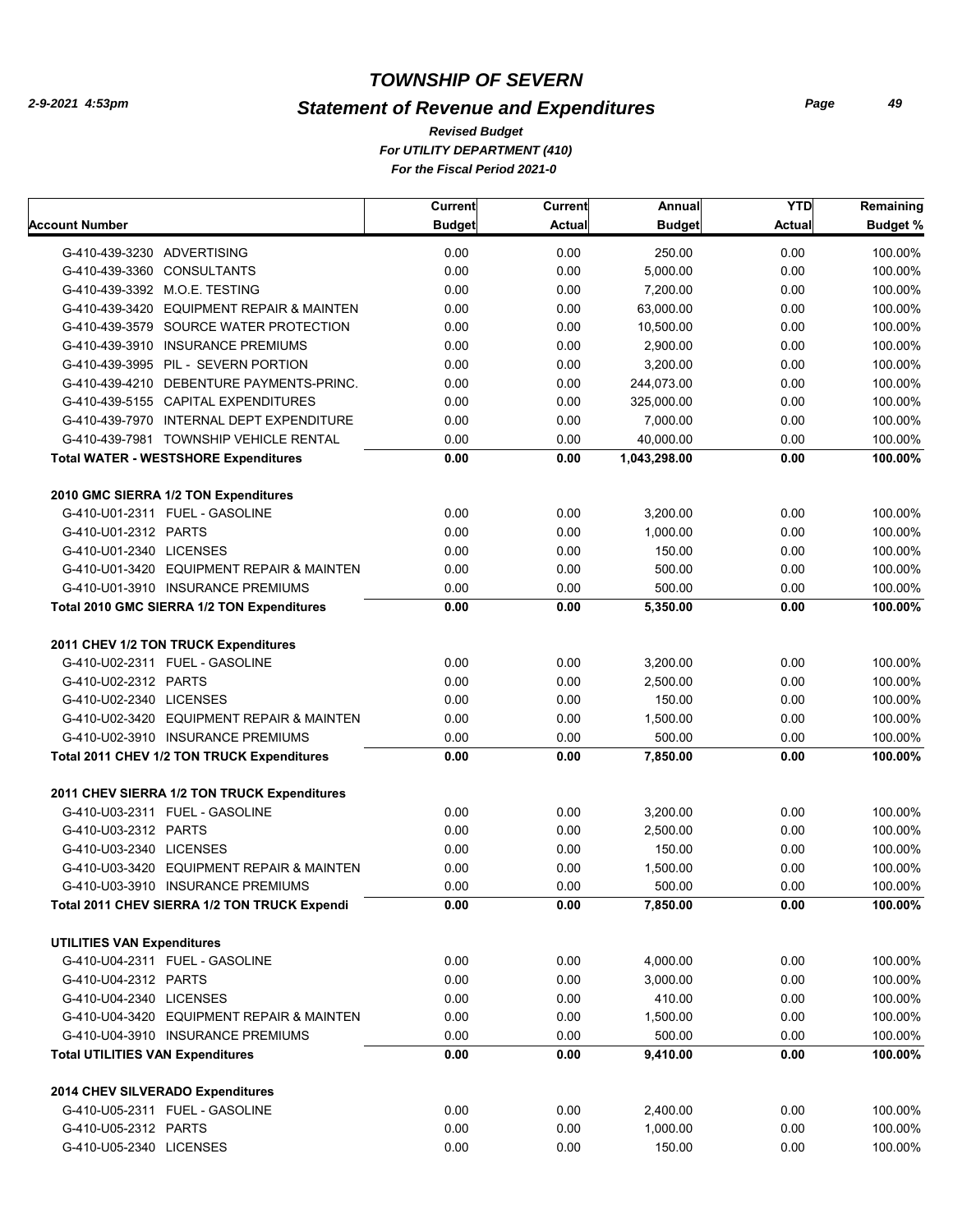#### *Statement of Revenue and Expenditures*

*For UTILITY DEPARTMENT (410) For the Fiscal Period 2021-0 Revised Budget*

|                                                     | Current       | Current       | Annual          | <b>YTD</b> | Remaining       |
|-----------------------------------------------------|---------------|---------------|-----------------|------------|-----------------|
| <b>Account Number</b>                               | <b>Budget</b> | <b>Actual</b> | <b>Budget</b>   | Actual     | <b>Budget %</b> |
| G-410-U05-3420 EQUIPMENT REPAIR & MAINTEN           | 0.00          | 0.00          | 1,000.00        | 0.00       | 100.00%         |
| G-410-U05-3910 INSURANCE PREMIUMS                   | 0.00          | 0.00          | 500.00          | 0.00       | 100.00%         |
| <b>Total 2014 CHEV SILVERADO Expenditures</b>       | 0.00          | 0.00          | 5,050.00        | 0.00       | 100.00%         |
| 2010 GMC 1/2 TON TRUCK Expenditures                 |               |               |                 |            |                 |
| G-410-U06-2311 FUEL - GASOLINE                      | 0.00          | 0.00          | 3,200.00        | 0.00       | 100.00%         |
| G-410-U06-2312 PARTS                                | 0.00          | 0.00          | 1,000.00        | 0.00       | 100.00%         |
| G-410-U06-2340 LICENSES                             | 0.00          | 0.00          | 150.00          | 0.00       | 100.00%         |
| G-410-U06-2995 MISCELLANEOUS                        | 0.00          | 0.00          | 500.00          | 0.00       | 100.00%         |
| G-410-U06-3420 EQUIPMENT REPAIR & MAINTEN           | 0.00          | 0.00          | 500.00          | 0.00       | 100.00%         |
| G-410-U06-3910 INSURANCE PREMIUMS                   | 0.00          | 0.00          | 500.00          | 0.00       | 100.00%         |
| Total 2010 GMC 1/2 TON TRUCK Expenditures           | 0.00          | 0.00          | 5,850.00        | 0.00       | 100.00%         |
| 2015 GMC SIERRA 3500 Expenditures                   |               |               |                 |            |                 |
| G-410-U07-2311 FUEL - GASOLINE                      | 0.00          | 0.00          | 3,200.00        | 0.00       | 100.00%         |
| G-410-U07-2312 PARTS                                | 0.00          | 0.00          | 2,000.00        | 0.00       | 100.00%         |
| G-410-U07-2340 LICENSES                             | 0.00          | 0.00          | 370.00          | 0.00       | 100.00%         |
| G-410-U07-3420 EQUIPMENT REPAIR & MAINTEN           | 0.00          | 0.00          | 1,000.00        | 0.00       | 100.00%         |
| G-410-U07-3910 INSURANCE PREMIUMS                   | 0.00          | 0.00          | 500.00          | 0.00       | 100.00%         |
| Total 2015 GMC SIERRA 3500 Expenditures             | 0.00          | 0.00          | 7,070.00        | 0.00       | 100.00%         |
| 2009 CHEV 4WD 3500 CREW CAB Expenditures            |               |               |                 |            |                 |
| G-410-U08-2311 FUEL - GASOLINE                      | 0.00          | 0.00          | 3,200.00        | 0.00       | 100.00%         |
| G-410-U08-2312 PARTS                                | 0.00          | 0.00          | 1,000.00        | 0.00       | 100.00%         |
| G-410-U08-2340 LICENSES                             | 0.00          | 0.00          | 270.00          | 0.00       | 100.00%         |
| G-410-U08-3420 EQUIPMENT REPAIR & MAINTEN           | 0.00          | 0.00          | 1,000.00        | 0.00       | 100.00%         |
| G-410-U08-3910 INSURANCE PREMIUMS                   | 0.00          | 0.00          | 800.00          | 0.00       | 100.00%         |
| Total 2009 CHEV 4WD 3500 CREW CAB Expenditu         | 0.00          | 0.00          | 6,270.00        | 0.00       | 100.00%         |
| <b>UTILITIES TRAILER / GENSET #2 Expenditures</b>   |               |               |                 |            |                 |
| G-410-UT2-3910 INSURANCE PREMIUMS                   | 0.00          | 0.00          | 200.00          | 0.00       | 100.00%         |
| Total UTILITIES TRAILER / GENSET #2 Expenditur      | 0.00          | 0.00          | 200.00          | 0.00       | 100.00%         |
| <b>UTILITIES TRAILER / GENSET #3 Expenditures</b>   |               |               |                 |            |                 |
| G-410-UT3-3420 EQUIPMENT REPAIR & MAINTE            | 0.00          | 0.00          | 500.00          | 0.00       | 100.00%         |
| G-410-UT3-3910 INSURANCE PREMIUMS                   | 0.00          | 0.00          | 200.00          | 0.00       | 100.00%         |
| Total UTILITIES TRAILER / GENSET #3 Expenditur      | 0.00          | 0.00          | 700.00          | 0.00       | 100.00%         |
| UTILITIES TRAILER VAC / MAINTENANCE 2019 E          |               |               |                 |            |                 |
| G-410-UT4-2311 FUEL - GASOLINE                      | 0.00          | 0.00          | 500.00          | 0.00       | 100.00%         |
| G-410-UT4-3420 EQUIPMENT REPAIR & MAINTE            | 0.00          | 0.00          | 500.00          | 0.00       | 100.00%         |
| G-410-UT4-3910 INSURANCE PREMIUMS                   | 0.00          | 0.00          | 500.00          | 0.00       | 100.00%         |
| Total UTILITIES TRAILER VAC / MAINTENANCE 2         | 0.00          | 0.00          | 1,500.00        | 0.00       | 100.00%         |
| <b>Total UTILITY DEPARTMENT Expenditures</b><br>\$  | $0.00$ \$     | 0.00S         | 4,781,078.00 \$ | 0.00       | 100.00%         |
|                                                     |               |               |                 |            |                 |
| UTILITY DEPARTMENT Excess of Revenues Over Expen \$ | $0.00$ \$     | $0.00$ \$     | $0.00$ \$       | 0.00       | $0.00\%$        |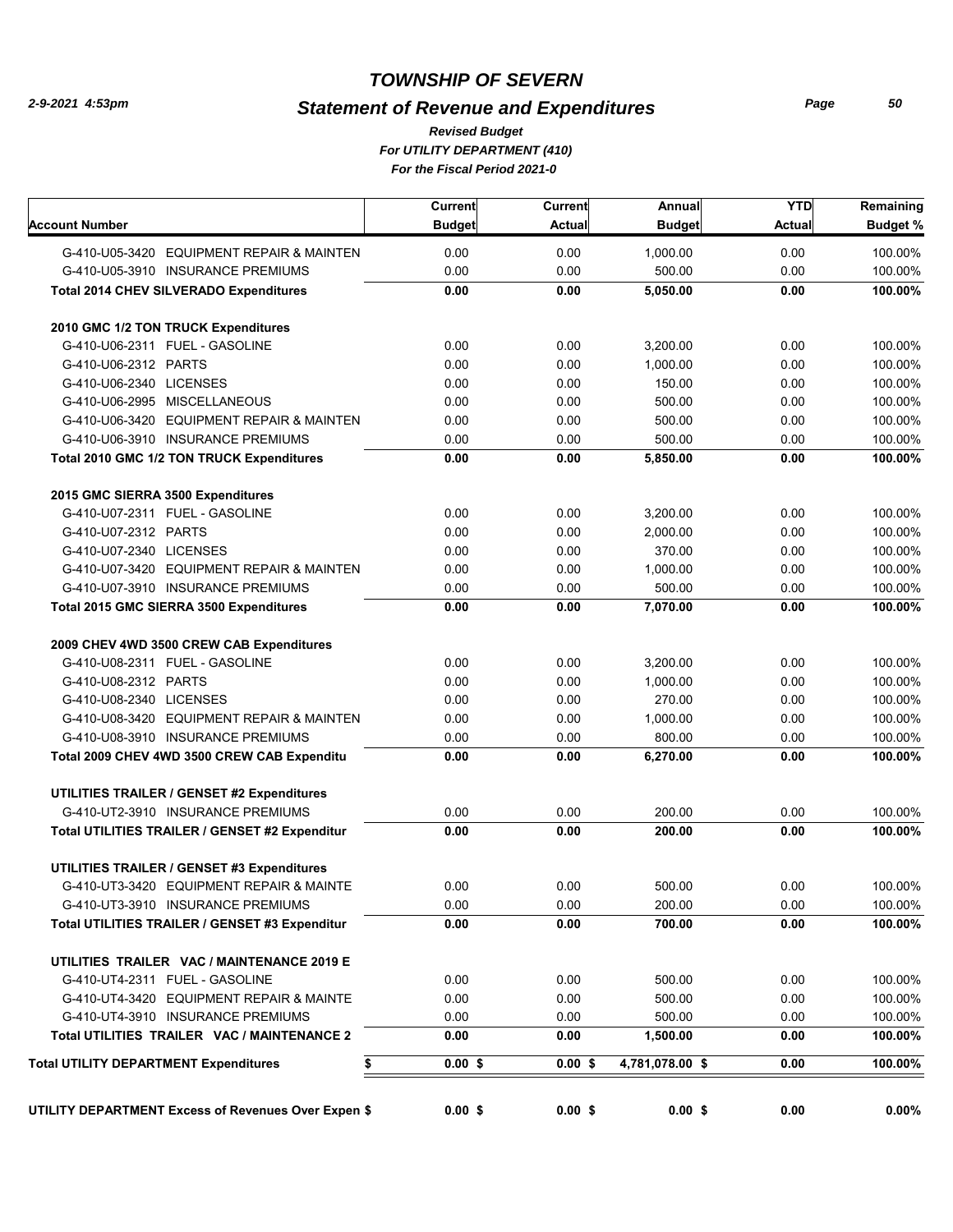## *Statement of Revenue and Expenditures*

*Page 51*

#### *For WASTE MANAGEMENT (441) Revised Budget*

| For the Fiscal Period 2021-0 |
|------------------------------|
|------------------------------|

|                                                  |                                                           | Current            | Current   | Annual       | <b>YTD</b> | Remaining |
|--------------------------------------------------|-----------------------------------------------------------|--------------------|-----------|--------------|------------|-----------|
| <b>Account Number</b>                            | <b>Budget</b><br><b>Budget</b><br>Actual<br><b>Actual</b> | <b>Budget %</b>    |           |              |            |           |
| <b>Revenues</b>                                  |                                                           |                    |           |              |            |           |
| <b>REVENUE Revenues</b>                          |                                                           |                    |           |              |            |           |
| G-441-051-0888 GARBAGE BAGS TAG SALES            | \$                                                        | $0.00$ \$          | $0.00$ \$ | 11,500.00 \$ | 0.00       | 100.00%   |
| G-441-051-0889 RECYCLE-BLUE BOX SALES            |                                                           | 0.00               | 0.00      | 500.00       | 0.00       | 100.00%   |
| <b>Total REVENUE Revenues</b>                    |                                                           | 0.00               | 0.00      | 12,000.00    | 0.00       | 100.00%   |
| <b>Total WASTE MANAGEMENT Revenues</b>           |                                                           | $0.00$ \$          | $0.00$ \$ | 12,000.00 \$ | 0.00       | 100.00%   |
| <b>Expenditures</b>                              |                                                           |                    |           |              |            |           |
| <b>ADMINISTRATION-GENERAL Expenditures</b>       |                                                           |                    |           |              |            |           |
| G-441-103-3750 GARBAGE TAGS                      | \$                                                        | $0.00 \text{ }$ \$ | $0.00$ \$ | 11,500.00 \$ | 0.00       | 100.00%   |
| RECYCLE-BLUE BOX PURCHASE<br>G-441-103-5131      |                                                           | 0.00               | 0.00      | 500.00       | 0.00       | 100.00%   |
| <b>Total ADMINISTRATION-GENERAL Expenditures</b> |                                                           | 0.00               | 0.00      | 12,000.00    | 0.00       | 100.00%   |
| <b>Total WASTE MANAGEMENT Expenditures</b>       |                                                           | $0.00$ \$          | $0.00$ \$ | 12,000.00 \$ | 0.00       | 100.00%   |
| WASTE MANAGEMENT Excess of Revenues Over Expe \$ |                                                           | $0.00$ \$          | $0.00$ \$ | $0.00$ \$    | 0.00       | $0.00\%$  |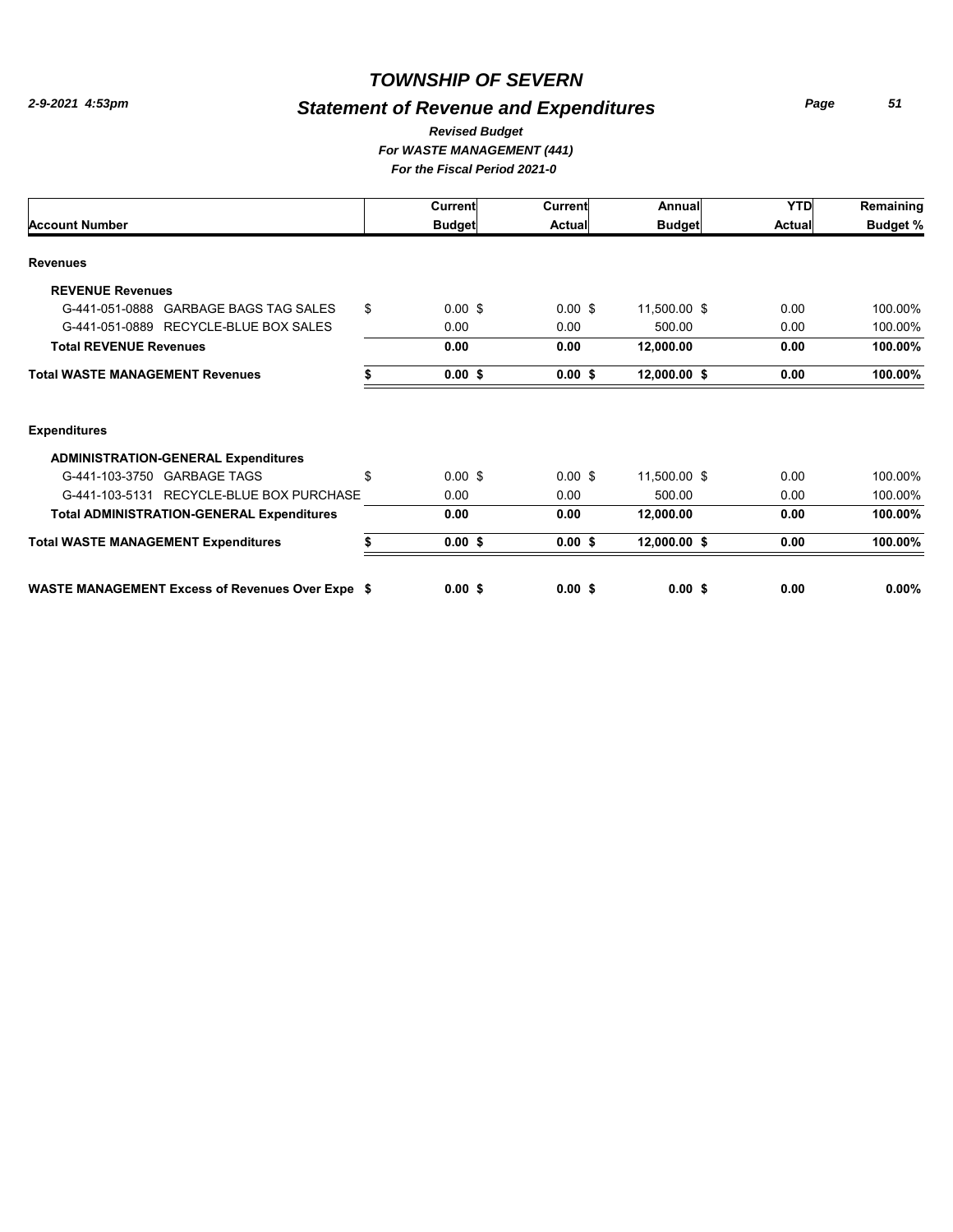## *Statement of Revenue and Expenditures*

*For CEMETERIES (555) Revised Budget*

*For the Fiscal Period 2021-0* 

|                                                              | Current       | Current       | Annual           | <b>YTD</b>    | Remaining       |
|--------------------------------------------------------------|---------------|---------------|------------------|---------------|-----------------|
| <b>Account Number</b>                                        | <b>Budget</b> | <b>Actual</b> | <b>Budget</b>    | <b>Actual</b> | <b>Budget %</b> |
| <b>Revenues</b>                                              |               |               |                  |               |                 |
| <b>REVENUE Revenues</b>                                      |               |               |                  |               |                 |
| G-555-051-0650 SALE OF NICHE/COLUMBARIUM \$                  | $0.00$ \$     | $0.00$ \$     | 5,000.00 \$      | 0.00          | 100.00%         |
| G-555-051-0651 SALE OF PLOTS                                 | 0.00          | 0.00          | 2,500.00         | 0.00          | 100.00%         |
| G-555-051-0652 PERPETUAL CARE INTEREST                       | 0.00          | 0.00          | 1,000.00         | 0.00          | 100.00%         |
| G-555-051-0653 INTERMENT - FULL BURIAL                       | 0.00          | 0.00          | 3,500.00         | 0.00          | 100.00%         |
| G-555-051-0655 VAULT CHARGES                                 | 0.00          | 0.00          | 1,000.00         | 0.00          | 100.00%         |
| G-555-051-0656 MONUMENT/MARKER REVENUE                       | 0.00          | 0.00          | 500.00           | 0.00          | 100.00%         |
| G-555-051-0657 INTERMENT - CREMATED BURIA                    | 0.00          | 0.00          | 1,000.00         | 0.00          | 100.00%         |
| G-555-051-0658 INTERMENT - COLUMBARIUM / N                   | 0.00          | 0.00          | 600.00           | 0.00          | 100.00%         |
| G-555-051-0944 CONTRIBUTION FROM RESERVE                     | 0.00          | 0.00          | 15,000.00        | 0.00          | 100.00%         |
| <b>Total REVENUE Revenues</b>                                | 0.00          | 0.00          | 30,100.00        | 0.00          | 100.00%         |
| <b>Total CEMETERIES Revenues</b><br>\$                       | 0.00S         | $0.00$ \$     | 30,100.00 \$     | 0.00          | 100.00%         |
| <b>Expenditures</b>                                          |               |               |                  |               |                 |
| <b>ADMINISTRATION-GENERAL Expenditures</b>                   |               |               |                  |               |                 |
| G-555-103-1110 REGULAR SALARIES & WAGES \$                   | $0.00$ \$     | $0.00$ \$     | 10,000.00 \$     | 0.00          | 100.00%         |
| G-555-103-1130 OVERTIME-SHIFT-RECAL ETC.                     | 0.00          | 0.00          | 1,000.00         | 0.00          | 100.00%         |
| G-555-103-1161 EMPLOYER HEALTH TAX                           | 0.00          | 0.00          | 300.00           | 0.00          | 100.00%         |
| G-555-103-1162 C.P.P.                                        | 0.00          | 0.00          | 600.00           | 0.00          | 100.00%         |
| G-555-103-1163 E.I.                                          | 0.00          | 0.00          | 200.00           | 0.00          | 100.00%         |
| G-555-103-1164 O.M.E.R.S.                                    | 0.00          | 0.00          | 1,200.00         | 0.00          | 100.00%         |
| G-555-103-1165 GROUP LIFE INSURANCE                          | 0.00          | 0.00          | 1,500.00         | 0.00          | 100.00%         |
| G-555-103-1167 WORKPLACE SAFETY INSURAN                      | 0.00          | 0.00          | 400.00           | 0.00          | 100.00%         |
| G-555-103-2145 TOP SOIL & SOD                                | 0.00          | 0.00          | 1,000.00         | 0.00          | 100.00%         |
| <b>BUILDING &amp; PROPERTY MAINT</b><br>G-555-103-2220       | 0.00          | 0.00          | 10,000.00        | 0.00          | 100.00%         |
| G-555-103-2840 SEWER & WATER                                 | 0.00          | 0.00          | 500.00           | 0.00          | 100.00%         |
| <b>CEMETERY MARKER MTCE</b><br>G-555-103-2984                | 0.00          | 0.00          | 5,000.00         | 0.00          | 100.00%         |
| <b>MISCELLANEOUS</b><br>G-555-103-2995                       | 0.00          | 0.00          | 500.00           | 0.00          | 100.00%         |
| SOFTWARE MTCE CONT<br>G-555-103-3551                         | 0.00          | 0.00          | 1,500.00         | 0.00          | 100.00%         |
| <b>INTERMENT COSTS</b><br>G-555-103-3631                     | 0.00          | 0.00          | 5,000.00         | 0.00          | 100.00%         |
| G-555-103-3910 INSURANCE PREMIUMS                            | 0.00          | 0.00          | 50.00            | 0.00          | 100.00%         |
| G-555-103-5155 CAPITAL EXPENDITURES                          | 0.00          | 0.00          | 15,000.00        | 0.00          | 100.00%         |
| G-555-103-5533 TRANSFER TO COLUMBARIUM R                     | 0.00          | 0.00          | 5,000.00         | 0.00          | 100.00%         |
| G-555-103-7981 TOWNSHIP VEHICLE RENTAL                       | 0.00          | 0.00          | 3,000.00         | 0.00          | 100.00%         |
| <b>Total ADMINISTRATION-GENERAL Expenditures</b>             | 0.00          | 0.00          | 61,750.00        | 0.00          | 100.00%         |
| <b>Total CEMETERIES Expenditures</b><br>\$                   | $0.00$ \$     | $0.00$ \$     | 61,750.00 \$     | 0.00          | 100.00%         |
| <b>CEMETERIES Excess of Revenues Over Expenditures</b><br>\$ | $0.00$ \$     | $0.00$ \$     | $(31,650.00)$ \$ | 0.00          | 100.00%         |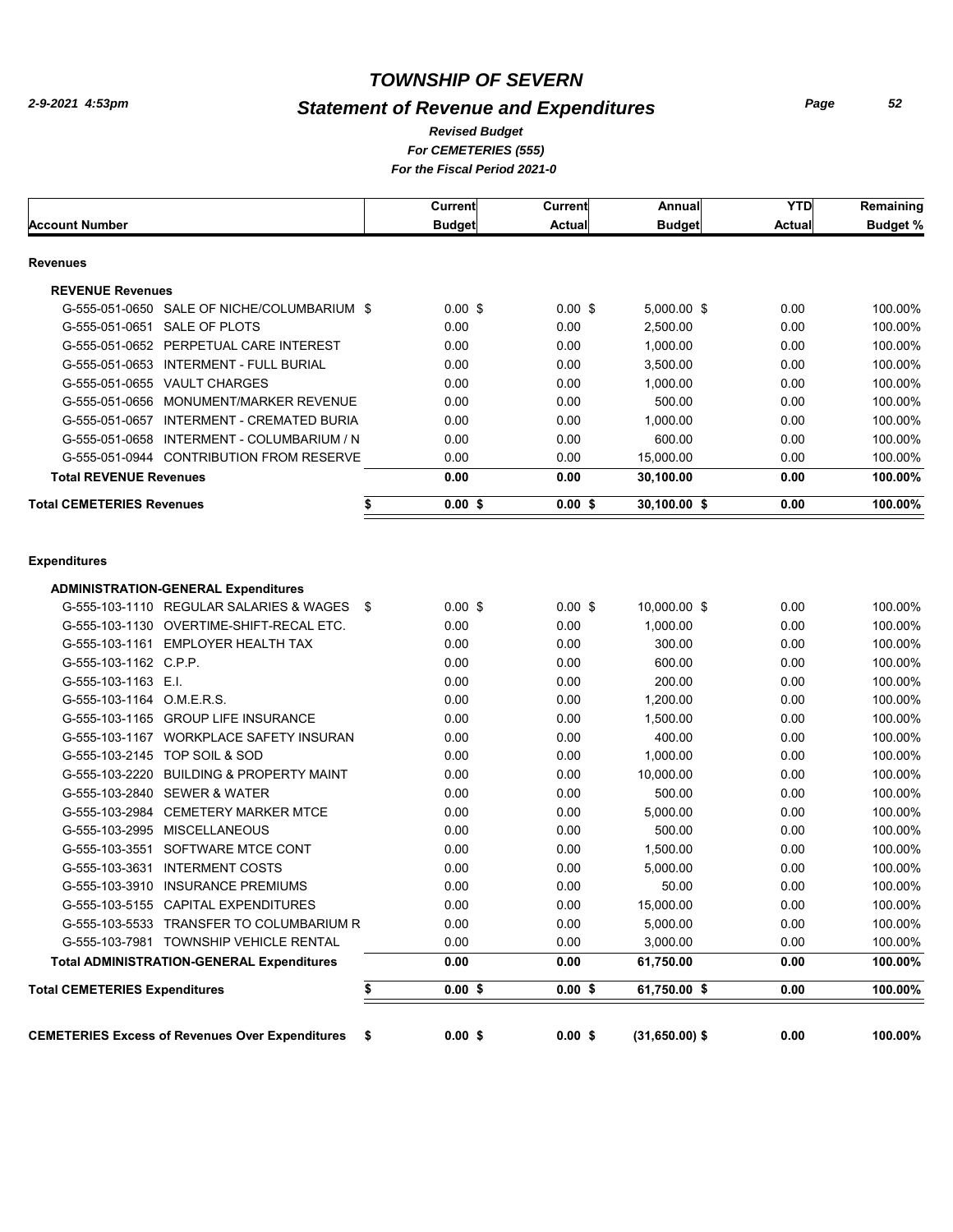## *Statement of Revenue and Expenditures*

*Page 53*

#### *For PARKS & RECREATION (770) For the Fiscal Period 2021-0 Revised Budget*

|                                                      | <b>Current</b> | <b>Current</b> | Annual        | <b>YTD</b>    | Remaining       |
|------------------------------------------------------|----------------|----------------|---------------|---------------|-----------------|
| Account Number                                       | <b>Budget</b>  | <b>Actual</b>  | <b>Budget</b> | <b>Actual</b> | <b>Budget %</b> |
| Revenues                                             |                |                |               |               |                 |
| <b>WASHAGO PARK Revenues</b>                         |                |                |               |               |                 |
| \$<br>G-770-712-0422 PROVINCIAL GRANT                | $0.00$ \$      | $0.00$ \$      | 100,000.00 \$ | 0.00          | 100.00%         |
| G-770-712-0799 USER FEES                             | 0.00           | 0.00           | 300.00        | 0.00          | 100.00%         |
| <b>Total WASHAGO PARK Revenues</b>                   | 0.00           | 0.00           | 100,300.00    | 0.00          | 100.00%         |
| <b>PUBLIC DOCKS Revenues</b>                         |                |                |               |               |                 |
| G-770-715-0799 USER FEES                             | 0.00           | 0.00           | 1,000.00      | 0.00          | 100.00%         |
| G-770-715-0941 CONTR. FROM RESERVE FUND              | 0.00           | 0.00           | 40,000.00     | 0.00          | 100.00%         |
| <b>Total PUBLIC DOCKS Revenues</b>                   | 0.00           | 0.00           | 41,000.00     | 0.00          | 100.00%         |
| <b>GENERAL PARKS &amp; RECREATION Revenues</b>       |                |                |               |               |                 |
| G-770-745-0941 CONTR. FROM RESERVE FUND              | 0.00           | 0.00           | 50,625.00     | 0.00          | 100.00%         |
| G-770-745-0944 CONTRIBUTION FROM RESERVE             | 0.00           | 0.00           | 51,000.00     | 0.00          | 100.00%         |
| <b>Total GENERAL PARKS &amp; RECREATION Revenues</b> | 0.00           | 0.00           | 101.625.00    | 0.00          | 100.00%         |
| <b>TRAILS Revenues</b>                               |                |                |               |               |                 |
| G-770-751-0414 GRANTS                                | 0.00           | 0.00           | 30,000.00     | 0.00          | 100.00%         |
| <b>Total TRAILS Revenues</b>                         | 0.00           | 0.00           | 30,000.00     | 0.00          | 100.00%         |
| <b>WASHAGO COMMUNITY CENTRE Revenues</b>             |                |                |               |               |                 |
| G-770-753-0414 GRANTS                                | 0.00           | 0.00           | 133,901.00    | 0.00          | 100.00%         |
| G-770-753-0802 SPRING PROGRAM REVENUE                | 0.00           | 0.00           | 7,500.00      | 0.00          | 100.00%         |
| G-770-753-0803 SUMMER PROGRAM REVENUE                | 0.00           | 0.00           | 15,000.00     | 0.00          | 100.00%         |
| G-770-753-0804 FALL PROGRAM REVENUE                  | 0.00           | 0.00           | 6,500.00      | 0.00          | 100.00%         |
| G-770-753-0805 WINTER PROGRAM REVENUE                | 0.00           | 0.00           | 6,500.00      | 0.00          | 100.00%         |
| G-770-753-0831 FACILITY RENTAL                       | 0.00           | 0.00           | 12,000.00     | 0.00          | 100.00%         |
| G-770-753-0832 ICE RENTAL                            | 0.00           | 0.00           | 100.00        | 0.00          | 100.00%         |
| G-770-753-0833 FLOOR RENTAL                          | 0.00           | 0.00           | 100.00        | 0.00          | 100.00%         |
| G-770-753-0836 BAR RENTAL                            | 0.00           | 0.00           | 200.00        | 0.00          | 100.00%         |
| G-770-753-0837 KITCHEN RENTAL                        | 0.00           | 0.00           | 500.00        | 0.00          | 100.00%         |
| G-770-753-0944 CONTRIBUTION FROM RESERVE             | 0.00           | 0.00           | 138,099.00    | 0.00          | 100.00%         |
| G-770-753-2751 SOCAN REVENUE                         | 0.00           | 0.00           | 200.00        | 0.00          | 100.00%         |
| <b>Total WASHAGO COMMUNITY CENTRE Revenues</b>       | 0.00           | 0.00           | 320,600.00    | 0.00          | 100.00%         |
| <b>WESTSHORE FACILITY Revenues</b>                   |                |                |               |               |                 |
| G-770-757-0941 CONTR. FROM RESERVE FUND              | 0.00           | 0.00           | 2,500,000.00  | 0.00          | 100.00%         |
| <b>Total WESTSHORE FACILITY Revenues</b>             | 0.00           | 0.00           | 2,500,000.00  | 0.00          | 100.00%         |
| <b>COLDWATER FAIRGROUNDS Revenues</b>                |                |                |               |               |                 |
| G-770-765-0799 USER FEES                             | 0.00           | 0.00           | 500.00        | 0.00          | 100.00%         |
| G-770-765-0894 INSURANCE RECOVERY                    | 0.00           | 0.00           | 200.00        | 0.00          | 100.00%         |
| <b>Total COLDWATER FAIRGROUNDS Revenues</b>          | 0.00           | 0.00           | 700.00        | 0.00          | 100.00%         |
| <b>COLDWATER BASEBALL DIAMOND Revenues</b>           |                |                |               |               |                 |
| G-770-769-2735 BASEBALL                              | 0.00           | 0.00           | 3,000.00      | 0.00          | 100.00%         |
| <b>Total COLDWATER BASEBALL DIAMOND Revenu</b>       | 0.00           | 0.00           | 3,000.00      | 0.00          | 100.00%         |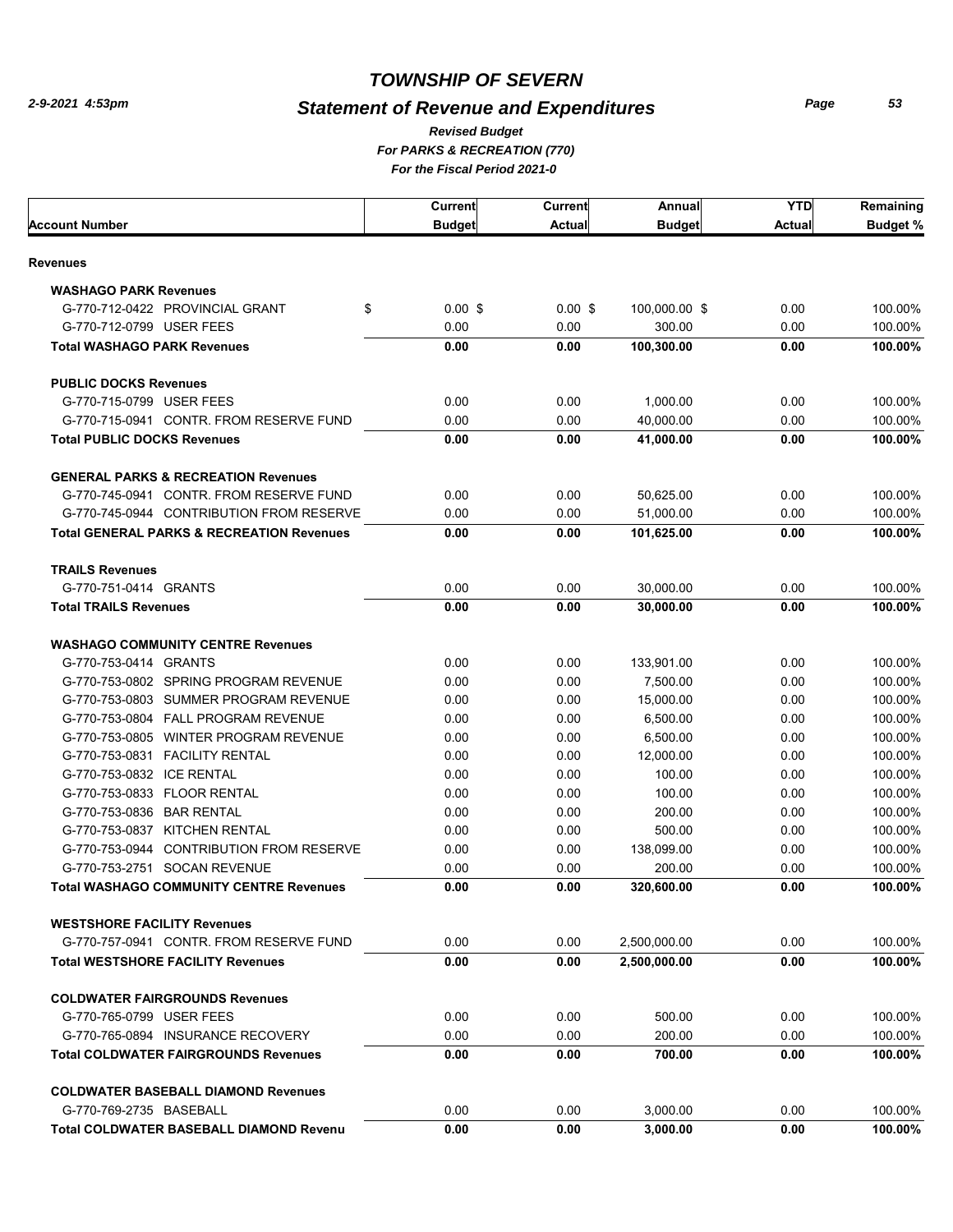## *Statement of Revenue and Expenditures*

*Page 54*

#### *For PARKS & RECREATION (770) For the Fiscal Period 2021-0 Revised Budget*

|                                                    | Current       | <b>Current</b> | Annual          | <b>YTD</b> | Remaining       |
|----------------------------------------------------|---------------|----------------|-----------------|------------|-----------------|
| <b>Account Number</b>                              | <b>Budget</b> | <b>Actual</b>  | <b>Budget</b>   | Actual     | <b>Budget %</b> |
| <b>RECREATION PROGRAMMING Revenues</b>             |               |                |                 |            |                 |
| G-770-771-0802 SPRING PROGRAM REVENUE              | 0.00          | 0.00           | 6,000.00        | 0.00       | 100.00%         |
| G-770-771-0803 SUMMER PROGRAM REVENUE              | 0.00          | 0.00           | 2,000.00        | 0.00       | 100.00%         |
| G-770-771-0804 FALL PROGRAM REVENUE                | 0.00          | 0.00           | 6,500.00        | 0.00       | 100.00%         |
| G-770-771-0805 WINTER PROGRAM REVENUE              | 0.00          | 0.00           | 5,000.00        | 0.00       | 100.00%         |
| G-770-771-3231 ADVERTISING                         | 0.00          | 0.00           | 5,000.00        | 0.00       | 100.00%         |
| <b>Total RECREATION PROGRAMMING Revenues</b>       | 0.00          | 0.00           | 24,500.00       | 0.00       | 100.00%         |
| <b>COLDWATER ARENA Revenues</b>                    |               |                |                 |            |                 |
| G-770-777-0830 RENTS CONCESSIONS & FRANC           | 0.00          | 0.00           | 3,600.00        | 0.00       | 100.00%         |
| G-770-777-0832 ICE RENTAL                          | 0.00          | 0.00           | 155,000.00      | 0.00       | 100.00%         |
| G-770-777-0833 FLOOR RENTAL                        | 0.00          | 0.00           | 4,000.00        | 0.00       | 100.00%         |
| G-770-777-0834 HALL RENTAL                         | 0.00          | 0.00           | 8,300.00        | 0.00       | 100.00%         |
| G-770-777-0835 PUBLIC SKATING GATE                 | 0.00          | 0.00           | 2,000.00        | 0.00       | 100.00%         |
| G-770-777-0836 BAR RENTAL                          | 0.00          | 0.00           | 300.00          | 0.00       | 100.00%         |
| G-770-777-0837 KITCHEN RENTAL                      | 0.00          | 0.00           | 1,000.00        | 0.00       | 100.00%         |
| G-770-777-0891 SUNDRY REVENUE                      | 0.00          | 0.00           | 200.00          | 0.00       | 100.00%         |
| G-770-777-0944 CONTRIBUTION FROM RESERVE           | 0.00          | 0.00           | 37,000.00       | 0.00       | 100.00%         |
| G-770-777-2750 POP AND CANDY VENDING               | 0.00          | 0.00           | 1,000.00        | 0.00       | 100.00%         |
| G-770-777-2751 SOCAN REVENUE                       | 0.00          | 0.00           | 400.00          | 0.00       | 100.00%         |
| G-770-777-3231 ADVERTISING                         | 0.00          | 0.00           | 7,500.00        | 0.00       | 100.00%         |
| <b>Total COLDWATER ARENA Revenues</b>              | 0.00          | 0.00           | 220,300.00      | 0.00       | 100.00%         |
| <b>MASSEY TRACTOR Revenues</b>                     |               |                |                 |            |                 |
| G-770-A01-0971 TOWNSHIP EQUIPMENT RENTA            | 0.00          | 0.00           | 4,500.00        | 0.00       | 100.00%         |
| <b>Total MASSEY TRACTOR Revenues</b>               | 0.00          | 0.00           | 4,500.00        | 0.00       | 100.00%         |
|                                                    |               |                |                 |            |                 |
| <b>2020 CHEV SILVERADO Revenues</b>                |               |                |                 |            |                 |
| G-770-A02-0971 TOWNSHIP EQUIPMENT RENTA            | 0.00          | 0.00           | 4,500.00        | 0.00       | 100.00%         |
| <b>Total 2020 CHEV SILVERADO Revenues</b>          | 0.00          | 0.00           | 4,500.00        | 0.00       | 100.00%         |
| <b>Total PARKS &amp; RECREATION Revenues</b><br>\$ | $0.00$ \$     | 0.00S          | 3,351,025.00 \$ | 0.00       | 100.00%         |
| <b>Expenditures</b>                                |               |                |                 |            |                 |
| <b>WASHAGO PARK Expenditures</b>                   |               |                |                 |            |                 |
| G-770-712-1110 REGULAR SALARIES & WAGES \$         | $0.00$ \$     | $0.00$ \$      | 5,000.00 \$     | 0.00       | 100.00%         |
| G-770-712-1120 PART-TIME SALARIES & WAGES          | 0.00          | 0.00           | 5,000.00        | 0.00       | 100.00%         |
| G-770-712-1161 EMPLOYER HEALTH TAX                 | 0.00          | 0.00           | 200.00          | 0.00       | 100.00%         |
| G-770-712-1162 C.P.P.                              | 0.00          | 0.00           | 400.00          | 0.00       | 100.00%         |
| G-770-712-1163 E.I.                                | 0.00          | 0.00           | 200.00          | 0.00       | 100.00%         |
| G-770-712-1164 O.M.E.R.S.                          | 0.00          | 0.00           | 500.00          | 0.00       | 100.00%         |
| G-770-712-1165 GROUP LIFE INSURANCE                | 0.00          | 0.00           | 700.00          | 0.00       | 100.00%         |
| G-770-712-1167 WORKPLACE SAFETY INSURAN            | 0.00          | 0.00           | 300.00          | 0.00       | 100.00%         |
| G-770-712-2220 BUILDING & PROPERTY MAINT           | 0.00          | 0.00           | 24,000.00       | 0.00       | 100.00%         |
| G-770-712-2746 VANDALISM                           | 0.00          | 0.00           | 800.00          | 0.00       | 100.00%         |
| G-770-712-2810 HYDRO                               | 0.00          | 0.00           | 4,200.00        | 0.00       | 100.00%         |
| G-770-712-2840 SEWER & WATER                       | 0.00          | 0.00           | 2,000.00        | 0.00       | 100.00%         |
|                                                    |               |                |                 |            |                 |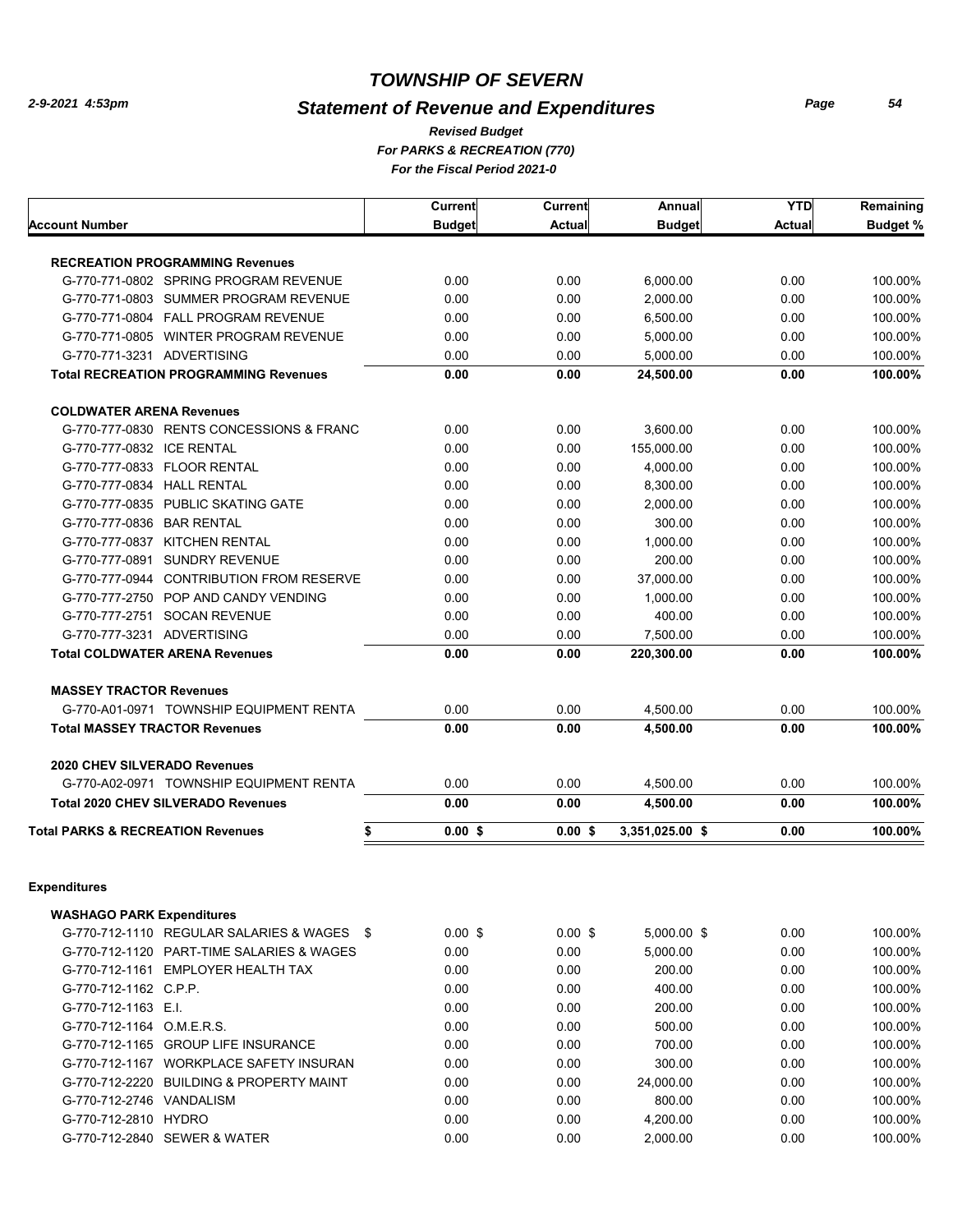## *Statement of Revenue and Expenditures*

*For PARKS & RECREATION (770) For the Fiscal Period 2021-0 Revised Budget*

|                                                      | Current       | Current | Annual        | <b>YTD</b>    | Remaining       |
|------------------------------------------------------|---------------|---------|---------------|---------------|-----------------|
| Account Number                                       | <b>Budget</b> | Actual  | <b>Budget</b> | <b>Actual</b> | <b>Budget %</b> |
| G-770-712-2910 UNIFORMS                              | 0.00          | 0.00    | 100.00        | 0.00          | 100.00%         |
| G-770-712-3910 INSURANCE PREMIUMS                    | 0.00          | 0.00    | 1,400.00      | 0.00          | 100.00%         |
| G-770-712-5155 CAPITAL EXPENDITURES                  | 0.00          | 0.00    | 115,000.00    | 0.00          | 100.00%         |
| G-770-712-7981 TOWNSHIP VEHICLE RENTAL               | 0.00          | 0.00    | 6,000.00      | 0.00          | 100.00%         |
| <b>Total WASHAGO PARK Expenditures</b>               | 0.00          | 0.00    | 165,800.00    | 0.00          | 100.00%         |
|                                                      |               |         |               |               |                 |
| <b>PUBLIC DOCKS Expenditures</b>                     |               |         |               |               |                 |
| G-770-715-1110 REGULAR SALARIES & WAGES              | 0.00          | 0.00    | 12,500.00     | 0.00          | 100.00%         |
| G-770-715-1120 PART-TIME SALARIES & WAGES            | 0.00          | 0.00    | 800.00        | 0.00          | 100.00%         |
| G-770-715-1161 EMPLOYER HEALTH TAX                   | 0.00          | 0.00    | 300.00        | 0.00          | 100.00%         |
| G-770-715-1162 C.P.P.                                | 0.00          | 0.00    | 600.00        | 0.00          | 100.00%         |
| G-770-715-1163 E.I.                                  | 0.00          | 0.00    | 200.00        | 0.00          | 100.00%         |
| G-770-715-1164 O.M.E.R.S.                            | 0.00          | 0.00    | 1,200.00      | 0.00          | 100.00%         |
| G-770-715-1165 GROUP LIFE INSURANCE                  | 0.00          | 0.00    | 1,700.00      | 0.00          | 100.00%         |
| G-770-715-1167 WORKPLACE SAFETY INSURAN              | 0.00          | 0.00    | 400.00        | 0.00          | 100.00%         |
| G-770-715-2220 BUILDING & PROPERTY MAINT             | 0.00          | 0.00    | 7,000.00      | 0.00          | 100.00%         |
| G-770-715-2230 DOCK REPAIR                           | 0.00          | 0.00    | 5,000.00      | 0.00          | 100.00%         |
| G-770-715-2810 HYDRO                                 | 0.00          | 0.00    | 700.00        | 0.00          | 100.00%         |
| G-770-715-5155 CAPITAL EXPENDITURES                  | 0.00          | 0.00    | 40,000.00     | 0.00          | 100.00%         |
| G-770-715-7981 TOWNSHIP VEHICLE RENTAL               | 0.00          | 0.00    | 2,000.00      | 0.00          | 100.00%         |
| <b>Total PUBLIC DOCKS Expenditures</b>               | 0.00          | 0.00    | 72,400.00     | 0.00          | 100.00%         |
|                                                      |               |         |               |               |                 |
| <b>COLDWATER SKATEBOARD PARK Expenditures</b>        |               |         |               |               |                 |
| G-770-725-2220 BUILDING & PROPERTY MAINT             | 0.00          | 0.00    | 1,000.00      | 0.00          | 100.00%         |
| <b>Total COLDWATER SKATEBOARD PARK Expendit</b>      | 0.00          | 0.00    | 1,000.00      | 0.00          | 100.00%         |
| <b>GENERAL PARKS &amp; RECREATION Expenditures</b>   |               |         |               |               |                 |
| G-770-745-1110 REGULAR SALARIES & WAGES              | 0.00          | 0.00    | 43,000.00     | 0.00          | 100.00%         |
| G-770-745-1120 PART-TIME SALARIES & WAGES            | 0.00          | 0.00    | 2,500.00      | 0.00          | 100.00%         |
| G-770-745-1125 COMMITTEE/BOARD REMUNERA              | 0.00          | 0.00    | 1,500.00      | 0.00          | 100.00%         |
| G-770-745-1130 OVERTIME-SHIFT-RECAL ETC.             | 0.00          | 0.00    | 200.00        | 0.00          | 100.00%         |
| G-770-745-1161 EMPLOYER HEALTH TAX                   | 0.00          | 0.00    | 1,000.00      | 0.00          | 100.00%         |
| G-770-745-1162 C.P.P.                                | 0.00          | 0.00    | 2,300.00      | 0.00          | 100.00%         |
| G-770-745-1163 E.I.                                  | 0.00          | 0.00    | 800.00        | 0.00          | 100.00%         |
| G-770-745-1164 O.M.E.R.S.                            | 0.00          | 0.00    | 4,700.00      | 0.00          | 100.00%         |
| G-770-745-1165 GROUP LIFE INSURANCE                  | 0.00          | 0.00    | 6,400.00      | 0.00          | 100.00%         |
| G-770-745-1167 WORKPLACE SAFETY INSURAN              | 0.00          | 0.00    | 1,500.00      | 0.00          | 100.00%         |
| G-770-745-2220 BUILDING & PROPERTY MAINT             | 0.00          | 0.00    | 32,000.00     | 0.00          | 100.00%         |
|                                                      |               |         |               |               |                 |
| G-770-745-2810 HYDRO                                 | 0.00          | 0.00    | 2,200.00      | 0.00          | 100.00%         |
| G-770-745-2840 SEWER & WATER                         | 0.00          | 0.00    | 800.00        | 0.00          | 100.00%         |
| G-770-745-3110 MILEAGE                               | 0.00          | 0.00    | 500.00        | 0.00          | 100.00%         |
| G-770-745-3150 TRAINING COURSE EXPENSES              | 0.00          | 0.00    | 3,000.00      | 0.00          | 100.00%         |
| G-770-745-3910 INSURANCE PREMIUMS                    | 0.00          | 0.00    | 300.00        | 0.00          | 100.00%         |
| G-770-745-5155 CAPITAL EXPENDITURES                  | 0.00          | 0.00    | 176,000.00    | 0.00          | 100.00%         |
| G-770-745-5410 TRANSFER TO RESERVE FUND              | 0.00          | 0.00    | 40,000.00     | 0.00          | 100.00%         |
| G-770-745-5416 TRANSFER TO VEHICLE / EQUIP           | 0.00          | 0.00    | 10,000.00     | 0.00          | 100.00%         |
| G-770-745-7981 TOWNSHIP VEHICLE RENTAL               | 0.00          | 0.00    | 1,500.00      | 0.00          | 100.00%         |
| <b>Total GENERAL PARKS &amp; RECREATION Expendit</b> | 0.00          | 0.00    | 330,200.00    | 0.00          | 100.00%         |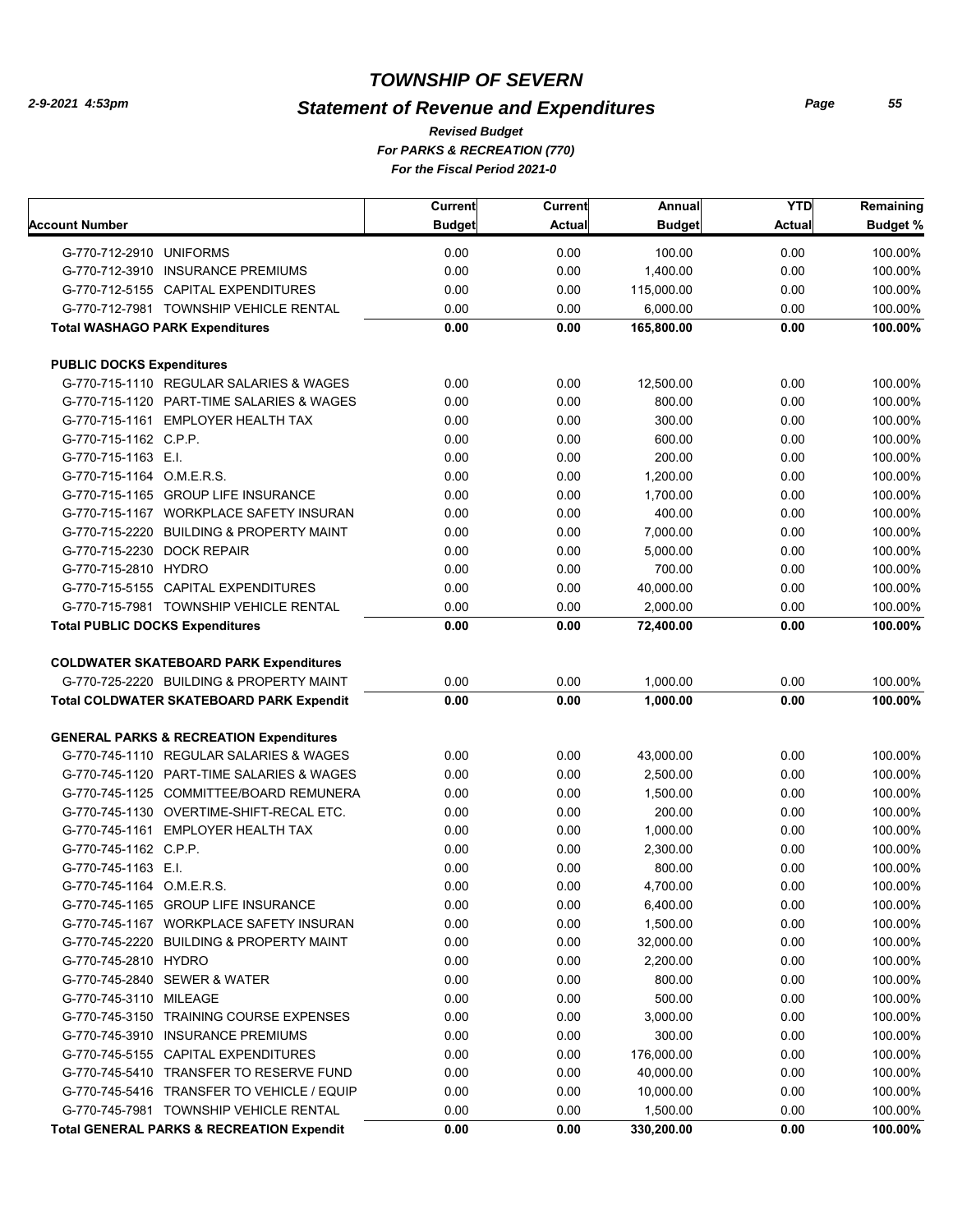## *Statement of Revenue and Expenditures*

*For PARKS & RECREATION (770) For the Fiscal Period 2021-0 Revised Budget*

|                                  |                                                 | <b>Current</b> | <b>Current</b> | Annual        | <b>YTD</b>    | Remaining       |
|----------------------------------|-------------------------------------------------|----------------|----------------|---------------|---------------|-----------------|
| Account Number                   |                                                 | <b>Budget</b>  | <b>Actual</b>  | <b>Budget</b> | <b>Actual</b> | <b>Budget %</b> |
|                                  |                                                 |                |                |               |               |                 |
| <b>TRAILS Expenditures</b>       |                                                 |                |                |               |               |                 |
|                                  | G-770-751-1110 REGULAR SALARIES & WAGES         | 0.00           | 0.00           | 9,000.00      | 0.00          | 100.00%         |
|                                  | G-770-751-1120 PART-TIME SALARIES & WAGES       | 0.00           | 0.00           | 400.00        | 0.00          | 100.00%         |
|                                  | G-770-751-1161 EMPLOYER HEALTH TAX              | 0.00           | 0.00           | 100.00        | 0.00          | 100.00%         |
| G-770-751-1162 C.P.P.            |                                                 | 0.00           | 0.00           | 200.00        | 0.00          | 100.00%         |
| G-770-751-1163 E.I.              |                                                 | 0.00           | 0.00           | 100.00        | 0.00          | 100.00%         |
| G-770-751-1164 O.M.E.R.S.        |                                                 | 0.00           | 0.00           | 500.00        | 0.00          | 100.00%         |
|                                  | G-770-751-1165 GROUP LIFE INSURANCE             | 0.00           | 0.00           | 700.00        | 0.00          | 100.00%         |
|                                  | G-770-751-1167 WORKPLACE SAFETY INSURAN         | 0.00           | 0.00           | 200.00        | 0.00          | 100.00%         |
|                                  | G-770-751-2220 BUILDING & PROPERTY MAINT        | 0.00           | 0.00           | 12,000.00     | 0.00          | 100.00%         |
| G-770-751-2810 HYDRO             |                                                 | 0.00           | 0.00           | 1,600.00      | 0.00          | 100.00%         |
| G-770-751-2985 MATERIALS         |                                                 | 0.00           | 0.00           | 5,500.00      | 0.00          | 100.00%         |
|                                  | G-770-751-4910 TAXES WRITTEN OFF                | 0.00           | 0.00           | 500.00        | 0.00          | 100.00%         |
|                                  | G-770-751-5155 CAPITAL EXPENDITURES             | 0.00           | 0.00           | 82,000.00     | 0.00          | 100.00%         |
|                                  | G-770-751-7981 TOWNSHIP VEHICLE RENTAL          | 0.00           | 0.00           | 2,000.00      | 0.00          | 100.00%         |
| <b>Total TRAILS Expenditures</b> |                                                 | 0.00           | 0.00           | 114,800.00    | 0.00          | 100.00%         |
|                                  | LAKE ST GEORGE COMMUNITY CENTRE Expendi         |                |                |               |               |                 |
|                                  | G-770-752-1110 REGULAR SALARIES & WAGES         | 0.00           | 0.00           | 1,500.00      | 0.00          | 100.00%         |
|                                  | G-770-752-1130 OVERTIME-SHIFT-RECAL ETC.        | 0.00           | 0.00           | 200.00        | 0.00          | 100.00%         |
| G-770-752-1162 C.P.P.            |                                                 | 0.00           | 0.00           | 100.00        | 0.00          | 100.00%         |
| G-770-752-1164 O.M.E.R.S.        |                                                 | 0.00           | 0.00           | 200.00        | 0.00          | 100.00%         |
|                                  | G-770-752-1165 GROUP LIFE INSURANCE             | 0.00           | 0.00           | 200.00        | 0.00          | 100.00%         |
|                                  | G-770-752-1167 WORKPLACE SAFETY INSURAN         | 0.00           | 0.00           | 100.00        | 0.00          | 100.00%         |
|                                  | G-770-752-2220 BUILDING & PROPERTY MAINT        | 0.00           | 0.00           | 3,000.00      | 0.00          | 100.00%         |
| G-770-752-2810 HYDRO             |                                                 | 0.00           | 0.00           | 3,000.00      | 0.00          | 100.00%         |
| G-770-752-2835 PROPANE           |                                                 | 0.00           | 0.00           | 3,000.00      | 0.00          | 100.00%         |
|                                  | G-770-752-3392 M.O.E. TESTING                   | 0.00           | 0.00           | 400.00        | 0.00          | 100.00%         |
|                                  |                                                 |                |                |               |               |                 |
|                                  | G-770-752-3910 INSURANCE PREMIUMS               | 0.00           | 0.00           | 2,800.00      | 0.00          | 100.00%         |
|                                  | G-770-752-7981 TOWNSHIP VEHICLE RENTAL          | 0.00           | 0.00           | 500.00        | 0.00          | 100.00%         |
|                                  | <b>Total LAKE ST GEORGE COMMUNITY CENTRE Ex</b> | 0.00           | 0.00           | 15,000.00     | 0.00          | 100.00%         |
|                                  | <b>WASHAGO COMMUNITY CENTRE Expenditures</b>    |                |                |               |               |                 |
|                                  | G-770-753-1110 REGULAR SALARIES & WAGES         | 0.00           | 0.00           | 17,500.00     | 0.00          | 100.00%         |
|                                  | G-770-753-1120 PART-TIME SALARIES & WAGES       | 0.00           | 0.00           | 32,800.00     | 0.00          | 100.00%         |
|                                  | G-770-753-1121 PROG. INSTRUCTOR - PART TIM      | 0.00           | 0.00           | 12,000.00     | 0.00          | 100.00%         |
|                                  | G-770-753-1161 EMPLOYER HEALTH TAX              | 0.00           | 0.00           | 1,700.00      | 0.00          | 100.00%         |
| G-770-753-1162 C.P.P.            |                                                 | 0.00           | 0.00           | 3,900.00      | 0.00          | 100.00%         |
| G-770-753-1163 E.I.              |                                                 | 0.00           | 0.00           | 1,400.00      | 0.00          | 100.00%         |
| G-770-753-1164 O.M.E.R.S.        |                                                 | 0.00           | 0.00           | 1,700.00      | 0.00          | 100.00%         |
|                                  | G-770-753-1165 GROUP LIFE INSURANCE             | 0.00           | 0.00           | 2,400.00      | 0.00          | 100.00%         |
|                                  | G-770-753-1167 WORKPLACE SAFETY INSURAN         | 0.00           | 0.00           | 2,700.00      | 0.00          | 100.00%         |
|                                  | G-770-753-2220 BUILDING & PROPERTY MAINT        | 0.00           | 0.00           | 20,000.00     | 0.00          | 100.00%         |
|                                  | G-770-753-2313 ICE MAINTENANCE                  | 0.00           | 0.00           | 5,000.00      | 0.00          | 100.00%         |
|                                  | G-770-753-2610 MISC OFFICE SUPPLIES             | 0.00           | 0.00           | 1,500.00      | 0.00          | 100.00%         |
|                                  | G-770-753-2742 HALL EXPENSES                    | 0.00           | 0.00           | 1,000.00      | 0.00          | 100.00%         |
|                                  | G-770-753-2743 SOCAN EXPENSE                    | 0.00           | 0.00           | 200.00        | 0.00          | 100.00%         |
| G-770-753-2810 HYDRO             |                                                 | 0.00           | 0.00           | 7,200.00      | 0.00          | 100.00%         |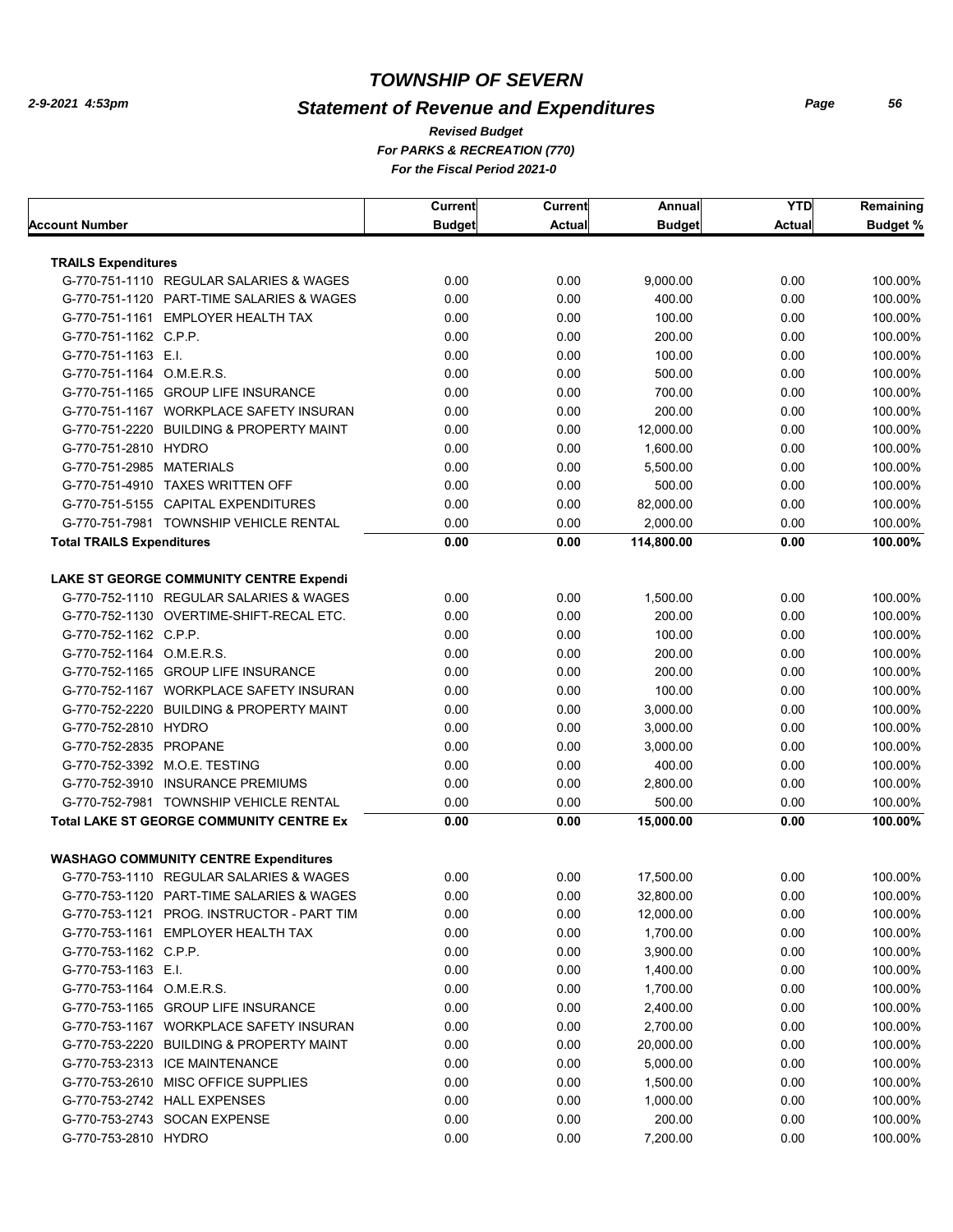## *Statement of Revenue and Expenditures*

*For PARKS & RECREATION (770) For the Fiscal Period 2021-0 Revised Budget*

|                                                 | Current       | <b>Current</b> | Annual        | <b>YTD</b>    | Remaining       |
|-------------------------------------------------|---------------|----------------|---------------|---------------|-----------------|
| <b>Account Number</b>                           | <b>Budget</b> | <b>Actual</b>  | <b>Budget</b> | <b>Actual</b> | <b>Budget %</b> |
| G-770-753-2835 PROPANE                          | 0.00          | 0.00           | 8,400.00      | 0.00          | 100.00%         |
| G-770-753-2840 SEWER & WATER                    | 0.00          | 0.00           | 3,000.00      | 0.00          | 100.00%         |
| G-770-753-3110 MILEAGE                          | 0.00          | 0.00           | 500.00        | 0.00          | 100.00%         |
| G-770-753-3140 MEMBERSHIPS                      | 0.00          | 0.00           | 200.00        | 0.00          | 100.00%         |
| G-770-753-3150 TRAINING COURSE EXPENSES         | 0.00          | 0.00           | 2,000.00      | 0.00          | 100.00%         |
| G-770-753-3205 JOINT HEALTH & SAFETY            | 0.00          | 0.00           | 200.00        | 0.00          | 100.00%         |
| G-770-753-3215 COURIER AND DELIVERY CHAR        | 0.00          | 0.00           | 100.00        | 0.00          | 100.00%         |
| G-770-753-3220 TELEPHONE                        | 0.00          | 0.00           | 1,600.00      | 0.00          | 100.00%         |
| G-770-753-3230 ADVERTISING                      | 0.00          | 0.00           | 1.000.00      | 0.00          | 100.00%         |
| G-770-753-3910 INSURANCE PREMIUMS               | 0.00          | 0.00           | 11,400.00     | 0.00          | 100.00%         |
| G-770-753-3940 FIRE ALARM MONITORING COST       | 0.00          | 0.00           | 600.00        | 0.00          | 100.00%         |
| G-770-753-5155 CAPITAL EXPENDITURES             | 0.00          | 0.00           | 272,000.00    | 0.00          | 100.00%         |
| G-770-753-7981 TOWNSHIP VEHICLE RENTAL          | 0.00          | 0.00           | 500.00        | 0.00          | 100.00%         |
| G-770-753-7991 P & R COMMITTEE ALLOCATION       | 0.00          | 0.00           | 1,500.00      | 0.00          | 100.00%         |
| <b>Total WASHAGO COMMUNITY CENTRE Expenditu</b> | 0.00          | 0.00           | 414,000.00    | 0.00          | 100.00%         |
|                                                 |               |                |               |               |                 |
| <b>MATCHEDASH HALL Expenditures</b>             |               |                |               |               |                 |
| G-770-755-1110 REGULAR SALARIES & WAGES         | 0.00          | 0.00           | 1.500.00      | 0.00          | 100.00%         |
| G-770-755-1130 OVERTIME-SHIFT-RECAL ETC.        | 0.00          | 0.00           | 200.00        | 0.00          | 100.00%         |
| G-770-755-1162 C.P.P.                           | 0.00          | 0.00           | 100.00        | 0.00          | 100.00%         |
| G-770-755-1164 O.M.E.R.S.                       | 0.00          | 0.00           | 200.00        | 0.00          | 100.00%         |
| G-770-755-1165 GROUP LIFE INSURANCE             | 0.00          | 0.00           | 200.00        | 0.00          | 100.00%         |
| G-770-755-1167 WORKPLACE SAFETY INSURAN         | 0.00          | 0.00           | 100.00        | 0.00          | 100.00%         |
| G-770-755-2220 BUILDING & PROPERTY MAINT        | 0.00          | 0.00           | 500.00        | 0.00          | 100.00%         |
| G-770-755-2810 HYDRO                            | 0.00          | 0.00           | 7,000.00      | 0.00          | 100.00%         |
| G-770-755-2835 PROPANE                          | 0.00          | 0.00           | 4,000.00      | 0.00          | 100.00%         |
| G-770-755-3392 M.O.E. TESTING                   | 0.00          | 0.00           | 300.00        | 0.00          | 100.00%         |
| G-770-755-3910 INSURANCE PREMIUMS               | 0.00          | 0.00           | 3,100.00      | 0.00          | 100.00%         |
| G-770-755-7981 TOWNSHIP VEHICLE RENTAL          | 0.00          | 0.00           | 500.00        | 0.00          | 100.00%         |
| <b>Total MATCHEDASH HALL Expenditures</b>       | 0.00          | 0.00           | 17,700.00     | 0.00          | 100.00%         |
| <b>WESTSHORE FACILITY Expenditures</b>          |               |                |               |               |                 |
| G-770-757-1110 REGULAR SALARIES & WAGES         | 0.00          | 0.00           | 25,000.00     | 0.00          | 100.00%         |
| G-770-757-1161 EMPLOYER HEALTH TAX              | 0.00          | 0.00           | 500.00        | 0.00          | 100.00%         |
| G-770-757-1162 C.P.P.                           | 0.00          | 0.00           | 1,100.00      | 0.00          | 100.00%         |
| G-770-757-1163 E.I.                             | 0.00          | 0.00           | 400.00        | 0.00          | 100.00%         |
| G-770-757-1164 O.M.E.R.S.                       | 0.00          | 0.00           | 2,500.00      | 0.00          | 100.00%         |
| G-770-757-1165 GROUP LIFE INSURANCE             | 0.00          | 0.00           | 3,400.00      | 0.00          | 100.00%         |
| G-770-757-1167 WORKPLACE SAFETY INSURAN         | 0.00          | 0.00           | 800.00        | 0.00          | 100.00%         |
| G-770-757-5155 CAPITAL EXPENDITURES             | 0.00          | 0.00           | 2,500,000.00  | 0.00          | 100.00%         |
| <b>Total WESTSHORE FACILITY Expenditures</b>    | 0.00          | 0.00           | 2,533,700.00  | 0.00          | 100.00%         |
|                                                 |               |                |               |               |                 |
| <b>COLDWATER FAIRGROUNDS Expenditures</b>       |               |                |               |               |                 |
| G-770-765-1110 REGULAR SALARIES & WAGES         | 0.00          | 0.00           | 12,500.00     | 0.00          | 100.00%         |
| G-770-765-1120 PART-TIME SALARIES & WAGES       | 0.00          | 0.00           | 400.00        | 0.00          | 100.00%         |
| G-770-765-1161 EMPLOYER HEALTH TAX              | 0.00          | 0.00           | 300.00        | 0.00          | 100.00%         |
| G-770-765-1162 C.P.P.                           | 0.00          | 0.00           | 600.00        | 0.00          | 100.00%         |
| G-770-765-1163 E.I.                             | 0.00          | 0.00           | 200.00        | 0.00          | 100.00%         |
| G-770-765-1164 O.M.E.R.S.                       | 0.00          | 0.00           | 1,200.00      | 0.00          | 100.00%         |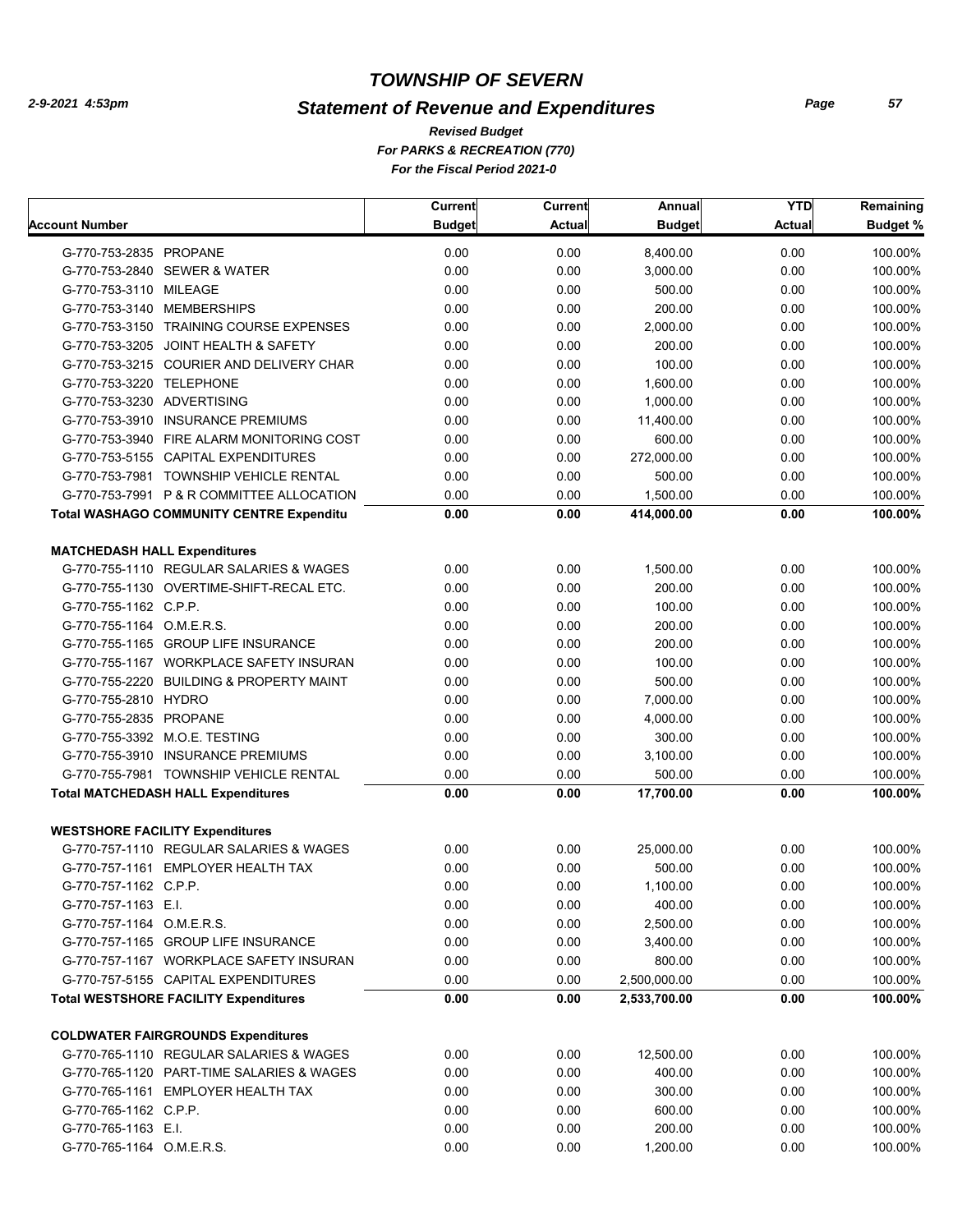## *Statement of Revenue and Expenditures*

*For PARKS & RECREATION (770) For the Fiscal Period 2021-0 Revised Budget*

|                                                                                | <b>Current</b> | Current       | Annual               | <b>YTD</b>    | Remaining          |
|--------------------------------------------------------------------------------|----------------|---------------|----------------------|---------------|--------------------|
| Account Number                                                                 | <b>Budget</b>  | <b>Actual</b> | <b>Budget</b>        | <b>Actual</b> | <b>Budget %</b>    |
| G-770-765-1165 GROUP LIFE INSURANCE                                            | 0.00           | 0.00          | 1,700.00             | 0.00          | 100.00%            |
| G-770-765-1167 WORKPLACE SAFETY INSURAN                                        | 0.00           | 0.00          | 400.00               | 0.00          | 100.00%            |
| G-770-765-2220 BUILDING & PROPERTY MAINT                                       | 0.00           | 0.00          | 20,000.00            | 0.00          | 100.00%            |
| G-770-765-2810 HYDRO                                                           | 0.00           | 0.00          | 1,400.00             | 0.00          | 100.00%            |
| G-770-765-2840 SEWER & WATER                                                   | 0.00           | 0.00          | 2,000.00             | 0.00          | 100.00%            |
| G-770-765-3910 INSURANCE PREMIUMS                                              | 0.00           | 0.00          | 3,500.00             | 0.00          | 100.00%            |
| G-770-765-5155 CAPITAL EXPENDITURES                                            | 0.00           | 0.00          | 15,000.00            | 0.00          | 100.00%            |
| G-770-765-7981 TOWNSHIP VEHICLE RENTAL                                         | 0.00           | 0.00          | 1,500.00             | 0.00          | 100.00%            |
| <b>Total COLDWATER FAIRGROUNDS Expenditures</b>                                | 0.00           | 0.00          | 60,700.00            | 0.00          | 100.00%            |
| <b>COLDWATER BASEBALL DIAMOND Expenditures</b>                                 |                |               |                      |               |                    |
| G-770-769-1110 REGULAR SALARIES & WAGES                                        | 0.00           | 0.00          | 12,500.00            | 0.00          | 100.00%            |
| G-770-769-1120 PART-TIME SALARIES & WAGES                                      | 0.00           | 0.00          | 1,600.00             | 0.00          | 100.00%            |
| G-770-769-1161 EMPLOYER HEALTH TAX                                             | 0.00           | 0.00          | 300.00               | 0.00          | 100.00%            |
| G-770-769-1162 C.P.P.                                                          | 0.00           | 0.00          | 600.00               | 0.00          | 100.00%            |
| G-770-769-1163 E.I.                                                            | 0.00           | 0.00          | 200.00               | 0.00          | 100.00%            |
| G-770-769-1164 O.M.E.R.S.                                                      | 0.00           | 0.00          | 1,200.00             | 0.00          | 100.00%            |
| G-770-769-1165 GROUP LIFE INSURANCE                                            | 0.00           | 0.00          | 1,700.00             | 0.00          | 100.00%            |
| G-770-769-1167 WORKPLACE SAFETY INSURAN                                        | 0.00           | 0.00          | 400.00               | 0.00          | 100.00%            |
| G-770-769-2220 BUILDING & PROPERTY MAINT                                       | 0.00           | 0.00          | 4,500.00             | 0.00          | 100.00%            |
| G-770-769-2810 HYDRO                                                           | 0.00           | 0.00          | 600.00               | 0.00          | 100.00%            |
| G-770-769-2985 MATERIALS                                                       | 0.00           | 0.00          | 2,000.00             | 0.00          | 100.00%            |
| G-770-769-3910 INSURANCE PREMIUMS                                              | 0.00           | 0.00          | 3,500.00             | 0.00          | 100.00%            |
| G-770-769-7981 TOWNSHIP VEHICLE RENTAL                                         | 0.00           | 0.00          | 1,500.00             | 0.00          | 100.00%            |
| <b>Total COLDWATER BASEBALL DIAMOND Expendi</b>                                | 0.00           | 0.00          | 30,600.00            | 0.00          | 100.00%            |
|                                                                                |                |               |                      |               |                    |
| <b>RECREATION PROGRAMMING Expenditures</b>                                     |                |               |                      |               |                    |
| G-770-771-1110 REGULAR SALARIES & WAGES                                        | 0.00           | 0.00          | 35,000.00            | 0.00          | 100.00%            |
| G-770-771-1121 PROG. INSTRUCTOR - PART TIM                                     | 0.00           | 0.00          | 15,000.00            | 0.00          | 100.00%            |
| G-770-771-1161 EMPLOYER HEALTH TAX                                             | 0.00           | 0.00          | 1,000.00             | 0.00          | 100.00%            |
| G-770-771-1162 C.P.P.                                                          | 0.00           | 0.00          | 2,300.00             | 0.00          | 100.00%            |
| G-770-771-1163 E.I.                                                            | 0.00           | 0.00          | 800.00               | 0.00          | 100.00%            |
| G-770-771-1164 O.M.E.R.S.                                                      | 0.00           | 0.00          | 3,500.00             | 0.00          | 100.00%            |
| G-770-771-1165 GROUP LIFE INSURANCE<br>G-770-771-1167 WORKPLACE SAFETY INSURAN | 0.00<br>0.00   | 0.00          | 4,700.00             | 0.00<br>0.00  | 100.00%<br>100.00% |
|                                                                                |                | 0.00          | 1,600.00             |               |                    |
| G-770-771-2610 MISC OFFICE SUPPLIES<br>G-770-771-2985 MATERIALS                | 0.00<br>0.00   | 0.00<br>0.00  | 500.00<br>2,500.00   | 0.00<br>0.00  | 100.00%<br>100.00% |
| G-770-771-3110 MILEAGE                                                         | 0.00           | 0.00          | 800.00               | 0.00          | 100.00%            |
| G-770-771-3140 MEMBERSHIPS                                                     | 0.00           | 0.00          | 400.00               | 0.00          | 100.00%            |
| G-770-771-3150 TRAINING COURSE EXPENSES                                        | 0.00           | 0.00          | 2,000.00             | 0.00          | 100.00%            |
| G-770-771-3210 POSTAGE                                                         |                |               |                      | 0.00          |                    |
| G-770-771-3230 ADVERTISING                                                     | 0.00           | 0.00          | 300.00               | 0.00          | 100.00%            |
| G-770-771-3329 FACILITY RENTAL FEES                                            | 0.00           | 0.00          | 5,000.00<br>1,600.00 |               | 100.00%            |
|                                                                                | 0.00           | 0.00          |                      | 0.00          | 100.00%            |
| G-770-771-3551 SOFTWARE MTCE CONT                                              | 0.00           | 0.00          | 6,500.00             | 0.00          | 100.00%            |
| <b>Total RECREATION PROGRAMMING Expenditures</b>                               | 0.00           | 0.00          | 83,500.00            | 0.00          | 100.00%            |
| <b>COLDWATER ARENA Expenditures</b>                                            |                |               |                      |               |                    |
| G-770-777-1110 REGULAR SALARIES & WAGES                                        | 0.00           | 0.00          | 110,000.00           | 0.00          | 100.00%            |
| G-770-777-1120 PART-TIME SALARIES & WAGES                                      | 0.00           | 0.00          | 12,500.00            | 0.00          | 100.00%            |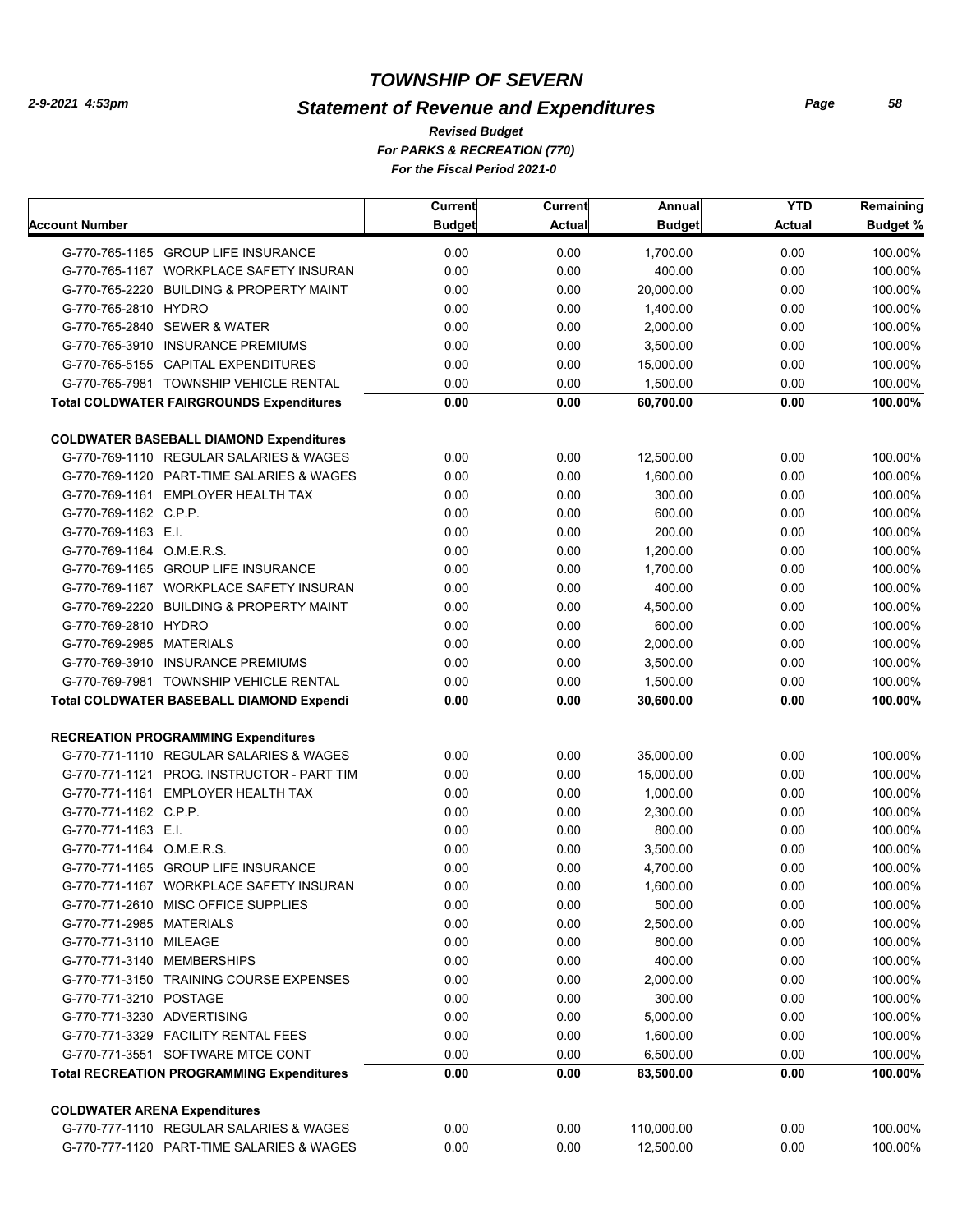## *Statement of Revenue and Expenditures*

*For PARKS & RECREATION (770) For the Fiscal Period 2021-0 Revised Budget*

|                                            | Current       | <b>Current</b> | Annual        | <b>YTD</b>    | Remaining       |
|--------------------------------------------|---------------|----------------|---------------|---------------|-----------------|
| <b>Account Number</b>                      | <b>Budget</b> | <b>Actual</b>  | <b>Budget</b> | <b>Actual</b> | <b>Budget %</b> |
| G-770-777-1130 OVERTIME-SHIFT-RECAL ETC.   | 0.00          | 0.00           | 2,000.00      | 0.00          | 100.00%         |
| G-770-777-1151 HONORARIUM                  | 0.00          | 0.00           | 500.00        | 0.00          | 100.00%         |
| G-770-777-1155 NON TAXABLE - MEALS / UNIFO | 0.00          | 0.00           | 500.00        | 0.00          | 100.00%         |
| G-770-777-1161 EMPLOYER HEALTH TAX         | 0.00          | 0.00           | 2,400.00      | 0.00          | 100.00%         |
| G-770-777-1162 C.P.P.                      | 0.00          | 0.00           | 5,700.00      | 0.00          | 100.00%         |
| G-770-777-1163 E.I.                        | 0.00          | 0.00           | 2,000.00      | 0.00          | 100.00%         |
| G-770-777-1164 O.M.E.R.S.                  | 0.00          | 0.00           | 11,100.00     | 0.00          | 100.00%         |
| G-770-777-1165 GROUP LIFE INSURANCE        | 0.00          | 0.00           | 15,100.00     | 0.00          | 100.00%         |
| G-770-777-1167 WORKPLACE SAFETY INSURAN    | 0.00          | 0.00           | 3,900.00      | 0.00          | 100.00%         |
| G-770-777-2220 BUILDING & PROPERTY MAINT   | 0.00          | 0.00           | 38,000.00     | 0.00          | 100.00%         |
| G-770-777-2313 ICE MAINTENANCE             | 0.00          | 0.00           | 10,000.00     | 0.00          | 100.00%         |
| G-770-777-2610 MISC OFFICE SUPPLIES        | 0.00          | 0.00           | 500.00        | 0.00          | 100.00%         |
| G-770-777-2742 HALL EXPENSES               | 0.00          | 0.00           | 400.00        | 0.00          | 100.00%         |
| G-770-777-2743 SOCAN EXPENSE               | 0.00          | 0.00           | 300.00        | 0.00          | 100.00%         |
| G-770-777-2755 ICE PLANT MAINTENANCE       | 0.00          | 0.00           | 20,000.00     | 0.00          | 100.00%         |
| G-770-777-2810 HYDRO                       | 0.00          | 0.00           | 60,000.00     | 0.00          | 100.00%         |
| G-770-777-2830 NATURAL GAS                 | 0.00          | 0.00           | 8,400.00      | 0.00          | 100.00%         |
| G-770-777-2840 SEWER & WATER               | 0.00          | 0.00           | 12,000.00     | 0.00          | 100.00%         |
| G-770-777-2910 UNIFORMS                    | 0.00          | 0.00           | 1,000.00      | 0.00          | 100.00%         |
| G-770-777-2995 MISCELLANEOUS               | 0.00          | 0.00           | 1,000.00      | 0.00          | 100.00%         |
| G-770-777-3110 MILEAGE                     | 0.00          | 0.00           | 800.00        | 0.00          | 100.00%         |
| G-770-777-3140 MEMBERSHIPS                 | 0.00          | 0.00           | 800.00        | 0.00          | 100.00%         |
| G-770-777-3150 TRAINING COURSE EXPENSES    | 0.00          | 0.00           | 2,000.00      | 0.00          | 100.00%         |
| G-770-777-3205 JOINT HEALTH & SAFETY       | 0.00          | 0.00           | 400.00        | 0.00          | 100.00%         |
| G-770-777-3215 COURIER AND DELIVERY CHAR   | 0.00          | 0.00           | 100.00        | 0.00          | 100.00%         |
| G-770-777-3220 TELEPHONE                   | 0.00          | 0.00           | 1,500.00      | 0.00          | 100.00%         |
| G-770-777-3230 ADVERTISING                 | 0.00          | 0.00           | 1,000.00      | 0.00          | 100.00%         |
| G-770-777-3585 SUBCONTRACTORS              | 0.00          | 0.00           | 1,500.00      | 0.00          | 100.00%         |
| G-770-777-3910 INSURANCE PREMIUMS          | 0.00          | 0.00           | 47,000.00     | 0.00          | 100.00%         |
| G-770-777-3940 FIRE ALARM MONITORING COST  | 0.00          | 0.00           | 900.00        | 0.00          | 100.00%         |
| G-770-777-5155 CAPITAL EXPENDITURES        | 0.00          | 0.00           | 37,000.00     | 0.00          | 100.00%         |
| G-770-777-5520 TRANSFER TO ZAMBONI RESER   | 0.00          | 0.00           | 5,000.00      | 0.00          | 100.00%         |
| G-770-777-7981 TOWNSHIP VEHICLE RENTAL     | 0.00          | 0.00           | 4,500.00      | 0.00          | 100.00%         |
| <b>Total COLDWATER ARENA Expenditures</b>  | 0.00          | 0.00           | 419,800.00    | 0.00          | 100.00%         |
|                                            |               |                |               |               |                 |
| <b>MASSEY TRACTOR Expenditures</b>         |               |                |               |               |                 |
| G-770-A01-1110 REGULAR SALARIES & WAGES    | 0.00          | 0.00           | 500.00        | 0.00          | 100.00%         |
| G-770-A01-2310 FUEL - DIESEL               | 0.00          | 0.00           | 700.00        | 0.00          | 100.00%         |
| G-770-A01-2312 PARTS                       | 0.00          | 0.00           | 500.00        | 0.00          | 100.00%         |
| G-770-A01-3420 EQUIPMENT REPAIR & MAINTEN  | 0.00          | 0.00           | 1,000.00      | 0.00          | 100.00%         |
| G-770-A01-3910 INSURANCE PREMIUMS          | 0.00          | 0.00           | 300.00        | 0.00          | 100.00%         |
| <b>Total MASSEY TRACTOR Expenditures</b>   | 0.00          | 0.00           | 3,000.00      | 0.00          | 100.00%         |
| 2020 CHEV SILVERADO Expenditures           |               |                |               |               |                 |
| G-770-A02-2311 FUEL - GASOLINE             | 0.00          | 0.00           | 2,500.00      | 0.00          | 100.00%         |
| G-770-A02-2312 PARTS                       | 0.00          | 0.00           | 500.00        | 0.00          | 100.00%         |
| G-770-A02-2340 LICENSES                    | 0.00          | 0.00           | 200.00        | 0.00          | 100.00%         |
| G-770-A02-3420 EQUIPMENT REPAIR & MAINTEN  | 0.00          | 0.00           | 2,000.00      | 0.00          | 100.00%         |
| G-770-A02-3910 INSURANCE PREMIUMS          | 0.00          | 0.00           | 300.00        | 0.00          | 100.00%         |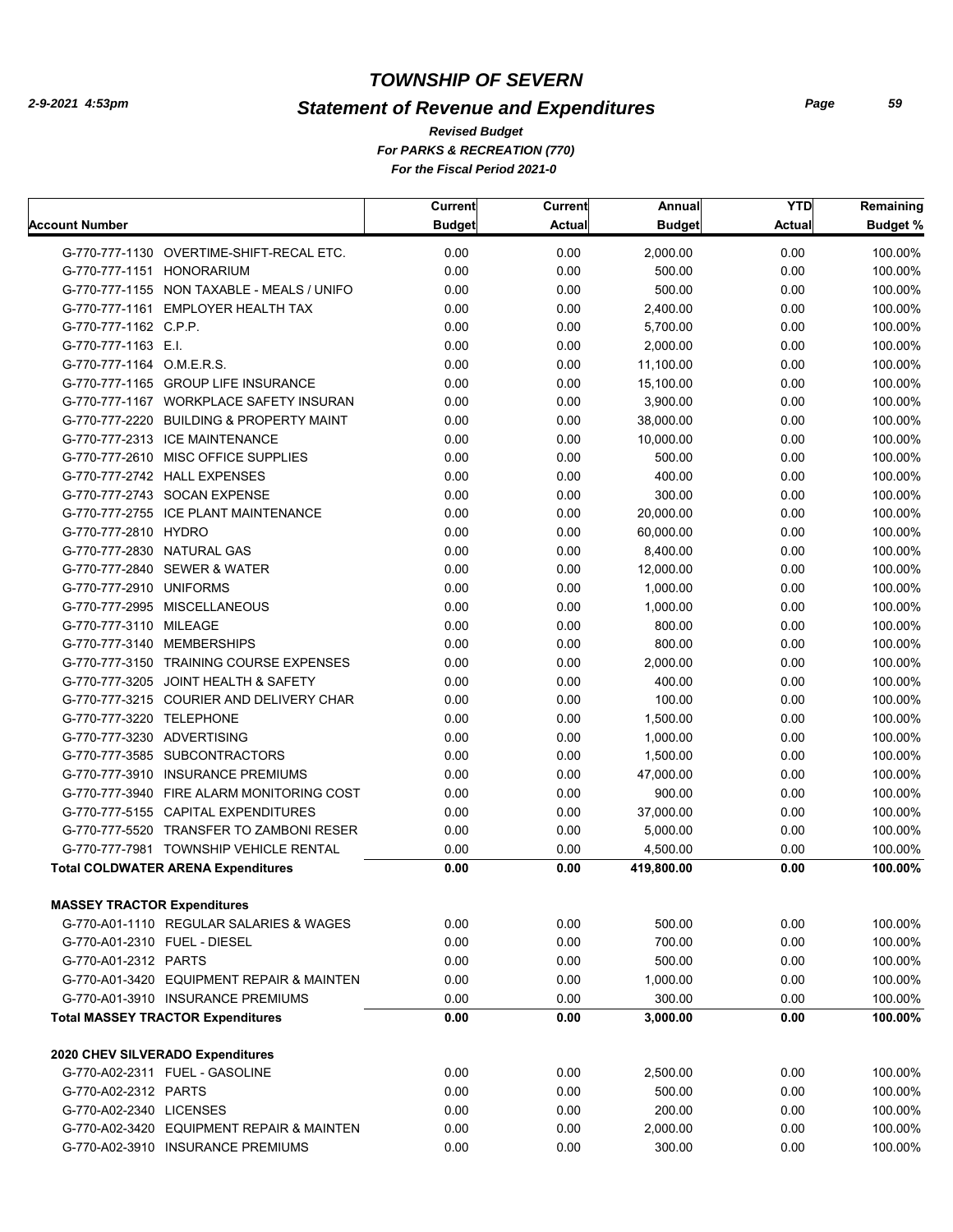#### *Statement of Revenue and Expenditures*

*For PARKS & RECREATION (770) For the Fiscal Period 2021-0 Revised Budget*

**Account Number Budget Actual Budget Actual Current Current Annual YTD Budget % Remaining Total 2020 CHEV SILVERADO Expenditures 0.00 0.00 0.00 5,500.00 100.00% 2009 FORD RANGER TRUCK (OLD BL1) Expenditu** G-770-A03-2311 FUEL - GASOLINE 0.00 2,500.00 0.00 0.00 100.00% G-770-A03-2312 PARTS 0.00 500.00 0.00 0.00 100.00% G-770-A03-2340 LICENSES 0.00 200.00 0.00 0.00 100.00% G-770-A03-3420 EQUIPMENT REPAIR & MAINTEN 0.00 2,000.00 0.00 0.00 100.00% G-770-A03-3910 INSURANCE PREMIUMS  $0.00$   $0.00$   $0.00$   $0.00$   $0.00$   $0.00$   $0.00$   $0.00$   $0.00$   $0.00$ **Total 2009 FORD RANGER TRUCK (OLD BL1) Exp 0.00 0.00 0.00 5,500.00 100.00% TRACTOR 2021 Expenditures** G-770-A04-2311 FUEL - GASOLINE 0.00 2,500.00 0.00 0.00 100.00% G-770-A04-2312 PARTS 0.00 500.00 0.00 0.00 100.00% G-770-A04-2340 LICENSES 0.00 200.00 0.00 0.00 100.00% G-770-A04-3420 EQUIPMENT REPAIR & MAINTEN  $0.00$   $0.00$   $2,000.00$   $0.00$   $0.00$   $0.00$   $0.00$   $0.00$ G-770-A04-3910 INSURANCE PREMIUMS  $0.00$   $0.00$   $0.00$   $0.00$   $0.00$   $0.00$   $0.00$   $0.00$   $0.00$   $0.00$ **Total TRACTOR 2021 Expenditures 0.00 0.00 0.00 5,500.00 100.00% Total PARKS & RECREATION Expenditures \$\$\$\$ 0.00 0.00 0.00 4,278,700.00 100.00%**

**PARKS & RECREATION Excess of Revenues Over Expe \$\$\$\$ 0.00 0.00 (927,675.00) 0.00 100.00%**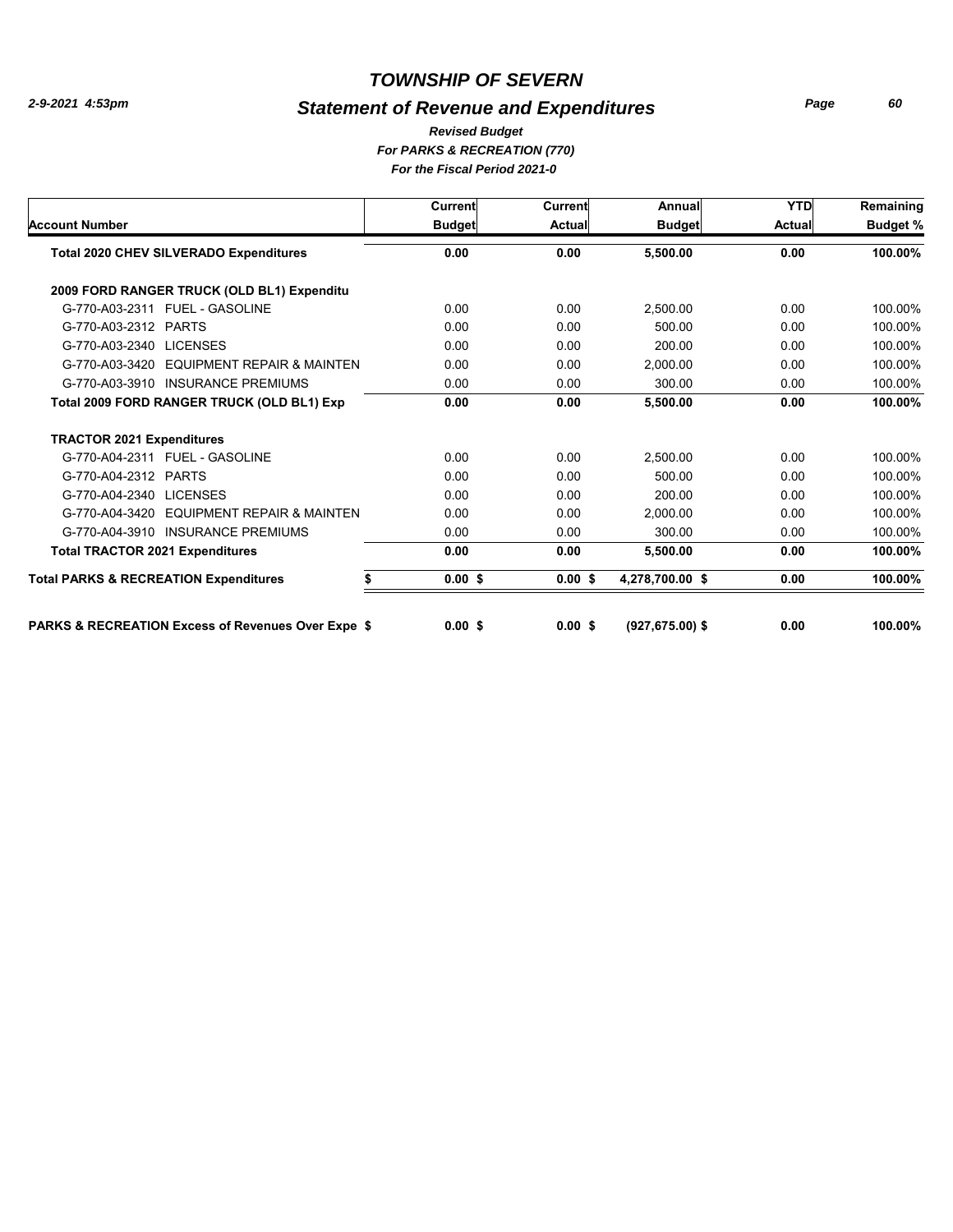## *Statement of Revenue and Expenditures*

*Page 61*

#### *For LIBRARY BOARD (781) For the Fiscal Period 2021-0 Revised Budget*

|                                                      | Current            | Current   | Annual            | <b>YTD</b> | Remaining       |
|------------------------------------------------------|--------------------|-----------|-------------------|------------|-----------------|
| <b>Account Number</b>                                | <b>Budget</b>      | Actual    | <b>Budget</b>     | Actual     | <b>Budget %</b> |
| <b>Expenditures</b>                                  |                    |           |                   |            |                 |
| <b>SEWER - WASHAGO Expenditures</b>                  |                    |           |                   |            |                 |
| G-781-411-6130 GRANT/DONATION<br>\$                  | $0.00 \text{ }$ \$ | $0.00$ \$ | 204,499.00 \$     | 0.00       | 100.00%         |
| <b>Total SEWER - WASHAGO Expenditures</b>            | 0.00               | 0.00      | 204.499.00        | 0.00       | 100.00%         |
| <b>Total LIBRARY BOARD Expenditures</b>              | 0.00S              | 0.00S     | 204,499.00 \$     | 0.00       | 100.00%         |
| LIBRARY BOARD Excess of Revenues Over Expenditure \$ | 0.00S              | 0.00S     | $(204.499.00)$ \$ | 0.00       | $100.00\%$      |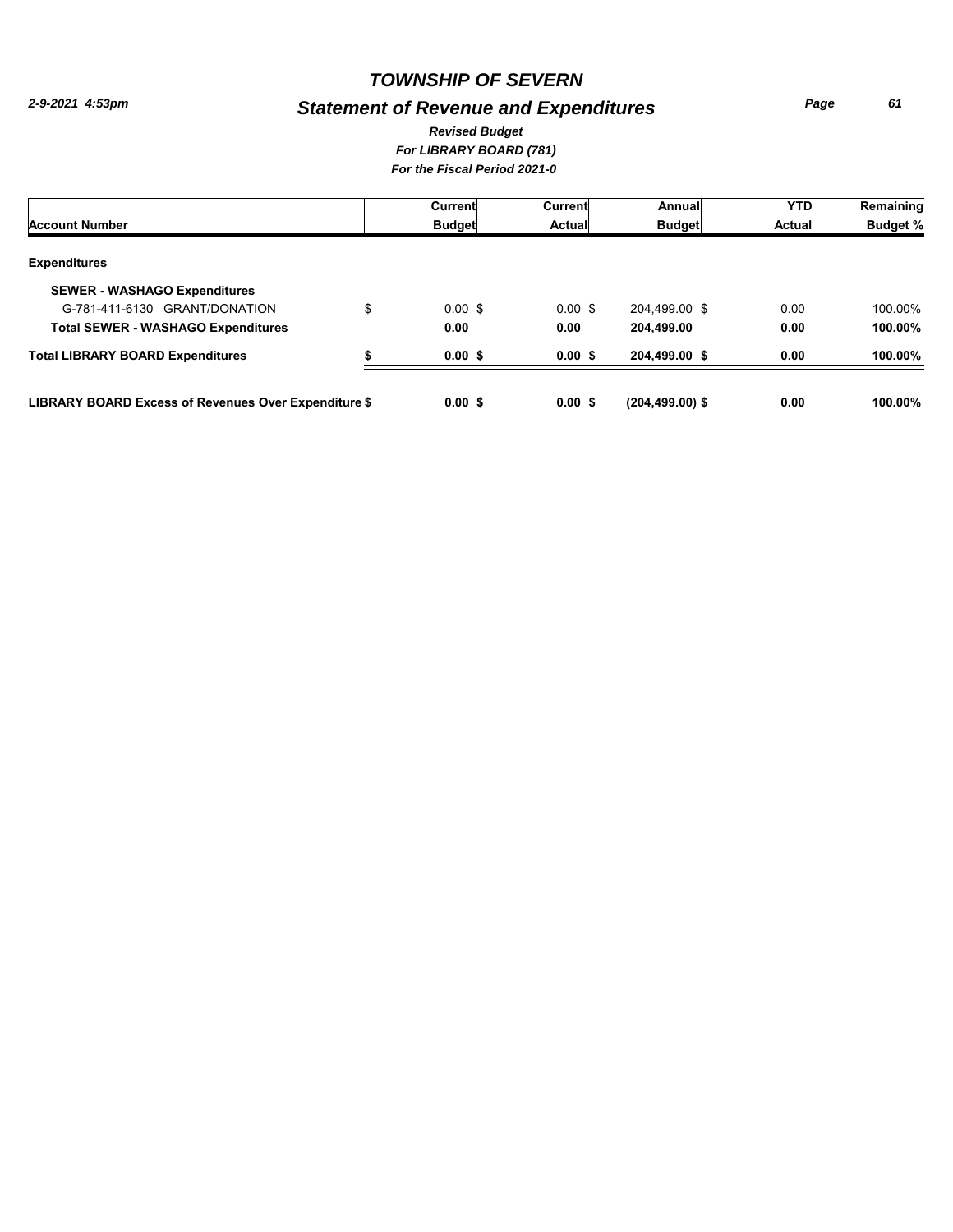## *Statement of Revenue and Expenditures*

*Page 62*

#### *For TWP OF SEVERN LIBRARY BOARD (782) For the Fiscal Period 2021-0 Revised Budget*

| <b>Account Number</b>         |                                                         | Current<br><b>Budget</b> | Current<br>Actual | Annual<br><b>Budget</b> | <b>YTD</b><br><b>Actual</b> | Remaining<br><b>Budget %</b> |
|-------------------------------|---------------------------------------------------------|--------------------------|-------------------|-------------------------|-----------------------------|------------------------------|
|                               |                                                         |                          |                   |                         |                             |                              |
| <b>Revenues</b>               |                                                         |                          |                   |                         |                             |                              |
|                               | <b>ONTARIO SPECIFIC GRANTS Revenues</b>                 |                          |                   |                         |                             |                              |
|                               | \$<br>L-782-041-0478 LIBRARY GRANT-PROVINCE             | $0.00$ \$                | 0.00S             | 25,342.00 \$            | 0.00                        | 100.00%                      |
|                               | <b>Total ONTARIO SPECIFIC GRANTS Revenues</b>           | 0.00                     | 0.00              | 25,342.00               | 0.00                        | 100.00%                      |
|                               | <b>MUNICIPALITIES - GRANTS &amp; FEES Revenues</b>      |                          |                   |                         |                             |                              |
|                               | L-782-043-0480 LIBRARY GRANT-ORO-MEDONTE                | 0.00                     | 0.00              | 18,999.00               | 0.00                        | 100.00%                      |
|                               | L-782-043-0481 LIBRARY GRANT-SEVERN                     | 0.00                     | 0.00              | 204,499.00              | 0.00                        | 100.00%                      |
|                               | <b>Total MUNICIPALITIES - GRANTS &amp; FEES Revenue</b> | 0.00                     | 0.00              | 223,498.00              | 0.00                        | 100.00%                      |
| <b>REVENUE Revenues</b>       |                                                         |                          |                   |                         |                             |                              |
| L-782-051-0799 USER FEES      |                                                         | 0.00                     | 0.00              | 150.00                  | 0.00                        | 100.00%                      |
| L-782-051-0840 FINES          |                                                         | 0.00                     | 0.00              | 1,000.00                | 0.00                        | 100.00%                      |
| L-782-051-0855 BOOK SALES     |                                                         | 0.00                     | 0.00              | 200.00                  | 0.00                        | 100.00%                      |
|                               | L-782-051-0856 PHOTOCOPY CHARGE                         | 0.00                     | 0.00              | 500.00                  | 0.00                        | 100.00%                      |
|                               | L-782-051-0862 INTEREST-CURRENT A/C.                    | 0.00                     | 0.00              | 1,500.00                | 0.00                        | 100.00%                      |
|                               | L-782-051-0890 MISCELLANEOUS                            | 0.00                     | 0.00              | 100.00                  | 0.00                        | 100.00%                      |
| L-782-051-0893 DONATIONS      |                                                         | 0.00                     | 0.00              | 500.00                  | 0.00                        | 100.00%                      |
|                               | L-782-051-0941 CONTR, FROM RESERVE FUND                 | 0.00                     | 0.00              | 40,500.00               | 0.00                        | 100.00%                      |
| <b>Total REVENUE Revenues</b> |                                                         | 0.00                     | 0.00              | 44,450.00               | 0.00                        | 100.00%                      |
|                               | <b>Total TWP OF SEVERN LIBRARY BOARD Revenues</b><br>\$ | $0.00$ \$                | $0.00$ \$         | 293,290.00 \$           | 0.00                        | 100.00%                      |
| <b>Expenditures</b>           |                                                         |                          |                   |                         |                             |                              |
|                               | <b>ADMINISTRATION-GENERAL Expenditures</b>              |                          |                   |                         |                             |                              |
|                               | L-782-103-1110 REGULAR SALARIES & WAGES<br>-\$          | $0.00$ \$                | $0.00$ \$         | 80,000.00 \$            | 0.00                        | 100.00%                      |
|                               | L-782-103-1120 PART-TIME SALARIES & WAGES               | 0.00                     | 0.00              | 30,000.00               | 0.00                        | 100.00%                      |
|                               | L-782-103-1125 COMMITTEE/BOARD REMUNERA                 | 0.00                     | 0.00              | 2,400.00                | 0.00                        | 100.00%                      |
|                               | L-782-103-1140 LOST TIME: SICK VACN ETC                 | 0.00                     | 0.00              | 2,000.00                | 0.00                        | 100.00%                      |
|                               | L-782-103-1161 EMPLOYER HEALTH TAX                      | 0.00                     | 0.00              | 2,200.00                | 0.00                        | 100.00%                      |
| L-782-103-1162 C.P.P.         |                                                         | 0.00                     | 0.00              | 4,500.00                | 0.00                        | 100.00%                      |
| L-782-103-1163 E.I.           |                                                         | 0.00                     | 0.00              | 1,600.00                | 0.00                        | 100.00%                      |
| L-782-103-1164 O.M.E.R.S.     |                                                         | 0.00                     | 0.00              | 8,400.00                | 0.00                        | 100.00%                      |
|                               | L-782-103-1165 GROUP LIFE INSURANCE                     | 0.00                     | 0.00              | 9,400.00                | 0.00                        | 100.00%                      |
|                               | L-782-103-1167 WORKPLACE SAFETY INSURANC                | n nn                     | n nn              | 3.500.00                | n nn                        | 100,00%                      |

| L-782-103-1165       | <b>GROUP LIFE INSURANCE</b>            | 0.00 | 0.00 | 9.400.00  | 0.00 | 100.00% |
|----------------------|----------------------------------------|------|------|-----------|------|---------|
| L-782-103-1167       | WORKPLACE SAFETY INSURANC              | 0.00 | 0.00 | 3.500.00  | 0.00 | 100.00% |
| L-782-103-2220       | <b>BUILDING &amp; PROPERTY MAINT</b>   | 0.00 | 0.00 | 10.000.00 | 0.00 | 100.00% |
| L-782-103-2611       | <b>BOOK LEASING</b>                    | 0.00 | 0.00 | 1.520.00  | 0.00 | 100.00% |
| L-782-103-2615       | <b>BOOKS</b>                           | 0.00 | 0.00 | 20.000.00 | 0.00 | 100.00% |
|                      | L-782-103-2616 NEW VIDEO -DVD MATERIAL | 0.00 | 0.00 | 12.000.00 | 0.00 | 100.00% |
| L-782-103-2618 CD'S  |                                        | 0.00 | 0.00 | 5.000.00  | 0.00 | 100.00% |
|                      | L-782-103-2619 e-RESOURCES             | 0.00 | 0.00 | 8.000.00  | 0.00 | 100.00% |
| L-782-103-2620       | PUBLICITY                              | 0.00 | 0.00 | 900.00    | 0.00 | 100.00% |
|                      | L-782-103-2622 PROGRAMMING             | 0.00 | 0.00 | 2.000.00  | 0.00 | 100.00% |
| L-782-103-2695       | MISC OFFICE SUPPLIES                   | 0.00 | 0.00 | 4.000.00  | 0.00 | 100.00% |
| L-782-103-2810 HYDRO |                                        | 0.00 | 0.00 | 2.500.00  | 0.00 | 100.00% |
|                      | L-782-103-2830 HEAT - NATURAL GAS      | 0.00 | 0.00 | 1.500.00  | 0.00 | 100.00% |
|                      | L-782-103-2840 SEWER & WATER           | 0.00 | 0.00 | 1.500.00  | 0.00 | 100.00% |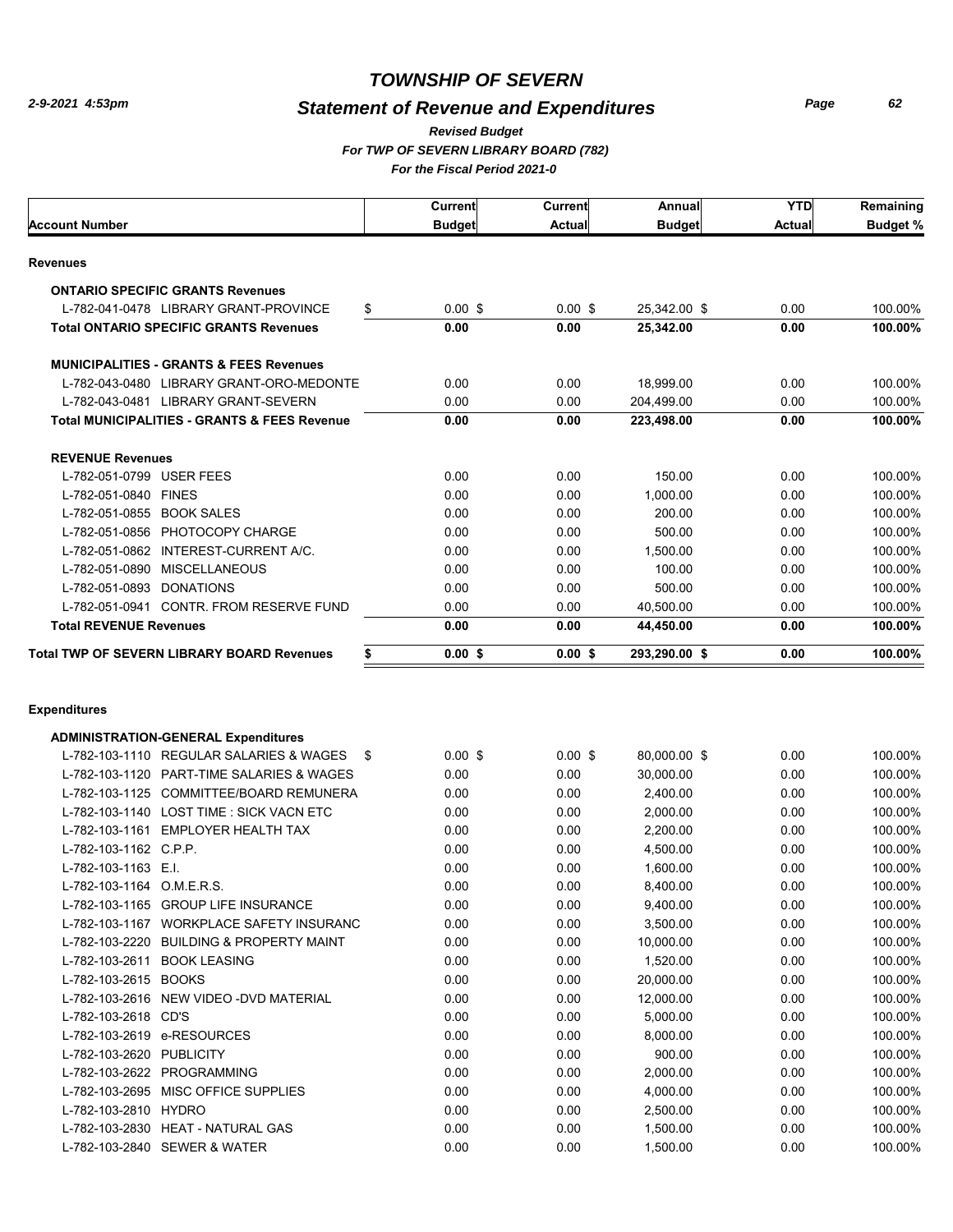## *Statement of Revenue and Expenditures*

*Page 63*

*For TWP OF SEVERN LIBRARY BOARD (782) For the Fiscal Period 2021-0 Revised Budget*

|                                                            | Current           | <b>Current</b> | Annual        | <b>YTD</b>    | Remaining       |
|------------------------------------------------------------|-------------------|----------------|---------------|---------------|-----------------|
| <b>Account Number</b>                                      | <b>Budget</b>     | <b>Actual</b>  | <b>Budget</b> | <b>Actual</b> | <b>Budget %</b> |
| L-782-103-2995<br><b>MISCELLANEOUS</b>                     | 0.00              | 0.00           | 500.00        | 0.00          | 100.00%         |
| L-782-103-3110<br><b>MILEAGE</b>                           | 0.00              | 0.00           | 500.00        | 0.00          | 100.00%         |
| L-782-103-3115<br><b>VIDEO POOL</b>                        | 0.00              | 0.00           | 170.00        | 0.00          | 100.00%         |
| <b>TRAINING COURSE EXPENSES</b><br>L-782-103-3150          | 0.00              | 0.00           | 2.000.00      | 0.00          | 100.00%         |
| <b>POSTAGE</b><br>L-782-103-3210                           | 0.00              | 0.00           | 500.00        | 0.00          | 100.00%         |
| L-782-103-3220<br><b>TELEPHONE</b>                         | 0.00              | 0.00           | 2,000.00      | 0.00          | 100.00%         |
| L-782-103-3310<br><b>AUDITING</b>                          | 0.00              | 0.00           | 1.000.00      | 0.00          | 100.00%         |
| L-782-103-3420<br><b>EQUIPMENT REPAIR &amp; MAINTEN</b>    | 0.00              | 0.00           | 500.00        | 0.00          | 100.00%         |
| L-782-103-3515<br>CLEANING/HOUSEKEEPING                    | 0.00              | 0.00           | 1.200.00      | 0.00          | 100.00%         |
| SOFTWARE MTCE CONT<br>L-782-103-3551                       | 0.00              | 0.00           | 3,000.00      | 0.00          | 100.00%         |
| <b>LIBRARY CONTRACT</b><br>L-782-103-3566                  | 0.00              | 0.00           | 60,000.00     | 0.00          | 100.00%         |
| PHOTOPCOPIER MTNCE CONTR<br>L-782-103-3587                 | 0.00              | 0.00           | 350.00        | 0.00          | 100.00%         |
| <b>INSURANCE PREMIUMS</b><br>L-782-103-3910                | 0.00              | 0.00           | 2,500.00      | 0.00          | 100.00%         |
| <b>BANK CHARGES</b><br>L-782-103-4950                      | 0.00              | 0.00           | 150.00        | 0.00          | 100.00%         |
| L-782-103-4990<br><b>CONTINGENCY</b>                       | 0.00              | 0.00           | 3,000.00      | 0.00          | 100.00%         |
| L-782-103-5120<br><b>EQUIPMENT PURCHASES</b>               | 0.00              | 0.00           | 3,000.00      | 0.00          | 100.00%         |
| <b>Total ADMINISTRATION-GENERAL Expenditures</b>           | 0.00              | 0.00           | 293,290.00    | 0.00          | 100.00%         |
| <b>Total TWP OF SEVERN LIBRARY BOARD Expenditure</b><br>\$ | 0.00 <sup>5</sup> | $0.00$ \$      | 293,290.00 \$ | 0.00          | 100.00%         |
| <b>TWP OF SEVERN LIBRARY BOARD Excess of Revenues \$</b>   | 0.00S             | 0.00S          | 0.00S         | 0.00          | $0.00\%$        |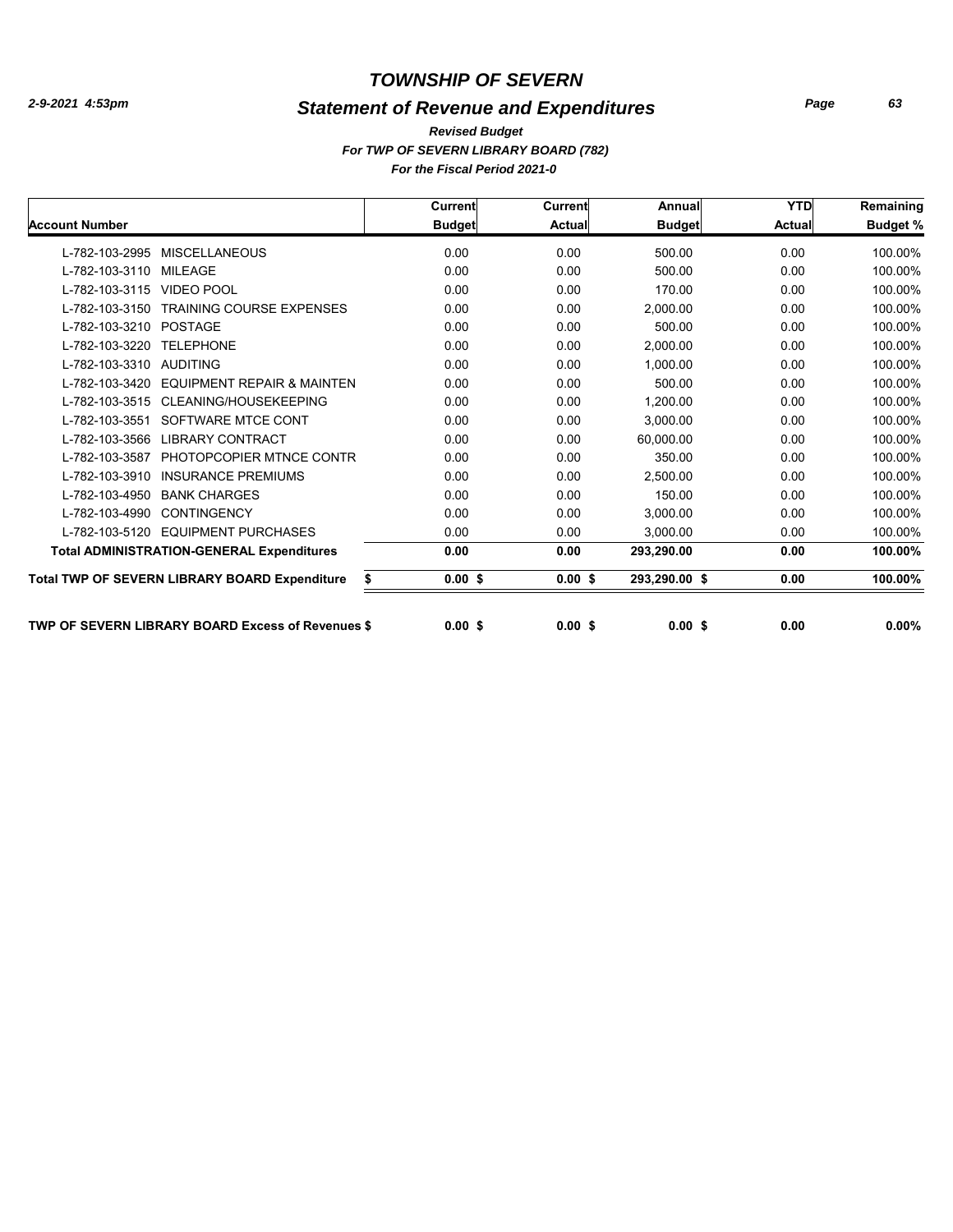## *Statement of Revenue and Expenditures*

*Page 64*

*For PLANNING DEPARTMENT (811) For the Fiscal Period 2021-0 Revised Budget*

|                                                          | Current         | Current   | Annual          | <b>YTD</b>    | Remaining       |
|----------------------------------------------------------|-----------------|-----------|-----------------|---------------|-----------------|
| <b>Account Number</b>                                    | <b>Budget</b>   | Actual    | <b>Budget</b>   | <b>Actual</b> | <b>Budget %</b> |
| <b>Revenues</b>                                          |                 |           |                 |               |                 |
| <b>REVENUE Revenues</b>                                  |                 |           |                 |               |                 |
| G-811-051-0711 COMPLIANCE LETTERS                        | \$<br>$0.00$ \$ | $0.00$ \$ | 2,000.00 \$     | 0.00          | 100.00%         |
| G-811-051-0941 CONTR. FROM RESERVE FUND                  | 0.00            | 0.00      | 56,250.00       | 0.00          | 100.00%         |
| <b>Total REVENUE Revenues</b>                            | 0.00            | 0.00      | 58,250.00       | 0.00          | 100.00%         |
| <b>Total PLANNING DEPARTMENT Revenues</b>                | \$<br>$0.00$ \$ | $0.00$ \$ | 58,250.00 \$    | 0.00          | 100.00%         |
| <b>Expenditures</b>                                      |                 |           |                 |               |                 |
| <b>ADMINISTRATION-GENERAL Expenditures</b>               |                 |           |                 |               |                 |
| G-811-103-1110 REGULAR SALARIES & WAGES                  | \$<br>$0.00$ \$ | $0.00$ \$ | 279,300.00 \$   | 0.00          | 100.00%         |
| G-811-103-1161 EMPLOYER HEALTH TAX                       | 0.00            | 0.00      | 5,500.00        | 0.00          | 100.00%         |
| G-811-103-1162 C.P.P.                                    | 0.00            | 0.00      | 10,100.00       | 0.00          | 100.00%         |
| G-811-103-1163 E.I.                                      | 0.00            | 0.00      | 3,400.00        | 0.00          | 100.00%         |
| G-811-103-1164 O.M.E.R.S.                                | 0.00            | 0.00      | 30,100.00       | 0.00          | 100.00%         |
| G-811-103-1165 GROUP LIFE INSURANCE                      | 0.00            | 0.00      | 32,400.00       | 0.00          | 100.00%         |
| G-811-103-1167 WORKPLACE SAFETY INSURAN                  | 0.00            | 0.00      | 8,200.00        | 0.00          | 100.00%         |
| G-811-103-2610 OFFICE SUPPLIES                           | 0.00            | 0.00      | 500.00          | 0.00          | 100.00%         |
| G-811-103-2670 SUBSCRIPTIONS                             | 0.00            | 0.00      | 750.00          | 0.00          | 100.00%         |
| G-811-103-2995 MISCELLANEOUS                             | 0.00            | 0.00      | 500.00          | 0.00          | 100.00%         |
| G-811-103-3110 MILEAGE                                   | 0.00            | 0.00      | 1,000.00        | 0.00          | 100.00%         |
| G-811-103-3120 CONFERENCE EXPENSES                       | 0.00            | 0.00      | 3,000.00        | 0.00          | 100.00%         |
| G-811-103-3140 MEMBERSHIPS                               | 0.00            | 0.00      | 3,300.00        | 0.00          | 100.00%         |
| G-811-103-3150 TRAINING COURSE EXPENSES                  | 0.00            | 0.00      | 3,000.00        | 0.00          | 100.00%         |
| G-811-103-3215 COURIER AND DELIVERY CHAR                 | 0.00            | 0.00      | 500.00          | 0.00          | 100.00%         |
| G-811-103-3225 MOBILE TELEPHONE                          | 0.00            | 0.00      | 600.00          | 0.00          | 100.00%         |
| G-811-103-3230 ADVERTISING                               | 0.00            | 0.00      | 4,000.00        | 0.00          | 100.00%         |
| G-811-103-3320 LEGAL                                     | 0.00            | 0.00      | 30,000.00       | 0.00          | 100.00%         |
| G-811-103-3360 CONSULTANTS                               | 0.00            | 0.00      | 225,000.00      | 0.00          | 100.00%         |
| G-811-103-3371 DEVELOPMENT CHARGE STUDY                  | 0.00            | 0.00      | 25,000.00       | 0.00          | 100.00%         |
| G-811-103-7970 INTERNAL DEPT EXPENDITURE                 | 0.00            | 0.00      | (15, 429.00)    | 0.00          | 100.00%         |
| <b>Total ADMINISTRATION-GENERAL Expenditures</b>         | 0.00            | 0.00      | 650,721.00      | 0.00          | 100.00%         |
| <b>Total PLANNING DEPARTMENT Expenditures</b>            | \$<br>$0.00$ \$ | $0.00$ \$ | 650,721.00 \$   | 0.00          | 100.00%         |
| <b>PLANNING DEPARTMENT Excess of Revenues Over Ex \$</b> | 0.00S           | $0.00$ \$ | (592,471.00) \$ | 0.00          | 100.00%         |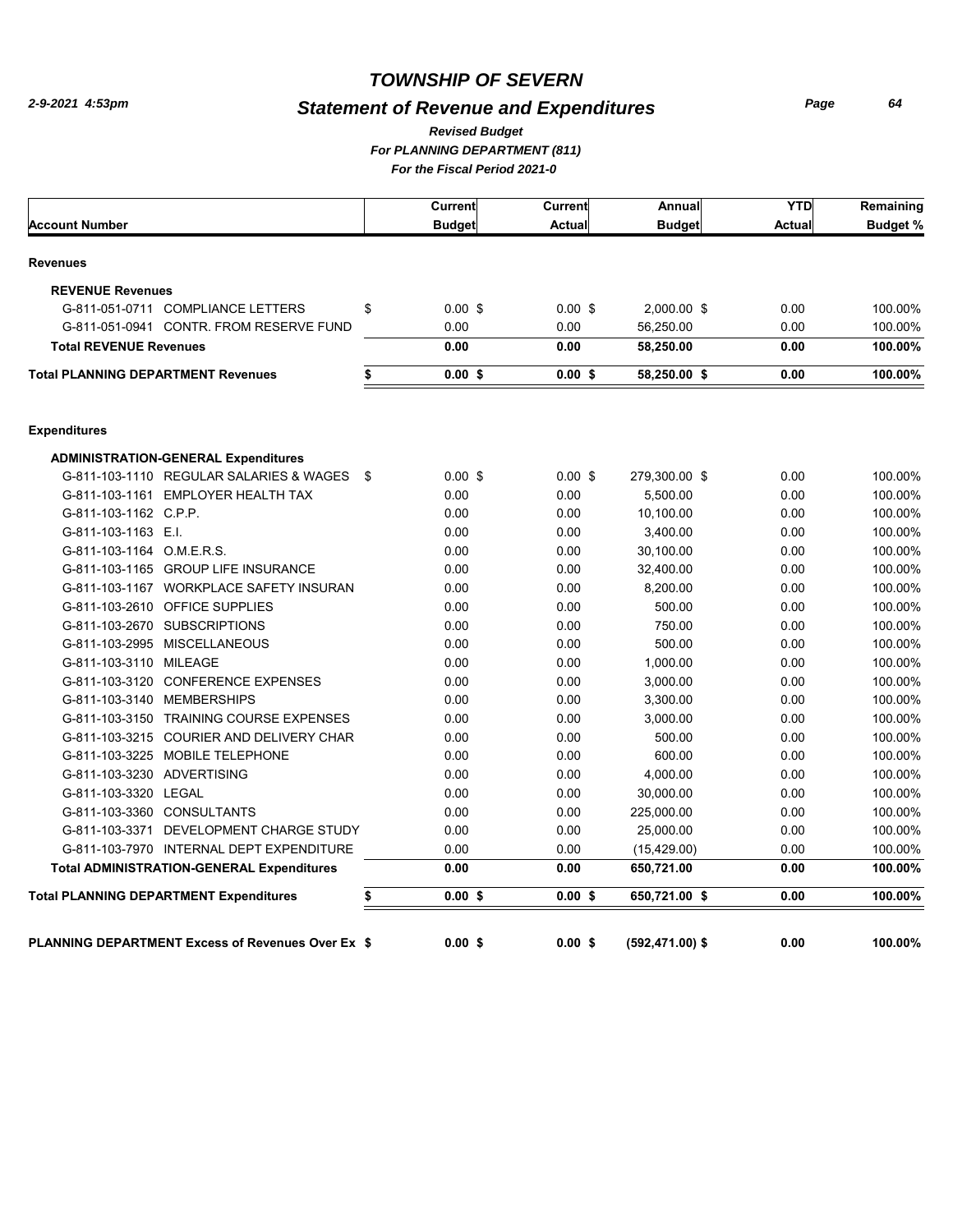## *Statement of Revenue and Expenditures*

*Page 65*

#### *For PLANNING ADVISORY (812) For the Fiscal Period 2021-0 Revised Budget*

|                                                           |    | Current            | Current       | Annual        | <b>YTD</b> | Remaining       |
|-----------------------------------------------------------|----|--------------------|---------------|---------------|------------|-----------------|
| <b>Account Number</b>                                     |    | <b>Budget</b>      | <b>Actual</b> | <b>Budget</b> | Actual     | <b>Budget %</b> |
| <b>Revenues</b>                                           |    |                    |               |               |            |                 |
| <b>REVENUE Revenues</b>                                   |    |                    |               |               |            |                 |
| DEEMING APPLICATION FEES<br>G-812-051-0712                | \$ | $0.00 \text{ }$ \$ | $0.00$ \$     | 650.00 \$     | 0.00       | 100.00%         |
| G-812-051-0713 SITE PLAN AGREEMENT FEES                   |    | 0.00               | 0.00          | 9.000.00      | 0.00       | 100.00%         |
| G-812-051-0714 FILL PERMIT FEES                           |    | 0.00               | 0.00          | 350.00        | 0.00       | 100.00%         |
| G-812-051-0874 O.P. & ZONING AMENDMENT FE                 |    | 0.00               | 0.00          | 30,000.00     | 0.00       | 100.00%         |
| G-812-051-0878 SUBDIVISION FEES                           |    | 0.00               | 0.00          | 8,500.00      | 0.00       | 100.00%         |
| <b>Total REVENUE Revenues</b>                             |    | 0.00               | 0.00          | 48.500.00     | 0.00       | 100.00%         |
| <b>Total PLANNING ADVISORY Revenues</b>                   |    | 0.00 S             | 0.00S         | 48,500.00 \$  | 0.00       | 100.00%         |
| <b>PLANNING ADVISORY Excess of Revenues Over Expen \$</b> |    | 0.00S              | 0.00S         | 48.500.00 \$  | 0.00       | 100.00%         |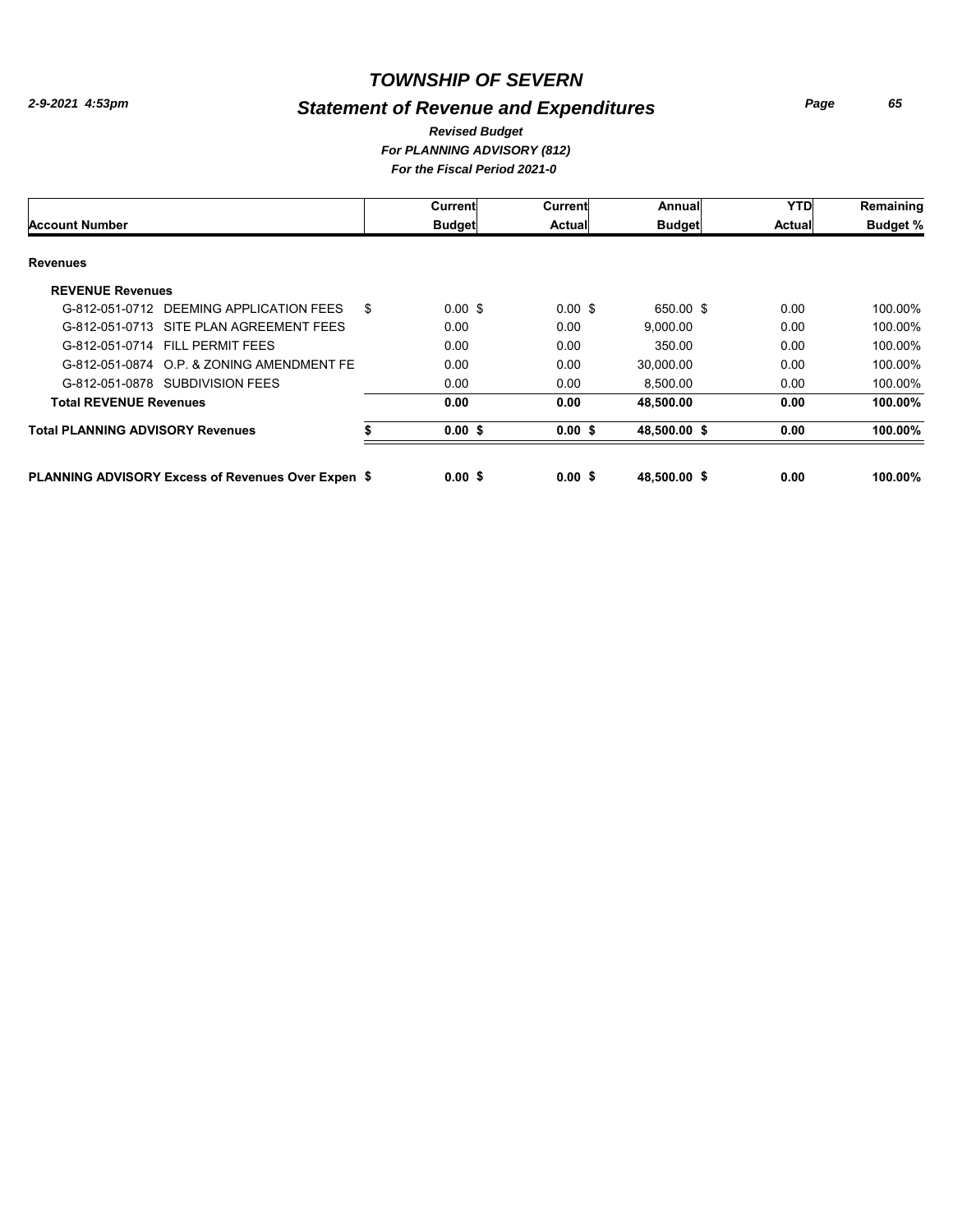## *Statement of Revenue and Expenditures*

*Page 66*

*For COMMITTEE OF ADJUSTMENTS (813) Revised Budget*

*For the Fiscal Period 2021-0* 

|  | For the Fiscal Period 2021-0 |  |  |  |
|--|------------------------------|--|--|--|
|  |                              |  |  |  |

|                                                         |      | Current       | Current       | Annual            | <b>YTD</b>    | Remaining       |
|---------------------------------------------------------|------|---------------|---------------|-------------------|---------------|-----------------|
| <b>Account Number</b>                                   |      | <b>Budget</b> | <b>Actual</b> | <b>Budget</b>     | <b>Actual</b> | <b>Budget %</b> |
| <b>Revenues</b>                                         |      |               |               |                   |               |                 |
| <b>REVENUE Revenues</b>                                 |      |               |               |                   |               |                 |
| G-813-051-0871 COMM. OF ADJU. APPLICATION \$            |      | $0.00$ \$     | $0.00$ \$     | 40,000.00 \$      | 0.00          | 100.00%         |
| <b>Total REVENUE Revenues</b>                           |      | 0.00          | 0.00          | 40,000.00         | 0.00          | 100.00%         |
| <b>Total COMMITTEE OF ADJUSTMENTS Revenues</b>          | \$   | 0.00S         | 0.00S         | 40,000.00 \$      | 0.00          | 100.00%         |
| <b>Expenditures</b>                                     |      |               |               |                   |               |                 |
| <b>ADMINISTRATION-GENERAL Expenditures</b>              |      |               |               |                   |               |                 |
| G-813-103-1110 REGULAR SALARIES & WAGES                 | - \$ | $0.00$ \$     | $0.00$ \$     | 42,200.00 \$      | 0.00          | 100.00%         |
| G-813-103-1151 HONORARIUM                               |      | 0.00          | 0.00          | 6.000.00          | 0.00          | 100.00%         |
| G-813-103-1161 EMPLOYER HEALTH TAX                      |      | 0.00          | 0.00          | 900.00            | 0.00          | 100.00%         |
| G-813-103-1162 C.P.P.                                   |      | 0.00          | 0.00          | 1,700.00          | 0.00          | 100.00%         |
| G-813-103-1163 E.I.                                     |      | 0.00          | 0.00          | 600.00            | 0.00          | 100.00%         |
| G-813-103-1164 O.M.E.R.S.                               |      | 0.00          | 0.00          | 4,400.00          | 0.00          | 100.00%         |
| G-813-103-1165 GROUP LIFE INSURANCE                     |      | 0.00          | 0.00          | 5,300.00          | 0.00          | 100.00%         |
| G-813-103-1167 WORKPLACE SAFETY INSURAN                 |      | 0.00          | 0.00          | 1,300.00          | 0.00          | 100.00%         |
| G-813-103-2610 OFFICE SUPPLIES                          |      | 0.00          | 0.00          | 300.00            | 0.00          | 100.00%         |
| G-813-103-2995 MISCELLANEOUS                            |      | 0.00          | 0.00          | 50.00             | 0.00          | 100.00%         |
| G-813-103-3110 MILEAGE                                  |      | 0.00          | 0.00          | 1,600.00          | 0.00          | 100.00%         |
| G-813-103-3140 MEMBERSHIPS                              |      | 0.00          | 0.00          | 500.00            | 0.00          | 100.00%         |
| G-813-103-3150 TRAINING COURSE EXPENSES                 |      | 0.00          | 0.00          | 1,500.00          | 0.00          | 100.00%         |
| G-813-103-3320 LEGAL                                    |      | 0.00          | 0.00          | 1.000.00          | 0.00          | 100.00%         |
| <b>Total ADMINISTRATION-GENERAL Expenditures</b>        |      | 0.00          | 0.00          | 67,350.00         | 0.00          | 100.00%         |
| <b>Total COMMITTEE OF ADJUSTMENTS Expenditures</b>      | \$   | $0.00$ \$     | $0.00$ \$     | 67,350.00 \$      | 0.00          | 100.00%         |
| <b>COMMITTEE OF ADJUSTMENTS Excess of Revenues O \$</b> |      | 0.00S         | 0.00S         | $(27, 350.00)$ \$ | 0.00          | 100.00%         |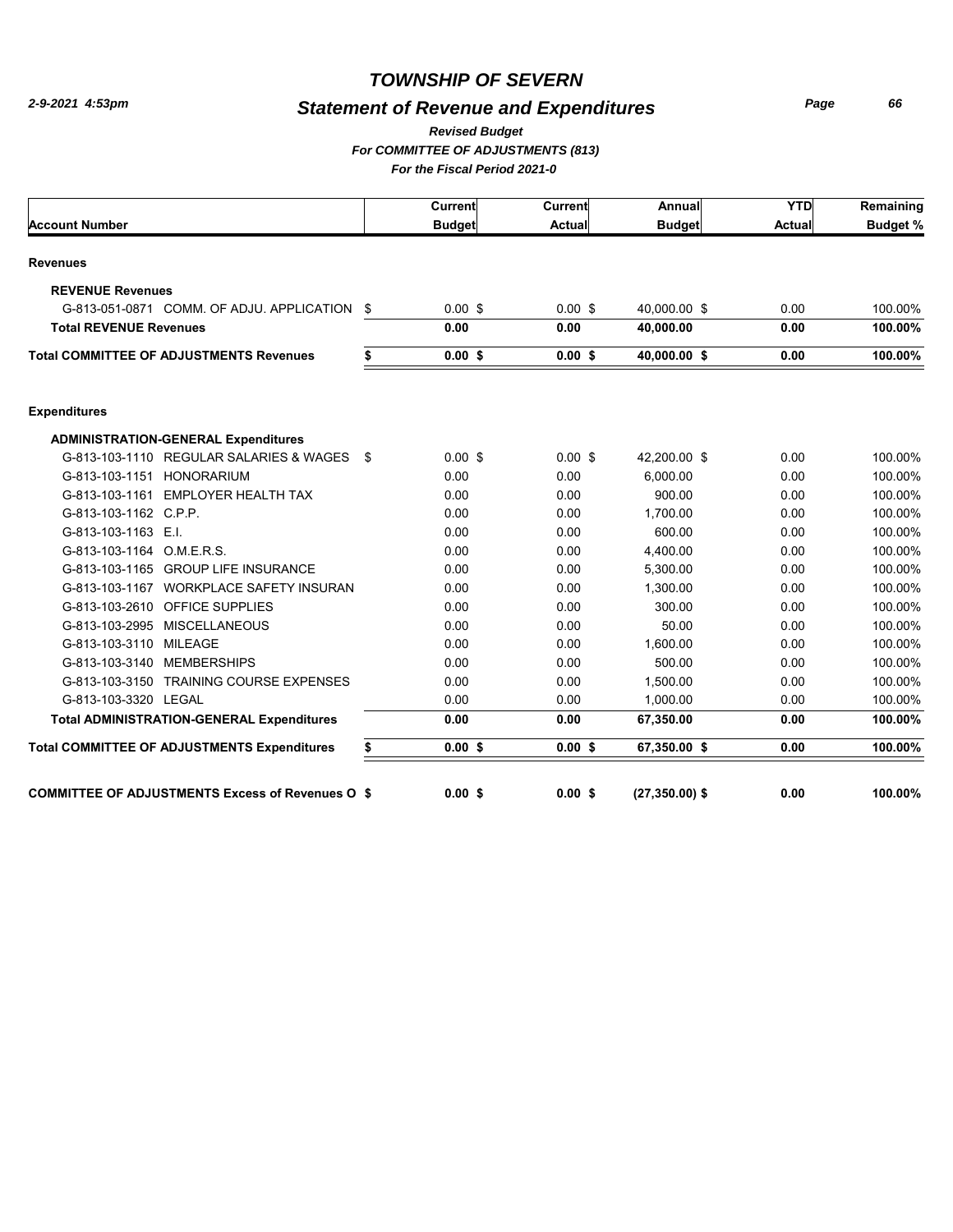## *Statement of Revenue and Expenditures*

*Page 67*

#### *For RESIDENTIAL DEVELOPMENT (831) For the Fiscal Period 2021-0 Revised Budget*

|                                                          | Current         | Current   | Annual        | <b>YTD</b> | Remaining       |
|----------------------------------------------------------|-----------------|-----------|---------------|------------|-----------------|
| <b>Account Number</b>                                    | <b>Budget</b>   | Actual    | <b>Budget</b> | Actual     | <b>Budget %</b> |
| <b>Revenues</b>                                          |                 |           |               |            |                 |
| <b>REVENUE Revenues</b>                                  |                 |           |               |            |                 |
| CAPITAL LOT LEVY-WATER/SEW \$<br>G-831-051-0869          | $0.00$ \$       | $0.00$ \$ | 75.000.00 \$  | 0.00       | 100.00%         |
| <b>CAPITAL LOT LEVIES</b><br>G-831-051-0872              | 0.00            | 0.00      | 325,000.00    | 0.00       | 100.00%         |
| PARKLAND LEVIES<br>G-831-051-0873                        | 0.00            | 0.00      | 20.000.00     | 0.00       | 100.00%         |
| G-831-051-0875 PUBLIC ENGLISH DEVELOP CHA                | 0.00            | 0.00      | 100.000.00    | 0.00       | 100.00%         |
| G-831-051-0876 SEPARATE ENGLISH DEVELOP                  | 0.00            | 0.00      | 50.000.00     | 0.00       | 100.00%         |
| G-831-051-0879 COUNTY DEVELOPMENT CHAR                   | 0.00            | 0.00      | 400.000.00    | 0.00       | 100.00%         |
| <b>Total REVENUE Revenues</b>                            | 0.00            | 0.00      | 970,000.00    | 0.00       | 100.00%         |
| <b>Total RESIDENTIAL DEVELOPMENT Revenues</b>            | \$<br>0.00S     | 0.00S     | 970.000.00 \$ | 0.00       | 100.00%         |
| <b>Expenditures</b>                                      |                 |           |               |            |                 |
| <b>ADMINISTRATION-GENERAL Expenditures</b>               |                 |           |               |            |                 |
| G-831-103-5410 TRANSFER TO RESERVE FUND \$               | $0.00$ \$       | $0.00$ \$ | 420.000.00 \$ | 0.00       | 100.00%         |
| G-831-103-5710 TRANSFER TO SCHOOL BOARD                  | 0.00            | 0.00      | 150,000.00    | 0.00       | 100.00%         |
| G-831-103-5712 TRANSFER TO COUNTY                        | 0.00            | 0.00      | 400.000.00    | 0.00       | 100.00%         |
| <b>Total ADMINISTRATION-GENERAL Expenditures</b>         | 0.00            | 0.00      | 970,000.00    | 0.00       | 100.00%         |
| <b>Total RESIDENTIAL DEVELOPMENT Expenditures</b>        | \$<br>$0.00$ \$ | $0.00$ \$ | 970,000.00 \$ | 0.00       | 100.00%         |
| <b>RESIDENTIAL DEVELOPMENT Excess of Revenues Ove \$</b> | $0.00$ \$       | $0.00$ \$ | $0.00$ \$     | 0.00       | $0.00\%$        |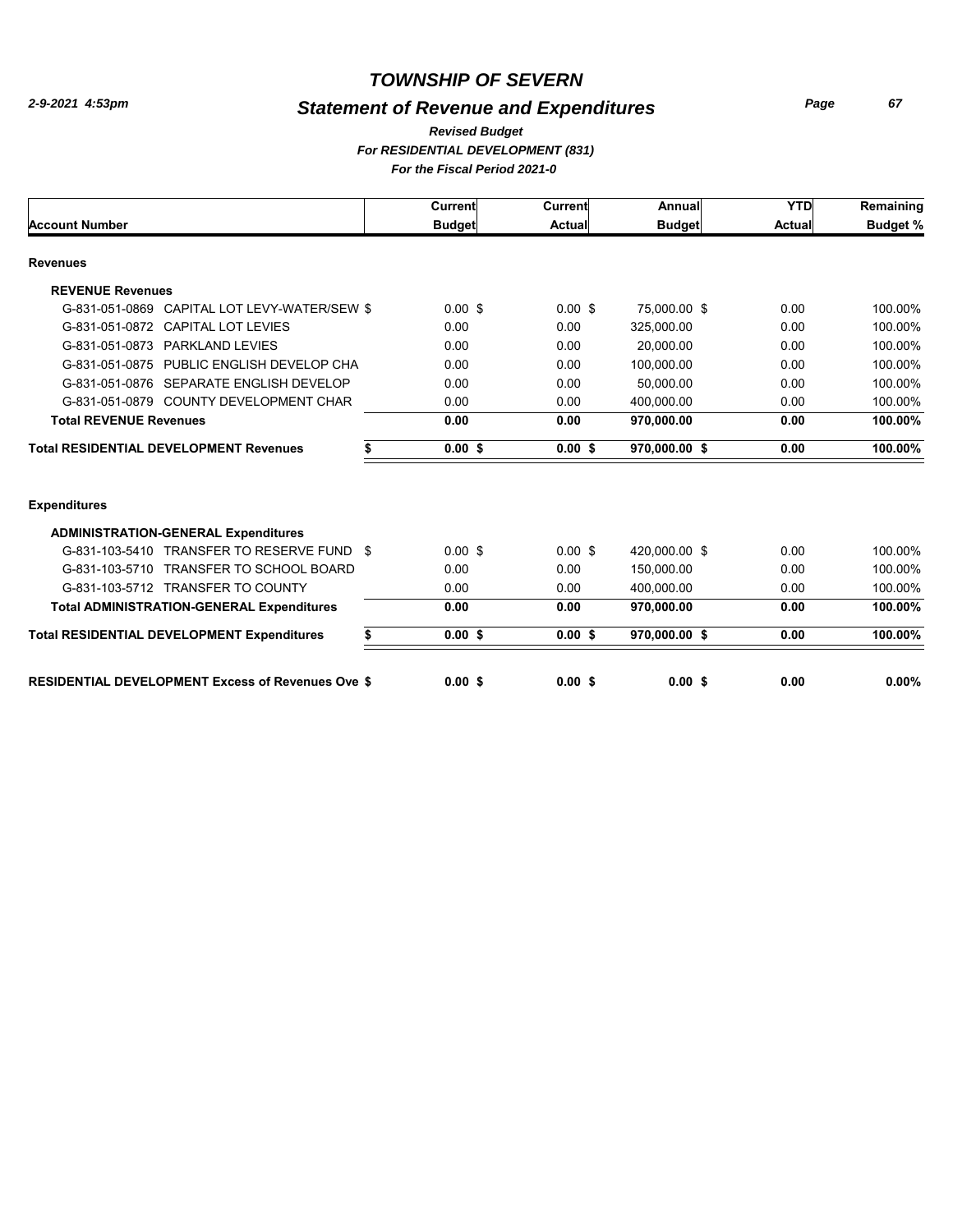#### *TOWNSHIP OF SEVERN*

#### *Statement of Revenue and Expenditures*

*Page 68*

#### *For TILE DRAINAGE (851) For the Fiscal Period 2021-0 Revised Budget*

|                                     | Current                  | Current            | Annual        | <b>YTD</b>    | Remaining       |
|-------------------------------------|--------------------------|--------------------|---------------|---------------|-----------------|
| <b>Account Number</b>               | <b>Budget</b>            | Actual             | <b>Budget</b> | <b>Actual</b> | <b>Budget %</b> |
| <b>Revenues</b>                     |                          |                    |               |               |                 |
| <b>REVENUE Revenues</b>             |                          |                    |               |               |                 |
| G-851-051-0798 TILE DRAIN RECEIPTS  | \$<br>$0.00 \text{ }$ \$ | $0.00 \text{ }$ \$ | 17,065.00 \$  | 0.00          | 100.00%         |
| <b>Total REVENUE Revenues</b>       | 0.00                     | 0.00               | 17,065.00     | 0.00          | 100.00%         |
| <b>Total TILE DRAINAGE Revenues</b> | $0.00$ \$                | 0.00S              | 17,065.00 \$  | 0.00          | 100.00%         |
|                                     |                          |                    |               |               |                 |

**TILE DRAINAGE Excess of Revenues Over Expenditures \$\$\$\$ 0.00 0.00 0.00 0.00 0.00%**

# **ADMINISTRATION-GENERAL Expenditures** G-851-103-4210 DEBENTURE PAYMENTS-Interest \$ 0.00 \$ 0.00 \$ 17,065.00 \$ 0.00 100.00% **Total ADMINISTRATION-GENERAL Expenditures 0.00 0.00 0.00 17,065.00 100.00% Total TILE DRAINAGE Expenditures \$\$\$\$ 0.00 0.00 0.00 17,065.00 100.00%**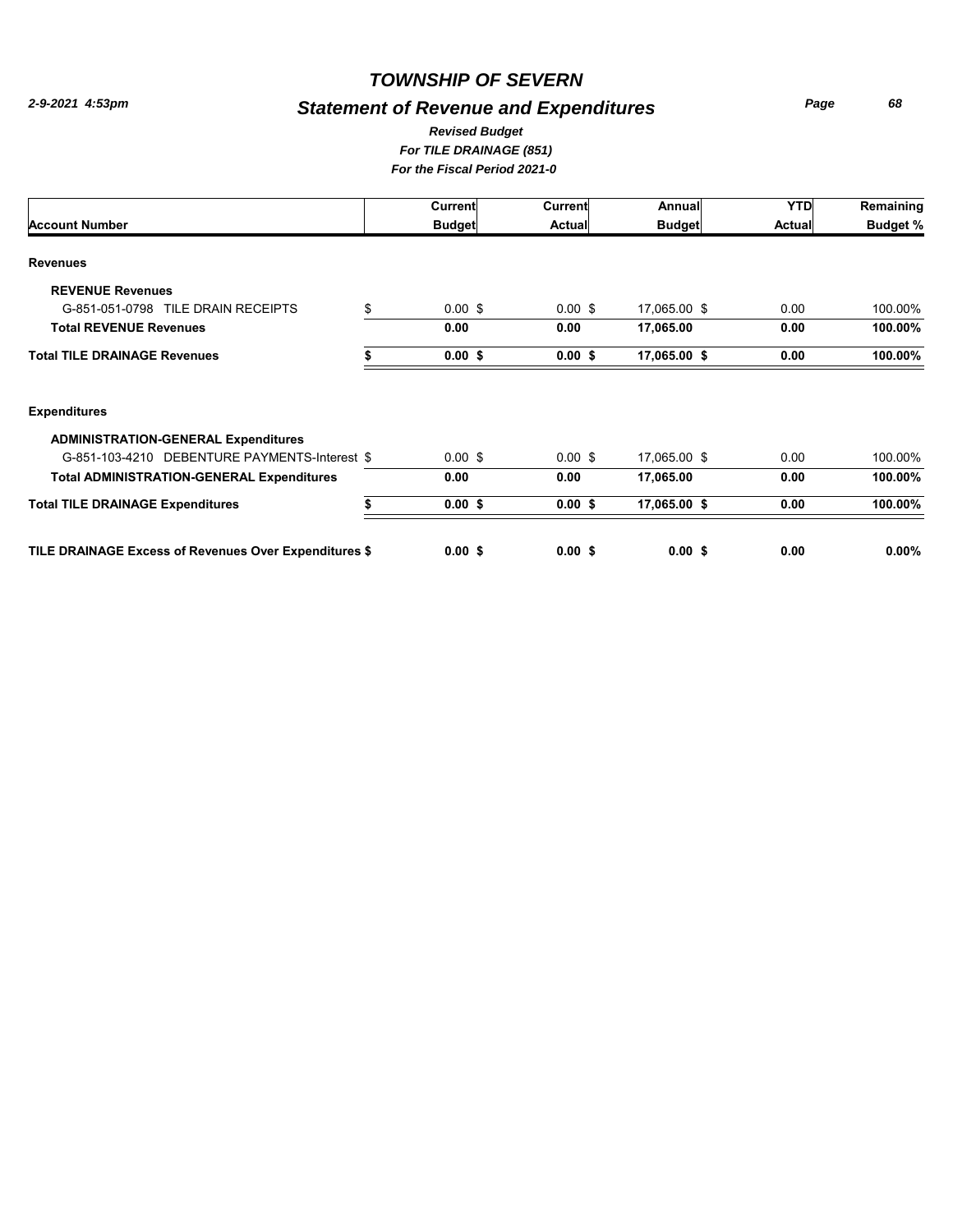## *Statement of Revenue and Expenditures*

*Page 69*

#### *For SIMCOE COUNTY (912) For the Fiscal Period 2021-0 Revised Budget*

| Current                                             | Current       | Annual          | <b>YTD</b>    | Remaining       |
|-----------------------------------------------------|---------------|-----------------|---------------|-----------------|
| <b>Budget</b>                                       | <b>Actual</b> | <b>Budget</b>   | <b>Actual</b> | <b>Budget %</b> |
|                                                     |               |                 |               |                 |
|                                                     |               |                 |               |                 |
| \$<br>$0.00$ \$                                     | $0.00$ \$     | 7,583,159.00 \$ | 0.00          | 100.00%         |
| 0.00                                                | 0.00          | 541,344.00      | 0.00          | 100.00%         |
| 0.00                                                | 0.00          | 30,000.00       | 0.00          | 100.00%         |
| 0.00                                                | 0.00          | 46,891.00       | 0.00          | 100.00%         |
| 0.00                                                | 0.00          | 18,102.00       | 0.00          | 100.00%         |
| 0.00                                                | 0.00          | 51,298.00       | 0.00          | 100.00%         |
| 0.00                                                | 0.00          | 75,731.00       | 0.00          | 100.00%         |
| 0.00                                                | 0.00          | 5.119.00        | 0.00          | 100.00%         |
| 0.00                                                | 0.00          | 16,100.00       | 0.00          | 100.00%         |
| 0.00                                                | 0.00          | 8,367,744.00    | 0.00          | 100.00%         |
|                                                     |               |                 |               |                 |
| 0.00                                                | 0.00          | 25,726.00       | 0.00          | 100.00%         |
| 0.00                                                | 0.00          | 20,612.00       | 0.00          | 100.00%         |
| 0.00                                                | 0.00          | 2,012.00        | 0.00          | 100.00%         |
| 0.00                                                | 0.00          | 1,565.00        | 0.00          | 100.00%         |
| 0.00                                                | 0.00          | 49,915.00       | 0.00          | 100.00%         |
| \$<br>$0.00$ \$                                     | $0.00$ \$     | 8,417,659.00 \$ | 0.00          | 100.00%         |
|                                                     |               |                 |               |                 |
|                                                     |               |                 |               |                 |
|                                                     |               |                 |               |                 |
| \$<br>$0.00$ \$                                     | $0.00$ \$     | 8,387,659.00 \$ | 0.00          | 100.00%         |
| 0.00                                                | 0.00          | 30,000.00       | 0.00          | 100.00%         |
| 0.00                                                | 0.00          | 8,417,659.00    | 0.00          | 100.00%         |
| \$<br>$0.00$ \$                                     | 0.00S         | 8,417,659.00 \$ | 0.00          | 100.00%         |
|                                                     |               |                 |               | 0.00%           |
| SIMCOE COUNTY Excess of Revenues Over Expenditur \$ | 0.00S         | 0.00S           | 0.00S         | 0.00            |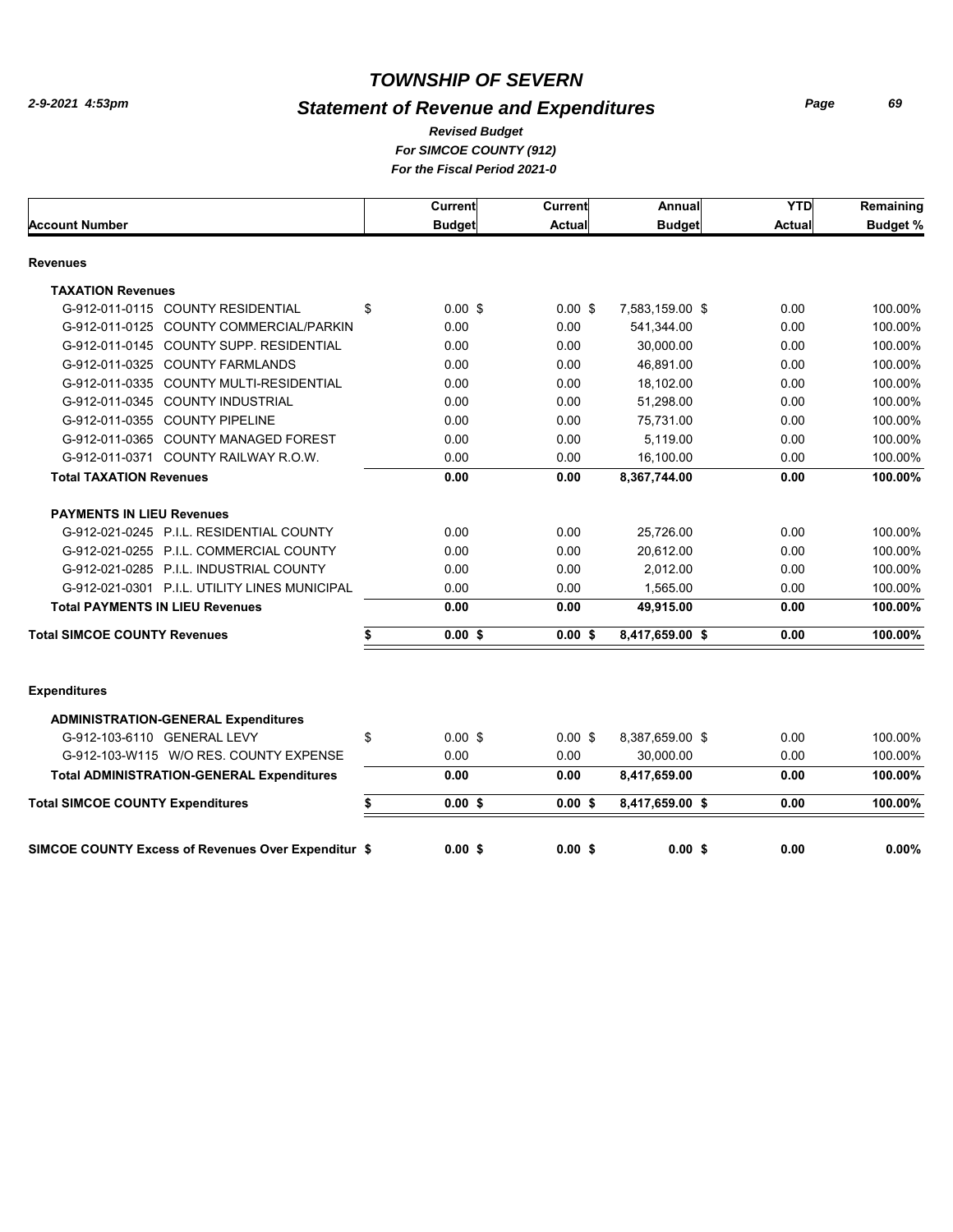## *Statement of Revenue and Expenditures*

*Page 70*

#### *For PUBLIC ENGLISH SCHOOL BOARD (923) For the Fiscal Period 2021-0 Revised Budget*

|                                                          | Current         | <b>Current</b> | Annual          | <b>YTD</b>    | Remaining       |
|----------------------------------------------------------|-----------------|----------------|-----------------|---------------|-----------------|
| <b>Account Number</b>                                    | <b>Budget</b>   | <b>Actual</b>  | <b>Budget</b>   | <b>Actual</b> | <b>Budget %</b> |
| <b>Revenues</b>                                          |                 |                |                 |               |                 |
| <b>TAXATION Revenues</b>                                 |                 |                |                 |               |                 |
| G-923-011-0112 PUBLIC ENGLISH RESIDENTIAL \$             | $0.00$ \$       | $0.00$ \$      | 3,874,240.00 \$ | 0.00          | 100.00%         |
| G-923-011-0122 PUBLIC ENGLISH COMM./PARK/                | 0.00            | 0.00           | 1,089,943.00    | 0.00          | 100.00%         |
| G-923-011-0142 PUBLIC ENGLISH SUPP. RESIDE               | 0.00            | 0.00           | 30,000.00       | 0.00          | 100.00%         |
| G-923-011-0322 PUBLIC ENGLISH FARMLANDS                  | 0.00            | 0.00           | 25.730.00       | 0.00          | 100.00%         |
| G-923-011-0332 PUBLIC ENGLISH MULTI-RES.                 | 0.00            | 0.00           | 9,690.00        | 0.00          | 100.00%         |
| G-923-011-0342 PUBLIC ENGLISH INDUSTRIAL                 | 0.00            | 0.00           | 126,273.00      | 0.00          | 100.00%         |
| G-923-011-0352 PUBLIC ENGLISH PIPELINE                   | 0.00            | 0.00           | 182,448.00      | 0.00          | 100.00%         |
| G-923-011-0362 PUBLIC ENGLISH MANAGED FO                 | 0.00            | 0.00           | 2,766.00        | 0.00          | 100.00%         |
| G-923-011-0372 PUBLIC ENGLISH RAILWAY R.O.               | 0.00            | 0.00           | 18,342.00       | 0.00          | 100.00%         |
| <b>Total TAXATION Revenues</b>                           | 0.00            | 0.00           | 5,359,432.00    | 0.00          | 100.00%         |
| <b>PAYMENTS IN LIEU Revenues</b>                         |                 |                |                 |               |                 |
| G-923-021-0242 P.I.L. RESIDENTIAL PUB ENGLIS             | 0.00            | 0.00           | 2.249.00        | 0.00          | 100.00%         |
| G-923-021-0252 P.I.L. COMMERCIAL PUB ENGLIS              | 0.00            | 0.00           | 5,475.00        | 0.00          | 100.00%         |
| <b>Total PAYMENTS IN LIEU Revenues</b>                   | 0.00            | 0.00           | 7,724.00        | 0.00          | 100.00%         |
| <b>Total PUBLIC ENGLISH SCHOOL BOARD Revenues</b>        | \$<br>0.00S     | 0.00S          | 5,367,156.00 \$ | 0.00          | 100.00%         |
| <b>Expenditures</b>                                      |                 |                |                 |               |                 |
| <b>ADMINISTRATION-GENERAL Expenditures</b>               |                 |                |                 |               |                 |
| G-923-103-6110 GENERAL LEVY                              | \$<br>$0.00$ \$ | $0.00$ \$      | 5,337,156.00 \$ | 0.00          | 100.00%         |
| G-923-103-W112 W/O RES. PUBLIC ENGLISH                   | 0.00            | 0.00           | 30.000.00       | 0.00          | 100.00%         |
| <b>Total ADMINISTRATION-GENERAL Expenditures</b>         | 0.00            | 0.00           | 5,367,156.00    | 0.00          | 100.00%         |
| Total PUBLIC ENGLISH SCHOOL BOARD Expenditure            | \$<br>$0.00$ \$ | 0.00S          | 5,367,156.00 \$ | 0.00          | 100.00%         |
| <b>PUBLIC ENGLISH SCHOOL BOARD Excess of Revenues \$</b> | 0.00S           | 0.00S          | 0.00S           | 0.00          | 0.00%           |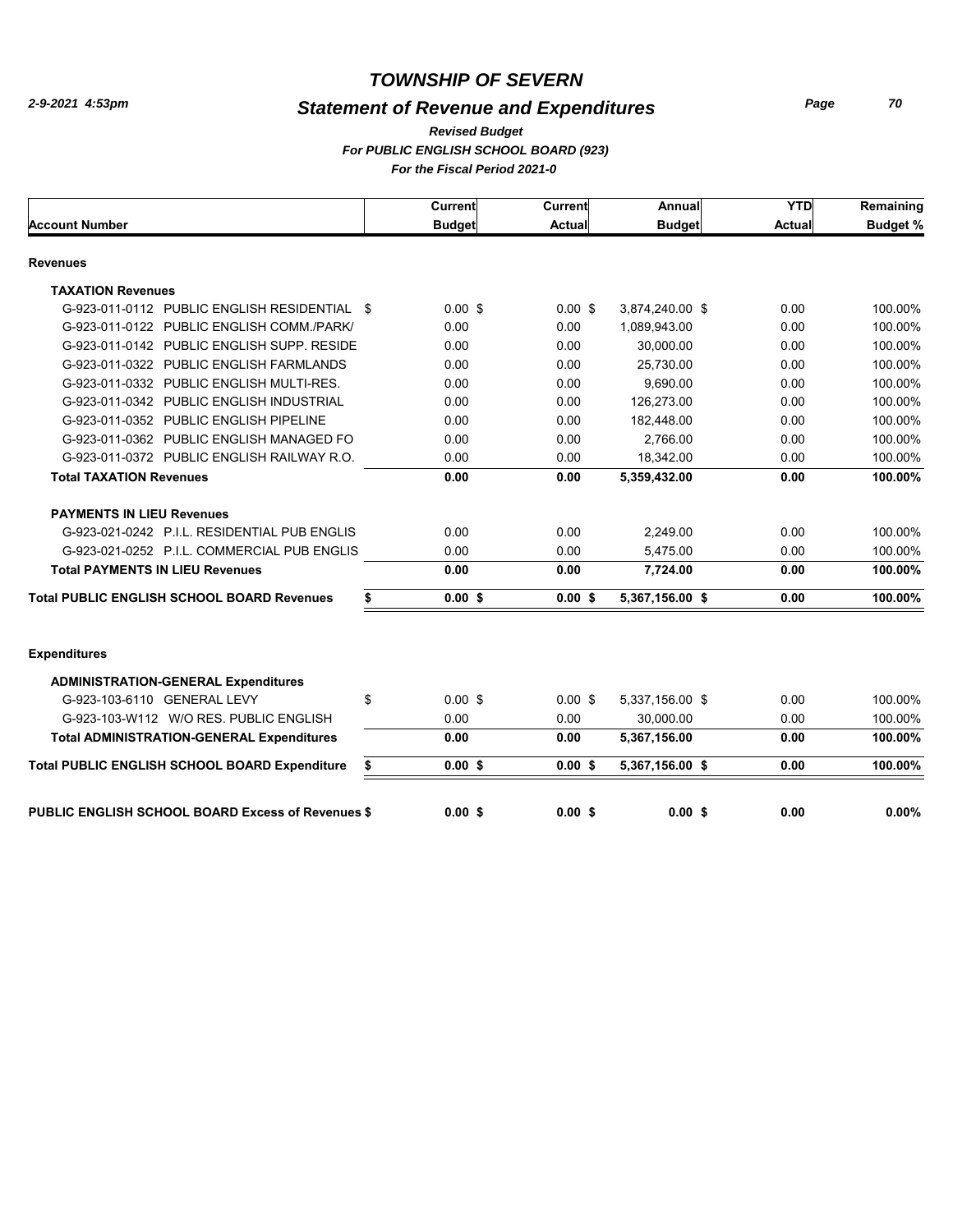## *Statement of Revenue and Expenditures*

*Page 71*

#### *For SEPARATE ENGLISH SCHOOL BOARD (925) For the Fiscal Period 2021-0 Revised Budget*

|                                                           | Current       | <b>Current</b> | Annual        | <b>YTD</b>    | Remaining       |
|-----------------------------------------------------------|---------------|----------------|---------------|---------------|-----------------|
| <b>Account Number</b>                                     | <b>Budget</b> | <b>Actual</b>  | <b>Budget</b> | <b>Actual</b> | <b>Budget %</b> |
| <b>Revenues</b>                                           |               |                |               |               |                 |
| <b>TAXATION Revenues</b>                                  |               |                |               |               |                 |
| G-925-011-0113 SEPARATE ENGLISH RESIDENTI \$              | $0.00$ \$     | $0.00$ \$      | 347,542.00 \$ | 0.00          | 100.00%         |
| G-925-011-0123 SEPARATE ENGLISH COMM/PRK                  | 0.00          | 0.00           | 432,400.00    | 0.00          | 100.00%         |
| G-925-011-0323 SEPARATE ENGLISH FARMLAND                  | 0.00          | 0.00           | 494.00        | 0.00          | 100.00%         |
| G-925-011-0333 SEPARATE ENGLISH MULTI-RES                 | 0.00          | 0.00           | 434.00        | 0.00          | 100.00%         |
| G-925-011-0343 SEPARATE ENGLISH INDUSTRIA                 | 0.00          | 0.00           | 50.095.00     | 0.00          | 100.00%         |
| G-925-011-0353 SEPARATE ENGLISH PIPELINE                  | 0.00          | 0.00           | 72,380.00     | 0.00          | 100.00%         |
| G-925-011-0363 SEPARATE ENGLISH MNGD. FO                  | 0.00          | 0.00           | 97.00         | 0.00          | 100.00%         |
| G-925-011-0373 SEPARATE ENGLISH RAILWAY R                 | 0.00          | 0.00           | 7.277.00      | 0.00          | 100.00%         |
| <b>Total TAXATION Revenues</b>                            | 0.00          | 0.00           | 910,719.00    | 0.00          | 100.00%         |
| <b>PAYMENTS IN LIEU Revenues</b>                          |               |                |               |               |                 |
| G-925-021-0243 P.I.L. RESIDENTIAL SEP ENGLIS              | 0.00          | 0.00           | 153.00        | 0.00          | 100.00%         |
| G-925-021-0253 P.I.L. COMMERCIAL SEP ENGLIS               | 0.00          | 0.00           | 2.172.00      | 0.00          | 100.00%         |
| <b>Total PAYMENTS IN LIEU Revenues</b>                    | 0.00          | 0.00           | 2,325.00      | 0.00          | 100.00%         |
| <b>Total SEPARATE ENGLISH SCHOOL BOARD Revenue</b><br>\$  | $0.00$ \$     | $0.00$ \$      | 913,044.00 \$ | 0.00          | 100.00%         |
| <b>Expenditures</b>                                       |               |                |               |               |                 |
| <b>ADMINISTRATION-GENERAL Expenditures</b>                |               |                |               |               |                 |
| \$<br>G-925-103-6110 GENERAL LEVY                         | $0.00$ \$     | $0.00$ \$      | 913,044.00 \$ | 0.00          | 100.00%         |
| <b>Total ADMINISTRATION-GENERAL Expenditures</b>          | 0.00          | 0.00           | 913,044.00    | 0.00          | 100.00%         |
| <b>Total SEPARATE ENGLISH SCHOOL BOARD Expendit</b><br>\$ | 0.00S         | $0.00$ \$      | 913,044.00 \$ | 0.00          | 100.00%         |
| <b>SEPARATE ENGLISH SCHOOL BOARD Excess of Reven \$</b>   | 0.00S         | $0.00$ \$      | 0.00S         | 0.00          | 0.00%           |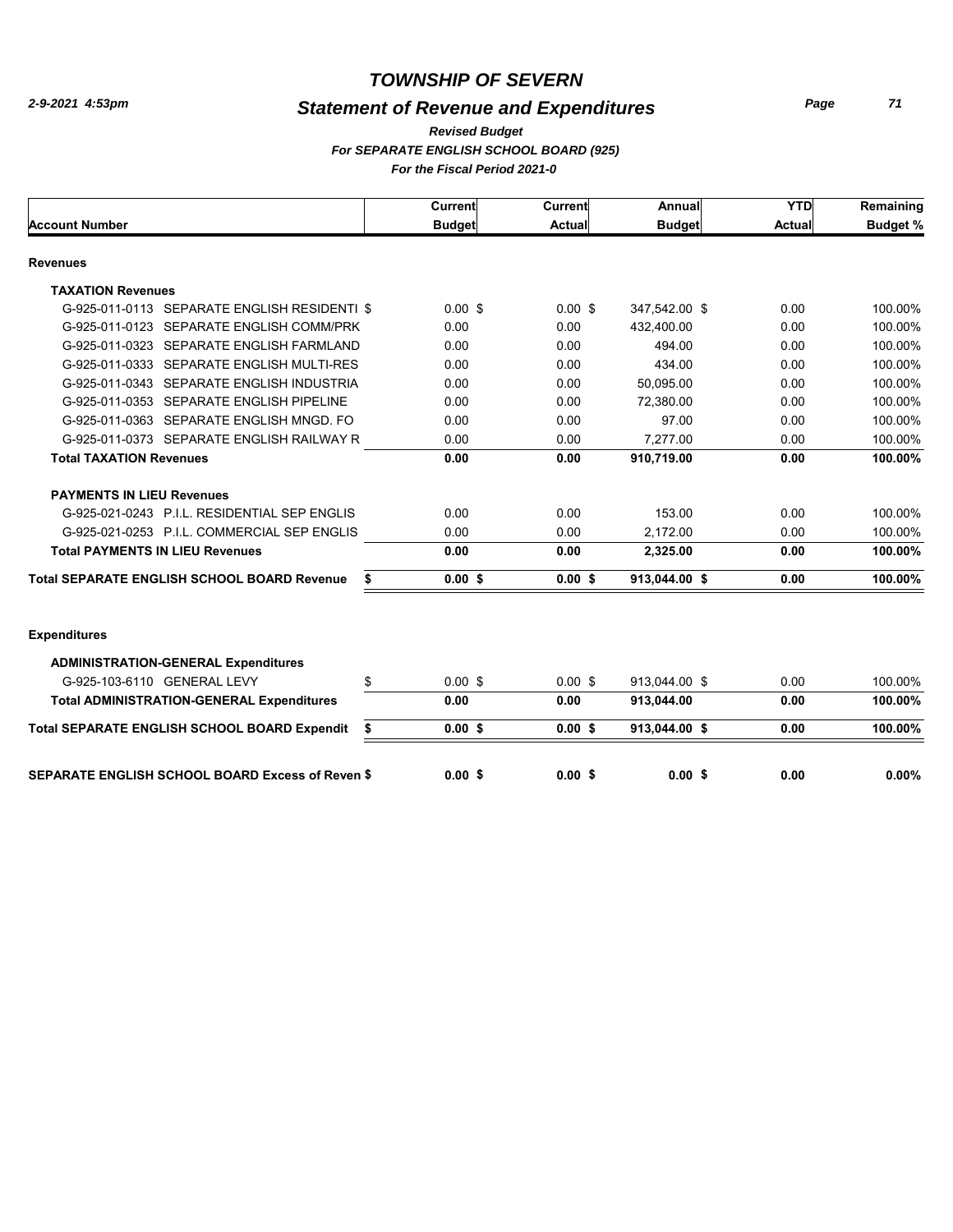## *Statement of Revenue and Expenditures*

*Page 72*

#### *For FRENCH PUBLIC SCHOOL BOARD (927) For the Fiscal Period 2021-0 Revised Budget*

|                                                         |    | Current       | Current       | Annual            | <b>YTD</b>    | Remaining       |
|---------------------------------------------------------|----|---------------|---------------|-------------------|---------------|-----------------|
| <b>Account Number</b>                                   |    | <b>Budget</b> | <b>Actual</b> | <b>Budget</b>     | <b>Actual</b> | <b>Budget %</b> |
| <b>Revenues</b>                                         |    |               |               |                   |               |                 |
| <b>TAXATION Revenues</b>                                |    |               |               |                   |               |                 |
| G-927-011-0117 PUBLIC FRENCH RESIDENTIAL                | -S | $0.00$ \$     | $0.00$ \$     | 4,193.00 \$       | 0.00          | 100.00%         |
| G-927-011-0127 PUBLIC FRENCH COMM./PARK/S               |    | 0.00          | 0.00          | 28.774.00         | 0.00          | 100.00%         |
| G-927-011-0347 PUBLIC FRENCH INDUSTRIAL                 |    | 0.00          | 0.00          | 3,334.00          | 0.00          | 100.00%         |
| G-927-011-0357 PUBLIC FRENCH PIPELINE                   |    | 0.00          | 0.00          | 4.817.00          | 0.00          | 100.00%         |
| G-927-011-0377 PUBLIC FRENCH RAILWAY R.O.               |    | 0.00          | 0.00          | 484.00            | 0.00          | 100.00%         |
| <b>Total TAXATION Revenues</b>                          |    | 0.00          | 0.00          | 41,602.00         | 0.00          | 100.00%         |
| <b>PAYMENTS IN LIEU Revenues</b>                        |    |               |               |                   |               |                 |
| G-927-021-0247 P.I.L. RESIDENTIAL PUB FRENC             |    | 0.00          | 0.00          | 10.00             | 0.00          | 100.00%         |
| G-927-021-0257 P.I.L. COMMERCIAL PUB FRENC              |    | 0.00          | 0.00          | 145.00            | 0.00          | 100.00%         |
| <b>Total PAYMENTS IN LIEU Revenues</b>                  |    | 0.00          | 0.00          | 155.00            | 0.00          | 100.00%         |
| <b>Total FRENCH PUBLIC SCHOOL BOARD Revenues</b>        | \$ | 0.00S         | 0.00S         | 41.757.00 \$      | 0.00          | 100.00%         |
|                                                         |    |               |               |                   |               |                 |
| <b>Expenditures</b>                                     |    |               |               |                   |               |                 |
| <b>ADMINISTRATION-GENERAL Expenditures</b>              |    |               |               |                   |               |                 |
| G-927-103-6110 GENERAL LEVY                             | \$ | $0.00$ \$     | $0.00$ \$     | 41.757.00 \$      | 0.00          | 100.00%         |
| <b>Total ADMINISTRATION-GENERAL Expenditures</b>        |    | 0.00          | 0.00          | 41,757.00         | 0.00          | 100.00%         |
| <b>Total FRENCH PUBLIC SCHOOL BOARD Expenditures</b>    | \$ | $0.00$ \$     | $0.00$ \$     | 41,757.00 \$      | 0.00          | 100.00%         |
| <b>FRENCH PUBLIC SCHOOL BOARD Excess of Revenues \$</b> |    | 0.00S         | 0.00S         | 0.00 <sup>5</sup> | 0.00          | 0.00%           |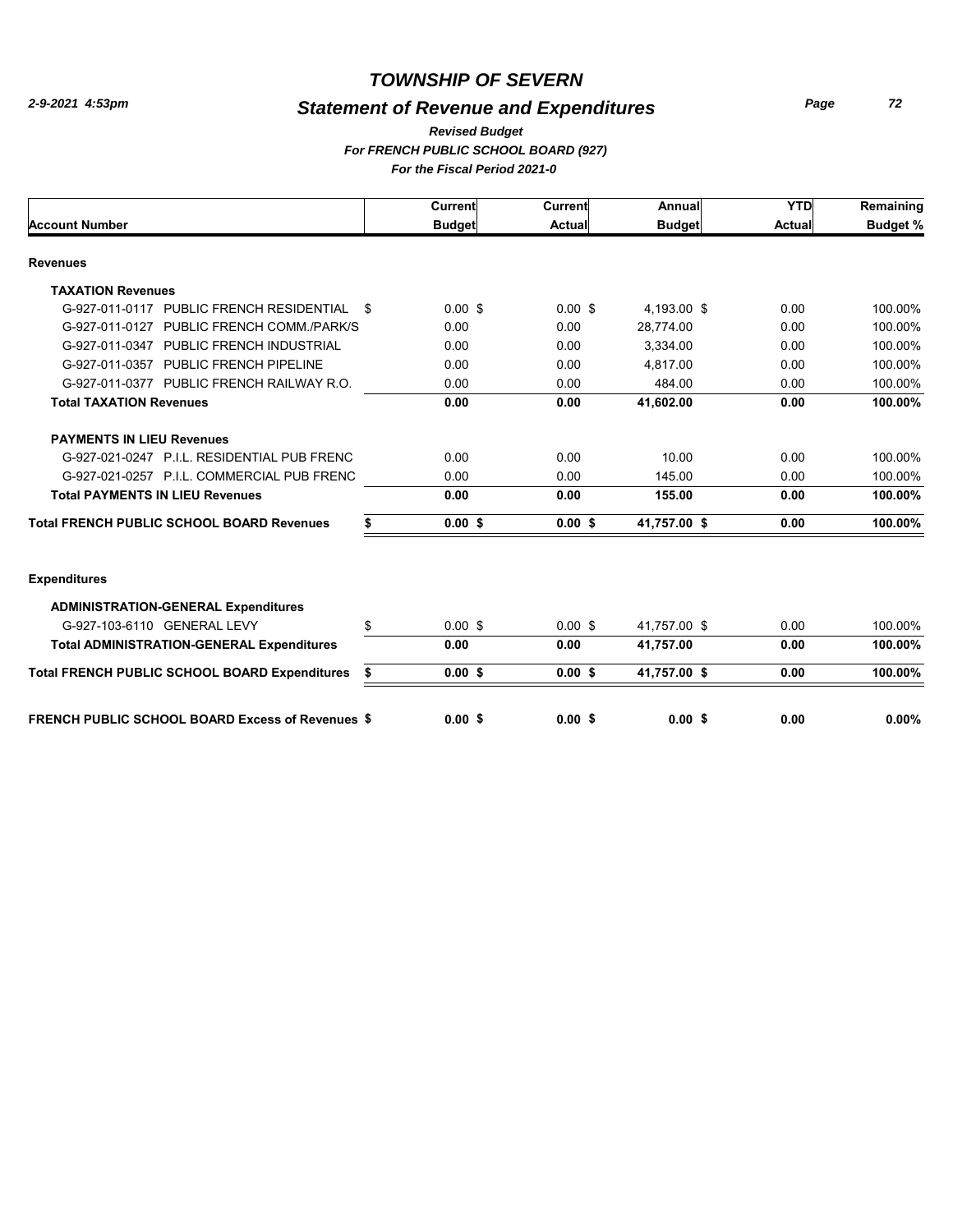### *TOWNSHIP OF SEVERN*

## *Statement of Revenue and Expenditures*

*Page 73*

#### *For FRENCH SEPARATE SCHOOL BOARD (929) For the Fiscal Period 2021-0 Revised Budget*

|                                                        |    | Current       | Current       | Annual        | <b>YTD</b> | Remaining       |
|--------------------------------------------------------|----|---------------|---------------|---------------|------------|-----------------|
| <b>Account Number</b>                                  |    | <b>Budget</b> | <b>Actual</b> | <b>Budget</b> | Actual     | <b>Budget %</b> |
| <b>Revenues</b>                                        |    |               |               |               |            |                 |
| <b>TAXATION Revenues</b>                               |    |               |               |               |            |                 |
| G-929-011-0118 SEPARATE FRENCH RESIDENTI \$            |    | $0.00$ \$     | $0.00$ \$     | 15,056.00 \$  | 0.00       | 100.00%         |
| G-929-011-0128 SEPARATE FRENCH COMM./PRK               |    | 0.00          | 0.00          | 27,275.00     | 0.00       | 100.00%         |
| G-929-011-0348 SEPARATE FRENCH INDUSTRIA               |    | 0.00          | 0.00          | 3,160.00      | 0.00       | 100.00%         |
| G-929-011-0358 SEPARATE FRENCH PIPELINE                |    | 0.00          | 0.00          | 4,566.00      | 0.00       | 100.00%         |
| G-929-011-0378 SEPARATE FRENCH RAILWAY R               |    | 0.00          | 0.00          | 459.00        | 0.00       | 100.00%         |
| <b>Total TAXATION Revenues</b>                         |    | 0.00          | 0.00          | 50,516.00     | 0.00       | 100.00%         |
| <b>PAYMENTS IN LIEU Revenues</b>                       |    |               |               |               |            |                 |
| G-929-021-0248 P.I.L. RESIDENTIAL SEP FRENC            |    | 0.00          | 0.00          | 10.00         | 0.00       | 100.00%         |
| G-929-021-0258 P.I.L. COMMERCIAL SEP FRENC             |    | 0.00          | 0.00          | 137.00        | 0.00       | 100.00%         |
| <b>Total PAYMENTS IN LIEU Revenues</b>                 |    | 0.00          | 0.00          | 147.00        | 0.00       | 100.00%         |
| <b>Total FRENCH SEPARATE SCHOOL BOARD Revenues</b>     | S  | 0.00S         | 0.00S         | 50,663.00 \$  | 0.00       | 100.00%         |
|                                                        |    |               |               |               |            |                 |
| <b>Expenditures</b>                                    |    |               |               |               |            |                 |
| <b>ADMINISTRATION-GENERAL Expenditures</b>             |    |               |               |               |            |                 |
| G-929-103-6110 GENERAL LEVY                            | \$ | $0.00$ \$     | $0.00$ \$     | 50.663.00 \$  | 0.00       | 100.00%         |
| <b>Total ADMINISTRATION-GENERAL Expenditures</b>       |    | 0.00          | 0.00          | 50,663.00     | 0.00       | 100.00%         |
| <b>Total FRENCH SEPARATE SCHOOL BOARD Expendit</b>     | \$ | 0.00S         | $0.00$ \$     | 50,663.00 \$  | 0.00       | 100.00%         |
| <b>FRENCH SEPARATE SCHOOL BOARD Excess of Reven \$</b> |    | 0.00S         | 0.00S         | 0.00S         | 0.00       | 0.00%           |